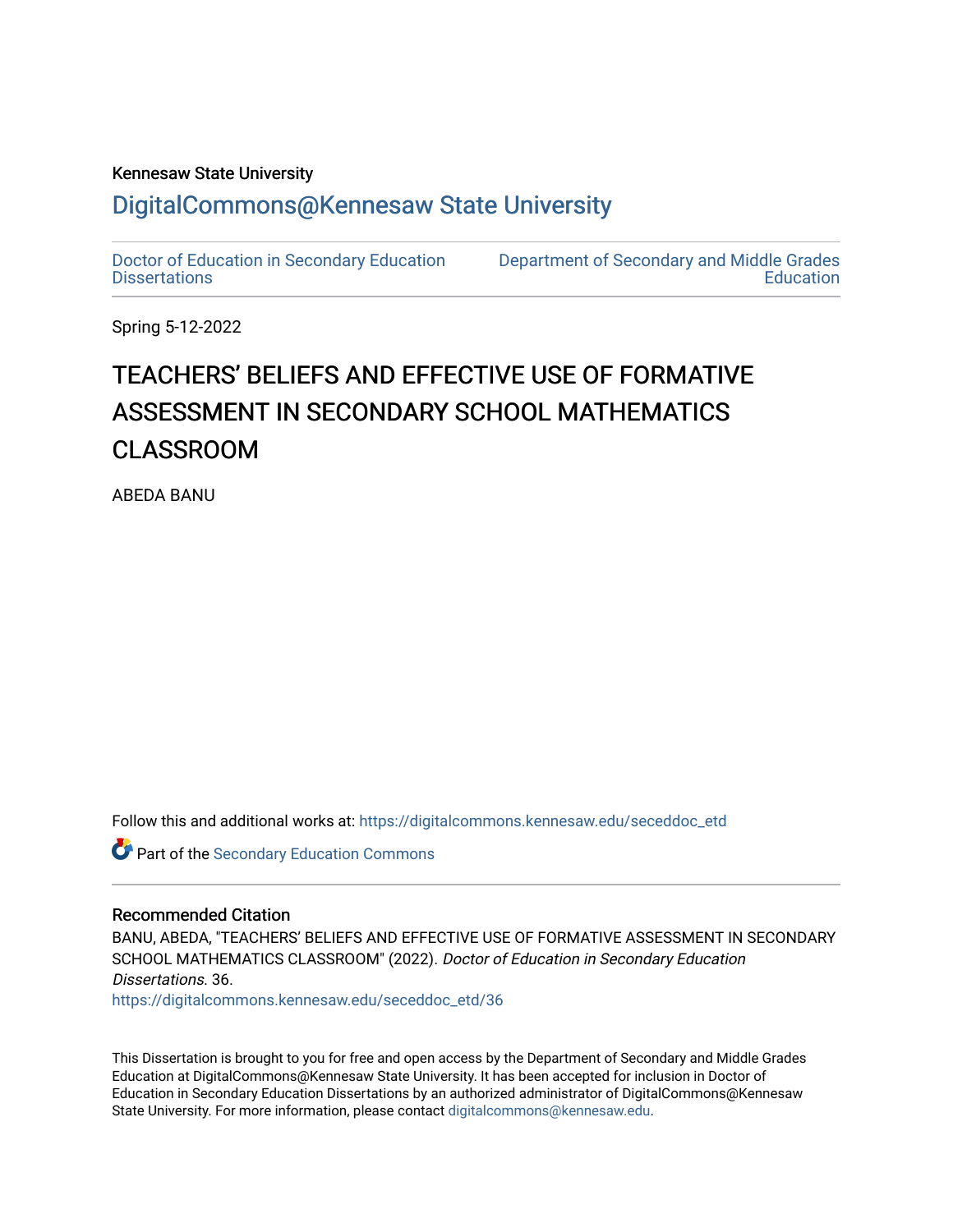# TEACHERS' BELIEFS AND EFFECTIVE USE OF FORMATIVE ASSESSMENT IN SECONDARY SCHOOL MATHEMATICS CLASSROOM

by

Abeda Banu

Kennesaw State University

A Dissertation Submitted in Partial Fulfillment

of the Requirements for the Degree of

Doctor of Education

Kennesaw State University

May 2022

Committee Chair & Members

Dr. Sutton-Brown-Fox (Chair Dissertation Committee) Dr. Belinda Edwards (Member Dissertation Committee)

Dr. Guichun Zong (Member Dissertation Committee)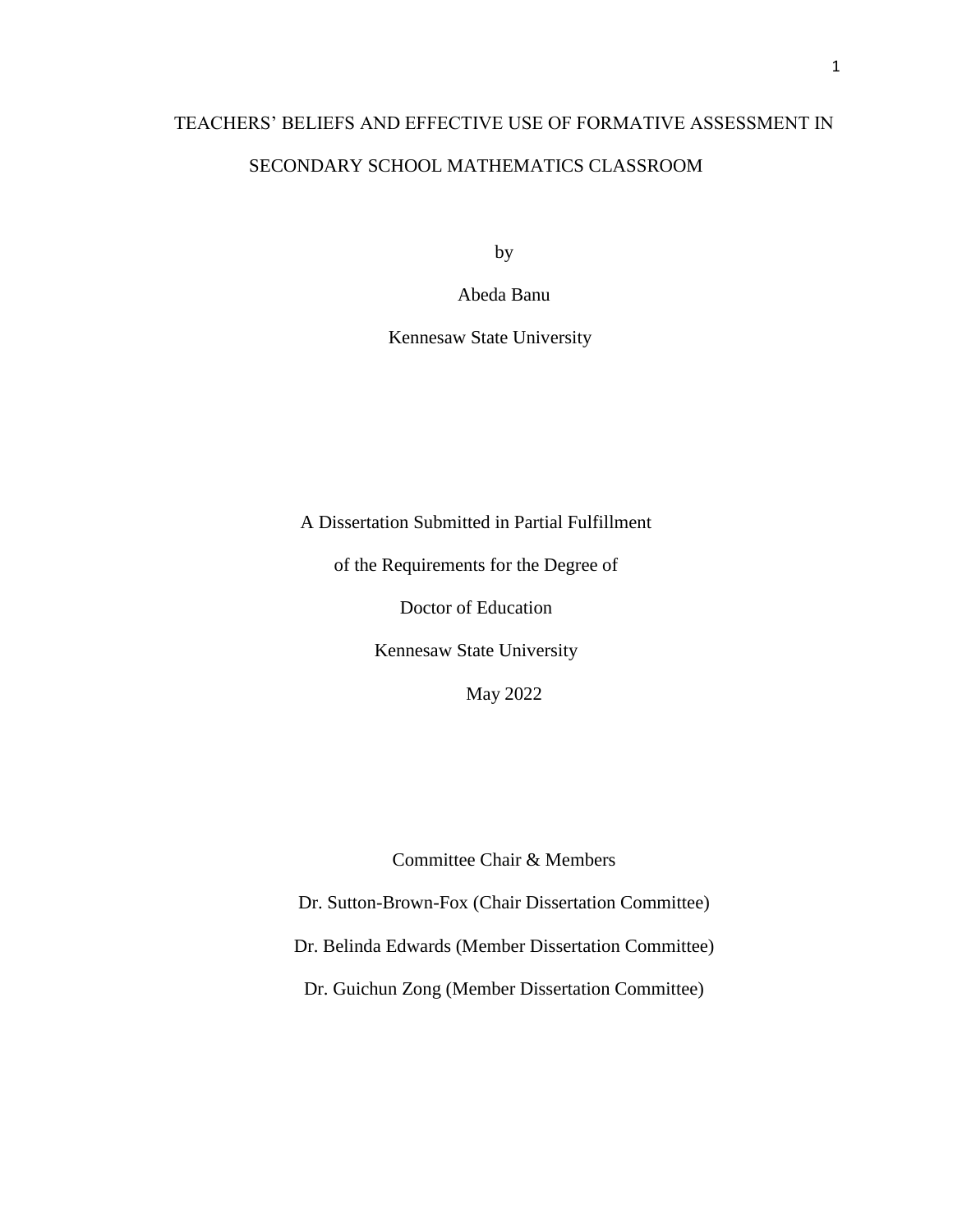#### **Abstract**

Formative assessment is a valuable tool that may be used to track academic progress and increase student learning. The purpose of formative assessment is to collect evidence of students' thinking and learning, thereby modifying teaching to meet students' needs based on the collected information. The literature has well established the significance of formative assessment in assisting students' learning. However, defining and implementing this in the classroom is a complicated task.

The purpose of this study is to examine mathematics teachers' beliefs and practices of formative assessment in mathematics teaching and to determine how their beliefs affect their use of formative assessment practices in a mathematics classroom. The research for this study was carried out over a semester in a rural high school classroom in eastern Georgia. Multiple types of data were collected from the three mathematics teachers through classroom observations of teachers' experiences with formative assessment, semi-structured interviews, and artifacts. The qualitative case study method was used to gather and analyze data. The framework used for this study was the Formative Assessment Model by Black and Wiliam (2009).

Teachers discussed their experiences with the practice of assessment during semistructured interviews. The analysis of teachers' interview responses shows that the teachers valued and had a positive belief toward the importance of formative assessment and used it as part of their classroom instructional practices. Their responses also revealed that they used formative assessment as part of their instructional practices at a medium level. The implications and limitations of the study are discussed.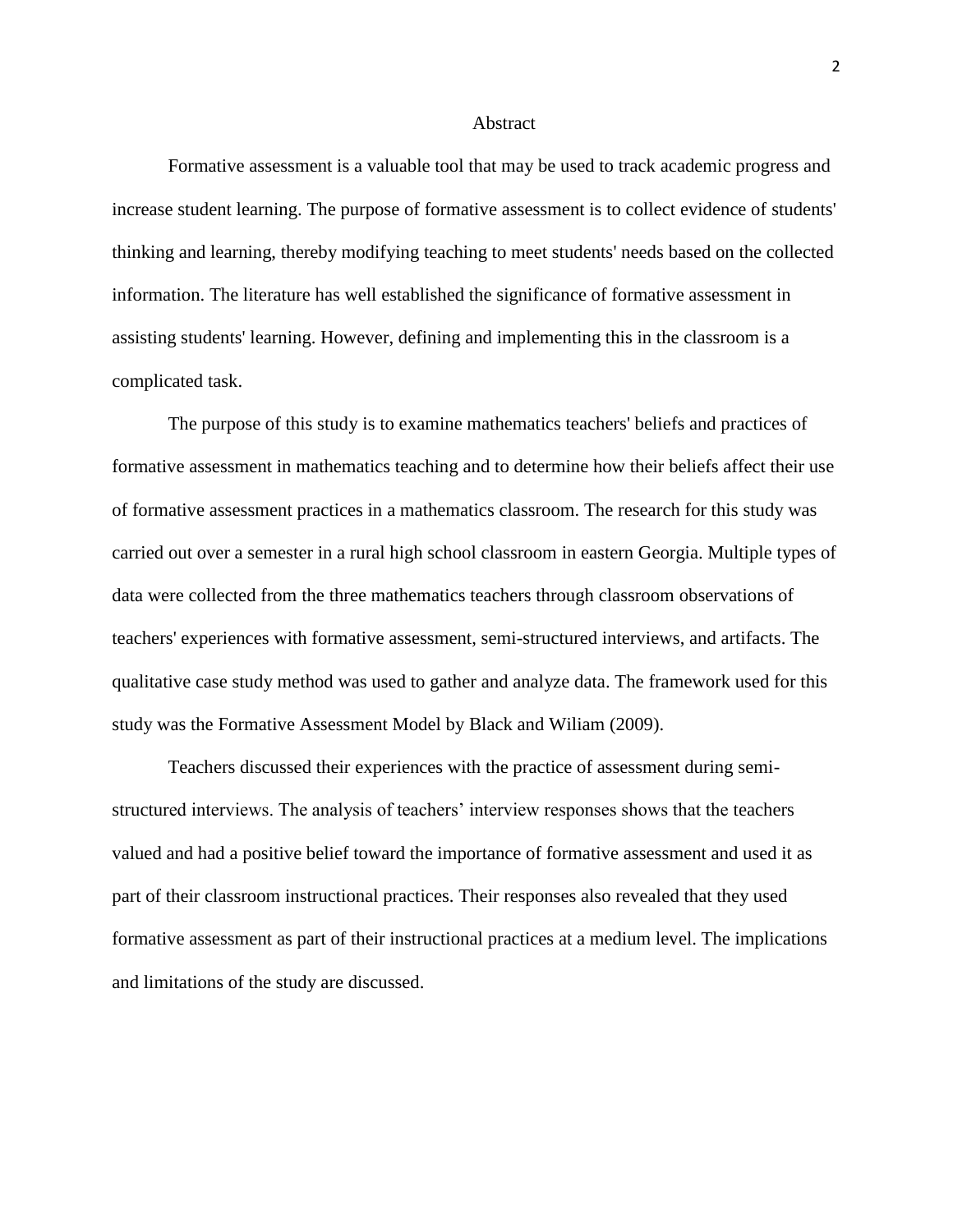*Keywords:* Formative assessment; Beliefs; Effective Feedback; Case Study; Formative Assessment Theory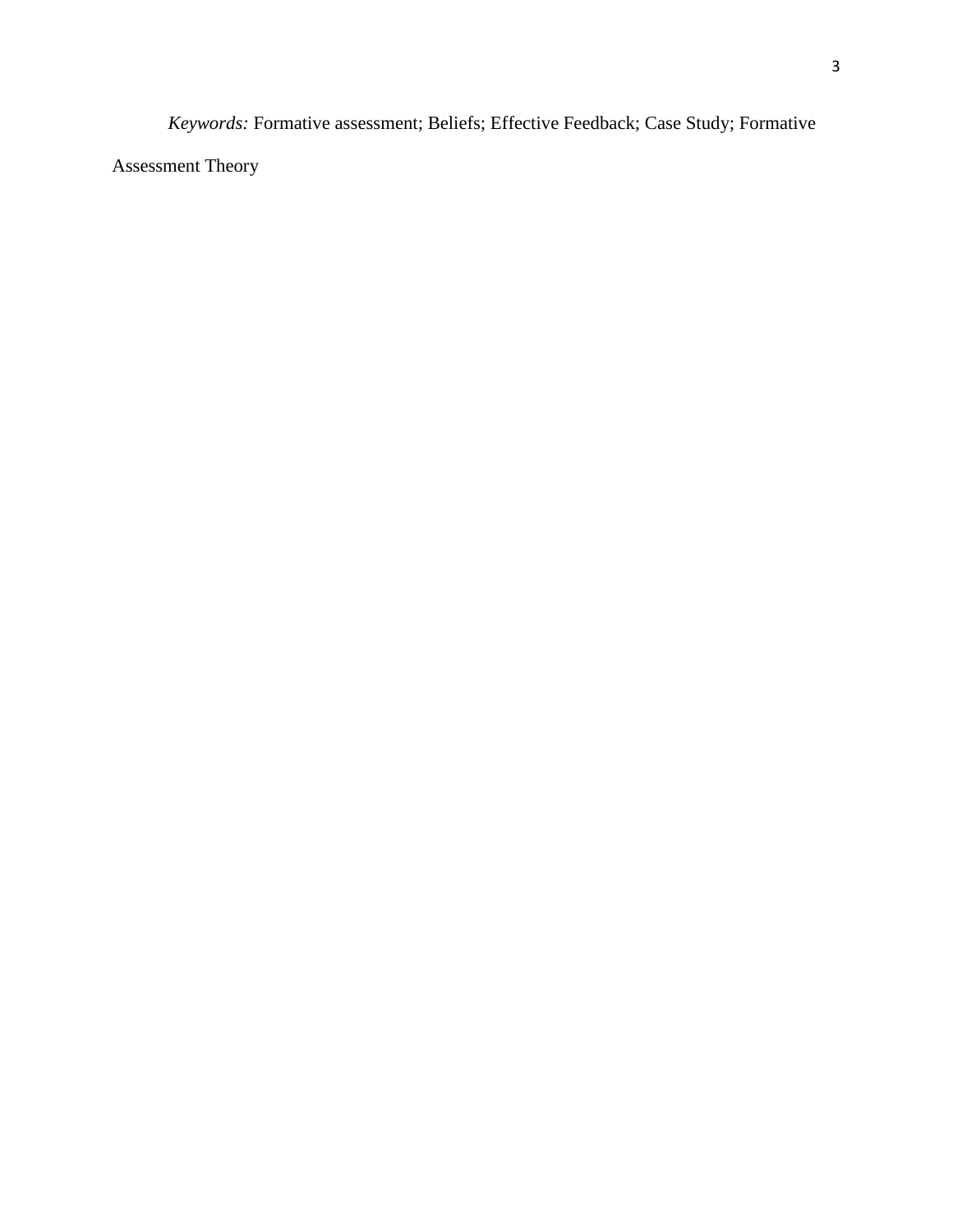| 2.2 Difference between Formative Assessment and Summative Assessment16 |  |
|------------------------------------------------------------------------|--|
|                                                                        |  |
|                                                                        |  |
|                                                                        |  |
|                                                                        |  |
|                                                                        |  |
|                                                                        |  |
|                                                                        |  |
|                                                                        |  |
|                                                                        |  |
|                                                                        |  |

## Table of Contents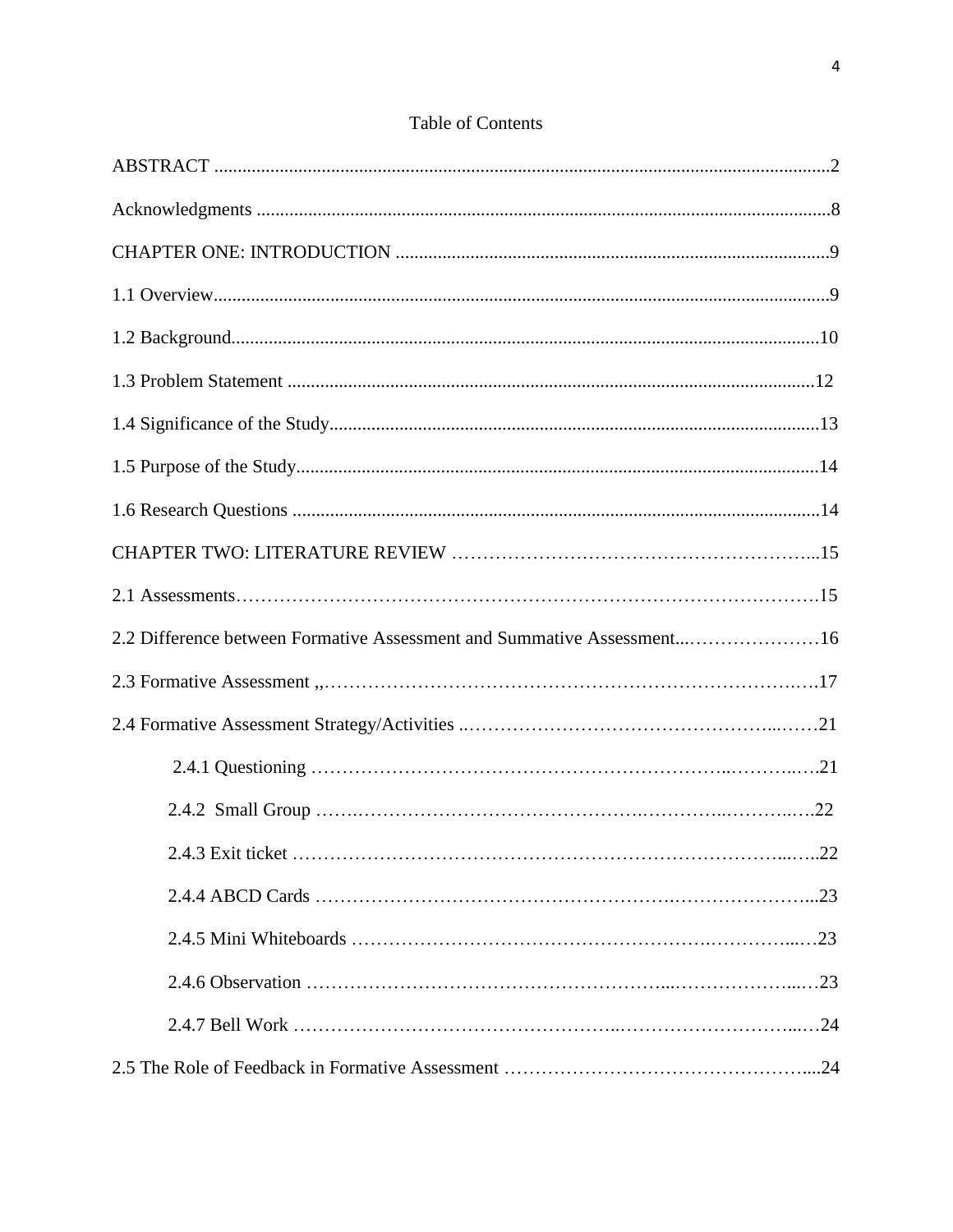| 2.10.1 Clarifying, sharing, and understanding learning intentions & success criteria36  |
|-----------------------------------------------------------------------------------------|
| 2.10.2 Facilitating evidence of learning by engineering effective classroom discussions |
|                                                                                         |
|                                                                                         |
|                                                                                         |
|                                                                                         |
|                                                                                         |
|                                                                                         |
|                                                                                         |
|                                                                                         |
|                                                                                         |
|                                                                                         |
|                                                                                         |
|                                                                                         |
|                                                                                         |
|                                                                                         |
|                                                                                         |
|                                                                                         |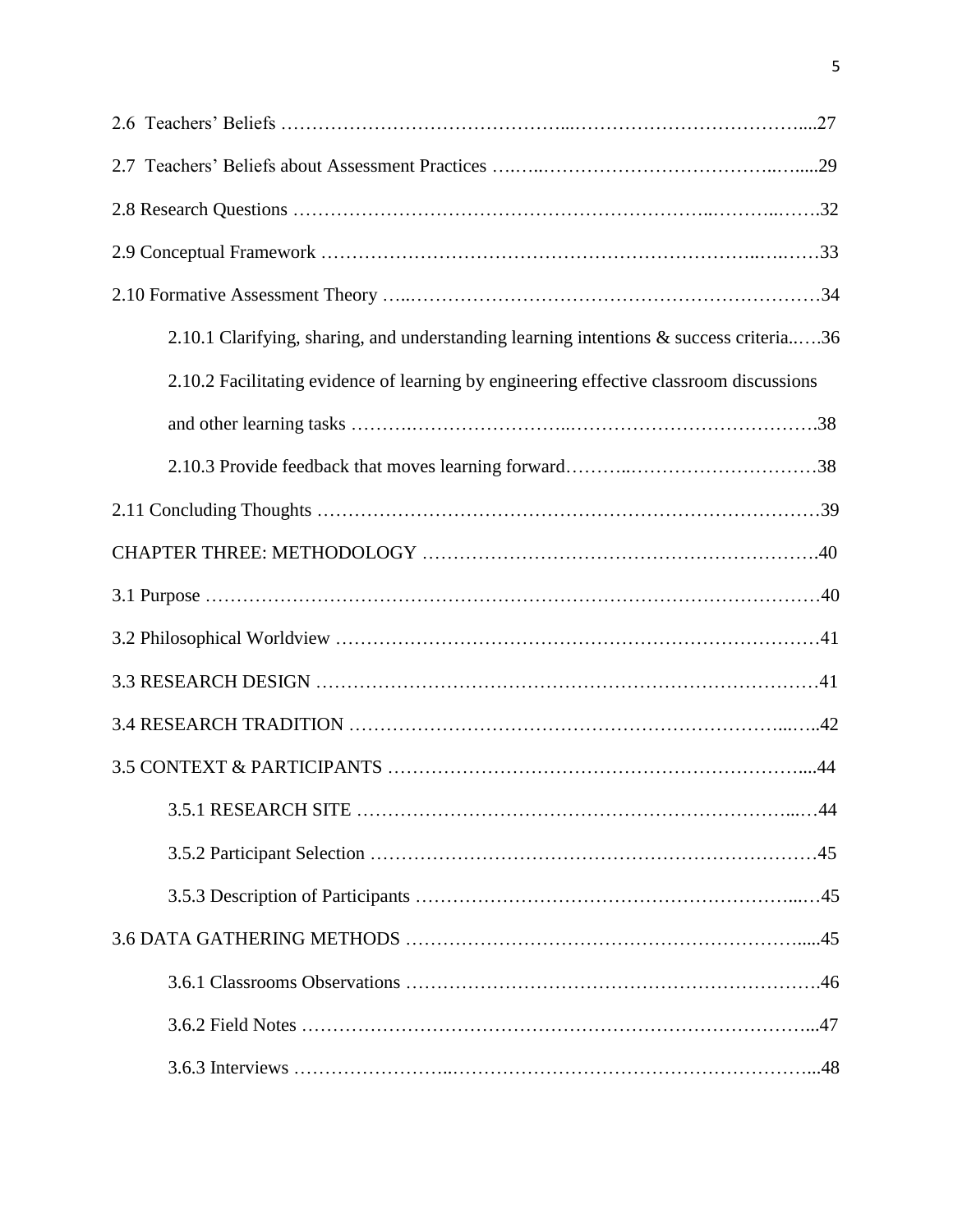| 4.2.6 Theme Five: Factors affecting teachers' formative assessment beliefs and |
|--------------------------------------------------------------------------------|
|                                                                                |
|                                                                                |
|                                                                                |
|                                                                                |
|                                                                                |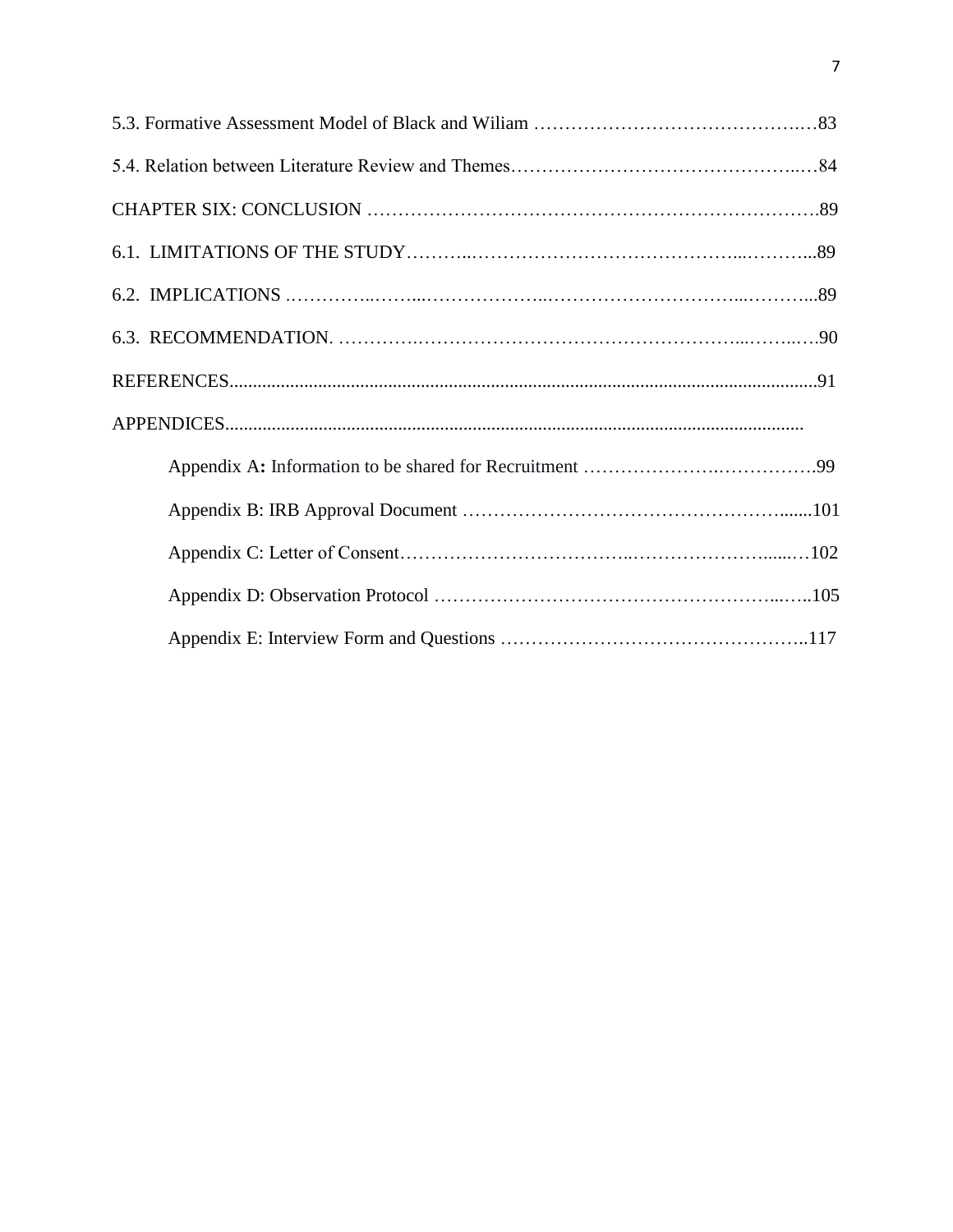#### **Acknowledgments**

First, I would like to thank God for giving me the courage and strength to complete my doctorate. This journey would not have been possible without Him, even though it was a long and sometimes painful journey.

I would like to dedicate this dissertation to my family. I am thankful to them for helping me grow academically and emotionally and supporting me throughout my doctorate journey. This was impossible to achieve without their constant support and belief in my ability. I acknowledge that this dissertation would not have been possible without my husband's and son's patient support and husband's encouragement. Thank you for the sacrifices made by you both during this process.

I am thankful to my parents for having confidence, encouragement, support, love, and prayers to get through this journey. I am also grateful to my mother-in-law for her kind words and for making prayers during this process.

I would also like to express sincere appreciation to several other people who have helped me reach this point in my career. This study would not be possible without my committee. My committee chair Dr. Sutton-Brown-Fox thank you for providing meaningful guidance and feedback. You helped me get to the finish line. It was a great experience working with Dr. Belinda Edwards and Dr. Guichun Zong; I am grateful to you for your feedback and support. I am thankful to my Kennesaw University professors for their guidance and support throughout my journey at Kennesaw. I would like to acknowledge my study participant and be thankful to them. Without them, there would not be this dissertation. I thank them from the bottom of my heart.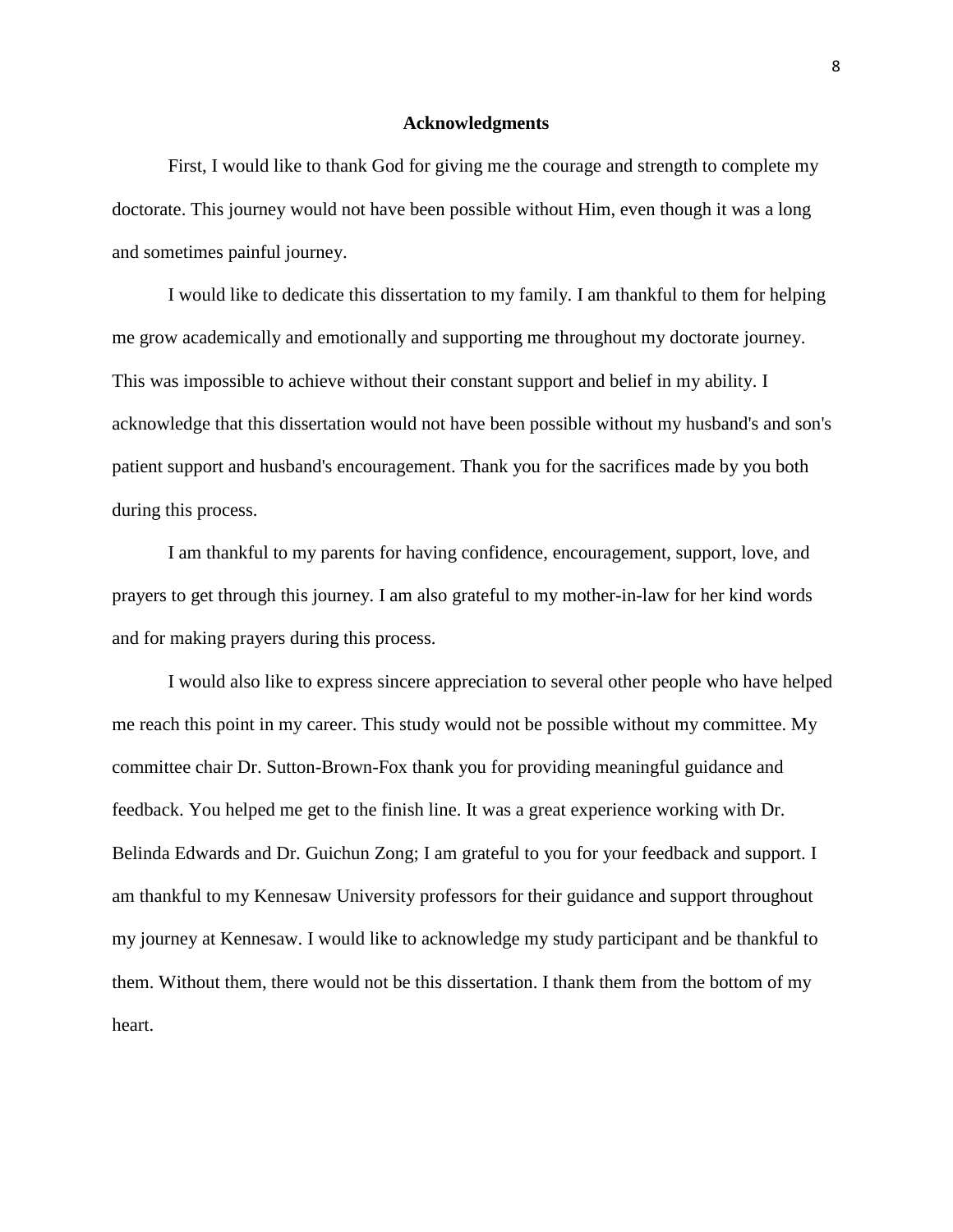#### **CHAPTER ONE: INTRODUCTION**

#### 1.1. **Overview**

Understanding learners and responding to their needs plays a vital role in the success of the teaching and learning process. In recent decades, researchers have stressed the role of assessment in this process. Assessment is an important factor in the process of education. Assessment is essential for effective teaching and learning (Heritage, 2007). **Assessments become formative when the assessment outcomes are used to guide future teachings** (Black & Wiliam, 1998b). In recent decades, classroom assessment acquired significant attention in education as it helps teachers improve the quality of learning (Widiastuti et al., 2020). Formative assessment is an assessment for the purpose of instruction. If teachers regularly implement formative assessment following best practices, it is a strategy that has been shown to improve student achievement (Black & Wiliam, 2009). The success of formative assessment depends on teachers' beliefs and how they implement formative assessment activities in their classrooms.

In their meta-analysis, Black & Wiliam (1998b) examined over 250 studies during a nineyear period, which led them to conclude that formative assessment improves students' achievement. The theoretical ideal of formative assessment is to develop the capacity to collect evidence of students' own learning. Teachers then explicate and use it to plan the next learning process steps (Clark, 2011). Formative assessment assists teachers and students in knowing how far they have accomplished the set objectives and where they have to be by the end of the course, making the assessment a part of the curriculum (Black & Wiliam, 1998a). Hence, formative assessment aims to raise the standard of students' learning by helping learners know their progression and improve their learning where needed. However, some factors might obstruct learners' learning despite formative assessment practice in the curriculum.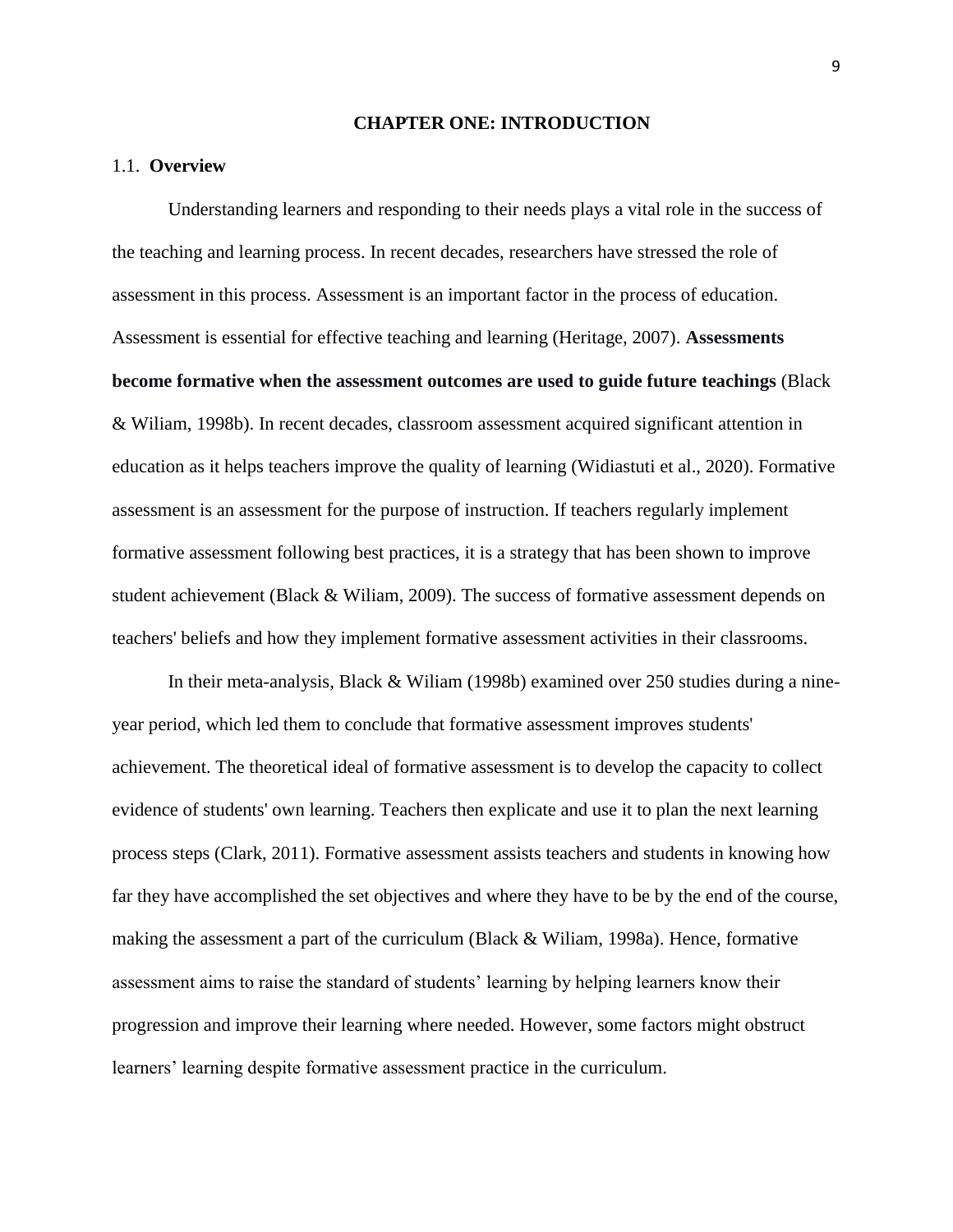The topic of teachers' beliefs has gained increasing interest in recent decades. Beliefs are considered vital because they are important factors that can predict teaching behavior (Pajares, 1992). In classrooms, teachers' beliefs play an essential role in teachers' behaviors, decisions, and judgment (Borg, 2001). Beliefs influence classroom activities and evaluation (Borg, 2001) and teachers' pedagogical decision-making (Borg, 2001; Pajares, 1992). Specifically, beliefs strongly affect teachers' assessment practices (Borg, 2001).

The implementation of formative assessment is interconnected to the teachers' knowledge and beliefs about the perception of formative assessment (Widiastuti et al., 2020). Teachers who use formative assessment techniques are better prepared to meet the needs of diverse students. Heritage (2007) revealed that teachers should understand the role of formative assessment in the instructional process and acknowledge it as a useful tool to improve learning achievement. Heritage (2007) and Shepard et al. (2005) asserted that formative assessment should be implemented as an element of ongoing classroom instruction. Therefore, when teachers discuss their experiences and beliefs about formative assessment, this information may indicate whether they recognize it as a primary teaching element.

#### 1.2. **Background**

Reviewing the math department's data of the research site school, the data team of the school noticed that their students have been showing a consistent decline in mathematics achievement because their performance in mathematics classes has been plummeting, and the percentage of End of Course Testing (EOC) scores has also dropped over the last two years. The researcher believes that the mathematics department of the research site school is responsible for tracing the root cause behind these issues and subsequently developing a solution.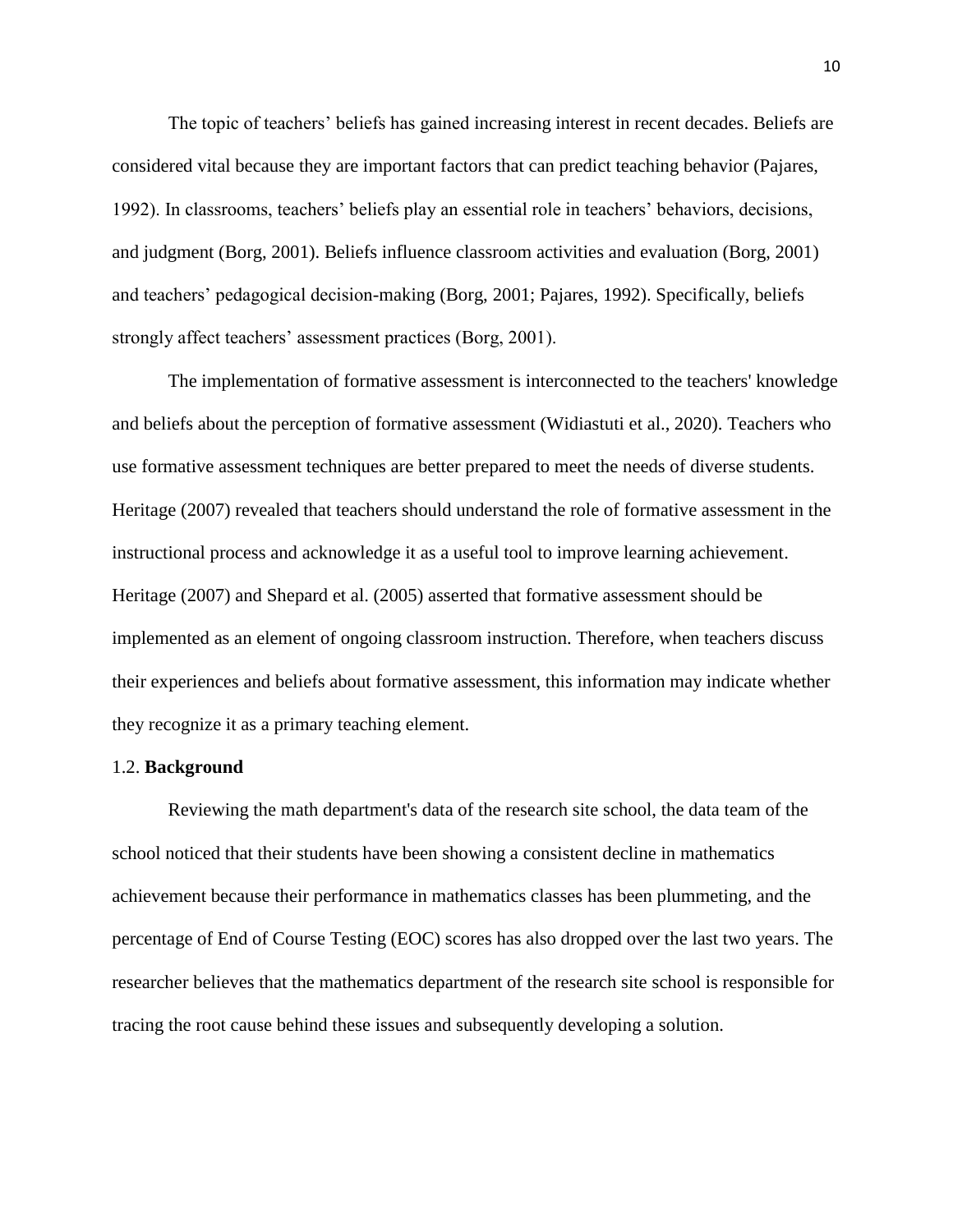There could be several reasons for students' poor performance in mathematics as the research site school is in a rural area. Rural schools have high failure rates, limited parental support, limited teaching staff, and high learner absenteeism (Lowe, 2006). Some of these aspects affect the quality of education and have some serious implications. In addition, teachers' beliefs are powerful forces in teachers' decisions and actions that have been said to also influence learner achievement (Kaymakamoglu, 2017).

To find the reason for students' poor performance in mathematics, teachers' beliefs and assessment practices are likely two of the areas for investigation as teachers' beliefs are linked to student performance (Good, 1987). It is presumed that the students' academic failure in general, and mathematics skills in particular, is linked with teachers' assessment beliefs and their actual practice in the classroom. Abiy (2013) emphasized that assessment practices shape the instructional processes, and because of this, learning can be changed. This suggests that formative assessment is the motivation for the teaching and learning process.

As per the researcher's experience working as a mathematics teacher at the research site school, she noticed teachers give more importance to summative assessment and grades than students' ongoing learning process and formative assessment. Oftentimes, teachers focus on graded assignments, midterms, quizzes, and exams to determine students' learning progress rather than using formative assessment.

Being a senior teacher and mentor at the research site school, the researcher understands the need for a deeper understanding of teachers' perspectives about formative assessment and how they are implementing it in their classrooms to be effective teachers. Thus, the study of teachers' beliefs about formative assessment is important because research shows that teachers' conceptions (their beliefs, views, and preferences) about teaching influence how they teach and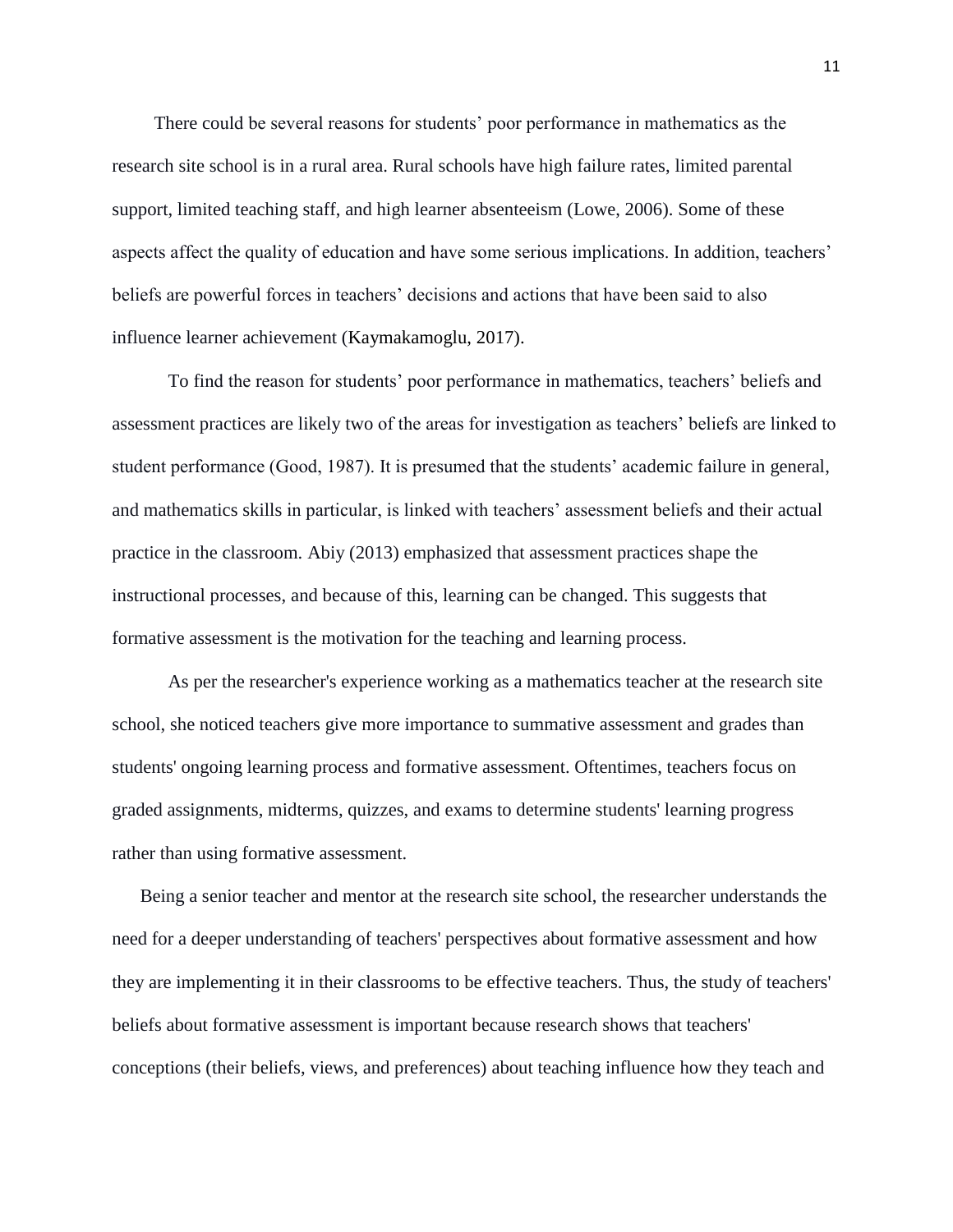what students achieve or learn (Thompson, 1992). In recent years, assessment design and its implementation has captured increased attention in the education field. Some research has been done on teachers' beliefs in English language and science classes. Although teachers understand the benefits of formative assessment, their beliefs about formative assessment are not always reflected by their use of it in the classroom (Yan & Cheng, 2015). Furthermore, teachers' beliefs about formative assessment in rural area mathematics classrooms, along with their assessment roles, have remained unexplored. Therefore, this study aims to explore mathematics teachers' beliefs on formative assessment and practices and its use to strengthen students' learning in secondary school classes.

#### 1.3. **Problem Statement**

Assessment is a standard part of every classroom and teaching practice. Classroom assessments can galvanize students' learning and stimulate them to attain the mathematics classroom's maestro level. The benefits of formative assessment are significantly impressive. For improving students' learning achievement, formative assessment is recognized as a promising instructional practice. Formative assessment is "one of the most powerful ways of improving student achievement" (Wiliam, 2013, p.15). Because teachers' beliefs impact what they teach and students' learning, researchers (Black & Wilaim, 1998; Buyukkarchi, 2014; Karim, 2015; Widiastuti et al., 2020) focused on teachers' beliefs and practices of formative assessment as a significant area of study. However, those studies were conducted in English and science classes. Some of these studies reveal inconsistencies between teachers' beliefs and practices in other subjects (Büyükkarci, 2014; Karim, 2014).

Despite the depth of research on formative assessment and teachers' beliefs, there is a lack of empirical studies linking teachers' beliefs about formative assessment and its use in rural area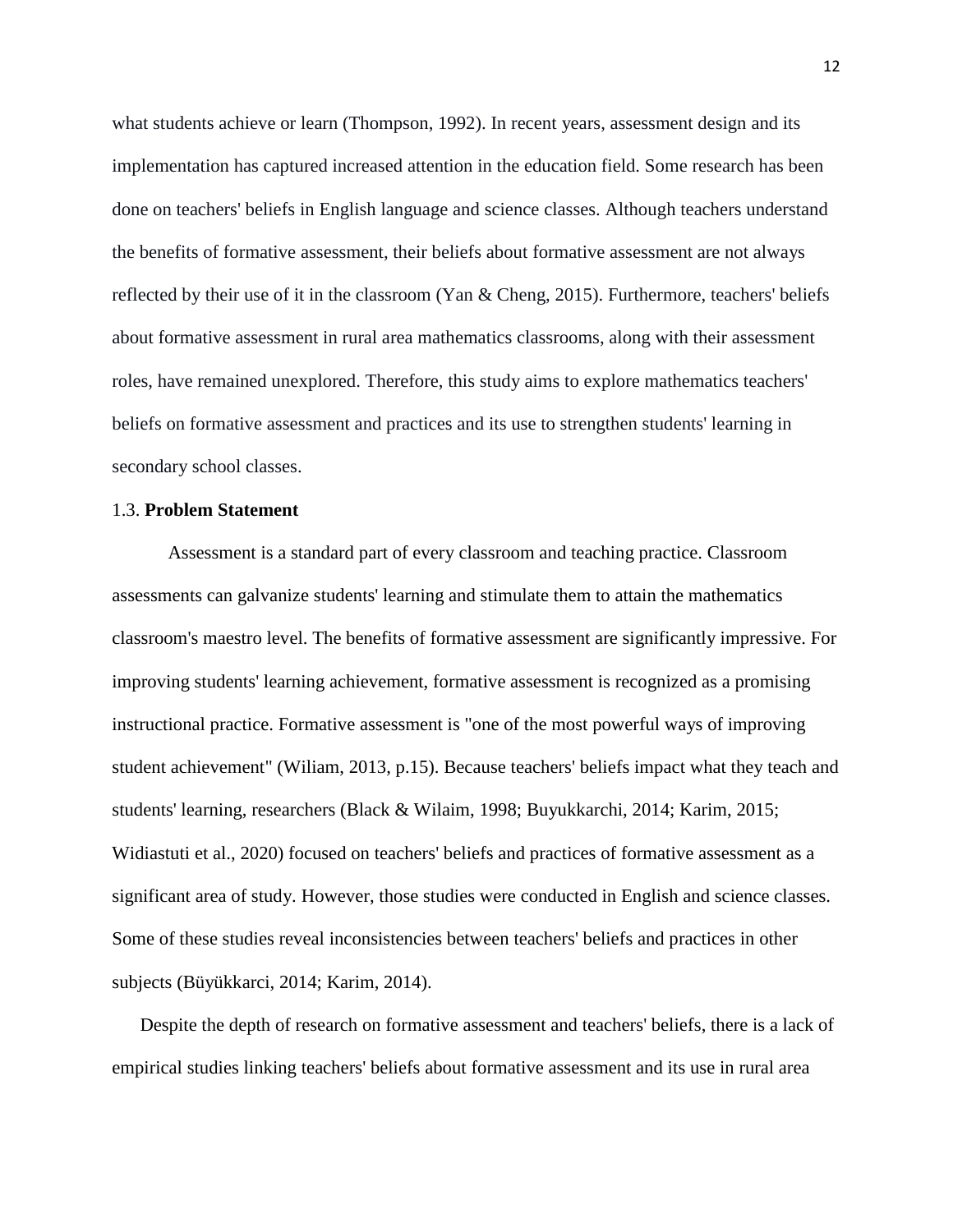mathematics classrooms. Hence, a study of mathematic teachers' beliefs and practices of formative assessment is required to know how mathematics teachers implement and understand formative assessment. Therefore, this study's plan was to obtain mathematics teachers' beliefs about formative assessment in secondary school mathematics classrooms in a rural area to acquire information about how they implement formative assessment as part of their daily planning and preparation. In addition, it seeks to determine whether there is a connection between mathematics teachers' perceived understanding of formative assessment and their effective use of it in their classroom.

#### 1.4. **Significance of the study:**

Many researchers have revealed that formative assessment has a significant influence on reducing gaps in achievement and improving learning (Black&Wiliam, 1998b; Stiggins, 2002). Black and Wiliam (2009) revealed that various factors influence formative assessment practices. However, some studies conducted on teachers of English as a Second Language (ESL) show that teachers' beliefs influence formative assessment practices (Büyükkarci, 2014; Karim, 2015). A significant amount of literature is available on formative assessment. Still, little literature is available on teachers' beliefs of formative assessment and how it affects their instructional practices in their classrooms. Understanding the teachers' beliefs with formative assessment relative to their instructional practices will shed light on the impact formative assessment has on their daily instructional practices. It is imperative to determine how mathematics teachers' beliefs can substantially influence their practice in their classroom. Furthermore, no such study has investigated the relationship between teachers' beliefs about the formative assessment conducted with secondary school mathematics students in rural areas. Hence, this study will provide a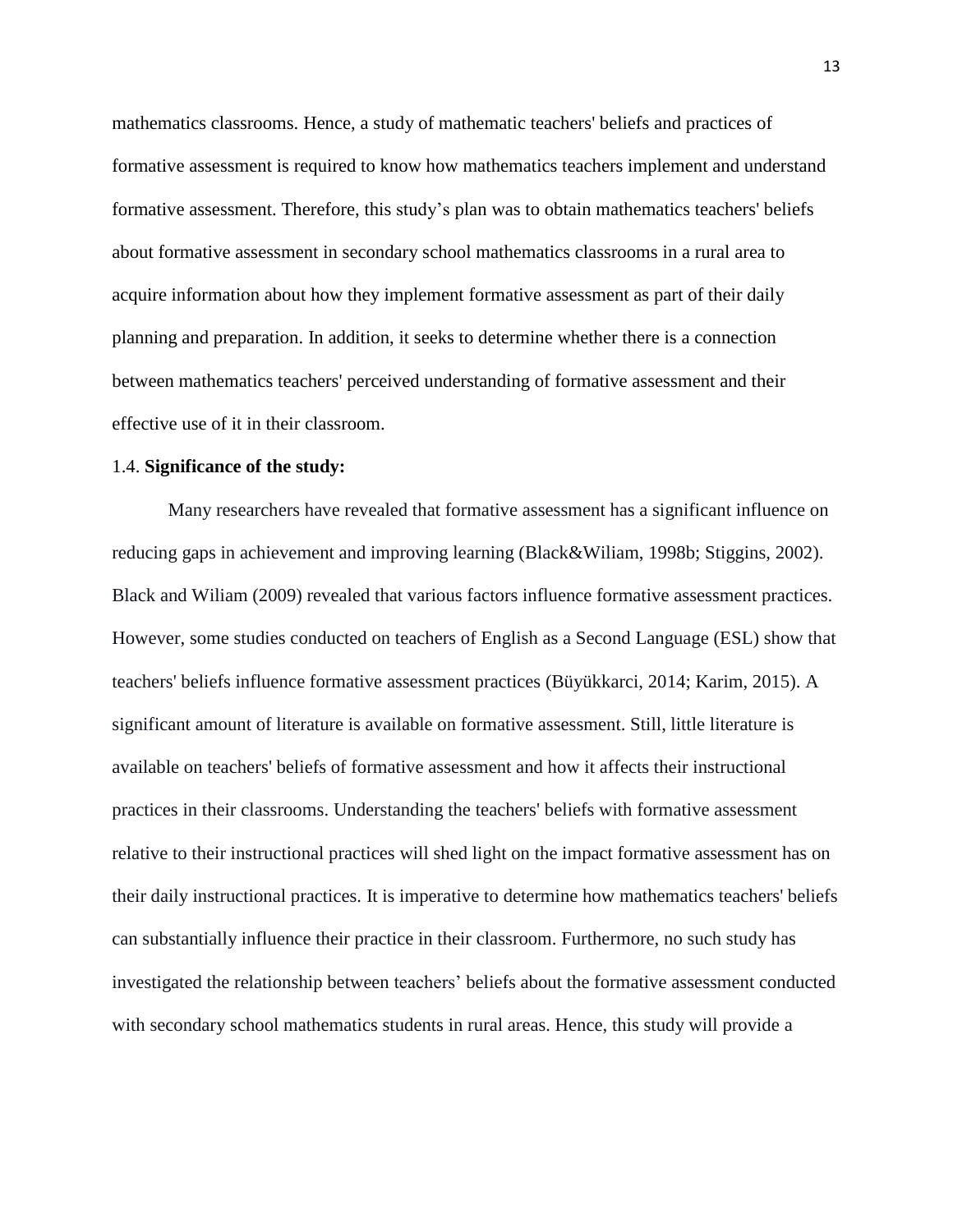group of secondary school mathematics teachers with the opportunity to share their beliefs and understanding of formative assessment and if their understanding is reflected in their classrooms.

This study's findings may provide helpful ideas and beneficial information for secondary school mathematics teachers since it is possible to identify the factors that impede or support teachers' formative assessment practices. Teachers may gain helpful information from this research that could help raise their students' achievement levels and influence mathematics teachers to reassess what they emphasize in the classroom and how it impacts students' perspectives towards learning. It may also inform the school administrator about teachers' positive experiences by using formative assessments and recognizing the weaknesses in practice.

#### 1.5. **Purpose of the Study**

This study aims to investigate the significance of the influence of teachers' beliefs and understanding of formative assessment in a rural area high school mathematics class after recognizing the research on mathematics teachers' beliefs and understanding of formative assessment and its practices in the math classroom is insufficient. This study could provide important information about how beliefs about assessment impact teacher formative assessment practices, which ultimately impact student learning.

#### 1.6. **Research Questions**

The research questions that will guide my dissertation are:

- 1. What are secondary school mathematics teachers' beliefs about the importance of formative assessment?
- 2. How are secondary school mathematics teachers' beliefs about formative assessment reflected in their classroom practices?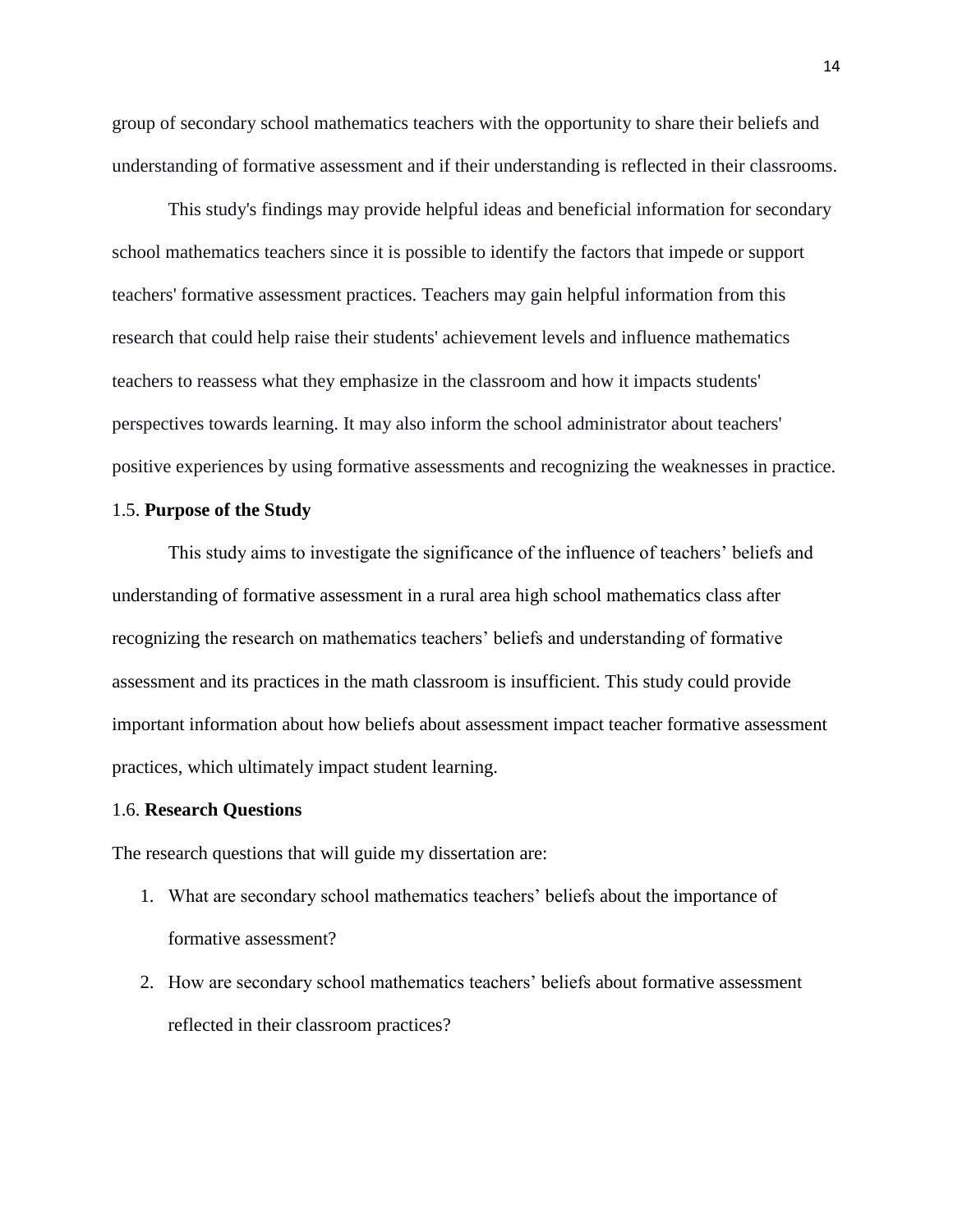#### **CHAPTER TWO: LITERATURE REVIEW AND CONCEPTUAL FRAMEWORK**

The purpose of this study is to explore mathematics teachers' beliefs about formative assessment and their understanding of formative assessment in their instructional practice. In composing an analysis of high school mathematics teachers' beliefs about and effective use of formative assessment, it is vital to establish a detailed understanding of formative assessment and its components and teachers' beliefs. Therefore, this chapter reviews and synthesizes an overview of the definition and understanding of formative assessment, especially those related to teachers' beliefs and instructional practices used in secondary mathematics classrooms.

### 2.1. **Assessments:**

Assessment is the bridge between teaching and learning and is the central process in instruction (Wiliam, 2017). In the educational field, there are two main categories of assessment, formative assessment and summative assessment, used by the teachers.

Summative assessments are stated as the assessment of learning that aims to evaluate student learning at the end of an instructional unit or learning activity (Clark, 2012; Stiggins, 2002). Students get a score based on their knowledge, like end-of-course exams, ACTs, SATs, or national or state high stakes exams. Summative assessment provides information on students' level of proficiency to teachers (Bell & Cowie, 2001). Summative assessment is given at the end of the learning process, recognizes students' current capability, and requires the teacher to grade the students' competence or proficiency. Summative assessment data assists teachers with details about how effective their teaching strategies have been, how much they need for instruction, and how to improve their teaching for future students, not for present students. This assessment also gives opportunities to teachers, parents, students, and policymakers to monitor the educational progress a student makes (Bell & Cowie, 2001). Summative assessment has some limitations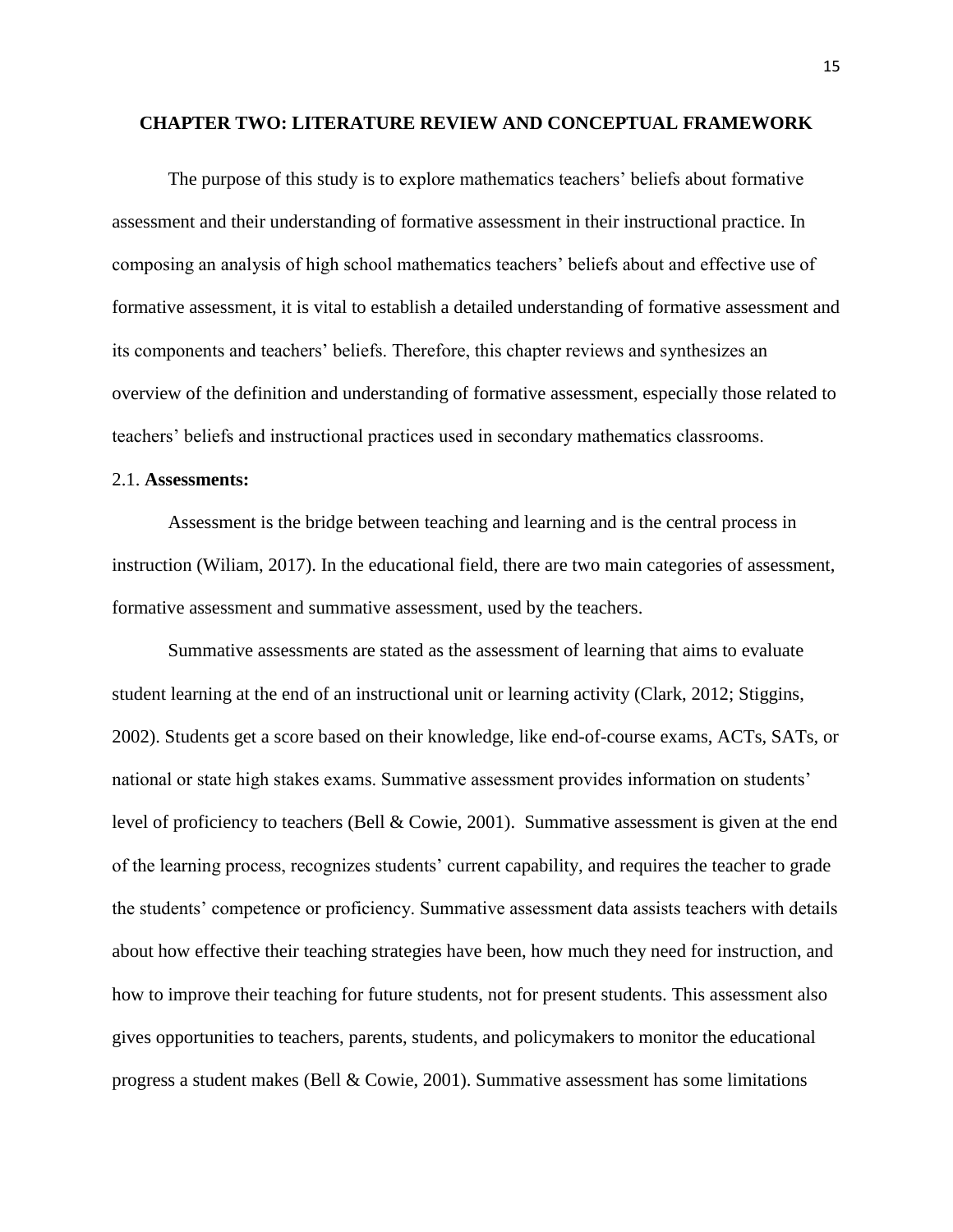because it is individualistic and isolated from the learning process; however, it is still relevant to the assessment process.

A conversation between student and peer, a conversation between teacher and students, or a collaborative activity can be a formative assessment. When the results of an assessment are used to guide or inform future teaching, it becomes a formative assessment (Wiliam & Black. 1998 a). Usually, assessment is thought of as a paper-pencil test or a computerized test, but formative assessment may exist in various forms. Formative assessments are performance opportunities or examinations to provide students and teachers feedback about students' learning (Black & Wiliam, 1998a, 1998b). Yearly tests produce results, but those are not suitable for informing learners' current instruction (Heritage, 2007). Learners can get formative assessment information while they are still in the process of learning (Burke & Depka, 2011) and can reflect on and monitor their own progress. However, formative assessment, unlike summative assessment, is an organized process of gathering evidence about student learning while it is happening (Wiliam and Black, 1996). There are still opportunities for students to improve (Black & Wiliam, 1998a, 1998b). Educators and researchers have acknowledged formative assessment as an important element in conducting learning activities to enhance student learning effectiveness (Bell & Cowie, 2001). Formative assessment data could be used by teachers to customize their instruction for students as needed to meet their learning needs (Ginsburg, 2009).

#### 2.2. **Difference between Formative Assessment and Summative Assessment**

In brief, summative assessment intends at making a judgment about teaching and learning and concerns while summarizing the students' achievement status. In contrast, formative assessment aims at improving students' learning and has prospective functions. Formative assessment is constant, whereas summative assessment comes at the end of a semester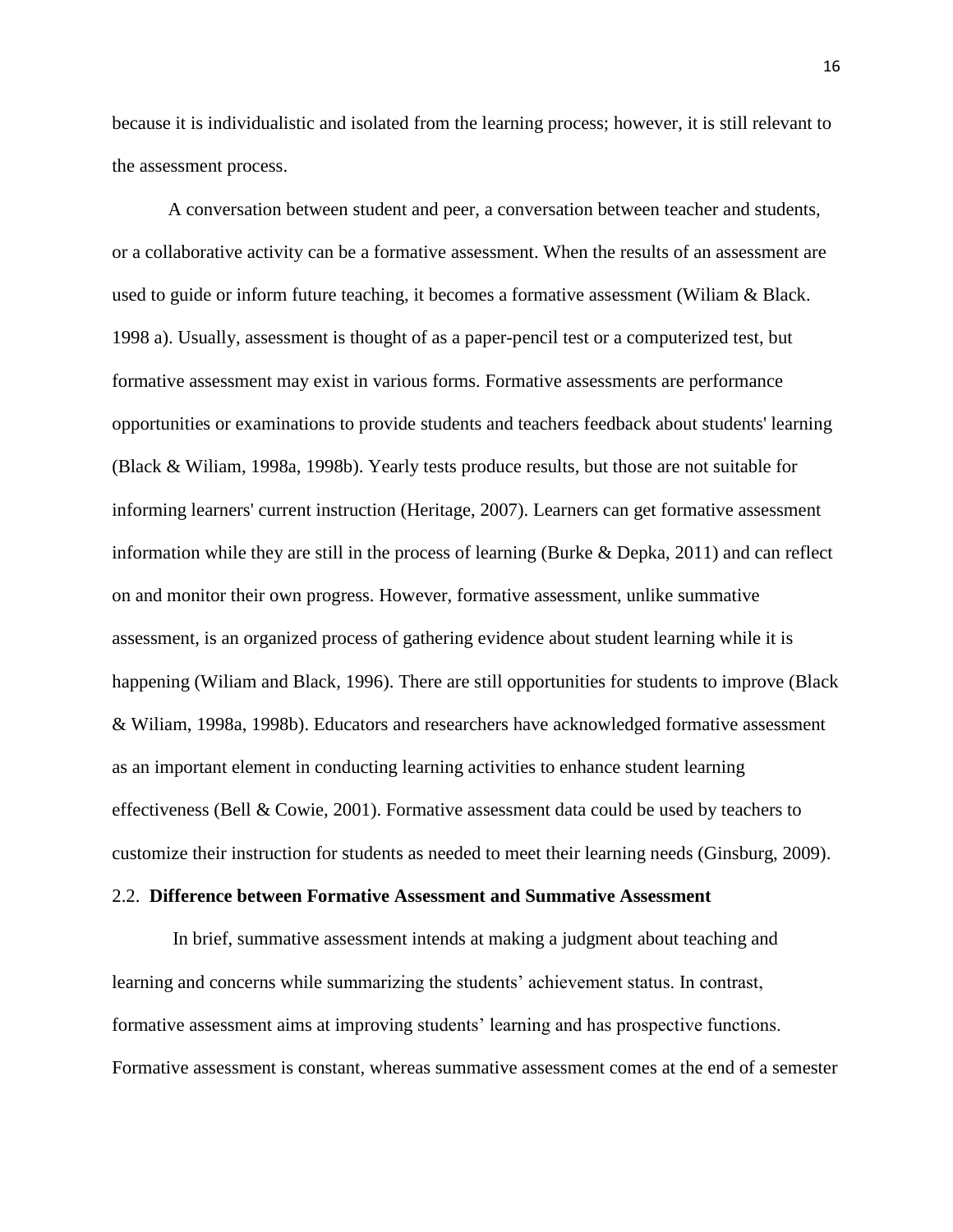or a course (Sadler, 1989). As per Stiggins (2014), the assessment must yield appropriate evidence regarding student attainment of the set goal or objective regardless of which assessment type.

#### 2.3. **Formative Assessment**

Formative assessments are the activities that are used to identify students' progress and modify instructional methods depending on learning needs (Burke & Depka, 2011) and the process used by both teachers and students to recognize and respond to students' learning needs to enhance that learning during the learning process (Cowie & Bell, 1999). Sadler (1998) revealed that formative assessment intends to produce feedback on performance to accelerate and enhance learning.

Formative assessment is also called an assessment for learning because this type of assessment is less consequential to student grade performance and instead provides opportunities for students to explore, discover, and ask questions, and activities are used as a practice to help students increase their competency with specific skills (Chappius & Chappius, 2007, 2008). Formative assessments are implemented during the process of learning; therefore, they are not used for grading purposes (Burke & Depka, 2011).

Research shows that effective use of formative assessment assists in improving students' learning (Bell & Cowie, 2005; Black & Wiliam, 1998a; Stiggins, 2005). Formative assessment helps the teacher to plan for and use effective individualized instruction (Black & Wiliam 1998b; Cauley & McMillan, 2009; Ginsberg, 2009; Heritage, 2007; Sadler 1989). Other researchers also emphasize the necessity for action during the instructive process and explain formative assessment as "assessment carried out during the instructional process for the purpose of improving teaching and learning" (Shepard et al., 2005, p. 275). Formative assessment is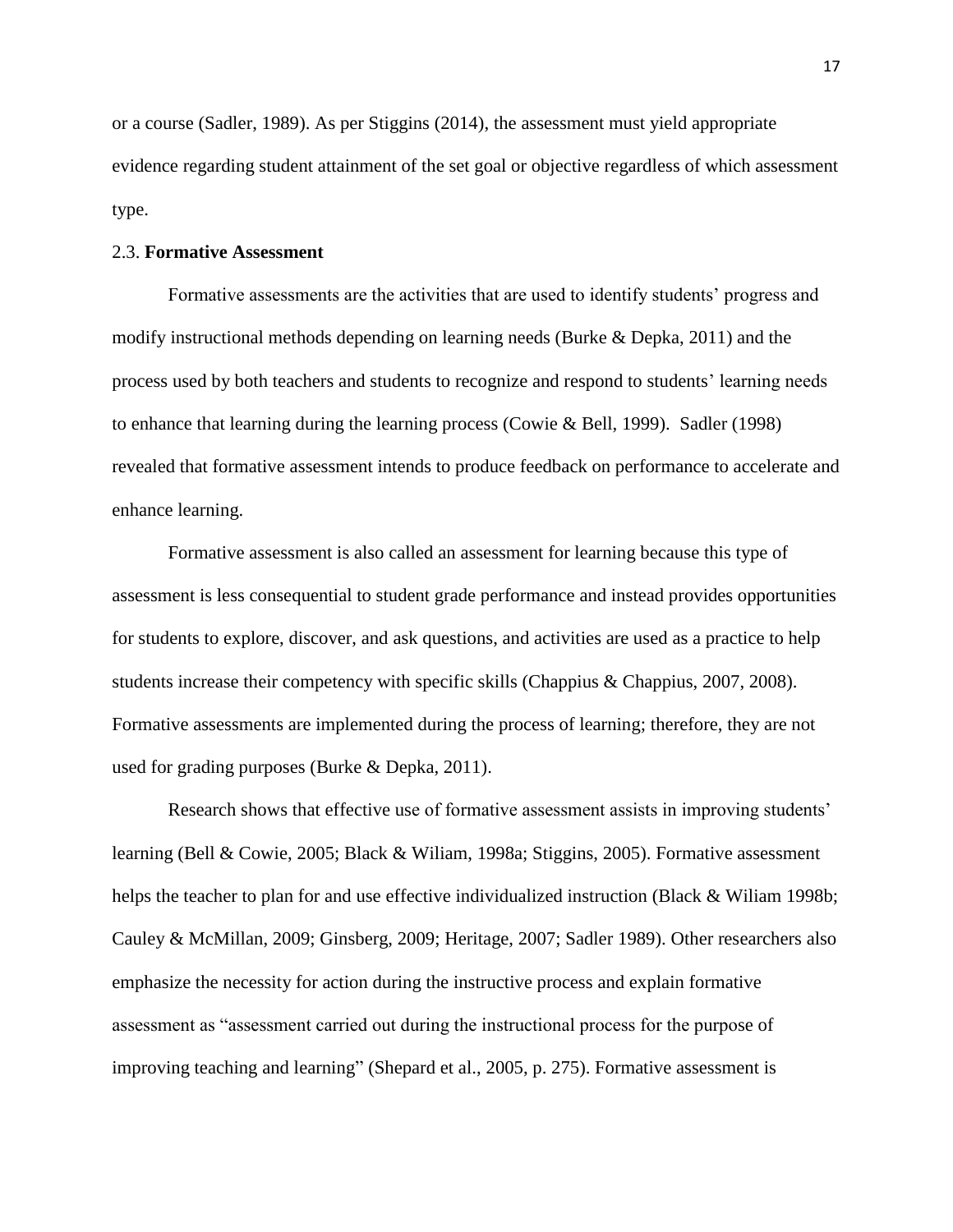generally stated as assessment for the purpose of instruction (Heritage, 2007). A major objective of formative assessment is to evaluate and promote student learning throughout the entire learning cycle. Formative assessment is recognized as the most powerful way to improve student motivation and achievement (Cauley &. McMillan, 2010). Formative assessment is the systematic process of continuously accumulating evidence about learning (Heritage, 2007). Learning goals should be communicated during formative assessment (Chappius & Stiggins, 2002; Moss & Brookhart, 2009), and success criteria should be used to evaluate students' performance (Moss & Brookhart, 2009). By using formative information, teachers can identify individual learning needs to adjust instruction in formative assessment to better meet these needs (Wiliam, 2011). When putting the formative assessment into practice, teachers gather evidence of the students' learning and, based on their identified learning needs, adapt instruction or feedback to meet these needs (Heritage, 2007). Teachers can change strategies during the learning process and help students improve during formative assessments as formative assessments are ongoing and give immediate feedback (Burke & Depka, 2011). Formative assessment encompasses "all those activities undertaken by teachers, and/or by their students, which provide information to be used as feedback to modify the teaching and learning activities in which they are engaged" (Black & Wiliam, 1998a, p.7).

Looking at the definitions given by the researchers, implicitly, some think of formative assessment as a process, and others think of it4 as a tool. Stuart Kahl defines it as "a tool that teachers use to measure student grasp of specific topics and skills they are teaching. It is a midstream tool to identify specific student misconceptions and mistakes while the material is being taught" (Stuart Kahl, 2005, 9.11). Dylan Wiliam (2011) thinks educators more frequently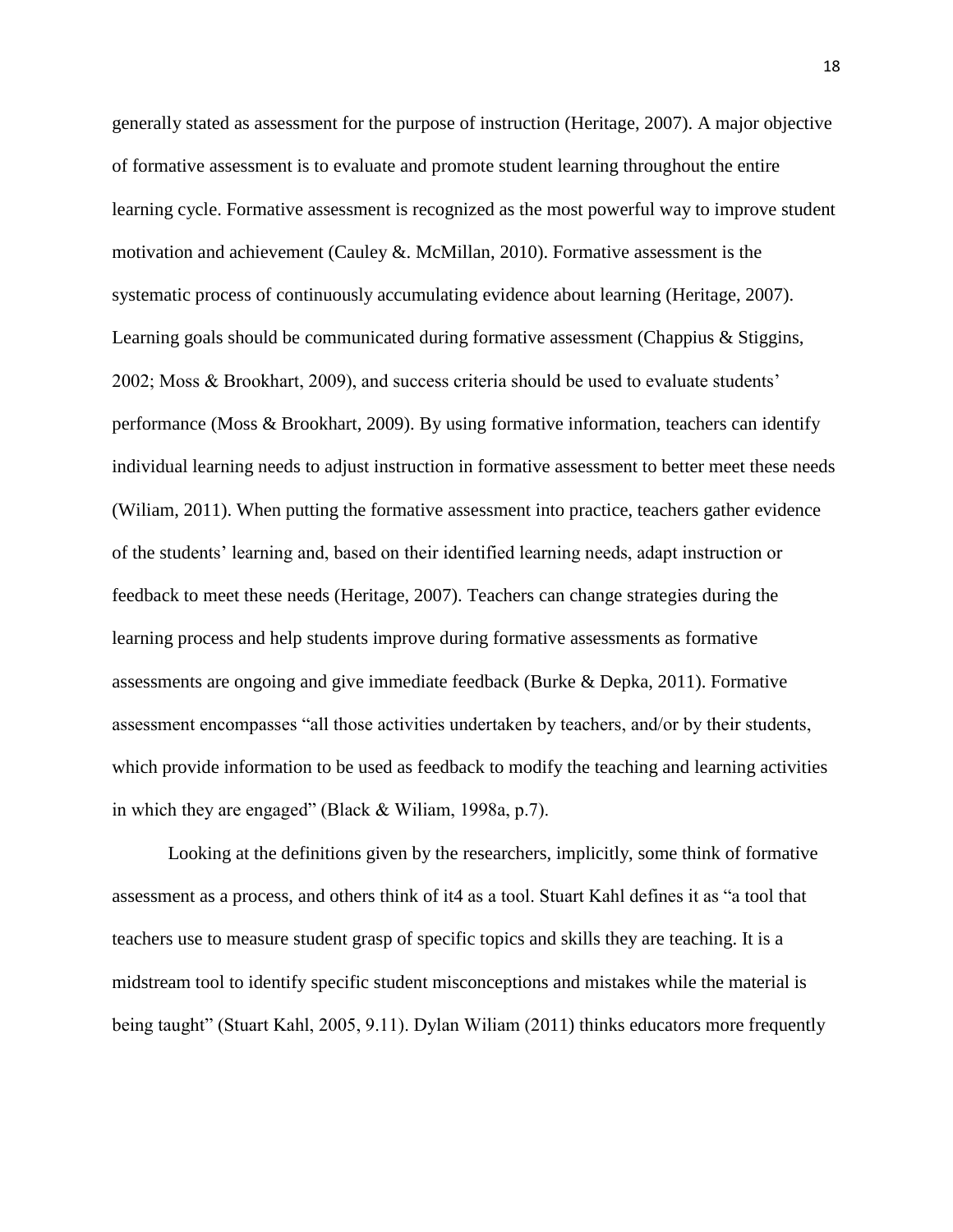use formative assessment to refer to a particular kind of assessment instrument, preferably a process to improve instruction.

Heritage (2007) identified four core elements of formative assessment: a) identify the "gap," (b) feedback, (c) student involvement, and (d) learning progressions. In his seminal paper, Sadler (1989) concluded the purpose of formative assessment is to identify the gap between the student's current learning and desired learning goal. He revealed that this gap would vary from student to student and clarified the consequences for pedagogy: if the gap is conceived as too large by students, their goal may be unattainable, resulting in discouragement and a sense of failure on the part of the student. Likewise, if the gap is conceived as too small, closing this gap might not be worth any individual effort. Hence, formative assessment is a process that requires identifying the "just right gap."

Heritage (2007) speaks on the validity of formative interactions to support learning. The purpose of formative assessment is to promote further learning, and its validity hinges on how effective learning takes place in subsequent instruction. This implies that it is the extent to which formative interactions are successful in supporting the synthesis and internalization of new meanings that determine the "consequential validity" (Heritage, 2007) of formative feedback strategies (Clark, 2011). Wiliam (2007) defines characteristics of formative assessment as "is that evidence about student learning is used to adjust instruction to better meet student needs" (p. 191).

Whether defining formative assessment in terms of instruction or individual learning, both teachers and students should use it to inform activities and the overall learning process. Multiple sources confirm that formative assessment significantly impacts student learning when delivered using feedback, questioning, and peer-to-peer assessment and when such formative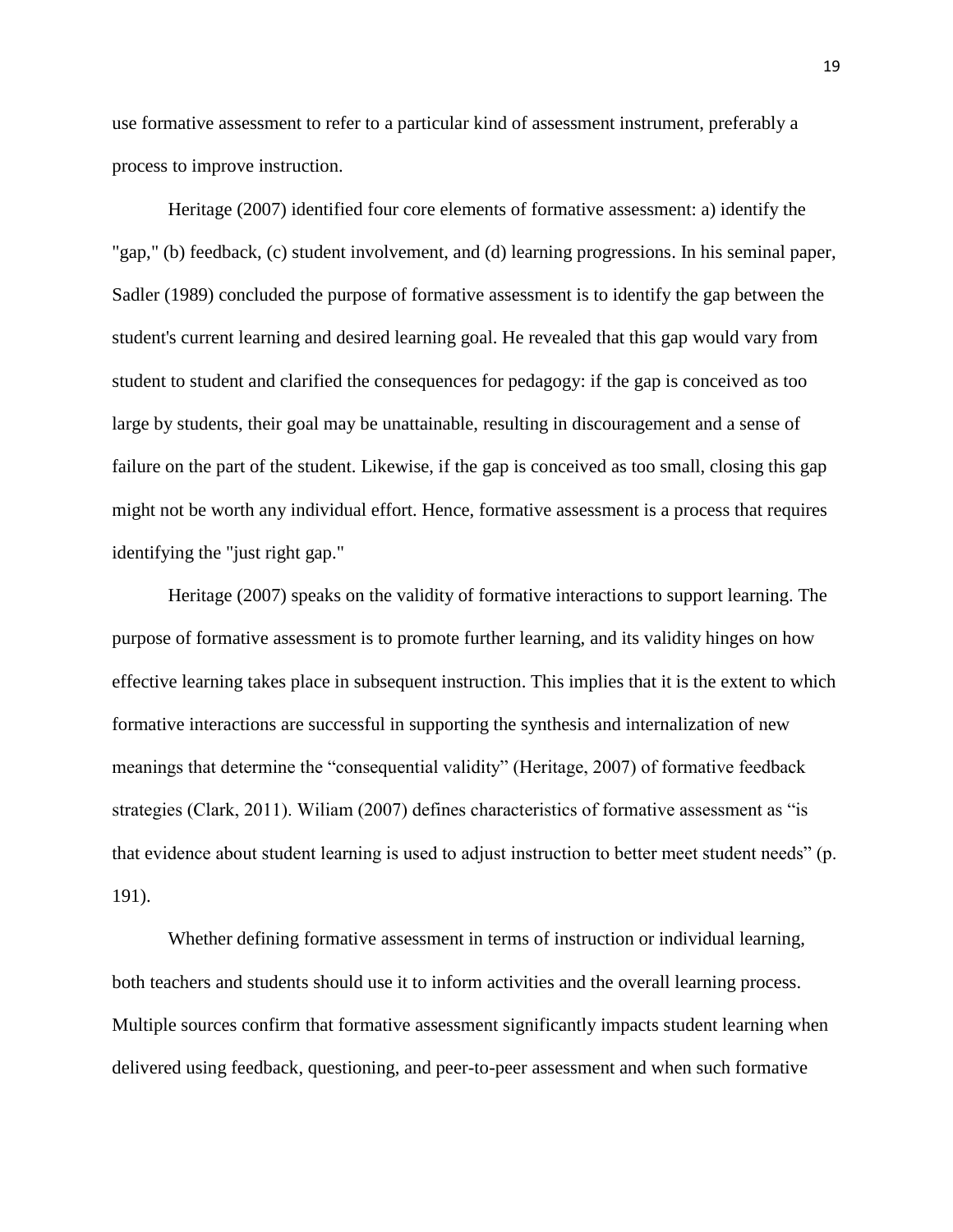assessment is an embedded element of a teacher's everyday practice (Black & William, 1998; Shephard, 2000; Hattie, 2003; William & Leahy, 2015). Regular use of classroom formative assessment can substantially improve student achievement (Wiliam, 2011). Formative assessment can be organized. When the teacher uses an already prepared observational instrument to learn about her or his students' motivation, it can be informal when the teacher spontaneously questions students about their methods of solution (Ginsburg, 2009). Research shows that formative assessment and, in particular, feedback and instructional correctives can be a powerful technique to support student motivation and achievement (Cauley & McMillan, 2009).

Formative assessment could be done using both formal and informal methods. Formal methods allow for a more in-depth picture of student achievement and document learning. Daily checks are used by teachers to assess student understanding through informal methods. These daily checks could be in the form of discussion, questioning, and real-time checks during instruction. Wiliam and Leahy (2015) stressed that formative assessment provides evidence about your students' strengths and weaknesses and can provide various instructional techniques to improve questioning. Whether the assessment is formal or informal, it could be used to assess learning, but timely use of the data is important for improvement.

Formative assessment gives teachers tools to help them tailor teaching to specific learning needs. It is important to the teacher because it helps teachers meet students' needs, tracks student achievement, and provides opportunities for them to succeed. An assessment becomes formative when used to adapt or change teaching strategies, curriculum, or both to meet the students' needs (Brink & Bartz, 2017). Teachers need to use a variety of distinct strategies to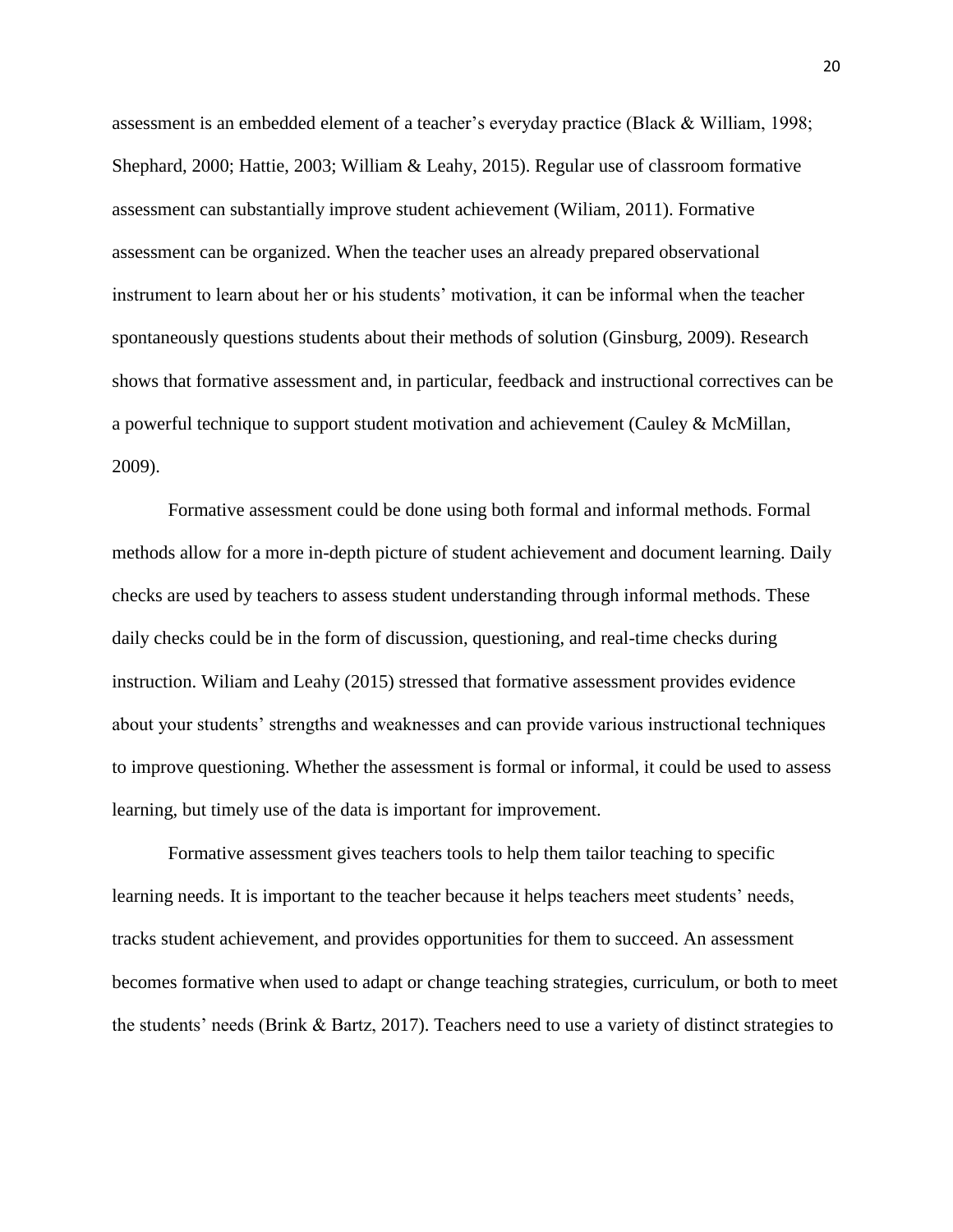assess student readiness and plan their instruction around their students' needs. Strategies used to conduct formative assessment take place during regular class instruction.

#### 2.4. **Formative Assessment Strategies/Activities**

Shavelson et al. (2008) recommended three types of formative assessment strategies that could be used during the instructional process. They are (i) On-the-fly assessment, which occurs spontaneously during the course of a lesson to assess the progress of students (ii) Planned- for interaction, when the teacher decides beforehand how she will elicit students' thinking during the course of instruction (iii) Curriculum-embedded assessment, which is placed in the curriculum to assess to see whether students have achieved certain learning goals. When teachers implement formative assessment, they interact with students and make on the spot judgments to provide support and encouragement.

Effective formative assessment involves using tasks that elicit evidence of students' learning then using that evidence to inform subsequent instruction. There are several formative assessment activities teachers can employ in their classrooms to monitor progress, collect evidence of student learning, and decide about current and future instruction. To effectively implement formative assessment in their classrooms, teachers should use several of the existing activities (Principles to actions, NCTM, 2014). Below some of those activities are described.

#### 2.4.1. **Questioning**

Several studies have shown that to assess students' level of understanding, teachers could use questioning as a formative assessment method during a lesson (Shepard et al., 2005; Wiliam, 201). Questioning provides immediate feedback on students' understanding and the teacher with the opportunity to identify gaps in knowledge and correct misunderstandings. Questioning strategy can be used for small groups, a whole class, or an individual student. The teacher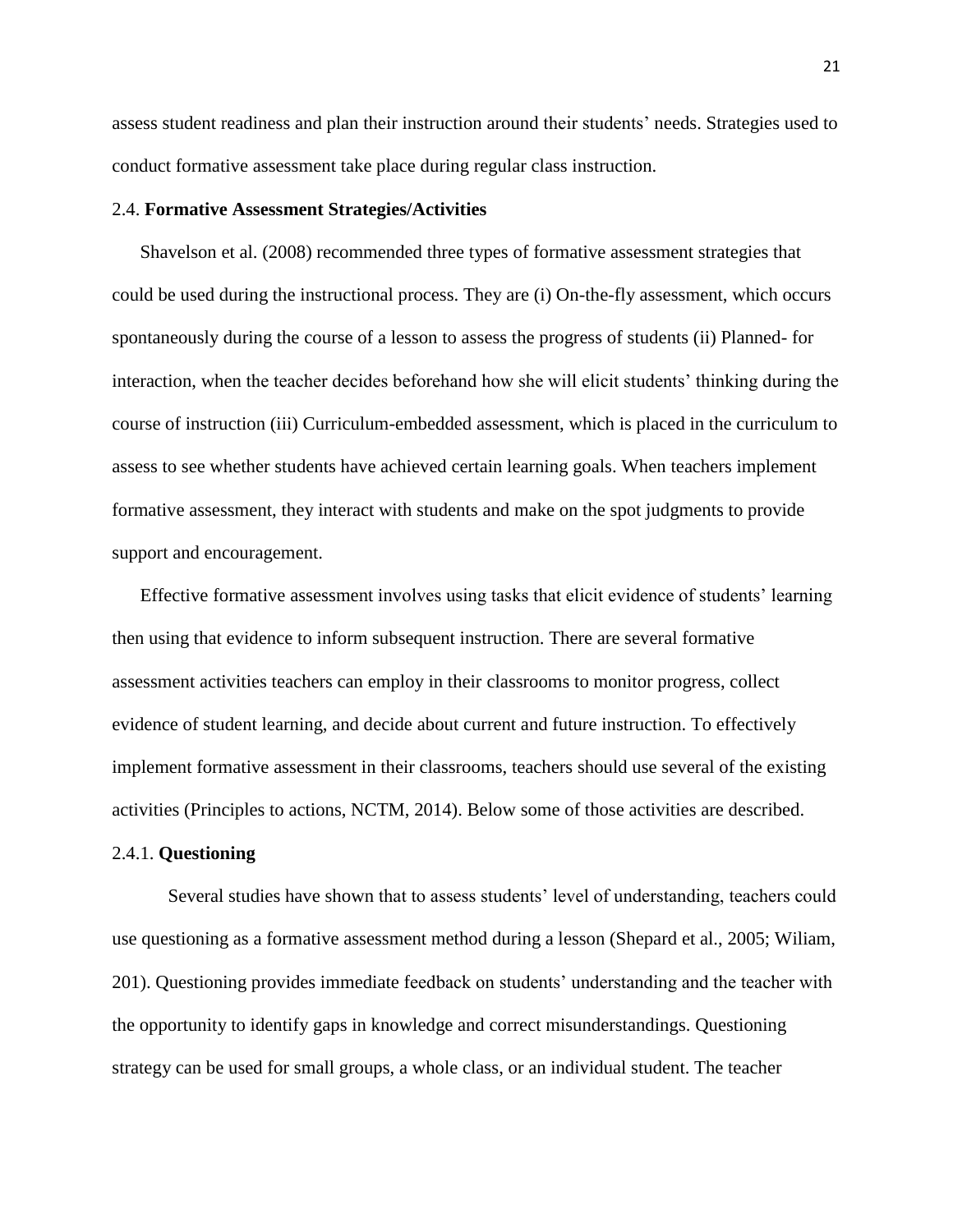provides prompts or questions, and students verbally reply or write their thoughts on a paper and show their work. This strategy assists the teacher in planning and selecting the teaching strategies in moving students from where they are to where they need to go.

#### 2.4.2. **Small Grouping**

Small grouping allows teachers to extend content while allowing students to work with various students, for example, students of like interests and like readiness and students with different interests. Benders and Craft (2016), in their research study of the effect of small grouping on mathematics achievement, revealed that most mathematics teachers still use mathematics instruction in the traditional one-size-fits-all way. Small grouping in math classes allows teachers to manage instructional time productively and focus on the needs of students in smaller groups as it is difficult to meet the needs of those students at their level. Students should be provided with small group instruction (Tomlinson, 2008).

#### 2.4.3. **Exit ticket**

Exit tickets are short response tasks given by the teacher to students after a task or lesson to get information about the next moves. This is an on-the-spot assessment (Marshall, 2018). After comprehending students' responses and deciding the next steps, teachers design and administer quality exit tickets. Exit tickets provide opportunities for teachers to elicit students' thinking without affecting their grades. It also provides individualized feedback and identifies modifications or learning needs to an instructional plan (Black & Wiliam,1998b). It provides the teacher with an understanding of the students' current levels of understanding on a given topic so that the teacher can adjust the instruction to better meet the students' learning needs (Wiliam, 2017). Students' responses from this task assist the teacher in planning the next stages of learning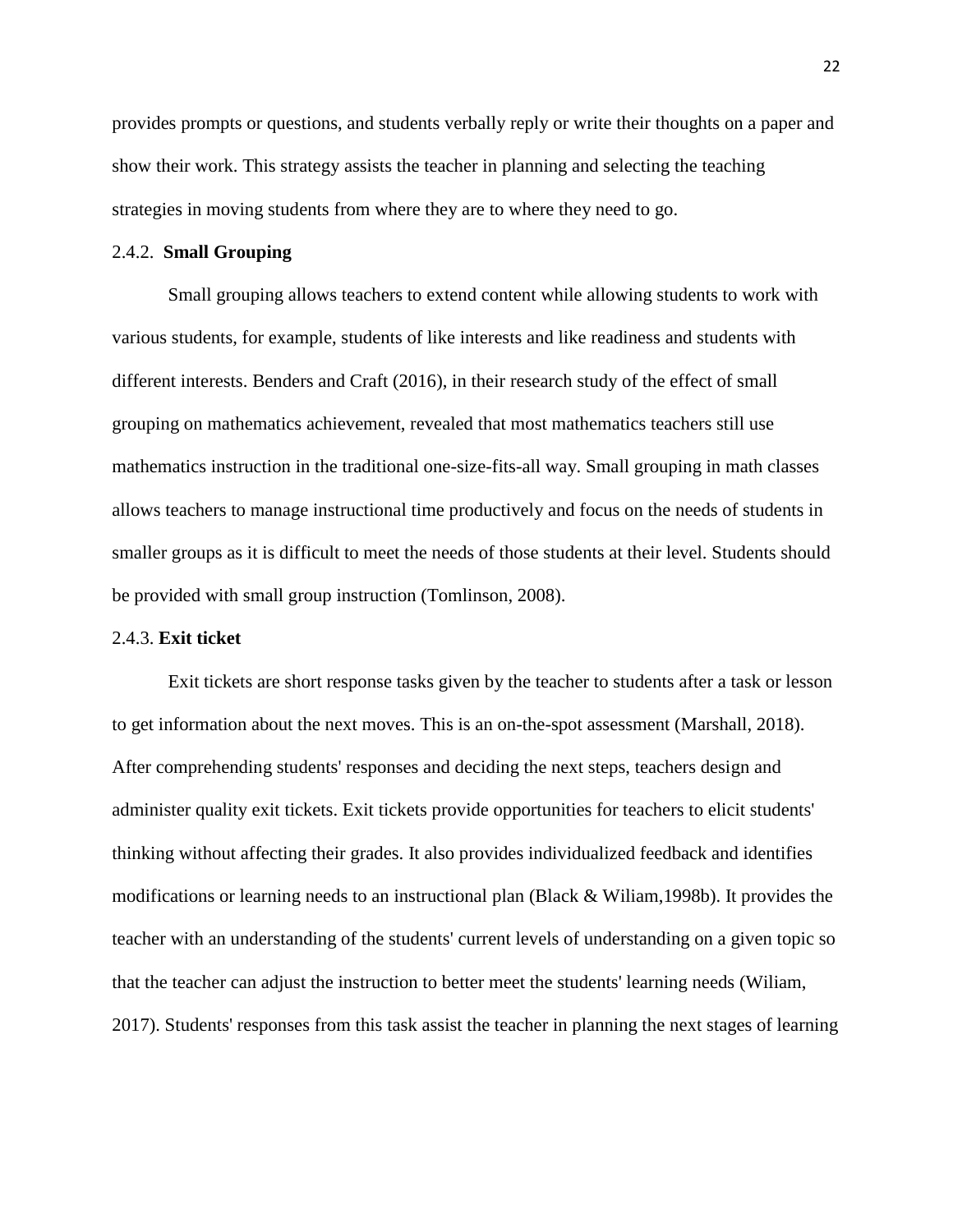by spotlighting whether a teacher should reteach the concept, clarify ideas, give practice, introduce new concepts, or restructure future instructional activities (Marshall, 2018).

#### 2.4.4. **ABCD Cards**

ABCD cards are used for questions with multiple answers, one answer, wrong answer, or no right answer. Each student is given a set of cards. Students can signal the correct answer when the teacher poses a problem or question by holding up the correct card. Multiple correct answers allow the teacher to incorporate items that support differentiation, and they are useful for challenging the highest-achieving students (Wiliam, 2017). These cards require the teacher to plan questions ahead of time.

#### 2.4.5. **Mini Whiteboards**

 The mini-whiteboards technique can engage the entire class and provide helpful evidence of student learning. Every student should have a whiteboard; they can use it to write their answer and raise their board so that teacher can read it. The teacher can frame a question and get a response from the whole class quickly (Wiliam, 2017). The teacher can guage student understanding quickly to adjust how to move forward. Teachers could also use a tablet that William (2001) defined as a modern invention for learning.

#### 2.4.6. **Observation**

 Observing the students is one form of formative assessment as they work on a task or activity. The teacher walks around the classroom to monitor and offer guidance and encouragement as they work. This method works best when the teacher likes to know how students work individually or in groups. Based on the teacher's observation, she can decide whether or not modification needs to be made to that task or activity. Observation also assists teachers in understanding misconceptions, like the teacher asking students to talk about what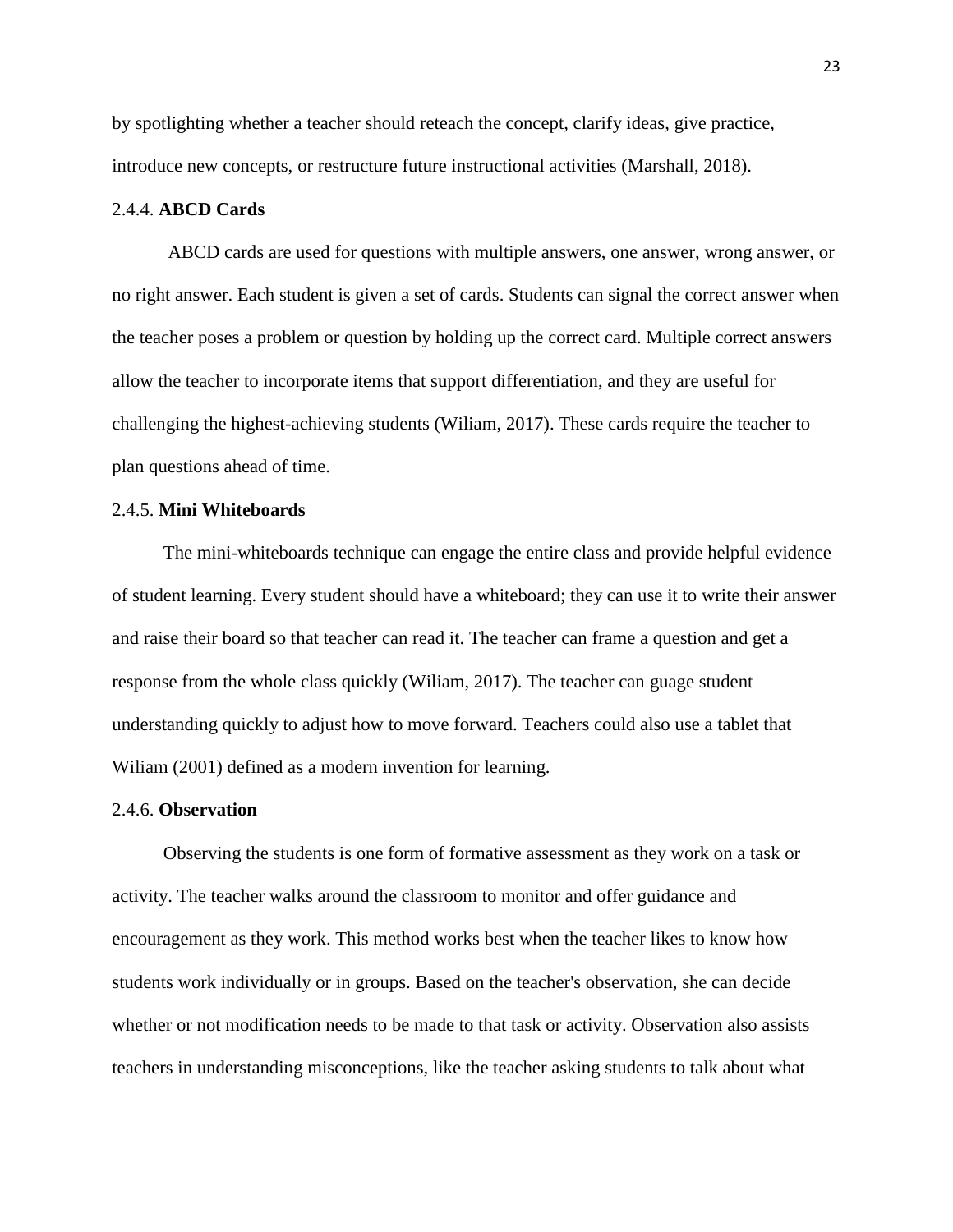they find confusing or do not understand or maybe explain their thinking while working on a task. The teacher should be prepared with guiding questions. This strategy can be conducted in a think pair or individually.

#### 2.4.7. **Bell Work**

Bell Work is used for assessing the initial understanding of the content the teacher is planning to teach that day. The teacher asks or writes down the questions on the board at the start of a lesson. Students write their responses on a piece of paper or index card. The teacher uses these responses to determine on students' understanding of the previous day's lesson, which will help her improve the teaching and learning in that lesson.

 Even though formative assessment is effective in improving student learning, literature suggests that it is ingrained with some issues. Most teachers do not have the skill and knowledge for implementing formative assessment (Bennet, 2011), and it "is rarely consisted part of the classroom culture" (Brookhart, 2009 p.1). Teachers do not find time to develop as well as carry out the activities in implementing formative assessment (Cizek, 2010) and fail to have a clear understanding of the practice (Black & Wiliam. 1998a).

#### **2.5. The Role of feedback in Formative Assessment**

Feedback plays a critical role in teaching and learning (Brookhart, 2007; Burke & Depka,  $2011$ ) and is at the center of formative assessment (Hattie & Timperley, 2007). Feedback is one of the strongest factors influencing learning. (Black & Wiliam, 1998; Crooks, 1988; Hattie & Timperley, 2007; Hattie, 2009; Sadler, 1989). The main purpose of feedback is to enhance students' learning (Black &Wiliam, 1998b; Hattie & Timperley, 2007; Wiggins, 2012). Hattie and Timperley (2007), as stated in their frequently cited and important article "The Power of Feedback," developed a feedback model to assess learners by presenting the following questions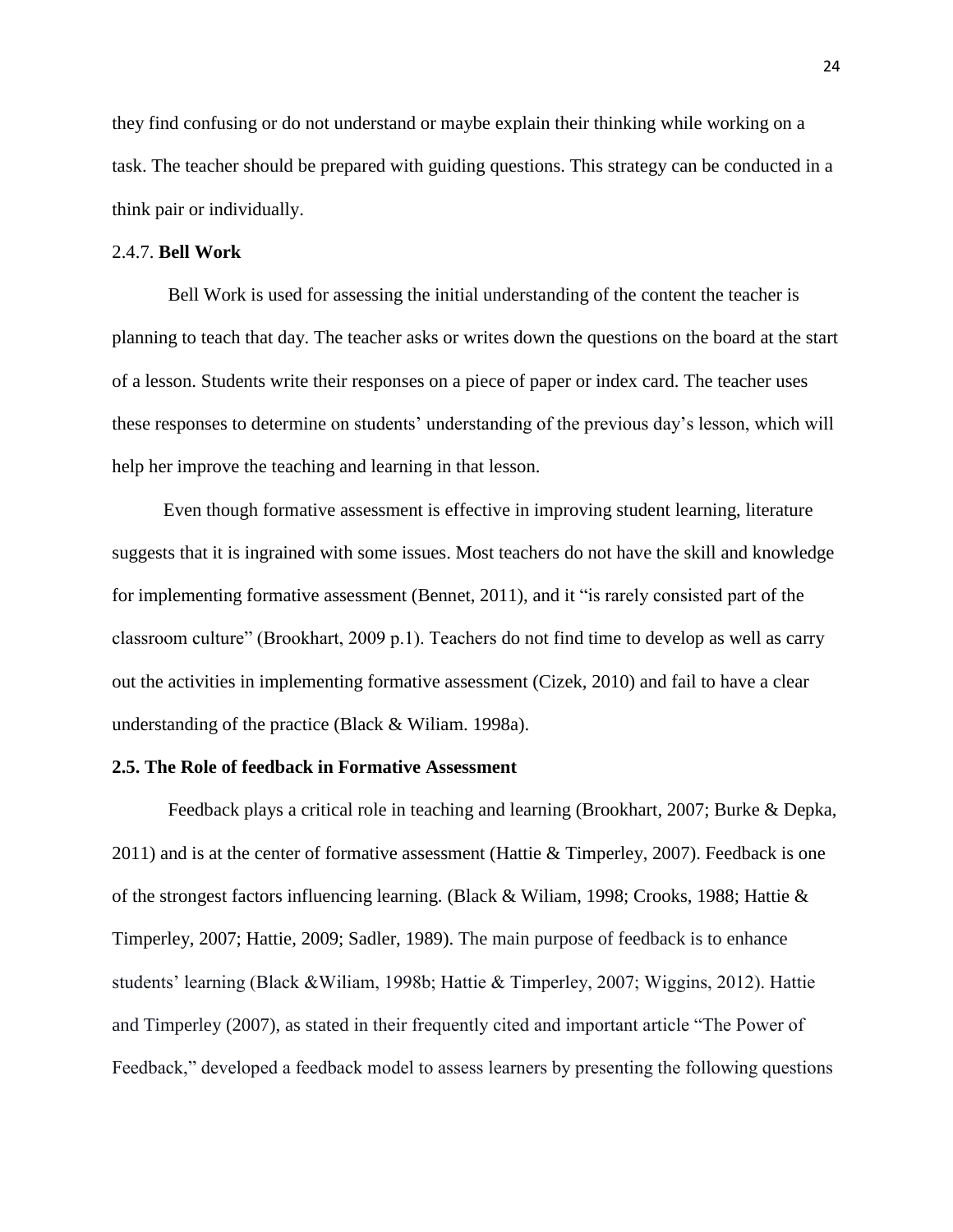(i) Where am I going? (ii) How am I going to get there? (iii) And where to next? The first question is related to learning goals, the second question is on feedback about learner progress, and the third question focuses on specifying the challenges the learner may experience to be autonomous (p. 4-5). Hence, learning will not be successful without efficient feedback. The essential purpose of feedback is to improve the students' ability to perform the task (Wiliam, 2012).

Feedback exists in a wide range of ways; it can be written comments on assignments or given verbally (verbal comments on the activities, during a learning activity informal and rapid feedback) (Yorke, 2003). Feedback can be either a spontaneous process, or the teacher can plan the feedback for students. Although research has identified that feedback is a significant instructional tool to support student learning, the quality of feedback and how it is actually applied in a structured and sustained manner have been established as factors affecting success in classrooms (Black & Wiliam, 1998; Hattie, 2012; Hattie & Timperley, 2007). "Feedback is information about the gap between the actual level and the reference level of a system parameter which is used to alter the gap in some way" (Ramaprasad, 1983, p.4). Feedback should consider three essential elements about a task[:] 1) what was done well, 2) what needs improvement, and 3) how to improve it. This information can be communicated in writing, orally, or as a question that causes students to reflect. Effective feedback facilities should focus on learning goals and success criteria recognized for accomplishing the task (Heritage, 2008). Teachers' feedback strategies play an important role in the learning acquisition process, especially in the mathematics classroom. Black and Wiliam (1998a) revealed that teacher feedback was more effective when given in an unjudgmental way with specific suggestions for improvement.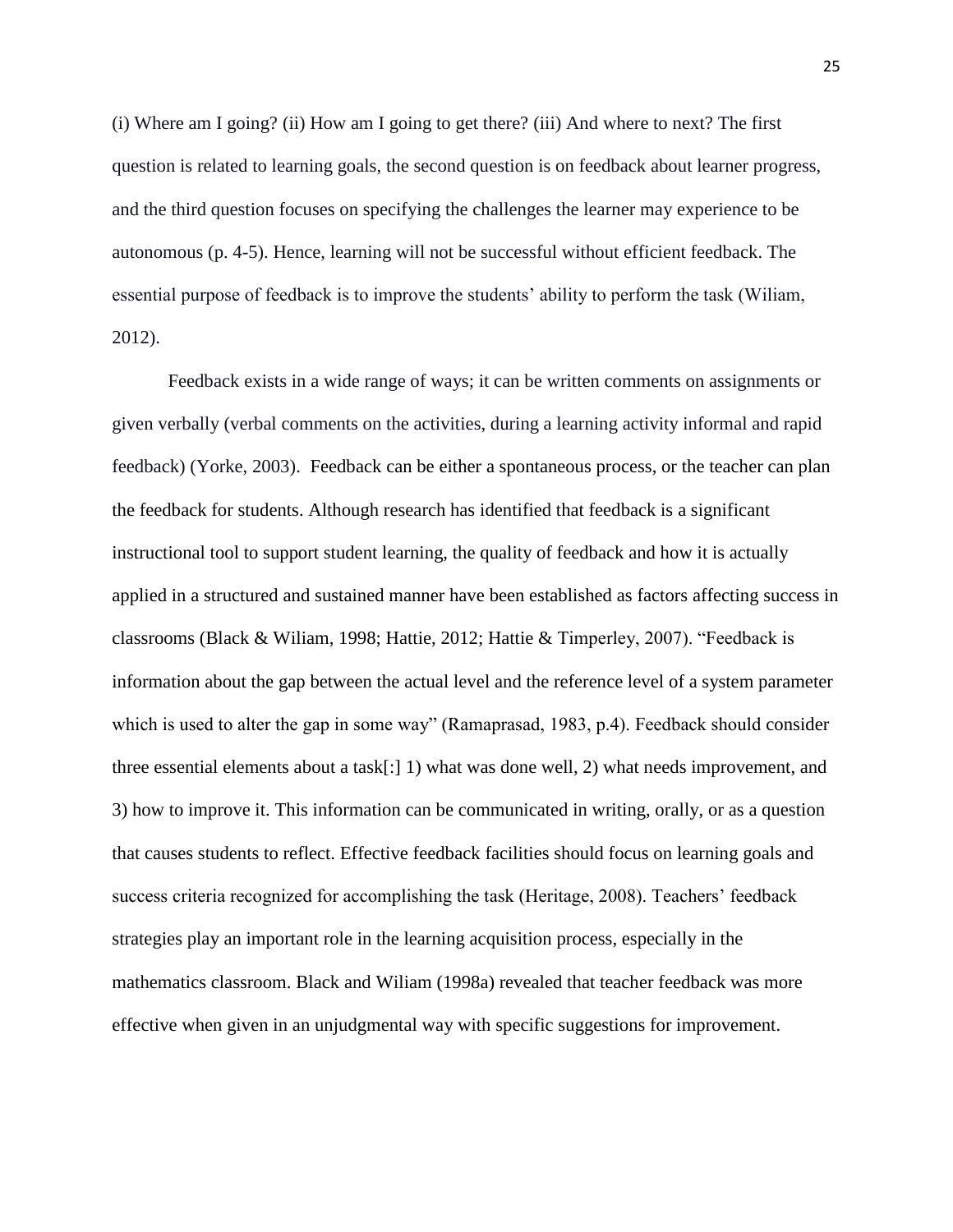For feedback to be effective, teachers should provide students feedback on their work based on success criteria for that learning experience (Wiliam, 2017). This feedback is most effective when it occurs in real time. The learners who get written feedback in the form of comments used it productively to improve their work (Wiliam, 2007). Giving comments by marking is the specific way of providing feedback that makes students' learning move forward by helping a student to identify weak and strong points of their work (Black & Wiliam, 2003, 2009). However, Hattie and Timperly (2007) stressed that teachers should give feedback with comments that are not ambiguous. Putting a check or cross next to the student's solutions leaves nothing for the student to do, except maybe correct those errors. An alternative to this would be to give them written comments on how to fix them (Wiliam, 2017).

Encouragement and praising strategic behaviors and learning through feedback leads to higher achievement than praising ability or intelligence (Nicol & Macfarlane-Dick, 2006). According to Hattie and Timperley (2007), negative feedback can deter student effort and achievement. Marzano et al. (2001) argued that feedback needs to be specific, corrective, and timely to have the greatest impact on student learning. A teacher needs to give students feedback that is at and just above their current level of learning (Hattie, 2012). Specific feedback enables them to perceive whether students have mastered a skill, somewhat mastered it, or have not mastered it (Marzano et al., 2001). Students hear little feedback about tasks and strategies (Hattie, 2012). Feedback to any student should be about the particular qualities of their work, with advice on what they can do to improve, and avoid comparisons with other students (Black & Wiliam, 1998 a). A numerical score or grades do not inform a student how to improve his/her work, so an opportunity to enhance his/her learning is lost (Black, Harrison, Lee, Marshall, & Wiliam, 2004). The feedback students receive from teachers helps them know where they are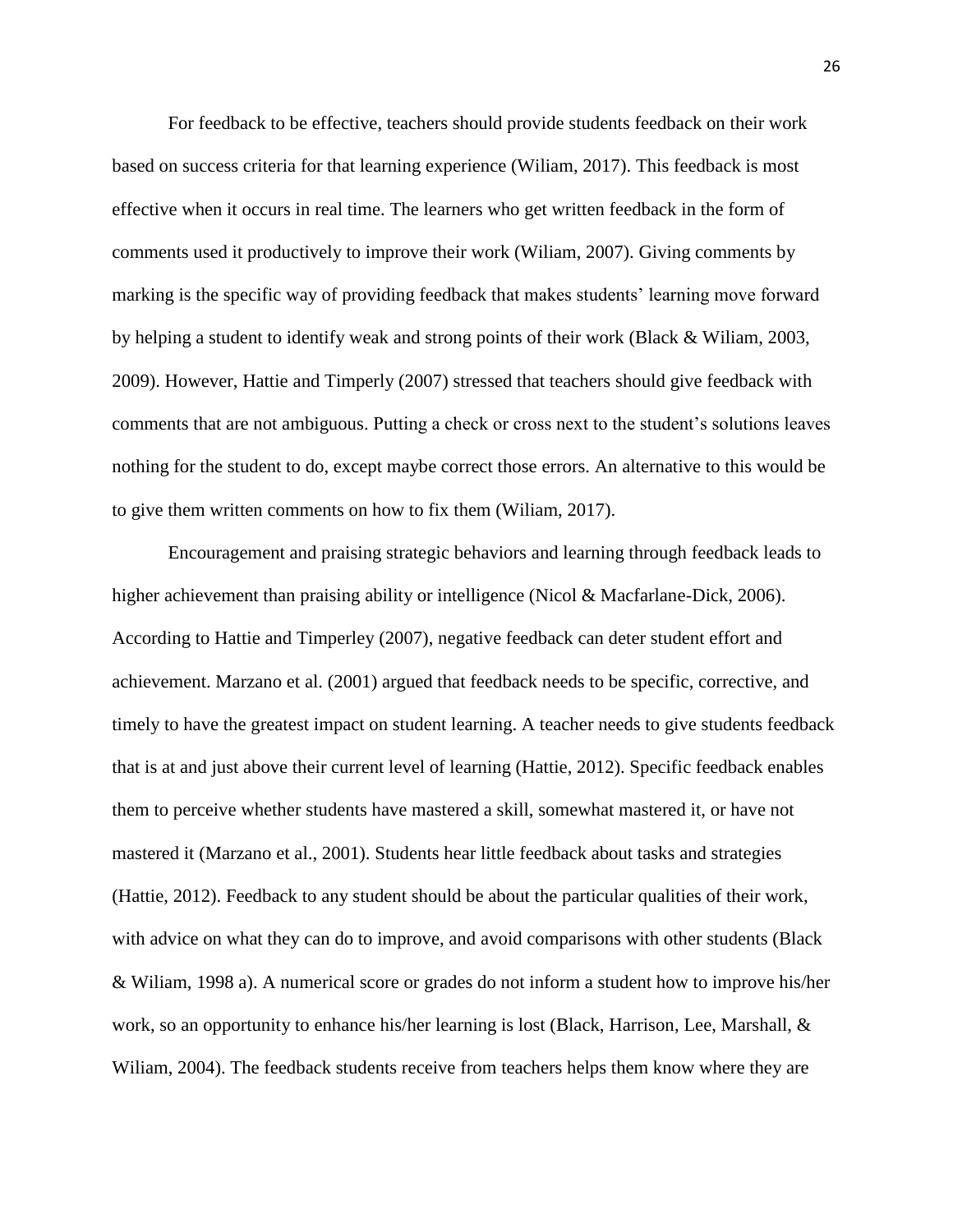with the learning goal and regulate their learning (Black & Wiliam, 2010). Students will successfully reach their learning goals when they feel confident and know where they are with the learning goal.

Feedback is a vital component of successful formative assessment (Bell & Cowie; Sadler, 1989; Williams, 2004). Nicol & Macfarlane-Dick (2006) further added that the feedback should be timely, which fulfills the requirement of formative use. Teachers should utilize formative assessment to provide students with opportunities to get feedback and revise their thinking (Bransford et al., 2000). Therefore, teachers need to provide students with "timely feedback" opportunities. A teachers's goal is to improve student learning and achievement; therefore, teachers need to know what feedback strategies or interventions work best for their students **(**Hattie & Timperley, 2007; Hattie, 2012; Nicol & Macfarlane-Dick, 2006). Teachers' feedback to learners is limited in traditional classroom teaching (Bransford et al. 2000, pp. 140–141).

In summary, research by Black and Wiliam (1998), Crook (1988), and Natriello (1997) revealed that all feedback is not considered effective and beneficial for learning (Wiliam, 2011). It should have detailed plans with activities to help students improve their learning and achieve the learning objectives. Sadler (1989) stresses that the role of teachers in formative assessment is more than just to provide feedback to promote learning. Feedback is not just for identifying errors but instead for assisting students in raising their academic performance (Wiliam, 2011).

#### 2.6. **Teachers' Beliefs**

Over the last two decades, the term beliefs have been proposed in the literature by various descriptions and definitions, making it difficult to establish a clear definition of it (Barkatsas & Malone, 2005). Richardson (1996) revealed that beliefs are examined as psychologically held understanding or propositions about the world perceived as true. Beliefs cannot be measured or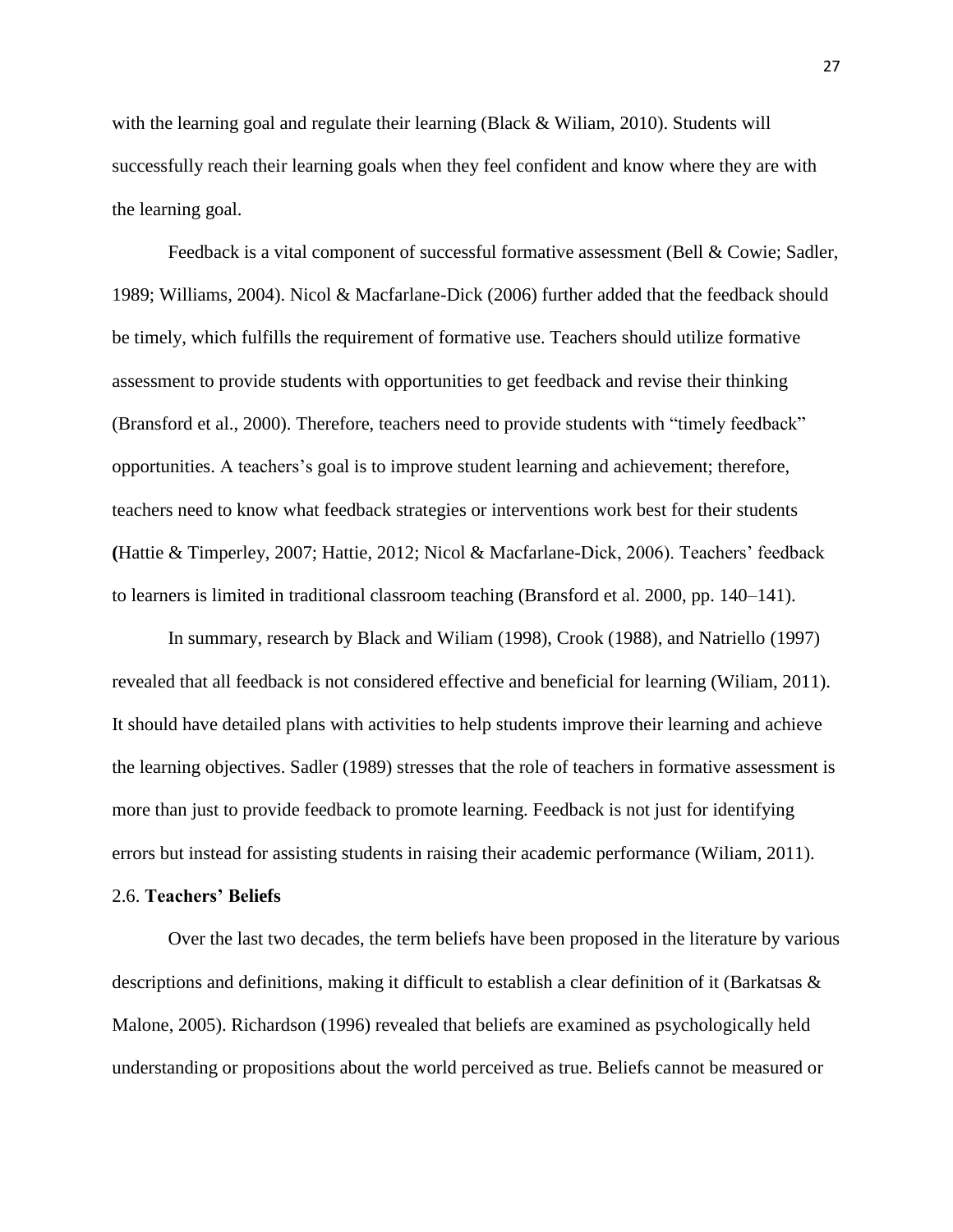observed directly, and hence they can only be inferred from what people say and do (Pajares, 1992). Belief act as a filter through which teachers interpret new information and experience (Phipps & Borg, 2009).

The term "teachers' beliefs" is typically used to refer to teachers' pedagogical beliefs or beliefs of individual teaching relevancy. Teachers' beliefs play a vital role in their teaching. Understanding teachers' beliefs is a significant step toward understanding their instructional practices (Thompson, 1992; Pajares, 1992). Thompson (1984) asserts teachers' beliefs "seemed to be beliefs operate as a filter through which teachers comprehend new information and experience and further added that "seemed to be manifestations of unconsciously held views of expressions of verbal commitments to abstract ideas that may be thought of as part of a general ideology of teaching" (p.112). Teachers' beliefs may play a vital role in mathematics education reform because their beliefs lead to action, and those actions affect students (Richardson, 1996). Richardson (1996) mentioned that teachers' beliefs are thought to have two functions in learning to teach. First, it is related to constructive learning theories, which suggest that learning is a dynamic and constructive process that is firmly influenced by individuals' existing understandings, perceptions, and beliefs. Second, teachers' beliefs are the focus of instruction. It is significantly acknowledged that teachers' beliefs influence their teaching (Beswick, 2006). Teachers' beliefs influence their perceptions and judgments, which, successively, affect their behavior in the classroom (Pajares, 1992) and influence their teaching practices (Polly et al., 2013). Handal & Herrington (2003) describe mathematics teachers' beliefs as an individual's perspective on engaging in mathematical tasks and pedagogical practices. Pajares (1992) stresses teachers' beliefs about mathematics are not likely to change, except if they are unsatisfied with their existing beliefs. And they are not likely to be unsatisfied except if they are challenged, and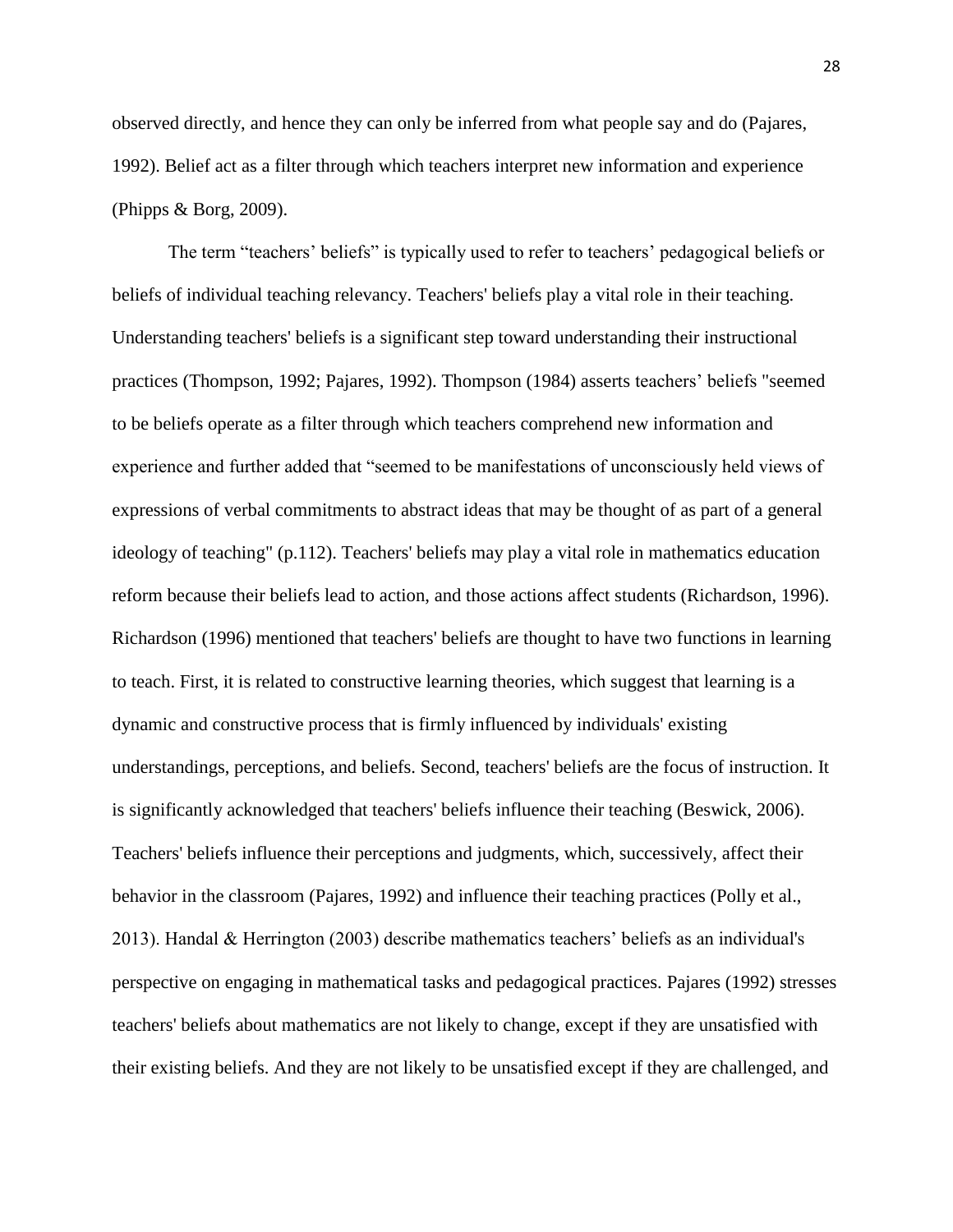one is capable of assimilating them into existing beliefs. Richardson (1996) describes three categories of experience that influence the development of beliefs about teaching. Those are personal experiences, schooling and instruction experiences, and formal knowledge experiences.

#### 2.7. **Teachers' Beliefs about Assessment Practices**

Teachers' beliefs about formative assessment and evaluation can directly affect how they implement and use their student formative assessment and evaluations and how they interpret the results (Karim, 2015). A strong belief in formative assessment results from having a good understanding of the benefits of conducting a formative assessment (Widiastuti et al., 2020). The way teachers conduct a formative assessment is powerfully influenced by their beliefs (Leung & Scott, 2009, Widiastuti et al., 2020), and how they make decisions about students' academic performance is powerfully influenced by their beliefs in assessment practices (Büyükkarci, 2014). Teachers who have a firm belief in formative assessment benefits are more likely to carry out formative assessment properly (Karim, 2015). Teachers ' beliefs and values, their support for students' success, willingness to use various assessment strategies to meet students' needs, and their ability to engage students in the assessment process influence their formative assessment adoption (McMillan, 2003). Several researchers conducted studies on EFL teachers and concluded that teachers' belief in formative assessment influenced formative assessment practices' success and failure (Guadu & Boersma, 2018; Karim, 2015). Various factors influence formative assessment practices (Black & Wiliam, 2009), like teachers' beliefs, attitudes, and perceptions about teaching and learning (Karim, 2015). Therefore, teachers should have significant knowledge and skills to make formative assessment a pedagogical tool to enhance teaching and learning (Heritage, 2007).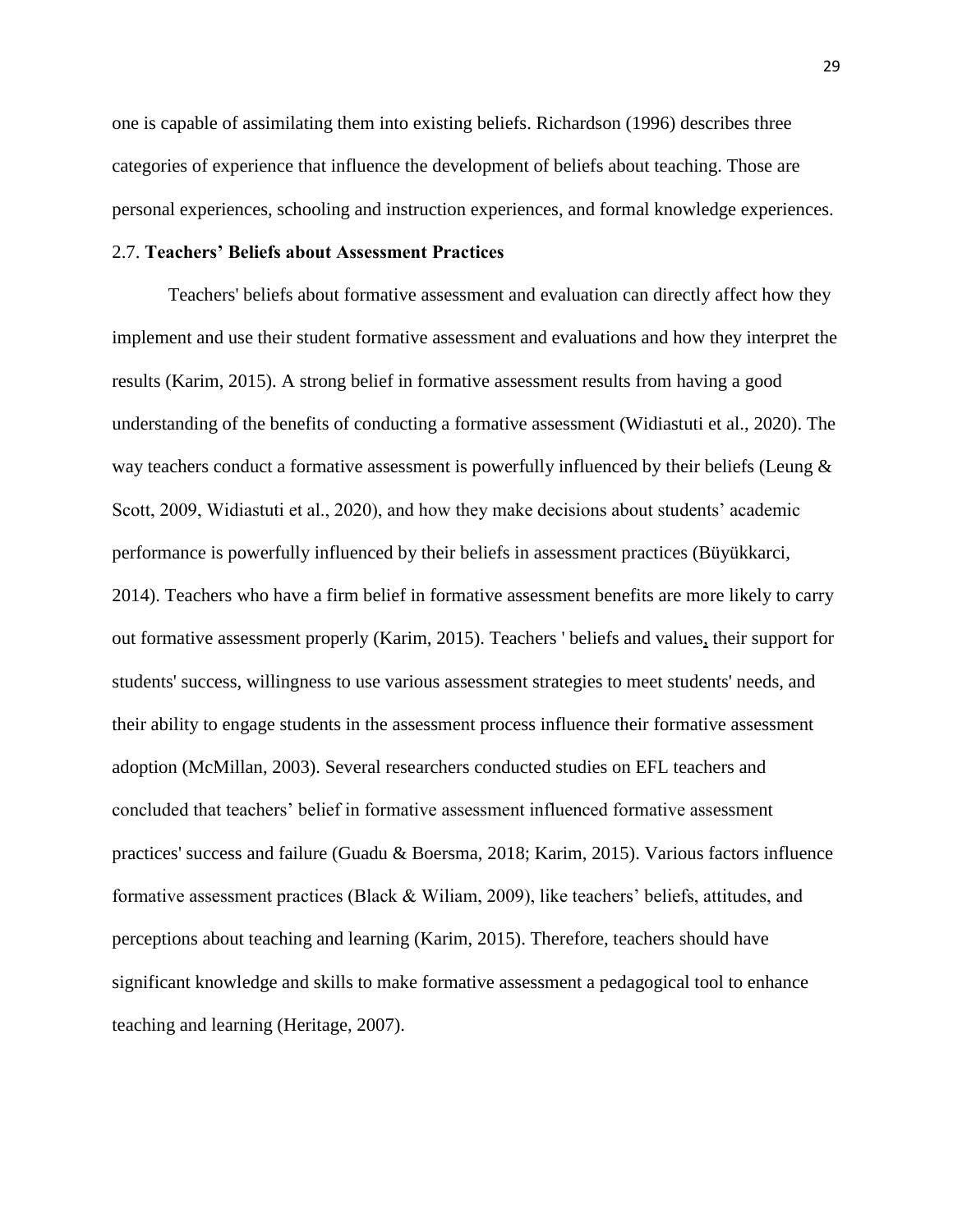Büyükkarci (2014) conducted his study on 69 primary language teachers in Turkey to outline the formative assessment perceptions. The findings of Büyükkarci's (2014) research show that primary language teachers had positive beliefs about formative assessment. They believed that feedback, sharing learning goals, peer assessment, and self-assessment are beneficial for learning. But their use of formative assessment in their classrooms was notably less because they could not use formative assessment very often and effectively because of the heavy workload of overcrowded classrooms.

Several studies indicated a notable relationship between teachers' beliefs and instructional practices (Barkatsas & Malone, 2005; Pajares, 1992; Polly et al., 2013; Thompson, 1992). Richardson (1996) affirms that teachers' beliefs are important considerations in understanding their classroom practices, and beliefs are the focus of instruction. Some researchers think understanding teachers' beliefs is an important move toward understanding teacher instructional practices (Thompson, 1992; Pajares, 1992). Teachers with instructional practices can influence students' learning experiences (Hughes, 2016). Pajares (1992) asserted that mathematics teachers' beliefs reflect personal theories regarding the nature of mathematics and mathematics teaching and learning that impact their decision-making and choice of instructional practices.

Boston (2002) reveals that formative assessment is linked with instructional practices. Mathematics teachers with knowledge and skills in formative assessment can better organize their instructional practices to promote student learning (Buck & Trauth-Nare, 2009). Assessment for learning (formative assessment) should be considered an essential part of an instructional process and an important element in teachers' efforts to help students learn (Bernard, 2020). Formative assessment is a process involving three essential elements (i) goal setting for instruction, (ii) assessment, and (iii) instructional feedback to promote adaptive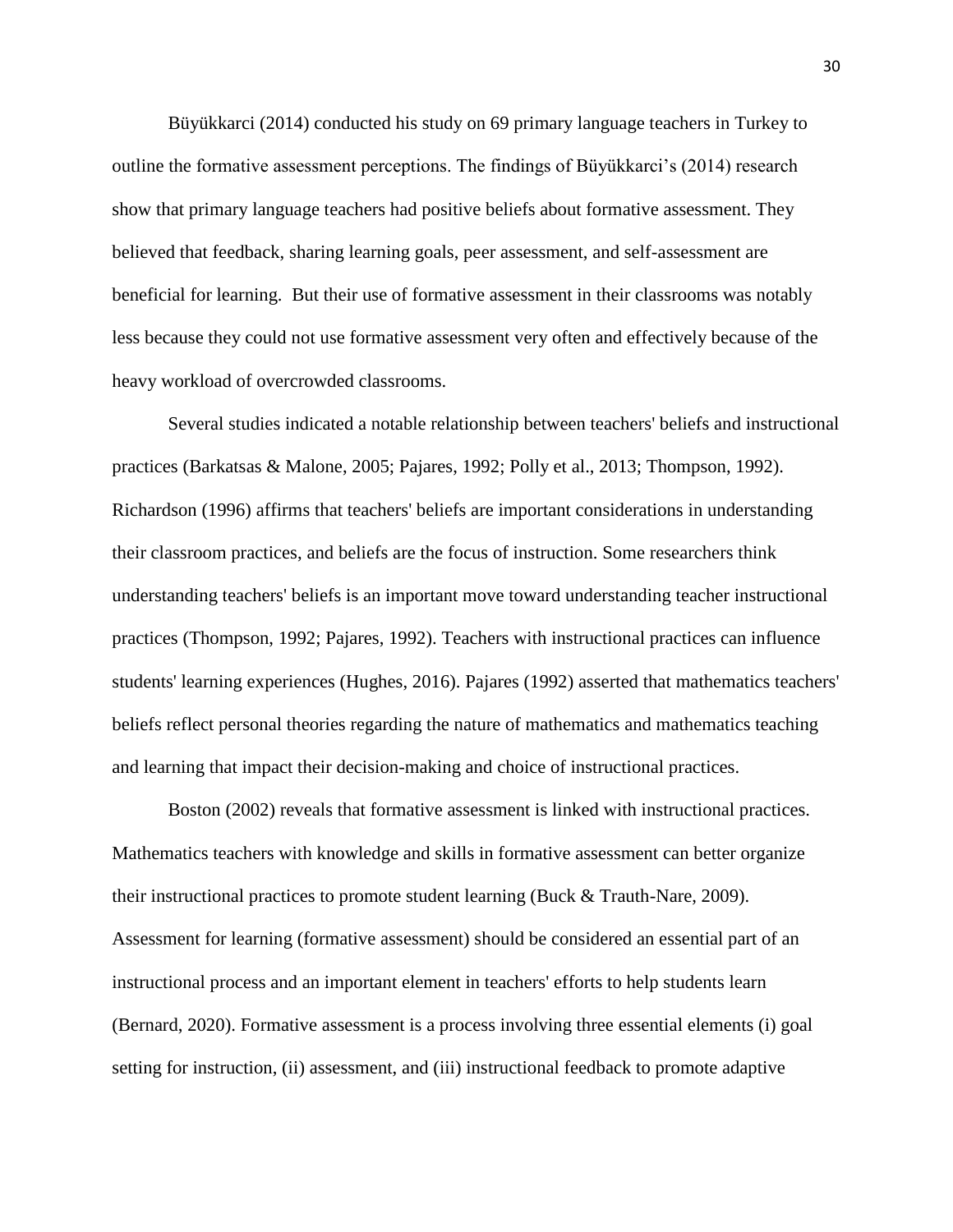teaching (Black & Wiliam, 2009; Wiliam & Thompson, 2007). Formative assessment is a continuous recurring process that uses assessment-based evidence to make instruction decisions while learning happens (Black & Wiliam, 2009). Black (2013) reveals that formative assessments are vital to guide and enhance students' learning and teachers' instructional practice.

Barkatsas and Malone (2005) conducted a case study on a veteran mathematics teacher in Australia. Their analysis shows that the teacher's beliefs were inconsistent with her instructional practices. Whereas Stipek, Givvin, Salmon, and MacGyvers (2001) conducted a study on 24 elementary school teachers in California, they found a substantial, coherent set of beliefs that anticipated their instructional practices. Teachers with more traditional beliefs stressed students getting correct answers and good, instead of learning and understanding. They also provided them relatively less autonomy. Cohen and colleagues (2009) conducted their study on five high school mathematics teachers who teach Algebra I to find the relationship between mathematics teachers' beliefs and classroom practices. The study's finding was that there is no clear linear relationship between beliefs and practice, and other factors also influence how teachers perceive and constitute their roles in the mathematics classroom.

In summary, belief is defined by different researchers in different ways; some define it in a simple way and others in more complex ways. Pajares (1992) defines beliefs as "an individual's judgment of the truth or falsity of a proposition" (p. 316). At the same time, beliefs are not always reflected in what teachers do in the classroom (Phipps & Borg, 2009). According to White (1999), beliefs help individuals interpret and make them aware of the world and themselves; beliefs are instrumental in interpreting tasks and play an important role in interpreting behavior. For that reason, an investigation into teachers' beliefs is needed to achieve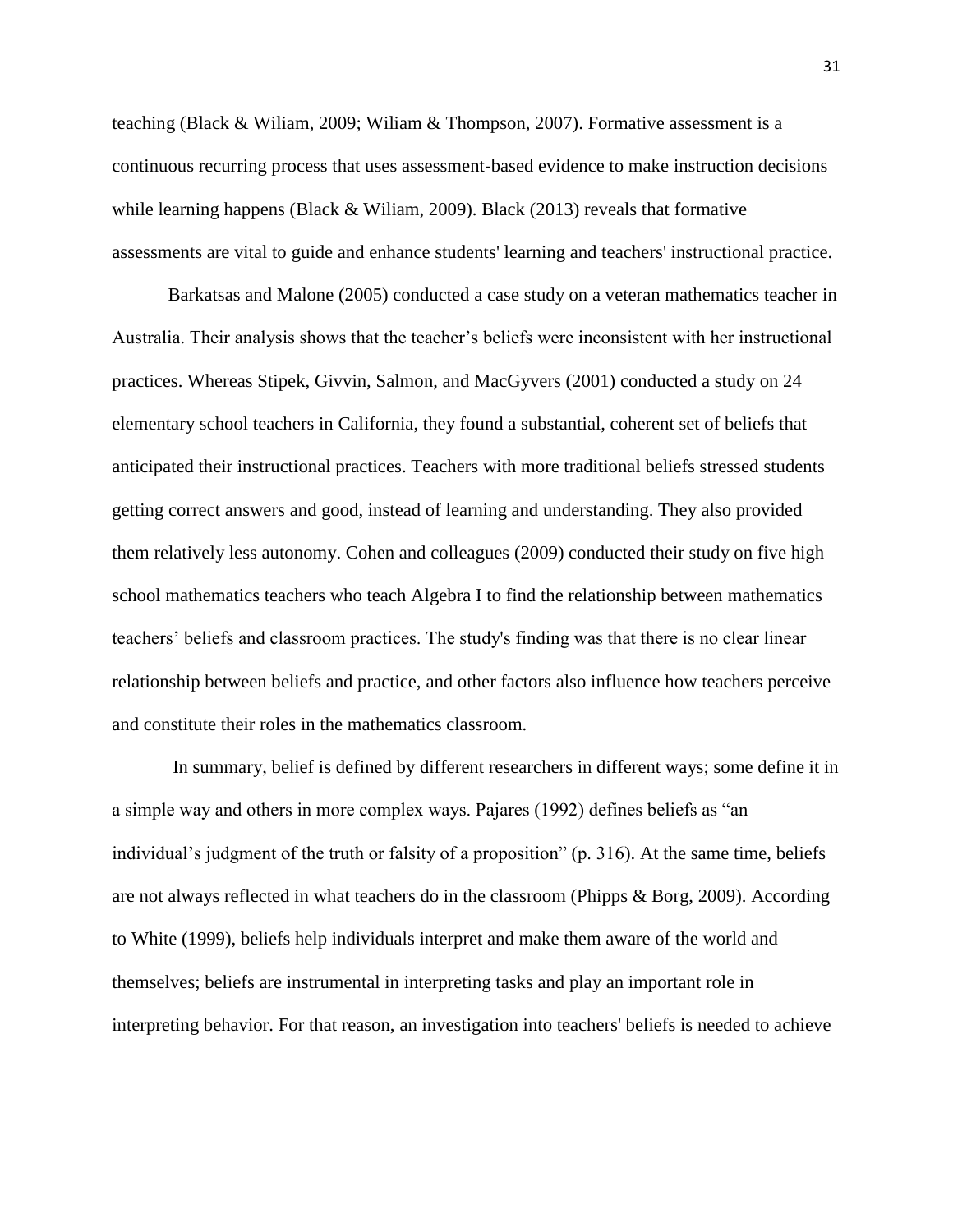a better understanding of their implementation of formative assessments in the classroom (Borg, 2001).

Literature shows that formative assessment practices increase student achievement when used as teaching strategies (Black & Wiliam, 1998a, 1998b). Black and Wiliam (2009) suggested formative assessment reduces performance gaps and helps students, especially low achievers. It was also highlighted that formative assessment can only be effectual if it is communicative and interactive by a dialogue between a teacher and a learner (Black & Wiliam, 2009). Teachers' beliefs can play an important role in mathematics education reform because their beliefs lead to action, and those actions affect students (Richardson, 1996). Handal & Herrington (2003) describe mathematics teachers' beliefs as an individual's perspective on engaging in mathematical tasks and pedagogical practices.

With this existing literature on teachers' beliefs, formative assessment, and formative assessment practices, it is essential to understand teachers' beliefs about formative assessment and teachers' formative assessment practices in the mathematics classroom. Since there is a lack of research explicitly devoted to formative assessment beliefs and practices in the rural area secondary school mathematics classroom, this study could fill this gap by investigating mathematics teachers' beliefs toward formative assessment and their actual practice in the mathematics class with particular reference to the research site high school. Therefore, the existing literature guided me to build my research questions on formative assessment teachers' beliefs.

#### 2.8. **Research Questions**

The research questions that will guide my dissertation are: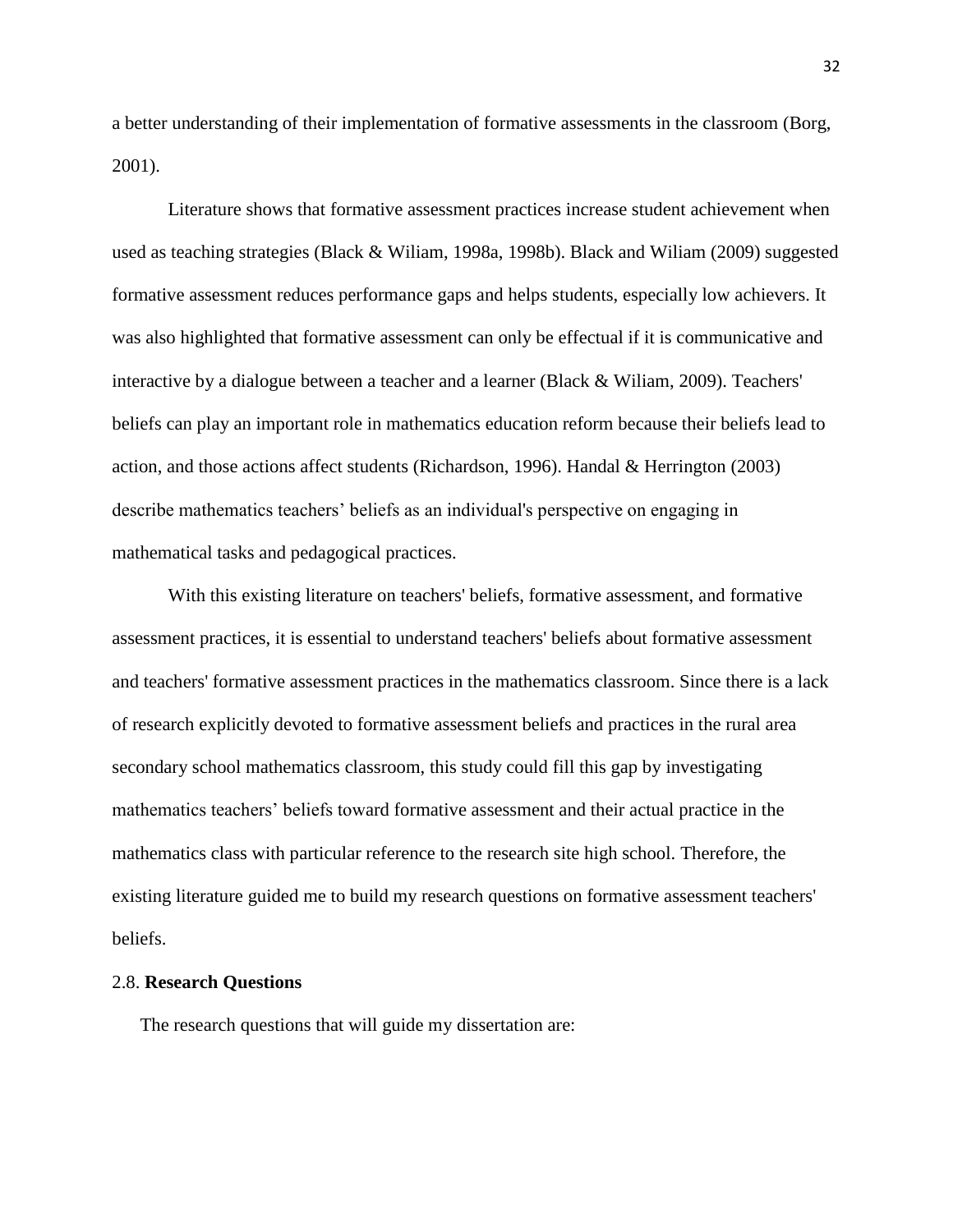- 1. What are secondary school mathematics teachers' beliefs about the importance of formative assessment?
- 2. How are secondary school mathematics teachers' beliefs about formative assessment reflected in their classroom practices?

#### 2.9. **Conceptual Framework**

This section emphasizes the conceptual framework guiding this study and the analysis of the findings. The goal is to shed light on and clarify the theory that informs the development of conceptual work applied to guide this study. This section also describes the theoretical discussion of the parts of the conceptual framework and how these parts can be explored.

The research questions in this study were explored to examine mathematics teachers' beliefs on the importance of formative assessment and its practices. The work of Black and Wiliam (2009) was considered to be relevant for the study while developing a conceptual framework that could analyze teachers' beliefs and practices of formative assessment. The theory of Black and Wiliam (2009) is based on Ramaprasad's (1983) three key processes in learning and teaching: "Establishing where the learners are in their learning, establishing where they are going, and establishing what needs to be done to get them there" (p.4). While developing their theory of formative assessment, Black and Wiliam (2009) combined the three processes. This theory informed the way in which mathematics teachers' beliefs and practices of formative assessment were investigated and how they make sense of this concept as teachers apply it in the classroom. This framework describes the purposes for using formative assessment, and the framework was developed for K-12 students. The big idea for this framework is that evidence about learning is used to adjust instruction to better meet students' needs; in other words, teaching is adaptive to the learners' needs (Wiliam, 2017).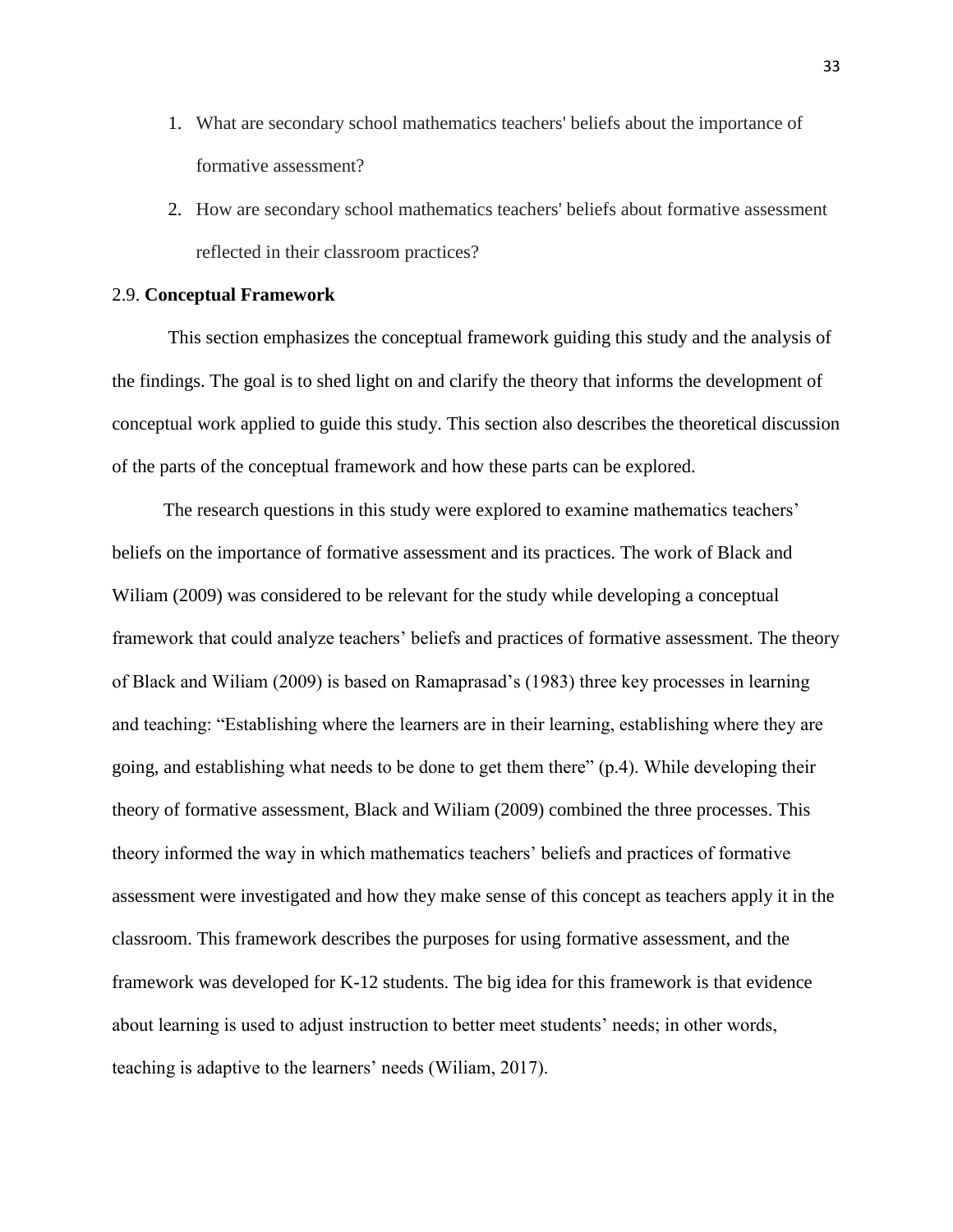### 2.10. **Formative Assessment Theory**

Black and Wiliam (2009) provided a visual of the Formative Assessment model by intersecting the five key strategies of formative assessment with the role the teacher, learner, and peer have. Those strategies are:

1. Clarifying and sharing learning intentions and criteria for success;

2. Engineering effective classroom discussions and other learning tasks that elicit evidence of student understanding;

3. Providing feedback that moves learners forward;

4. Activating students as instructional resources for one another; and

5. Activating students as the owners of their own learning

|         | Where the learner is    | Where the learner is                              | How to get there    |
|---------|-------------------------|---------------------------------------------------|---------------------|
|         | going                   | right now                                         |                     |
| Teacher | 1. Clarifying, sharing, | 2. Facilitating evidence                          | 3. Provide feedback |
|         | and understanding       | of learning by                                    | that moves learning |
|         | learning intentions and | engineering effective                             | forward.            |
|         | success criteria.       | classroom discussions                             |                     |
|         |                         | and other learning                                |                     |
|         |                         | tasks.                                            |                     |
| Peer    |                         | 4. Activating learners as instructional resources |                     |
|         |                         | for each other.                                   |                     |
| Learner |                         | 5. Activating learners as owners of their own     |                     |
|         |                         | learning                                          |                     |

Figure 1: Key aspects of Formative Assessment (Black and Wiliam, 2009).

According to this model, thinking and learning processes are supported when students are given information and feedback regarding the learning criteria and standards by which they are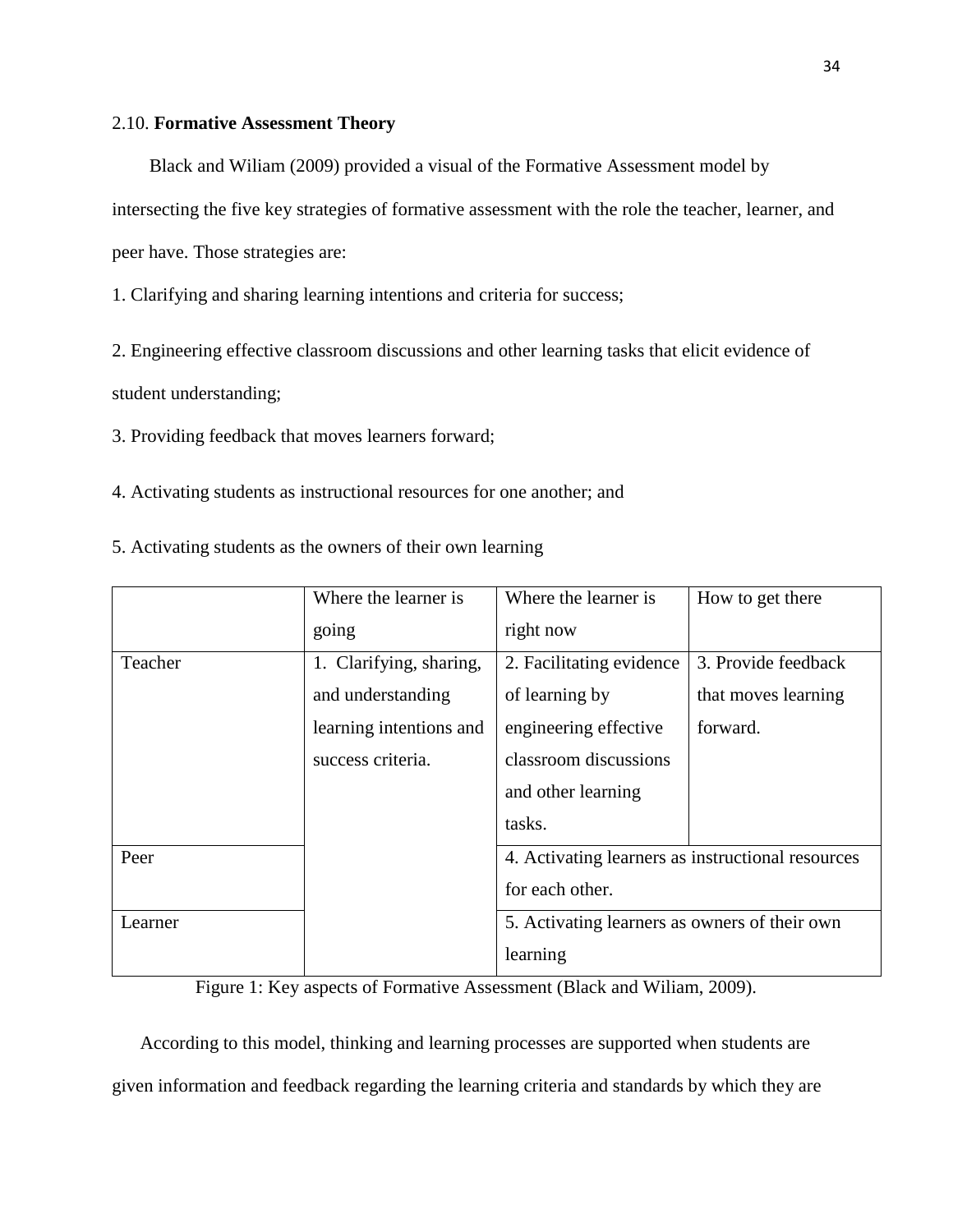assessed, and there is the subsequent use of that feedback by students and teachers as they plan the next steps of the learning process together. The key strategies of this theory are connected and sometimes dependent on each other's existence and performance. For instance, clear learning intentions allow the teacher to select tasks/questions that elicit relevant information about students' learning and assist the teacher in giving goal-directed feedback.

For this study, the researcher primarily focused on the first three aspects of the teacher's role out of five aspects. Because the researcher was considering high school mathematics teachers' beliefs of formative assessment and its practices in their classrooms, it mainly depended on the actions of the teacher represented by the first three aspects of the top row. Students' actions were not a part of this study.

The three aspects that primarily focused on teacher role are (i) clarifying, sharing, and understanding learning intentions and success criteria, (ii) facilitating evidence of learning by engineering effective classroom discussions, and other learning tasks, and (iii) providing feedback that moves learning forward. The three strategies mentioned above require teachers to know where the learner is going, where the learner is in their learning, and how to get the learner where they need to be (Black & William, 2009).

These aspects in formative assessment are connected and at times dependent on each other's existence and performance. Clear learning intentions help the teacher to choose tasks/ discussion questions that elicit related information about students' learning and assist the teacher in providing purposeful feedback. Below, the researcher described the first three key strategies of the formative assessment model developed by Black and Wiliam (2009).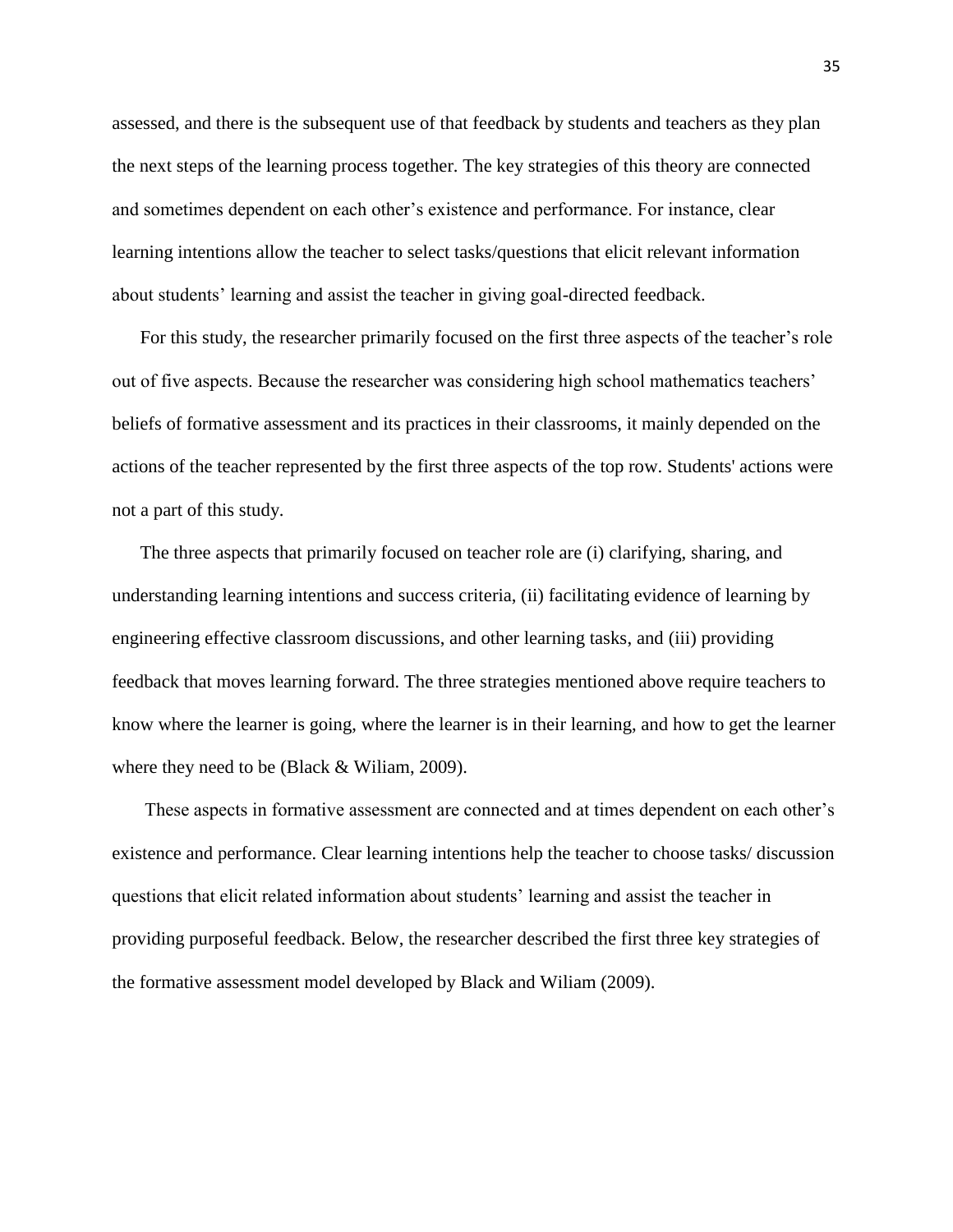#### 2.10.1. **Clarifying, sharing, and understanding learning intentions and success criteria**

The first feature of the model is **clarifying and sharing learning intentions and criteria for success.** This feature notifies the learners of where they are going. Teachers state goals to students. Teachers should clarify learning intentions and success criteria during assessment (Black & Wiliam, 2009) and provide learners a clear direction of learners' expectations in learning. This means the teacher is responsible for providing appropriate learning targets and success criteria. Students may not have consistent success in learning if they don't know what they will be learning. This communication of learning intentions could be done by the teacher during the learning process at various times using a variety of methods depending on the subject matter and content to be learned (Chappius, 2015).

Teachers need to clarify the purpose and learning goals of the topic or unit they are teaching for themselves and the learners. They should provide explicit criteria on how students can be successful. Teachers should know the knowledge requirements and criteria for excellence and explain the learning intentions and success criteria to students. Clarity in teaching and learning significantly impacts students' learning growth (Almarode & Vandas, 2018). According to Hattie (2009), learning is most successful when teachers see learning through the eyes of their students and students see themselves as their own teachers: this is Visible Learning. Clarity is one of the essential features of Visible Learning (Almarode & Vandas, 2018).

# 2.10.2. **Facilitating evidence of learning by engineering effective classroom discussions and other learning tasks**

The second feature of the model emphasizes the significance of engineering effective classroom environments to see the students learning level because students do not always learn everything planned (Wiliam 2011). Engineering effective classroom discussion intends to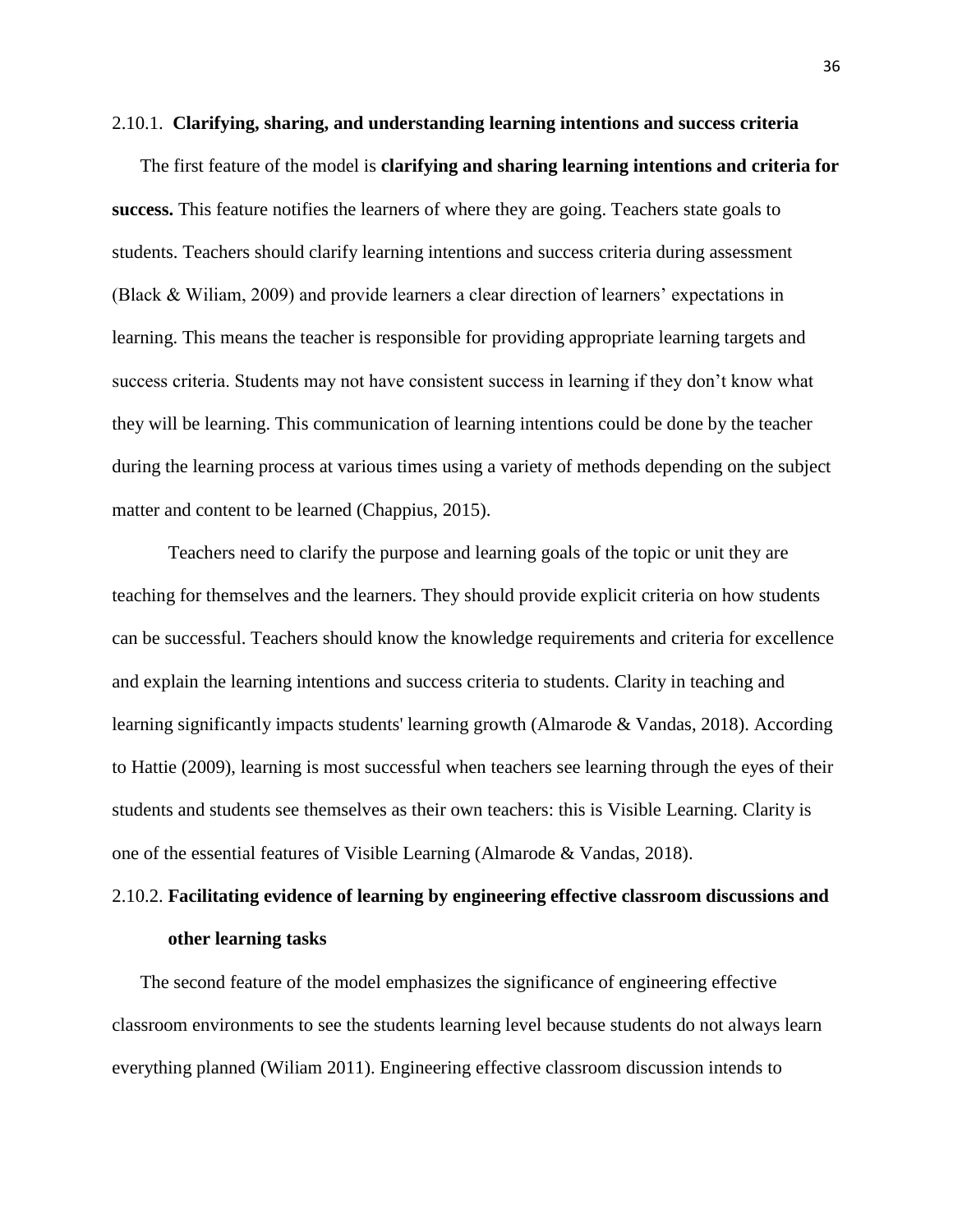increase student-teacher interaction through questioning. The teacher should use reflective, stimulating, and probing questions. To activate this feature, it is the teachers' responsibility to provide students with suitable tasks and questions that could elicit evidence of student understanding. Asking high-quality questions is the characteristic of effectively engineering classroom discussions. Teachers need to establish learners' current comprehensive knowledge before providing them with a clear direction of where they are expected to be in their learning. This feature's purpose is also to use classroom discussions and activities to facilitate the acquisition of the knowledge and skills needed to meet the learning targets and elicit evidence of learning. According to Wiliam (2011), the teacher can make the classroom a much more engaging place for students by careful planning and thoughtful application of the different techniques like teacher-led classroom discussion, tasks, exit passes, and activities. All these techniques cause students to think and create student engagement while providing the teacher evidence about the extent of each student's learning and what to do next. Teachers plan activities that allow learners to express their thinking and provide feedback to guide their learning (Black & Wiliam, 1998 a).

Classroom discussion could be done on an ongoing basis by using various methods to know where students are in relation to the target and what should happen next. Classroom discussions will allow teachers to formatively assess students (through observation) to see how well students grasp new concepts and content. Teachers can involve as many students as possible in this discussion, requiring teachers to use good questioning routines and good knowledge-check routines. Questioning could be verbal or written. It is also important how the teacher is reacting to student responses. Simply telling students that their answer is right or wrong has an adverse effect on achievement (Marzano et al., 2001). It is usual for a teacher to assess student responses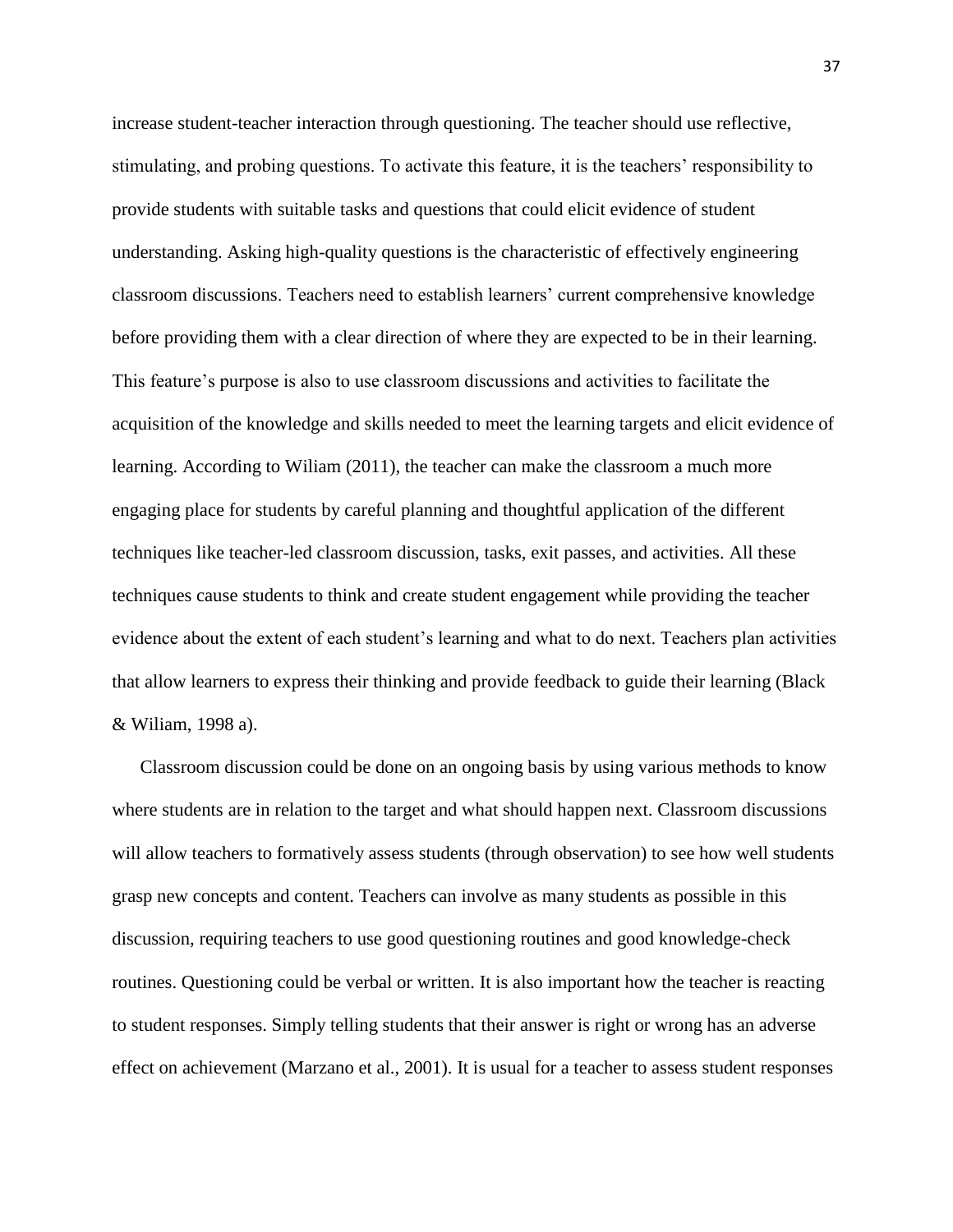for correct or incorrect answers, even though Black and Wiliam (2009) recommended that teachers listen interpretively to the student's response to elicit information about their level of learning and thinking.

## 2.10.3. **Provide feedback that moves learning forward:**

The third feature of the formative assessment theory is moving learners forward by providing feedback (Black & Wiliam, 2009). Teachers should comment on how to improve their learning and address misconceptions. Teachers should provide feedback to learners that helps them to improve in learning to reach the goals and intentions of learning. Feedback is a significant aspect of the formative assessment procedure as it provides the learners information that could help them enhance their current level of understanding and move toward purposeful learning intentions and goals (Black & Wiliam, 2009). Several studies on feedback have identified that feedback is a significant instructional tool to support student learning; the quality of feedback and how it is actually applied in a structured and sustained manner have been established as factors affecting success in classrooms (Black & Wiliam, 1998 a; Hattie, 2012; Hattie & Timperley, 2007). Therefore**, teachers need to know what feedback strategies or interventions work best for their students (**Hattie & Timperley, 2007; Hattie, 2012; Nicol & Macfarlane-Dick, 2006). Teachers need to provide consistent feedback. It could be individual feedback (verbal or written) or whole group feedback focused on what students are learning to help them achieve more. This also informs learners about where they are moving forward. According to Wiliam (2009), feedback will be only successful if students' learning improves. The goal is not just to improve students' work but also to change their capacity to produce better work. According to Wiliam (2011), feedback should cause thinking by creating desirable difficulties. Feedback should be focused and relate to the learning goals that have been shared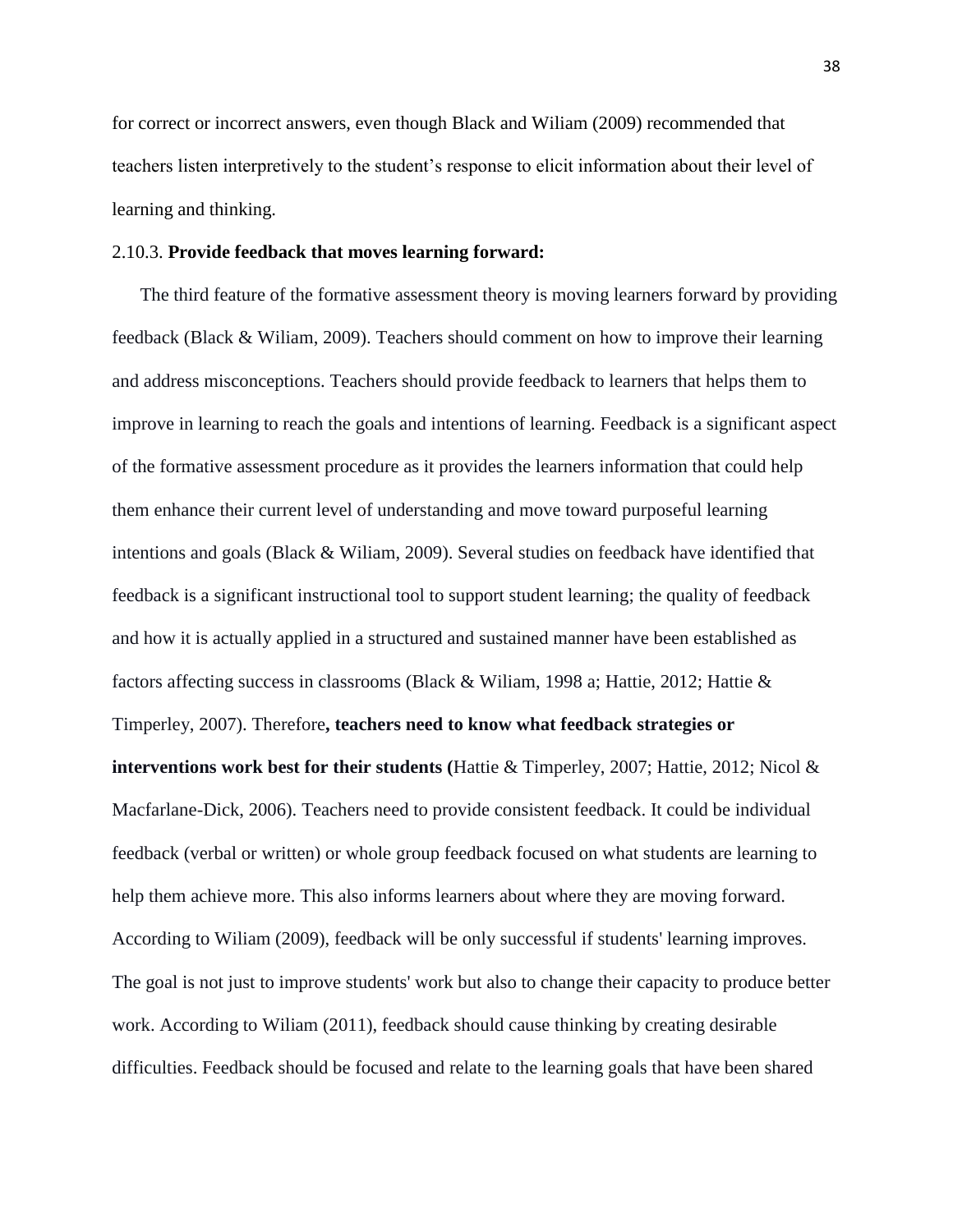with the students. According to Black & Wiliam (1998b), "feedback to any pupil should be about the particular qualities of his or her work, with advice on what he or she can do to improve, and should avoid comparisons with other pupils" (p. 143).

The researcher chose this model as a basis for the conceptual framework for this study as this research will advance the formative assessment theory in different ways. One of the reasons is Black & Wiliam's (2009) Formative Assessment Theory is used in many current studies and has widespread references. Second, this theory was used by Black & Wiliam (2009) on United Kingdom's primary and secondary school students; the researcher will use the framework of this theory to validate and expand it for the United States rural area secondary school mathematics students.

#### 2.11. **Concluding Thoughts**

In this chapter, the researcher discussed the literature review and the conceptual framework of formative assessment. How the conceptual framework would guide the study and the analysis of the findings of the study were discussed. A detailed understanding of the first three key elements of the Black and Wiliam theory was discussed, and how teachers use it during the process of teaching and learning was also discussed, taking into consideration other researchers' work.

The next chapter presents the methodology and research design used to address the research questions.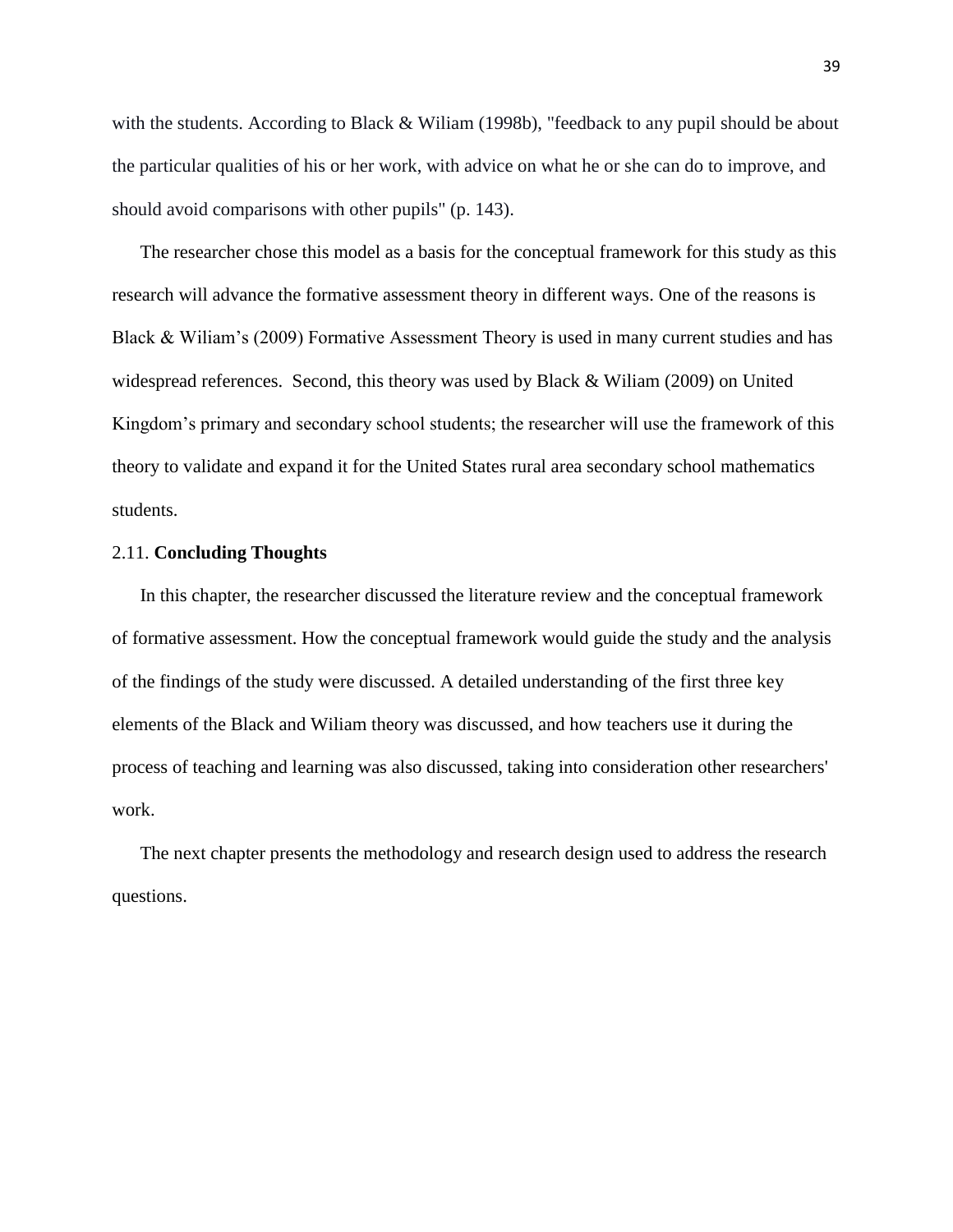## **CHAPTER THREE: METHODOLOGY**

In the previous chapter, the researcher reviewed the literature on assessments, formative assessments, feedback strategies, teacher beliefs, instructional practice, and the influence of teachers' beliefs on their practices. Black & Wiliams's (2009) Theory of formative assessment was introduced as a fitting conceptual framework for this study.

This chapter discusses the study's method. It shows the study design and the participants' demographic information, describes the teacher participant's selection criteria descriptions of the school setting, and then describes the data collection procedure. The data collection procedure includes interviews, classroom observation, artifacts collection, and field notes. It then shows the data analysis procedure. Finally, it discusses the validity and ethical issues of this study. The researcher used pseudonyms for the school, city, and participants.

#### 3.1. **Purpose**

The main purpose of this study is to outline the rural area mathematics teachers' beliefs and practices of formative assessment in mathematics teaching and determine how their beliefs affect their use of formative assessment in their classrooms. This chapter explains how qualitative data were obtained by case studies with the intention to provide insight into the factors that influence teachers' beliefs and practices. The researcher conducted teachers' semistructured interviews and classroom observations to gather qualitative data to answer the research questions below.

- 1. What are the beliefs about the importance of formative assessment held by secondary school mathematics teachers of the research site high school?
- 2. How are secondary school mathematics teachers' beliefs about formative assessment reflected in their classroom practices?

40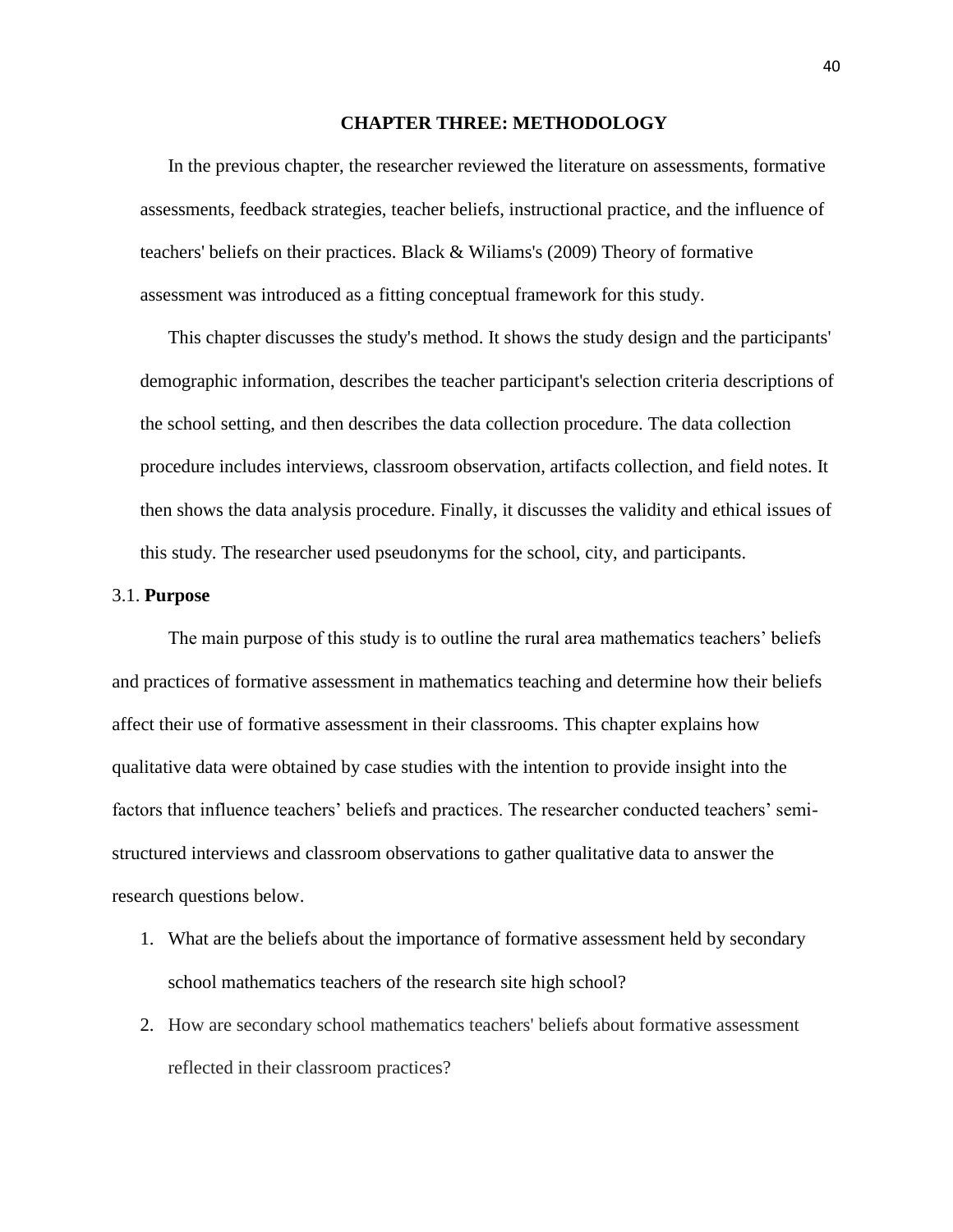## 3.2. **Philosophical Worldview**

The interpretive framework that best fits this study is social constructivism, which regards the beliefs about the nature of knowledge and learning. Social constructivists believe that individuals construct their own understanding of the world around them. Individuals are active participants in creating their knowledge, and learning is a social activity that doesn't occur only within an individual, but external factors also enhance it. When individuals are involved in social activities such as collaboration and interaction, meaningful learning occurs. People work together to construct artifacts that are created through the interaction of a group. Constructivist teaching and learning theory explains how people construct their knowledge through experiencing things and reflecting on their current and past experiences (Fernando & Marikar, 2017). From a constructivist perspective, formative assessments are more valuable to the learner. Formative assessment occurs during learning and provides feedback to the student (Board, 2013). The researcher's worldview aligns with social constructivism because the researcher's study focuses on the experiences of teachers who are engaged in implementing formative assessments. The researcher assumes that social constructivism strongly influences how each person learns. Social worlds grow out of individuals' interaction and knowledge sharing in understanding their society and culture. In addition, the researcher relied on the participating teachers' stories to understand their experiences and identified the factors that influenced the process of implementation.

## 3.3. **RESEARCH DESIGN**

This study was based on a qualitative research design. Based on the purpose of this research and chosen worldview thinking, the qualitative research design was most appropriate. The researcher employed a qualitative research design because this research is focused more on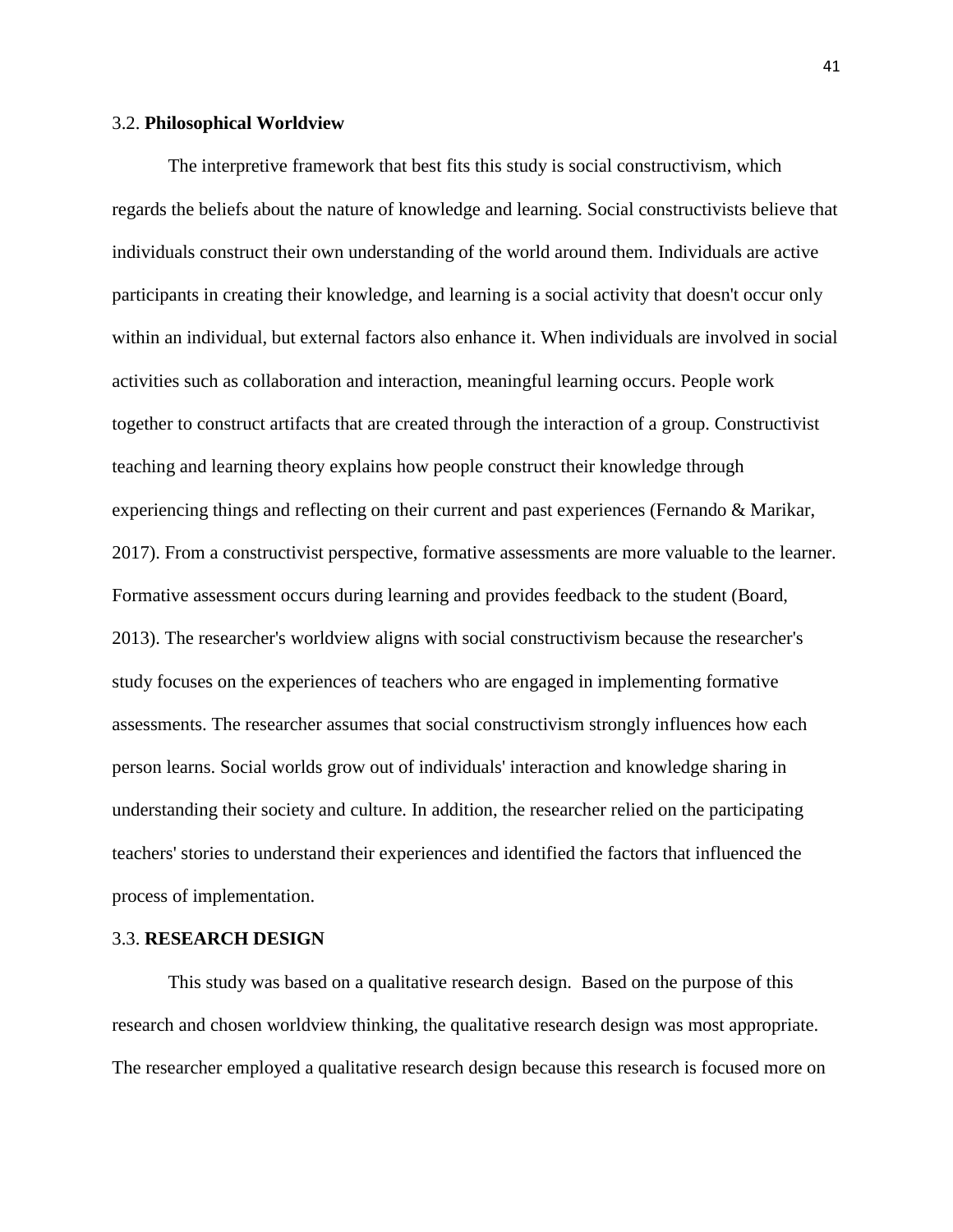the point of view, perception, and experiences of teachers. Interpretations are compiled based on "what they see, hear, and understand" (Creswell & Poth, 2016 p.39). Merriam (1998) laid out five features in a qualitative method. Those are " (i) the goal of eliciting understanding and meaning (ii) the researcher as the primary instrument of data collection and analysis (iii) the use of fieldwork (iv) an inductive orientation to analysis and (v) findings that are richly descriptive" (p.11). Creswell and Poth (2016) asserted that the qualitative method assists in examining learning strategies, hearing learners' voices, and understanding their experiences.

Qualitative research is "how things work in certain contexts, at certain times, and with certain people" (Stakes, 2010, p. 14). Pajares (1992) reveals that qualitative research methodology is relevant, appropriate, and promising in knowing teachers' beliefs. Creswell and Poth (2013) argue that qualitative research helps investigate the meaning humans give to a specific problem. Qualitative research draws on a combination of techniques to record and construct research data rather than on a single technique (Glesne, 2016).

#### 3.4. **RESEARCH TRADITION**

Case study research methodology was used for this dissertation because it suits the nature of this research in examining a specific case of a group of people (Yin, 2013) within a real-life setting or context (Yin, 2009). Creswell (2013) thinks that the goal of research should be to rely as much as possible on the participant's view of the situation. Because the overall design uses a case study approach, the study itself is qualitative. A case study that is qualitative in nature, like this present study, provides a unique example for real people in real situations. The case study technique is a comprehensive research inquiry (Yin, 2009), a bounded system by time and place (Creswell & Poth, 2013), and "not a methodological choice but a choice of what is to be studied (Stake, 2005, p. 438). A case study is studying the complexity and particularity of a single case,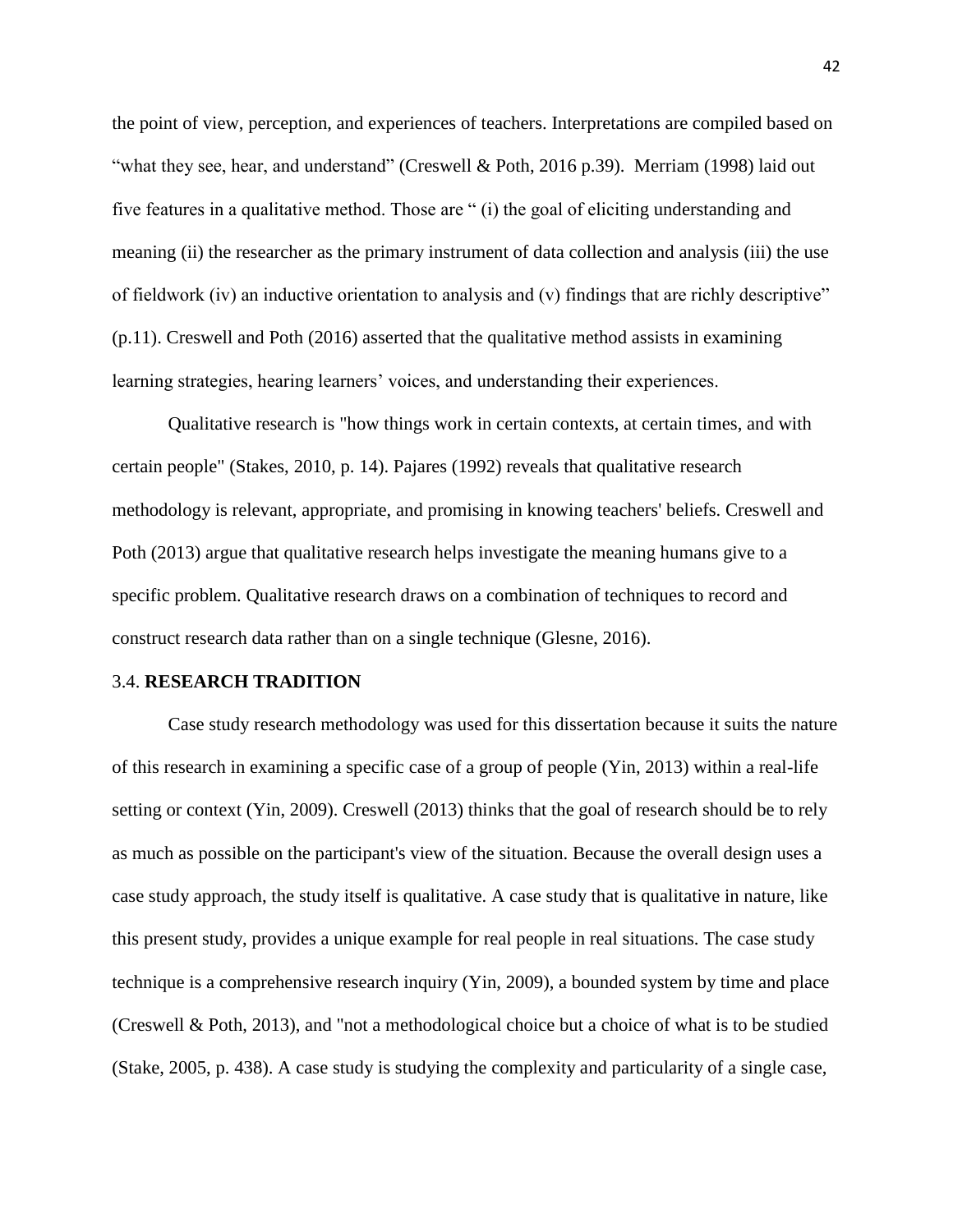coming to understand its activity within important circumstances (Stake, 2010). A qualitative case study comprises the intensive study of an incident (Glesne, 2016). Since no one data source is sufficient on its own, this method requires the use of multiple data collection (Stakes, 2010). In this context, the researcher collected qualitative data through semi-structured interviews with teachers and their classroom observations. The qualitative case study method assisted the researcher in elaborating on the teacher's actions and thoughts of formative assessment. This method gave an in-depth look at the interviewed participant's perspectives and the researcher's analysis while conducting the investigation.

The researcher analyzed data of all three teachers separately to understand their assessment beliefs and practices, then the researcher compared and contrasted the three cases to completely understand the external factors and phenomena of classroom assessment in this specific context that affects teachers' formative assessment beliefs and practices. The below table shows the data collection methods used for each question of the study.

## **Table 1**

| <b>Research Question</b>              | Method used and Duration                     |
|---------------------------------------|----------------------------------------------|
| What are the beliefs about the        | <b>Observations</b>                          |
| importance of formative assessment    | Interview                                    |
| held by secondary school              | August 2021- December 2021 (observations)    |
| mathematics teachers of research      | November $2021$ – December 2021 (Interviews) |
| site school?                          |                                              |
| 2. How well are mathematics teachers' | <b>Observations</b>                          |
| understanding of formative            | Interview                                    |
| assessment aligned and reflected in   | <b>Field Notes</b>                           |
| their classroom?                      | Documents Analysis                           |

Data Collection Methods used for this Study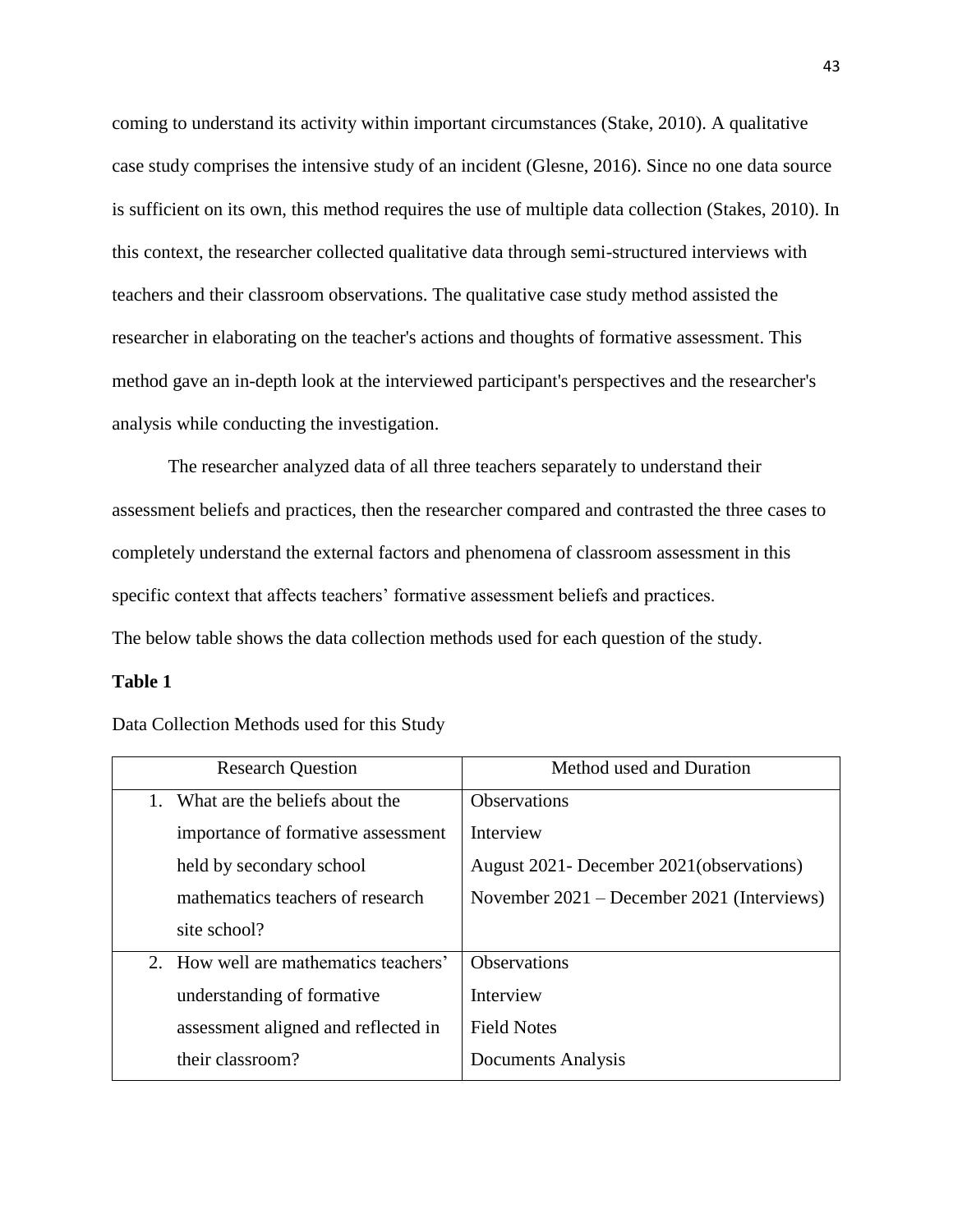| (lesson plan, teaching material, handouts used |
|------------------------------------------------|
| by teacher during observation)                 |
| August 2021- December 2021 (observations)      |
| November 2021 – December 2021 (Interviews)     |

## 3.5. **CONTEXT & PARTICIPANTS**

This section gives details about the research site and participants.

## 3.5.1. **RESEARCH SITE**

The research site was a rural high school located in eastern Georgia, where the majority of the students are from low-income families. This school is a part of a rural school district with three elementary schools, one middle school, and one high school. The total population of the students in the county is 2,354 (K-12). The high school population is approximately 764, with 60 faculty and employees. The ethnic composition is African American, Caucasian, and a few Hispanic and Asian students. The percentage of students receiving a free and reduced meal is 100%. The population breakdown of the high school is African American 519, White (Non-Hispanic) 194, Hispanics 28, and Asians 6. The female population is 379; African- American females are 267, and white females are 90. The school consists of almost 68% of minorities. All the students are on free lunch. Students usually have to attend four 90-minute class periods every day, five days a week. The research site school offers math courses in Algebra 1, Geometry, Algebra 2, College Readiness, Pre-Calculus, and Calculus. Most students use a school bus for transportation, and only a few drive to school. Many of them do not have access to a computer or the internet at home.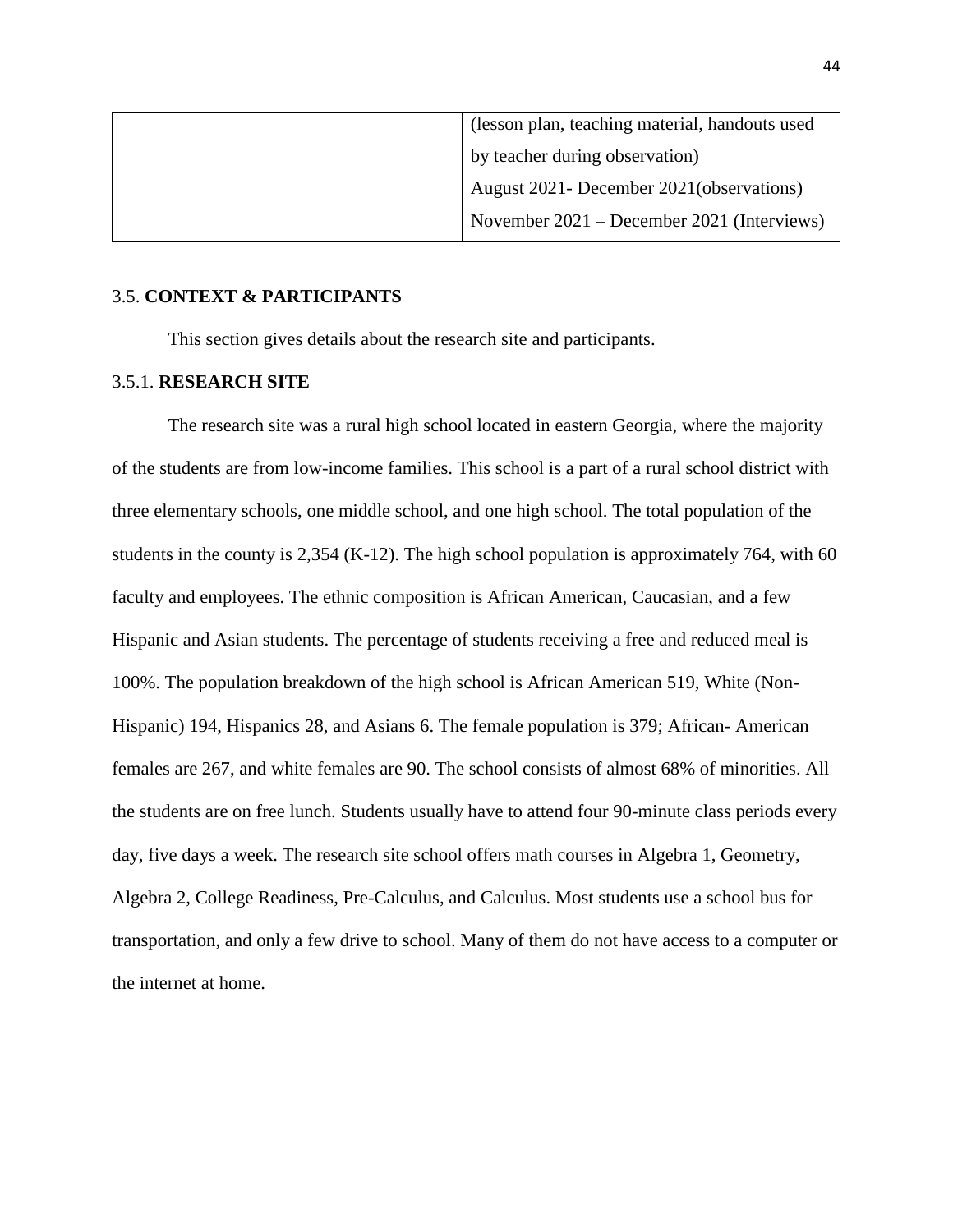#### 3.5.2. **Participant Selection**

After acquiring approval from the administration of the research site school to conduct this study in the math department, an open invitation was sent to all mathematics teachers, asking for volunteers to participate in the study. This study was open for all mathematics teachers to ensure everyone had a chance to participate in the research. The researcher selected three participating teachers from the research site's math department. The reason to select three participants was the number of mathematics teachers in the participating school. There were six mathematics teachers in the mathematics department. The researcher was trying to involve 50% of the participants to involve a fair number of participants in the study. There were more than three interested participants; names of the willing participants were drawn out of a basket to provide equal opportunity for all willing participants. Participants' willingness to share their views and practices in data collection was considered while selecting the participants.

#### 3.5.3. **Description of Participants**

Three teachers from a rural high school volunteered to participate in this research and shared their beliefs about and practice of formative assessments. Participants for this study were from different ethnical backgrounds and ages to assure more cultural and diversity richness in the sample. After the participants signed the consent form, the researcher discussed the time and date and conducted the interview with them. The researcher answered their questions about the study prior to their interviews.

## 3.6. **DATA GATHERING METHODS**

Even though beliefs cannot be measured or observed directly, they can be inferred from intentions to behavior, belief statement, and actions relative to the belief (Pajares, 1992). Hence, data was collected by multiple instruments like semi-structured interviews, classroom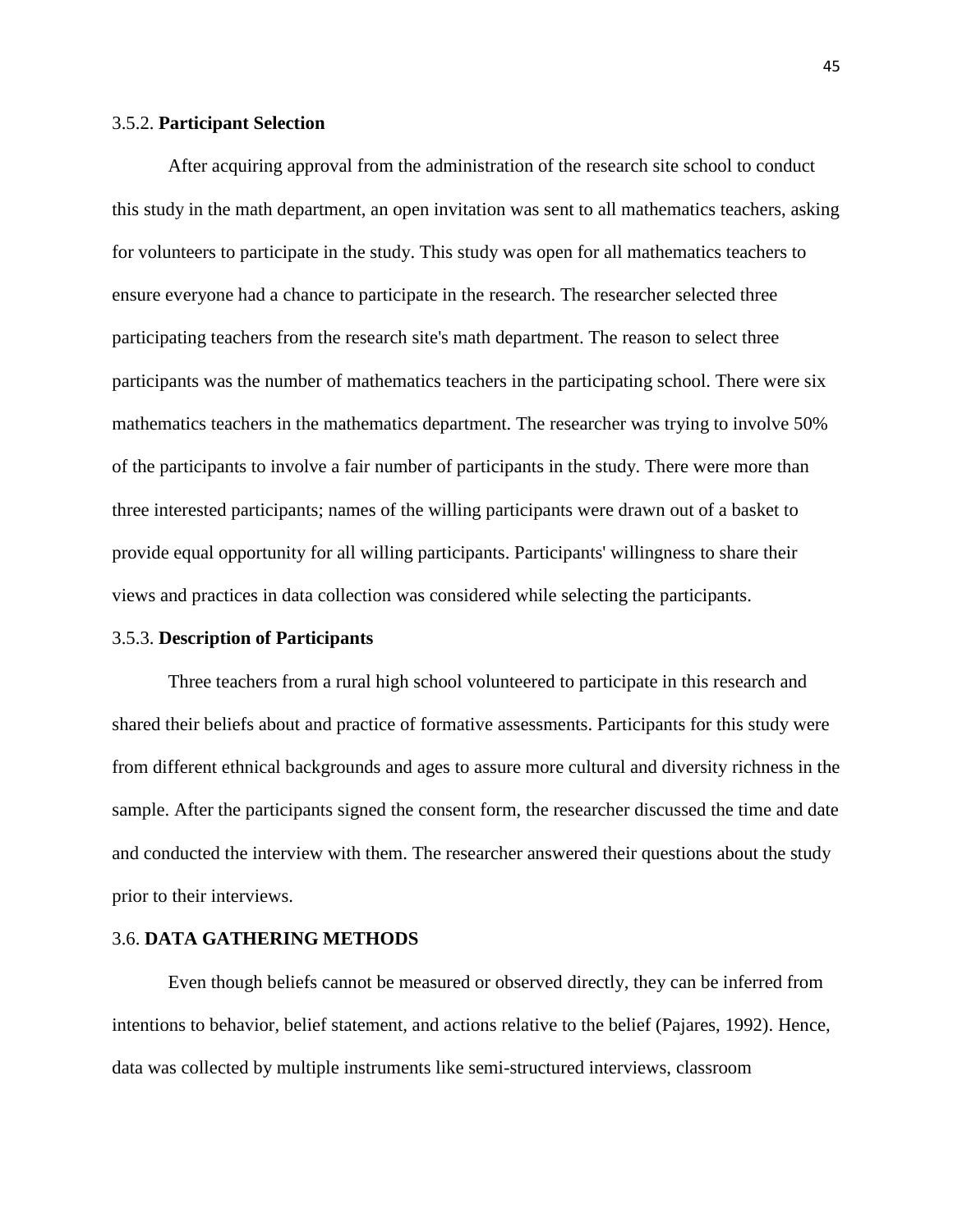observations, field notes, and the collection of artifacts (teachers' lesson plans and teaching materials). Using these multiple data sources helped in bringing internal validity to the study by providing the opportunity for triangulation of the data. According to Glesne (2016), triangulation is a way to validate claims by using more than one method for obtaining data**.** The researcher's goal for data gathering instruments was to focus on the relationship between mathematics teachers' beliefs and the effective use of formative assessment in a secondary school mathematics classroom. This study was conducted during the fall semester of 2021.

Participating teachers chose a date and class for the researcher to observe. The researcher and teachers selected two dates for classroom observation. A semi-structured interview was conducted after agreeing upon a date and time. The researcher also collected participating teachers' documents (like lesson plans and teaching materials) related to the courses that the researcher observed. Observation was used for this study to strengthen the data collection through other means. Observation was done in participating mathematics teachers' classrooms, and the interview was scheduled during the semester. Interviews were the leading source of information about the teachers' practice, and the classroom observations and data collection also assisted in validating the conclusion drawn from the interviews.

#### 3.6.1. **Classrooms Observations**

The researcher did two mathematics lesson observations per teacher in their classroom, believing it would provide a first-hand account of how the teachers use formative assessment. Observation leads to a richer understanding of the participants and the social context and permits researchers to check the definition of terms that participants use in interviews (Kanwulich, 2005). Observations are not just on a specific aspect of the lessons. They help the researcher focus on what is happening in the classroom, which will give deeper insight into how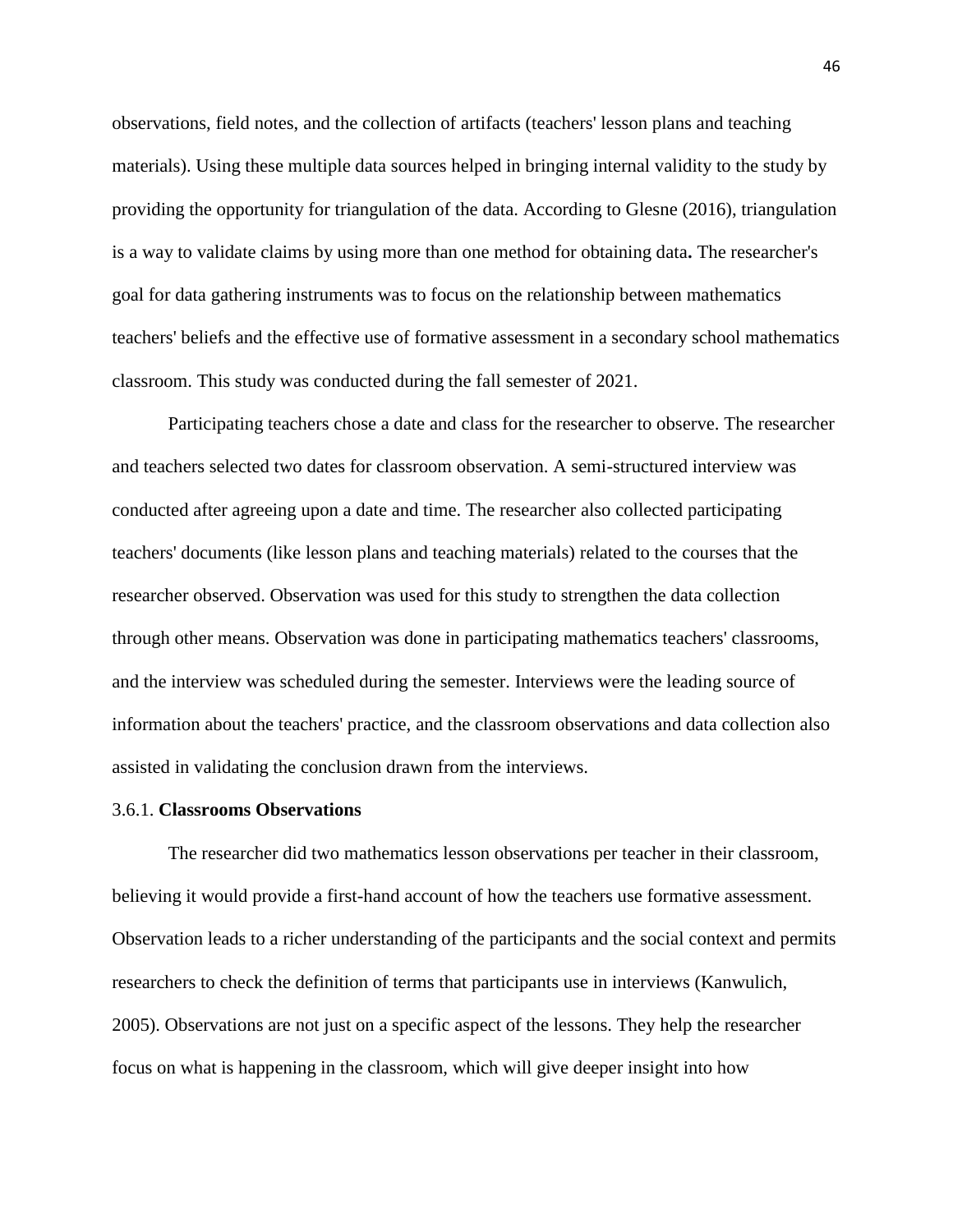mathematics teachers' interpretation of formative assessment plays out in class. Prior to observation, the researcher consulted the participating teachers to identify a day that would be a typical class day for observation and made sure they were using formative assessment on observation day. Participating teachers chose the class to be observed. At the research site high school, each class is 90 minutes long. The researcher observed at least 60 minutes of the class for each observation. The researcher used the observational form (see appendix II) to record ongoing activities and descriptions of the classroom environment. The observation form has details about the observation date and time, information about the subject and unit, and the classroom's physical structure in terms of seating arrangements, size, technology, ventilation, cleanliness, heat, and safety.

Notes taken during each observation were reviewed after every observation to support clarification. Notes included activities and events occurring in the class and conversations between the teacher and students. Participants' use of formative assessment framework activities with their students, frequency of its use, and feedback provided by the teacher noted during observation. The researcher used the notes from the classroom observations to describe teaching practices and context for the discussion with all three participating teachers in both interviews regarding their beliefs. The researcher participated in a follow-up debriefing with the participating teacher of each observation to discuss any questions. This follow-up session was conducted during the planning period of the participating teacher. The time of this debriefing depended on the needs.

# 3.6.2. **Field Notes**

Field notes from this study described the location and atmosphere of classroom observation. Field notes included actions or quotes by the teacher during the observation. The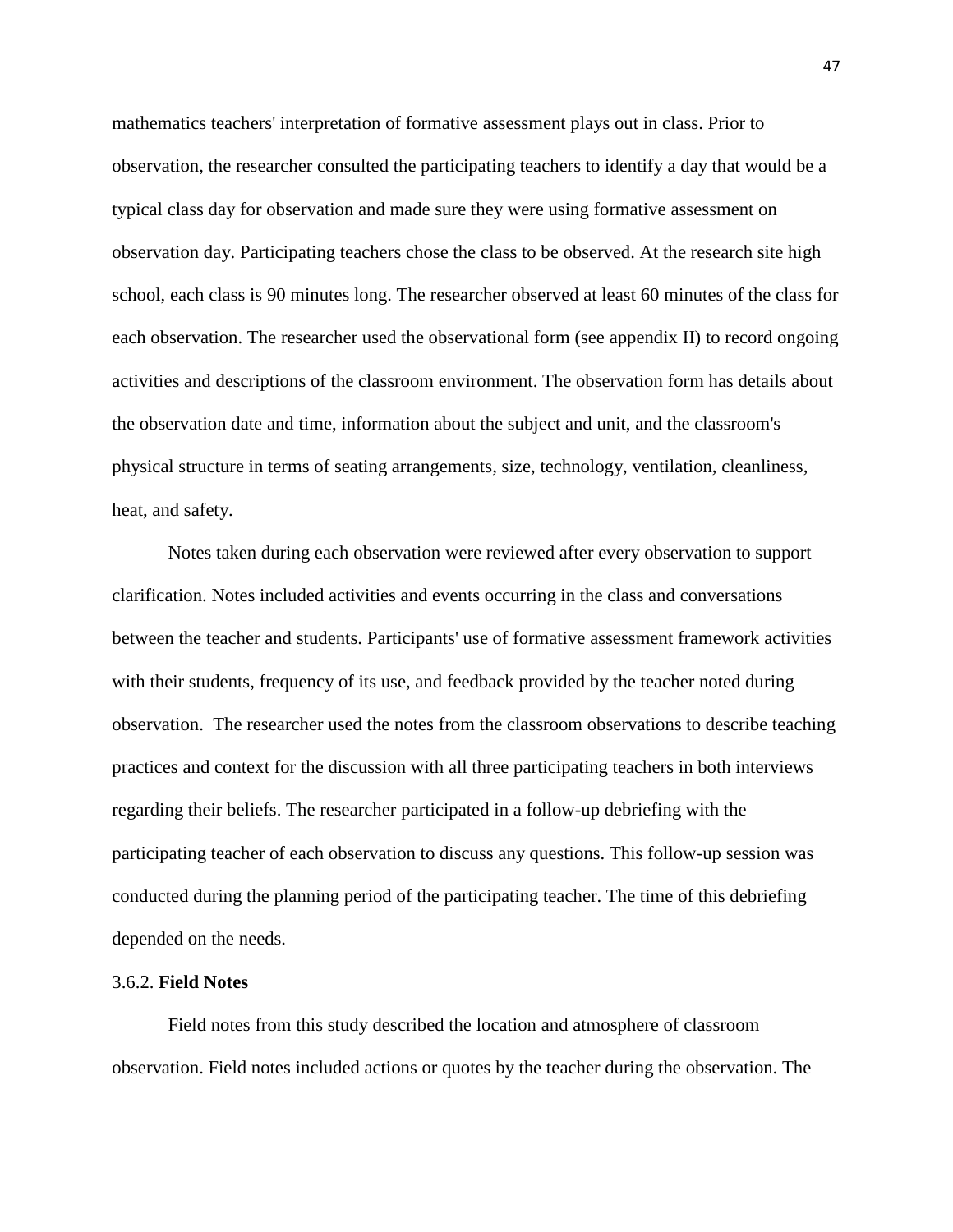researcher intended to capture everything that happened during observation. Therefore, the researcher noted the details and descriptions of the active-board work, any materials handed over to students, a conversations between students and teacher, teacher observations of students, and any important actions by the teacher and students that were felt essential for analysis.

## 3.6.3. **Interviews**

Interviews are an essential source of data (Yin, 2011). For this study, interviews were the vital tool for teachers' views because the researcher's purpose was to obtain access to all participant teachers' own voice and understanding. The researcher conducted an interview with each participating math teacher. The researcher used semi-structured interview questions (Appendix D) with follow-up questions to get clear responses and depth about the expressed beliefs of teachers. Participants were capable of expressing their perspectives in detail. Stakes (1995) stresses that interviews are the "main road to multiple realities" (p. 64), a design that influenced this research. The interview was focused on teacher participants' beliefs about formative assessment and instruction practices they use in their classroom. The researcher used scholarly articles to discover what types of questions other researchers have asked in similar research topics. The researcher prepared a set of questions to guide the interview. The interview questions were of three categories. The first category was on gathering information about the participant teachers' educational background experience, the second set of questions was on their beliefs, and the last one was on their classroom practice. Both teacher and the researcher mutually agreed on the date and time of the interviews.

One semi-structured interview was performed with each of the three participants. It was left to teachers to decide the venue. They decided to use their classroom for the interview as the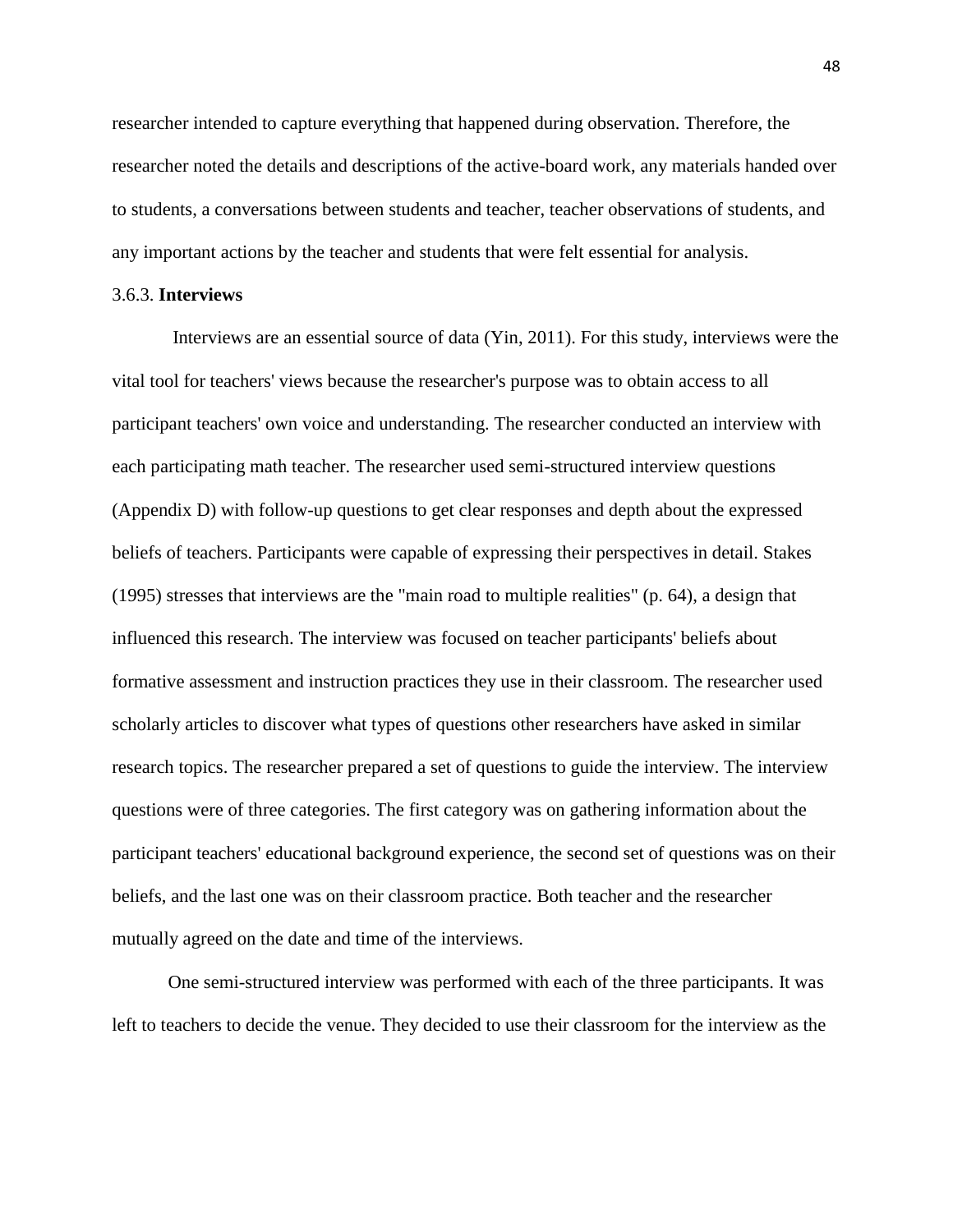participants were comfortable and felt safe there. The semi-structured interviews were conducted after the teachers' classroom observations. Each interview lasted for about 30-40 minutes.

Interviews were audio-recorded on two devices; on a digital audio recorder and voice memo on an apple phone. Recording the interview on both devices made it easier for the researcher to focus on the interview and created a verbatim transcript. The researcher transferred and stored the interviews and made sure that the quality of sound of the interview was maintained. The researcher used "Otter" software to transfer and transcribe the interviews.

For the interview, the researcher used the protocol included in Appendix I during the interview. The researcher avoided asking biased questions and questions that could be answered with yes or no but asked unplanned questions so that additional information could be gathered. The interview lasted for about thirty to forty minutes. Open-ended questions allowed participants to give free-form answers.

Through the interviews, the researcher investigated participants' underlying thoughts regarding the purpose of formative assessment and views on implementing formative assessment in their classroom.

#### 3.6.4. **Documents:**

The researcher collected the participating teachers' instructional and assessment documents (Ex: teachers' lesson plans, teaching material including learning tasks, and blank worksheets provided to classes by teachers to which teachers referred in their teaching. All three participants provided lesson plans that outlined the date/course/standards, learning intentions, success criteria, and teaching-learning activities for the lessons. These provided documents can corroborate other data that could triangulate the data during data analysis (Merriam, 1998), even though these documents were not shaped in response to the research questions. The purpose of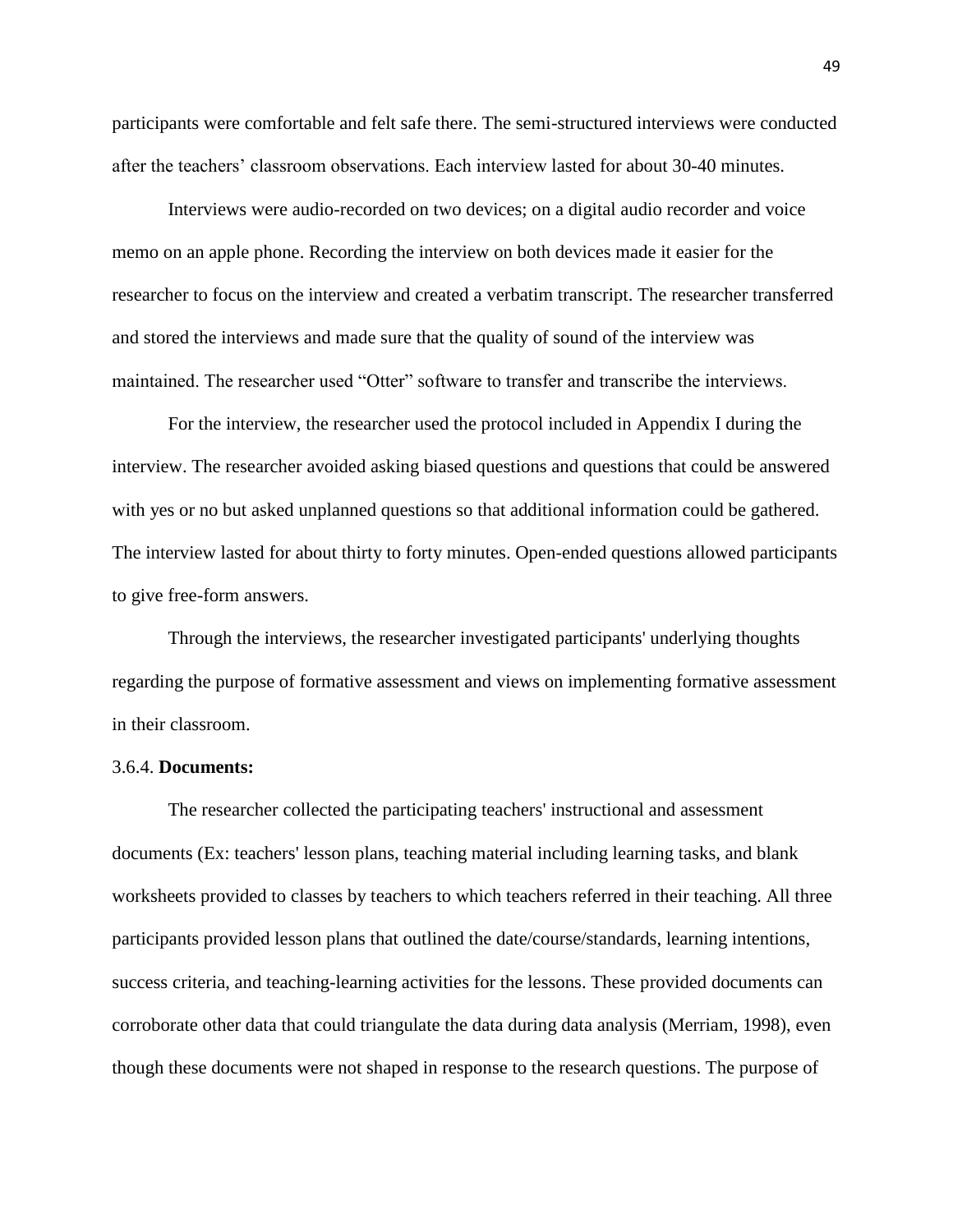collecting blank worksheets was to look for whether teachers utilize formative assessment. The data collection supported analysis with information or clarification and provided a perception of the meaning and sense in the data. Documents were also validated by the researcher's observations and interviews and made the researcher's findings more trustworthy.

#### 3.7. **Data Storage and Management**

To maintain confidentiality and protect the participant's identity, the researcher made sure that no other individuals had access to data and used several safeguards to protect the identity and maintain confidentiality. All electronic or hard copy documents provided by a participant were coded with a unique number. No individually identifiable information was associated with any of the documents or files. Pseudonyms were used on documents and hard copies of transcripts. After transcribing the interviews, data was stored on the researcher's personal computer. A secured password protected this personal computer. All the data were saved in an electronic form on a USB drive for three years, at which time the files will be wiped clean or purged. Consent forms signed by the participants will be shredded after three years.

## 3.8. **DATA ANALYSIS**

Data for this study were gathered from individual teacher participant interviews, which were transcribed, classroom observations, and document analysis. The researcher reviewed the collected data and organized and analyzed the data into categories to make sense of it. Data procedures were followed by those outlined by Yin (2011) and Stake (2010) for analyzing observations and interviews. The three sets of data to analyze were observation, document, and interview data. The interviews were the prime source of information regarding teachers' beliefs, and the observations assisted in validating the conclusions resulting from the interviews.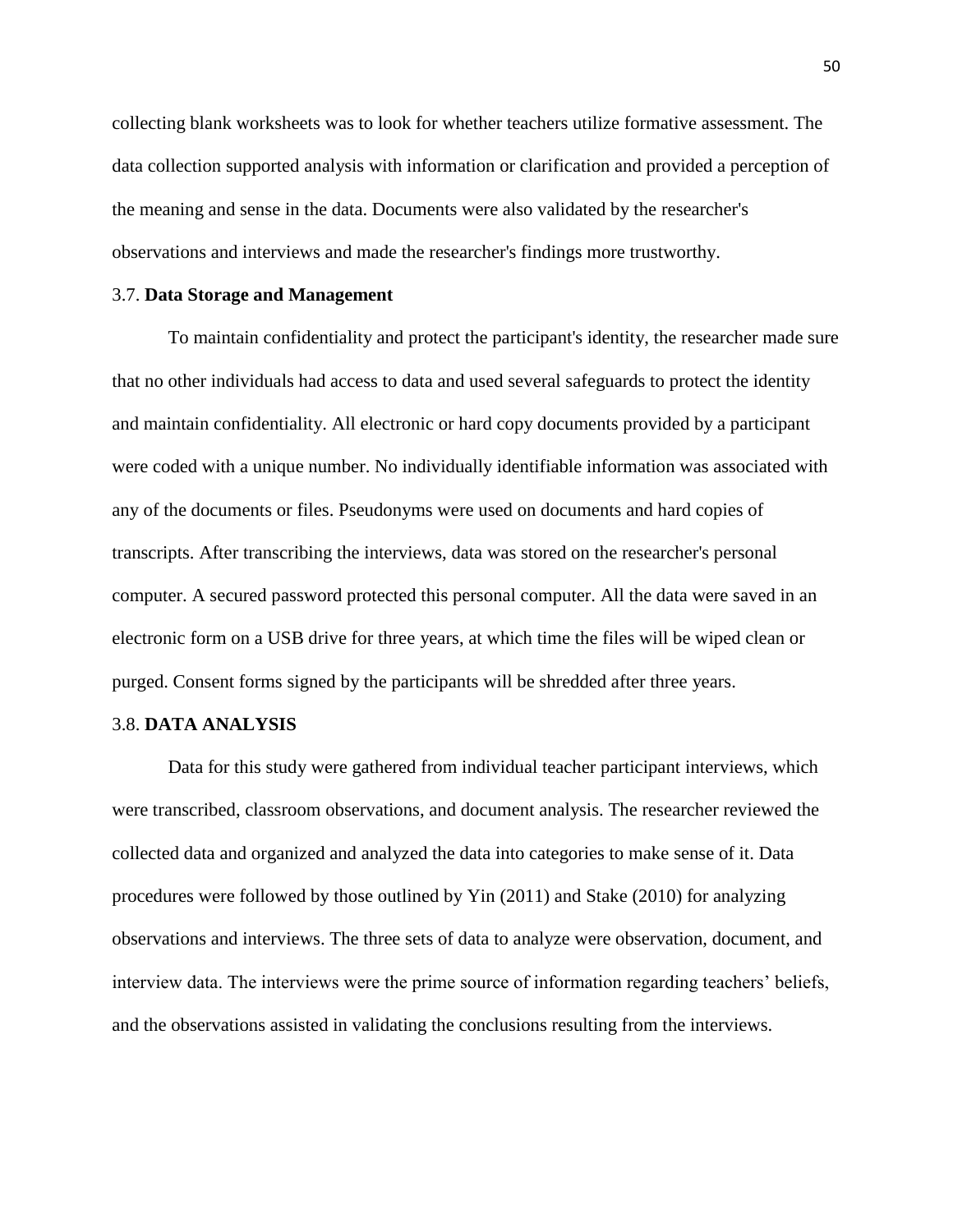After completing the observations and interviews, the researcher transcribed the audio recording of interviews using Otter software and copied it on a Word document to understand the data thoroughly and prepare for the analysis. To identify each participant's teachers' interviews, pseudonyms (participant 1, participant 2, and participant 3) were used during transcribing. The researcher composed field notes from observations and transcribed them verbatim in a Word document. During analysis, the researcher listened to all recorded interviews several times to check the collected data for accuracy and to make sure that they were the true responses of the participant teachers. The researcher also referred to field notes that she took during observations. Reading observation notes and field notes of the classroom observation while transcribing helped the researcher to gain a deeper understanding of what participant teachers were doing in their mathematics classes. The researcher read transcriptions twice, line by line, to begin coding. The researcher did manual coding. Then the researcher generated codes from the data. The interview transcriptions were coded by identifying similar ideas and patterns to generate a complete picture (Saldana, 2013). Coding was done based on the researchers' identification of similar ideas and personal judgment.

The researcher did a descriptive analysis of each document while analyzing document. Documents analysis was done to determine what formative strategies, when, and how were given to students. Data from documents were transformed into Word documents and analyzed. Teachers' lesson plans and the teaching material they used on the day of observation were used. These documents also revealed how teachers' beliefs influenced their formative assessment practices.

Coding was done to assign meaning to descriptive data. According to Saldana (2013), a code in qualitative inquiry is most often a word or short phrase that symbolically assigns a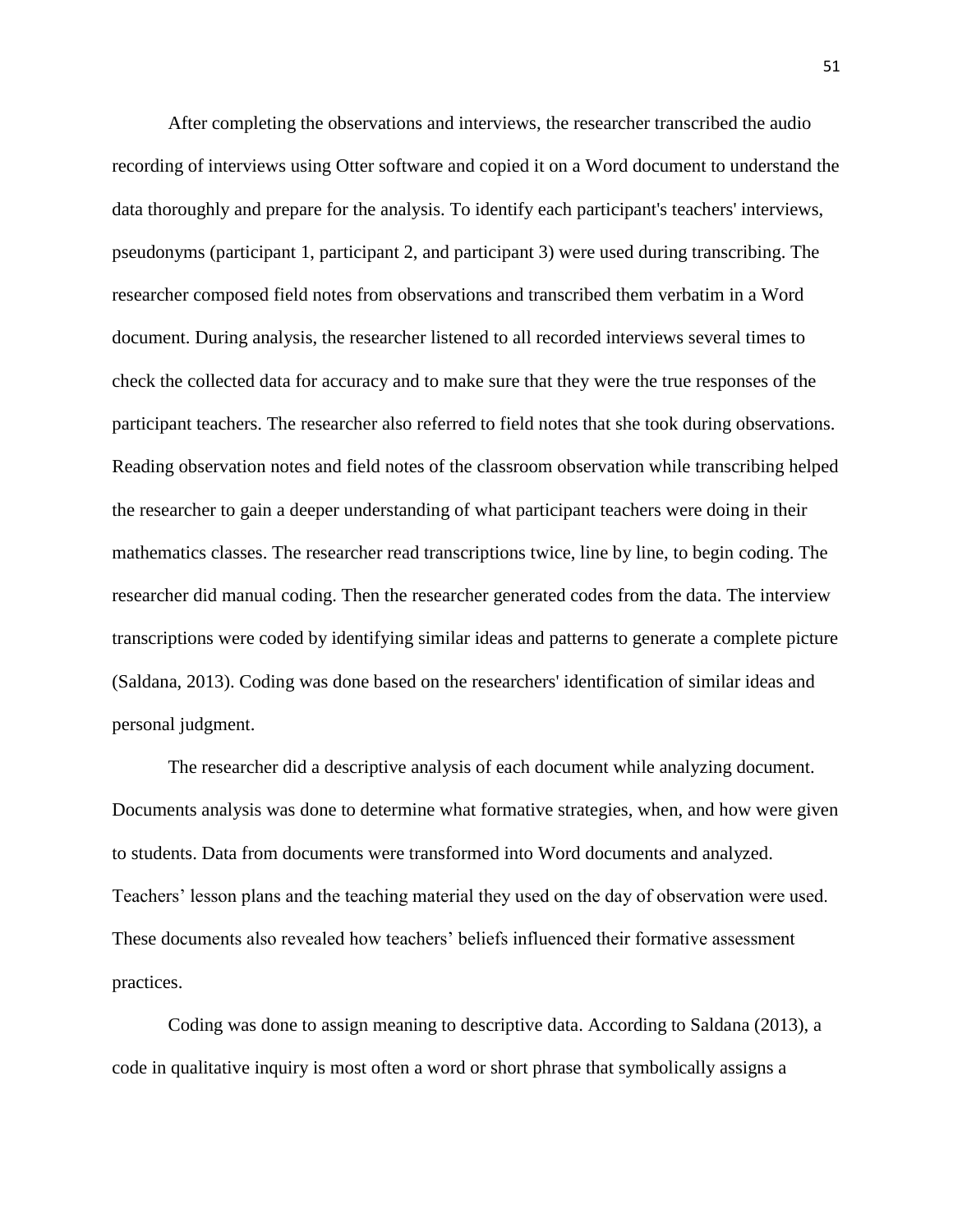summative, salient, and essence capturing for a portion of language-based or visual data. Merriam (2009) stresses that coding is about reading carefully transcribed data line by line and dividing it into a meaningful component. This process involved going back and forth on the transcripts of the interview. The researcher read the transcripts several times to make sense of them. The researcher used open coding to examine the data and then label the code that emerged from the transcripts.

The researcher did coding manually while attempting to identify phrases or keywords in mathematics teachers' beliefs and practices of formative assessment. Hence, while reading the interview and observation transcripts, coding was done by hand. Same idea codes were pulled together to make themes. The researcher used different colors for coding. During the coding process, the data were classified into categories and themes based on formative assessment theory.

The researcher then used axial coding. Axial coding is suitable for describing a pattern of action or a theme. The researcher gathered all the codes on a word document and grouped the codes into themes. Six themes were developed during the coding process. Some of the other themes emerged by thoroughly reading the transcripts. Themes emerged from the data (Creswell, 2014). The coding process also involved reading the participants' transcripts line by line, selecting phrases and sentences, and coding pieces related to the research questions. After compiling, they were copied and pasted on the Word document and arranged alphabetically so that the researcher could categorize the codes that she would develop. The frequency of codes (how many times they appeared) was tallied for each code, and the researcher made sure categories of codes were related to research questions. The codes helped to analyze the teacher's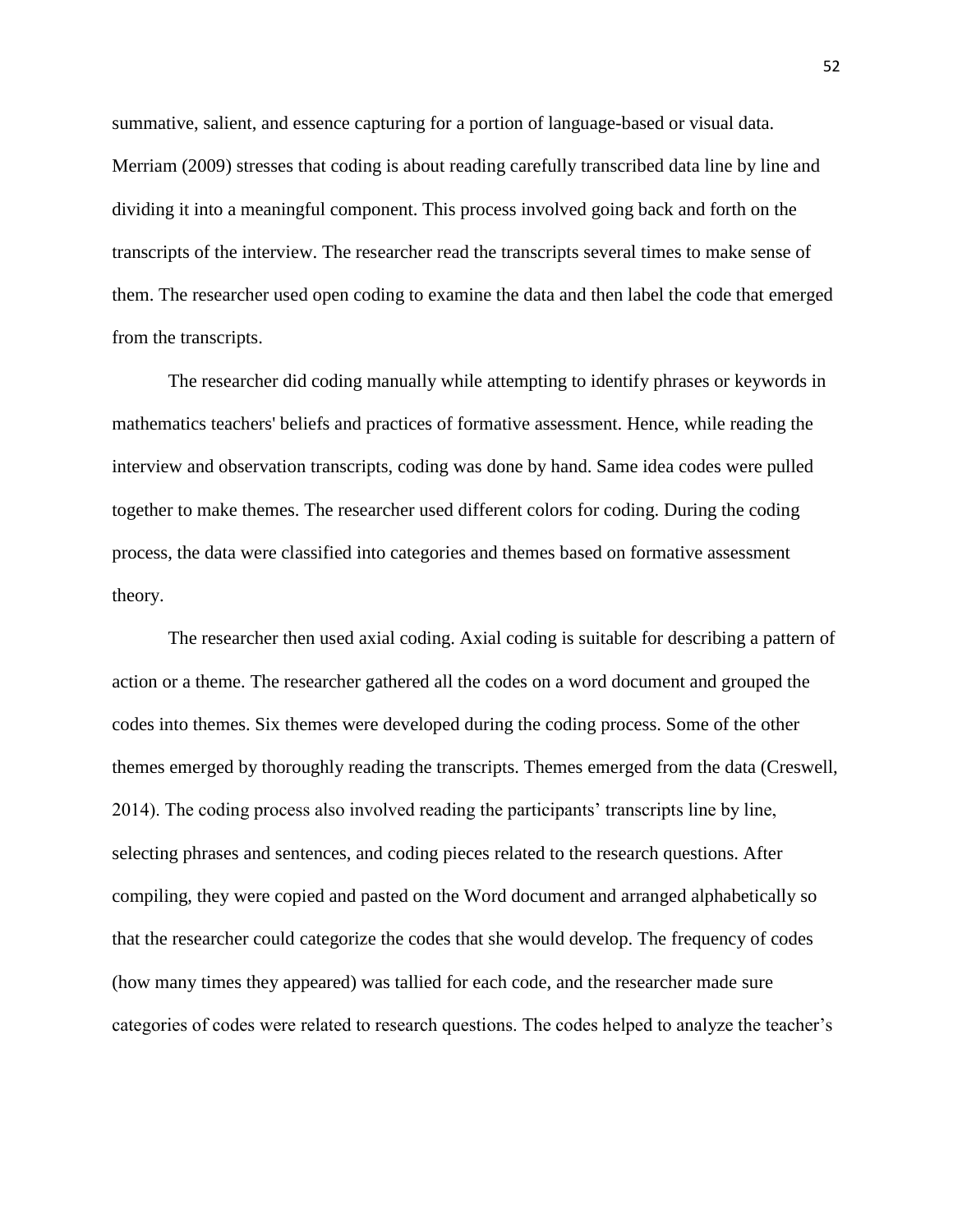beliefs of formative assessment and their use of effective instructional practices. The resulting themes were presented in the next two chapters as key research findings.

The conceptual framework of Black and Wiliam (2009) discussed in chapter three was used to get an idea of three mathematics teachers' beliefs and practices of formative assessment. Meaningful components were determined from long responses. Meaningful units were confined in relation to the research questions and conceptual framework. Concepts that were determined to be related to themes were put under the themes. This resulted in the appearance of existing and new themes. The conceptual framework of Black and Williams' model of formative assessment and data guided in identifying and naming the themes.

# 3.9. **ETHICAL PROTECTION OF PARTICIPANTS**

To secure the protection of the participants' rights, the researcher followed ethical guidelines before implementing the study. The researcher requested permission to conduct the study at the research site school district. After getting approval from the school district, the researcher applied for ethics approval from the Kennesaw State University Institutional Review Board to conduct the study. The researcher received an approval letter to conduct this research on August 16, 2021 (see Appendix A for approval form). After receiving the approval from the Kennesaw IRB, the researcher shared the information with the secondary-grade math department of the research site school about this study at a Professional Learning Team (PLT) meeting, and the invitation was given to all mathematics teachers. PLT is held at the researcher site's math department every week on Tuesday or Wednesday during their planning period as the math department had a common planning period. The researcher described the purpose of the study and who was conducting the study, and explained why they were asked to participate in the research. Also, an email was sent with the same information by the researcher about the study.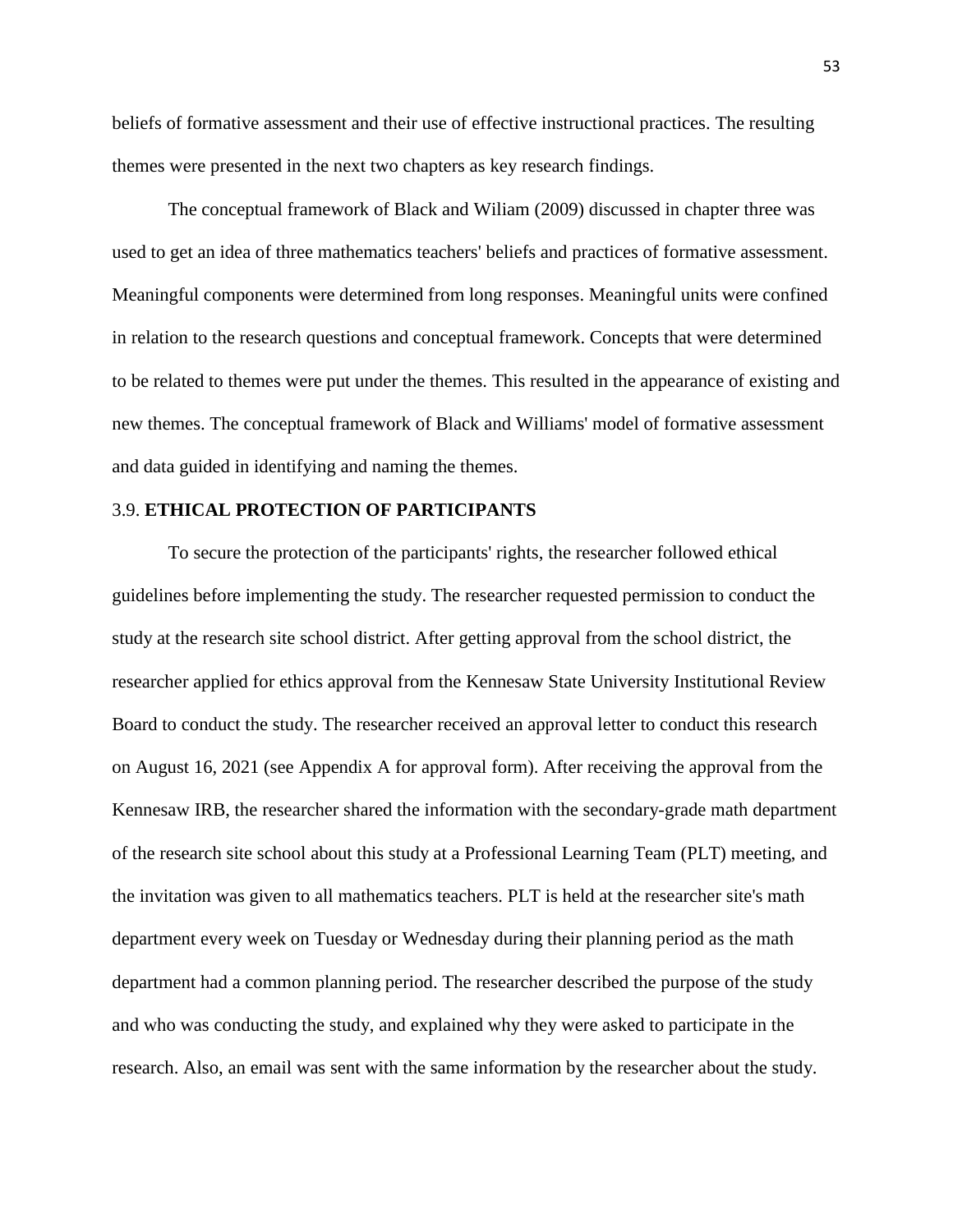The researcher emailed a consent form to all mathematics teachers at the research site school; it described the study in greater detail, identified the study's purpose, discussed the study's privacy rights, and provided background information for the research. The consent form described the risks involved in the study and explained that participation is voluntary for this study. Participants were asked to return the consent form if they were willing to participate in the study; they were given one week to do this. The researcher conducted informal meetings with interested participants to inform them of the study design. An initial meeting with the participants was held to explain the study, and the consent form was collected from the participants before they participated in the study. A pseudonym was used to identify participating teachers for the presentation of results.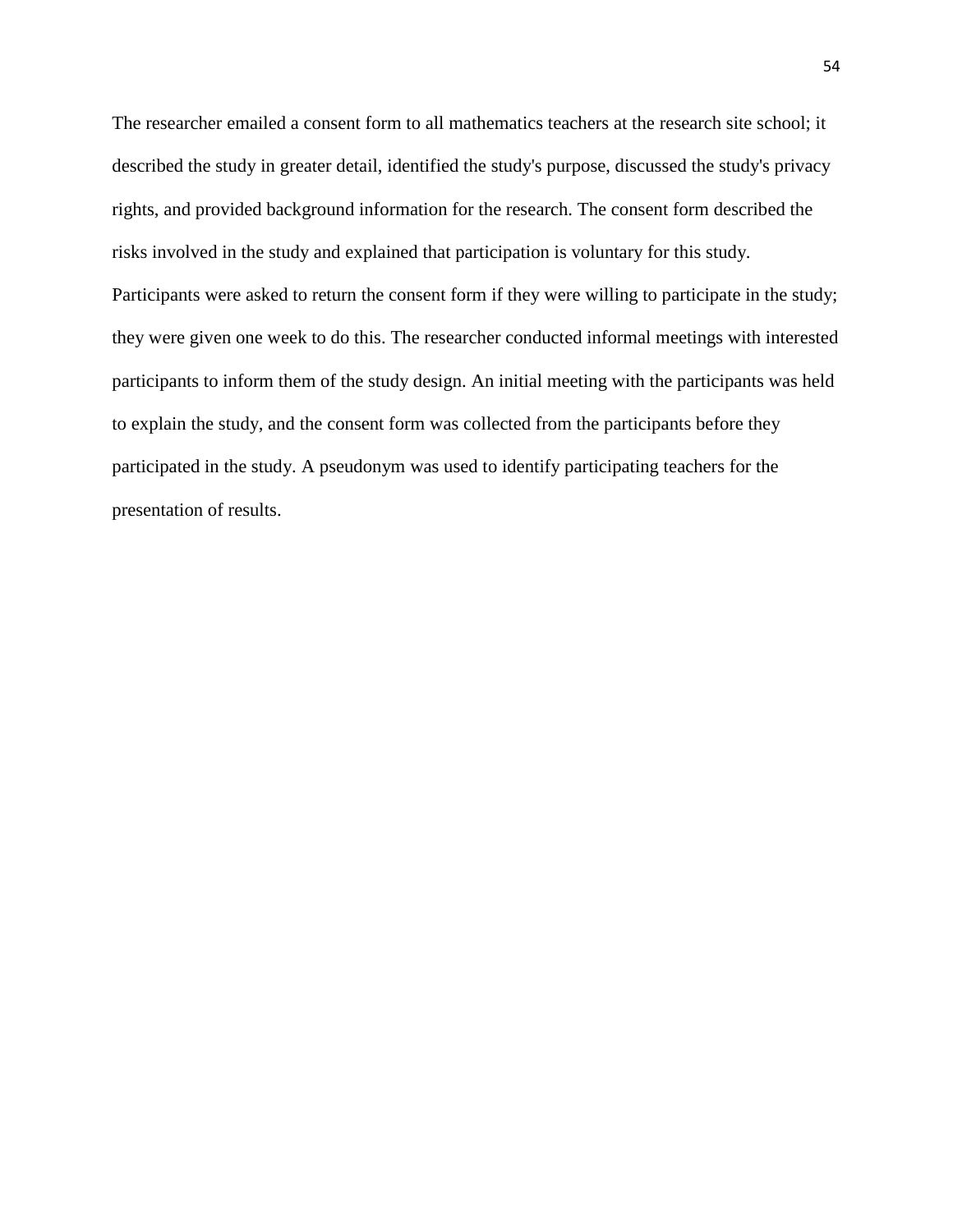#### **CHAPTER FOUR – ANALYSIS OF FINDINGS**

This chapter first describes the information obtained from each data analysis process. The results presentation contains themes common to the observations, documents, and interviews, which provide answers to the research questions. This chapter will also summarize the theme and codes about literature and the conceptual framework, and this study's significant findings. A qualitative case study method was employed to answer the research questions. Three mathematics teachers from an eastern Georgia secondary school participated in the study. Data were collected by conducting interviews and classroom observations. Each teacher's class was observed two times. This study aimed to examine mathematics teachers' beliefs and practices of formative assessment in mathematics teaching and how their beliefs affect their use of formative assessment practices. The research questions for this study were:

- 1. What are secondary school mathematics teachers' beliefs about the importance of formative assessment?
- 2. How are secondary school mathematics teachers' beliefs about formative assessment reflected in their classroom practices?

The first pieces of data were gathered through classroom observations. Observations allowed the researcher to see the relationship between the teachers use of formative assessment and beliefs. As each class period at the research site school is 90 minutes, the could not cover the whole period observation. That is why the researcher reviewed the documents (lesson plan, activities used by the teacher) to look for formative assessment activities the participant teachers considered valuable and used often. During classroom observations, the researcher looked for the formative assessment strategies/activities teachers were using and how they were generating feedback, how they utilized the feedback they received, and how frequently they generated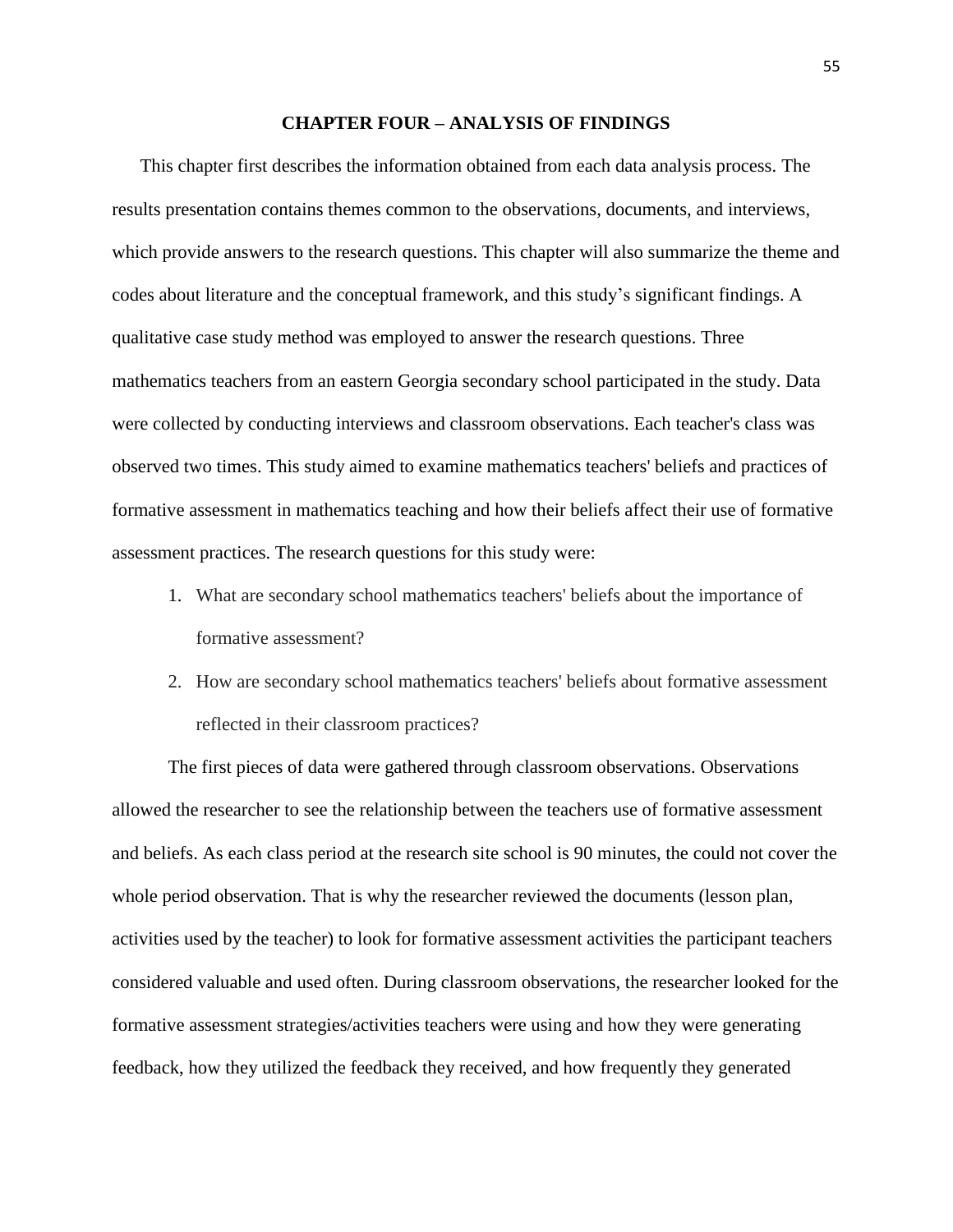feedback. The researcher was able to ask questions to understand participant teachers' beliefs about formative assessment strategies and feedback during the interviews.

 Before discussing the findings and themes of this study, participants' biographies were discussed. This chapter will also discuss some of the issues teachers face in implementing the formative assessment.

# 4.1. **Participant Biographies**

The researcher asked the participants demographic questions. Participants' biographies are presented in detail below. The researcher assigned each participant a number from 1 to 3 to protect their identity. Merriam and Tisdell (2016) recommended that the researcher accommodate demographic questions about the participants and the nature of the study in the interview.

#### 4.1.1. **Participant 1**

Participant 1 is in her forties and is an African American. She lives in northeastern Georgia. She teaches grades 9-12 Algebra I, College-readiness, and Foundations of Algebra. She likes reading. She has an associate degree in criminal justice, a bachelor's in sociology with a minor in psychology, and a master's in teaching through the MAT program. She is also a specialist in leadership and is currently working on her doctorate. She is certified in Special Education, Early Childhood Education, and Mathematics Education. She worked for ten years with the Department of Corrections before teaching. She is married with three grown-up children, a girl and two boys. She is enthusiastic about education. When the researcher asked her why she chose the teaching profession, the participant replied, "Well, before I started teaching, I worked ten years with the Department of Corrections. And so, I saw a lot of youth come in. And I just felt that I could help out more on this side versus on the other side."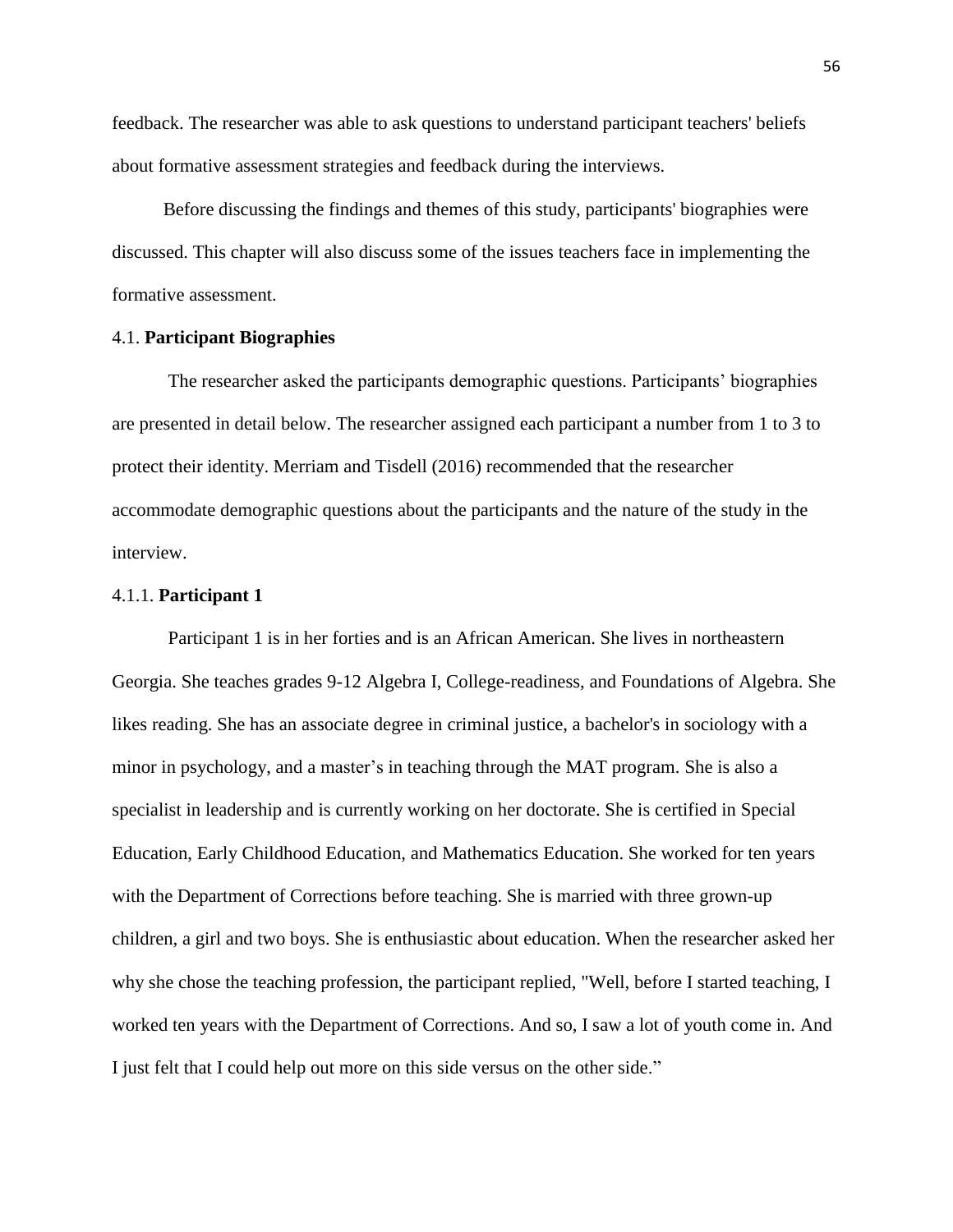# 4.1.2. **Participant 2**

Participant 2 is an Asian in her forties. She lives in eastern Georgia. She teaches grades 9- 12. She teaches Algebra II and Geometry. She loves teaching Geometry because this is her strength and most enjoyable class. She has 15 years of teaching experience and three years at the research site school. She has a Bachelor's in Science and Education and a Master's in Education. She has a son who graduated from college. She loves cooking and reading books. When the researcher asked her why she chose the teaching profession, her reply was, "I have been fascinated with this profession. Like, as I was in high school, I wanted to become a teacher. And I think it's one of the noble professions. And I also feel that I could make some impact on the younger generation when I'm teaching kids, and I want to be a part of it. In the process of shaping the future generation".

## 4.1.3. **Participant 3**

Participant 3 is a Caucasian born and raised in Pennsylvania. She has a Bachelor's in Economics and Master of Science in Mineral Economics from Pennsylvania State University. She worked for the coal division in a company for 15 years and then moved to the teaching field. She taught middle school for seven years and eight years at high school. She teaches Algebra 1, Algebra 2, and Geometry. She has a daughter who graduated from college. When the researcher asked her why she chose the teaching profession, her reply was, "I liked the teaching and interacting with the students."

## **Table 2**

Demographic and Description of Participants

| Participant | Grade Level | <b>Content Taught</b> | Teaching   | Leadership |
|-------------|-------------|-----------------------|------------|------------|
|             | Taught      |                       | Experience | experience |
|             |             |                       |            |            |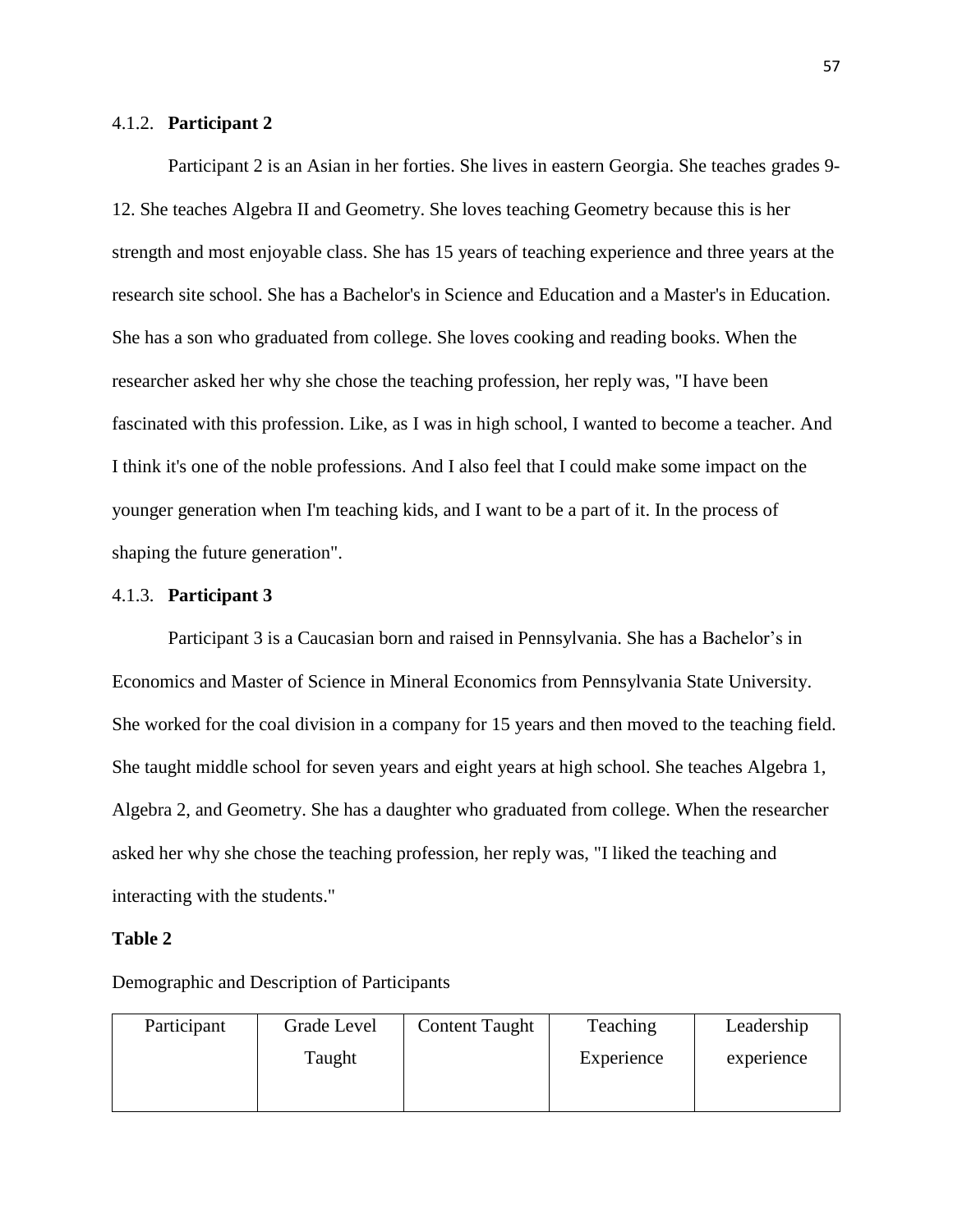| Participant 1 | $9 - 11$ | Algebra 1  | 14 | Department |
|---------------|----------|------------|----|------------|
|               |          | /College   |    | Chair      |
|               |          | Readiness  |    |            |
| Participant 2 | $9-12$   | Algebra 1  | 15 |            |
|               |          | /College   |    |            |
|               |          | Readiness  |    |            |
| Participant 3 | $9-12$   | Algebra 1/ | 15 |            |
|               |          | Geometry   |    |            |

The researcher requested the participants to highlight any training or coursework they received in their teaching career to develop an understanding of their prior knowledge relative to formative assessment. All participants expressed that they received professional development for formative assessment, but it was a long time ago, not in recent years.

Participant 1 said, "I think throughout the 14 years we have seen several pieces of training on formative assessment, I think, if I'm not mistaken, one is called the FIP, formative instructional practices. We did that. And it's just about feedback to students on their performance".

Participant 2 stated: "It has been a long time like in my previous school, I did receive a formative assessment training, and it's called FIP program from Georgia Department of Education, and has been very, very wonderful".

Participant 3 answer was, "I received some training at the middle school, and then more training on formative assessment, through professional learning at the high school, as far as taking college class, in education where, you know, form assessment, formative assessment was specifically addressed. No, it was all through professional learning; it was all through RESA. It was through interaction with other mathematic instructors on a personal and professional basis."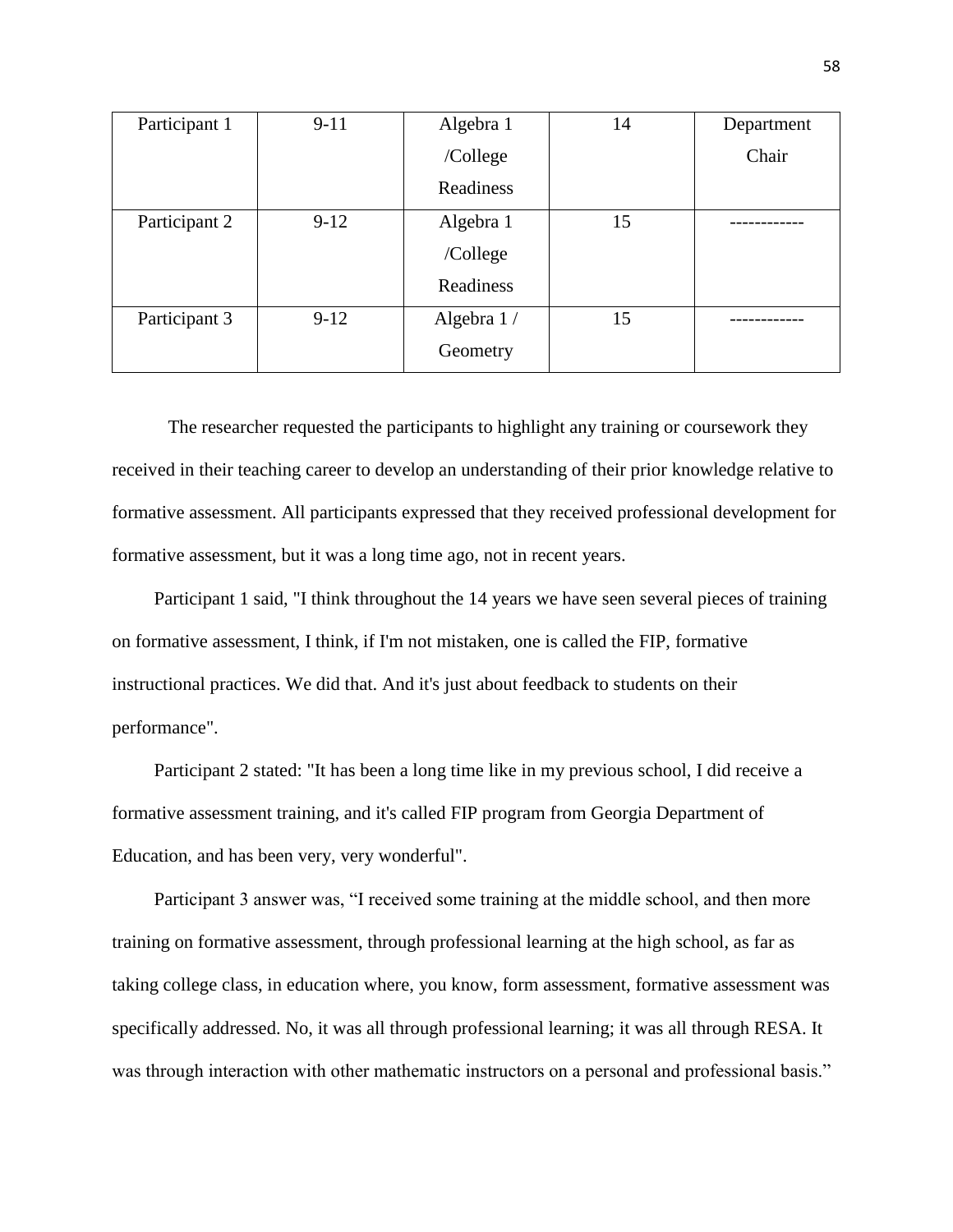#### 4.2. **Data Analysis**

The data used for this analysis are observation of teachers' classrooms, interviews, field notes, and document analysis. According to Saldana (2016), coding is an essential feature of qualitative data analysis. The researcher used in vivo and axial coding to analyze the data for this study. First, in vivo coding was used for coding this study. Saldana (2016) revealed that in vivo coding could be used with all qualitative studies, but it is very useful for beginner researchers and studies that focus on the participants' voices. Using in vivo coding is useful for this study as the researcher was trying to gain insight into teachers' beliefs on formative assessment and how their beliefs align in their classrooms.

The researcher created some of the themes and codes before analyzing the data, which were based on the research questions. Subthemes were also based on themes that emerged during transcription and questions that the researcher developed from the interviews. Some other subthemes emerged by thoroughly reading the transcripts. The researcher generated a list of codes by selecting approaches Saldana (2013) suggested, like line-by-line coding. Line-by-line coding helps to immerse researchers in the data and discover the concept they have to offer (Glense, 2016). Codes were taken from phrases and single words representing a line or sentence extract. After compiling, they were copied and pasted on a Word document and arranged alphabetically so that the researcher could categorize the codes that she would develop. The frequency of codes (how many times they appear) was tallied for each code, and the researcher ensured codes were related to research questions. The codes helped analyze the teacher's beliefs about formative assessment and their use of effective instructional practices. The resulting themes will be presented in this chapter as key research findings.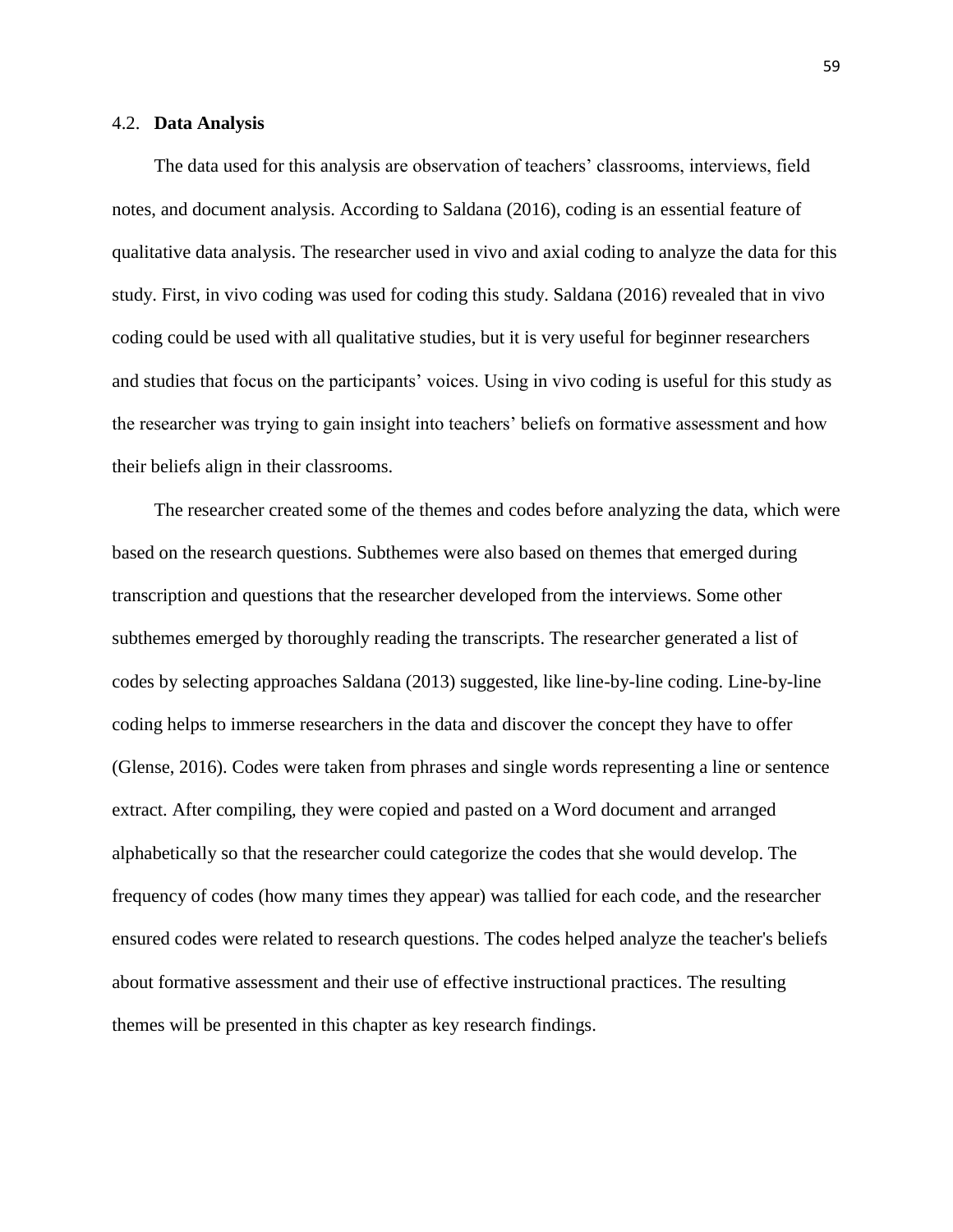## 4.2.1. **Observation, Interviews, and Documents Data**

All three teachers were observed twice. With the participants, consent observation time and location were decided. The researcher used field notes to record what she saw connected to formative assessment and feedback during the observation. After completing the observation, the field notes were reviewed and transferred to a Word document.

The participant teachers and the researcher mutually agreed upon a date and time for the interview. The researcher communicated through email about the date and time before the interview. Interview questions were not shared with participants before the interview. Interview recordings were transcribed on "Otter" software after the interview. The researcher listened to the interview recording several times, read the transcriptions, and reviewed, summarized, and analyzed interviews. Interview questions were focused on teachers' beliefs about formative assessment, their understanding of using formative assessment, formative assessment strategies, and feedback strategies. This section addresses themes that emerged from the teacher observations, interviews, and documents in-depth. These themes are based on some of the teachers' quotes during observations and interviews, word frequency used, assessment practices teachers used in their classroom, and their perspectives and experiences.

Five themes appeared from the analysis of interviews. The five themes are (i) *Formative Assessment Beliefs* (ii) *Purpose and Benefit of Formative Assessment*, (iii) *Formative Assessment Activities/Strategies*, (iv) *Feedback* (v) *Factor Affecting Formative Assessment Practices.*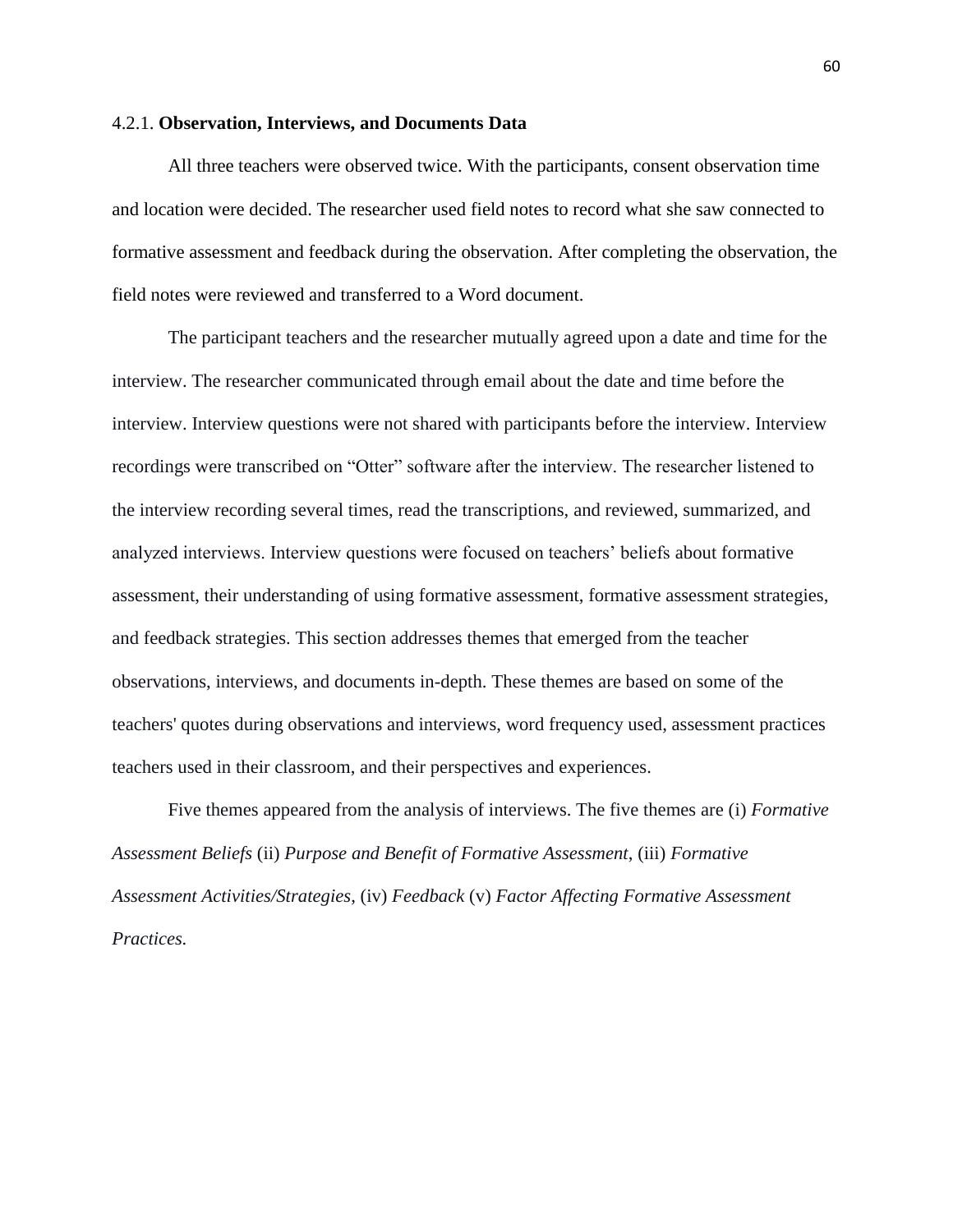## 4.2.2. **Theme 1: Formative Assessment Beliefs**

The first theme, "Formative Assessment Beliefs" was derived from teacher interview transcripts. All three participants had positive beliefs about formative assessment. Some of the responses of the participants about formative assessment beliefs are given below.

Participant 1 defined it as

I think formative assessment is very valuable, because it provides you with feedback, it gives you an idea. What it gives you not just you, but the students idea of where they stand, whether they're grasping a concept, whether they are on track to master a standard, so I think formative assessment is very important.

Participant 2's answer was

Formative assessment is very, very important for us to understand because, as I said, summative assessments are like the end products, whereas formative is the is the part of the process of teaching and learning. So, it is very important for teachers to use formative assessments in their classroom.

Participant 3's view on formative assessment was

Formative assessment is an integral part of teaching mathematics. If you're not doing it, then you're not teaching mathematics, you're just teaching an algorithm and you're, you're not going to get the most out of your students and the students aren't going to get the most out of you. Because they don't, they don't know what to ask how to ask it. That part is your responsibility, you really need to address them. Because that's your job as a teacher.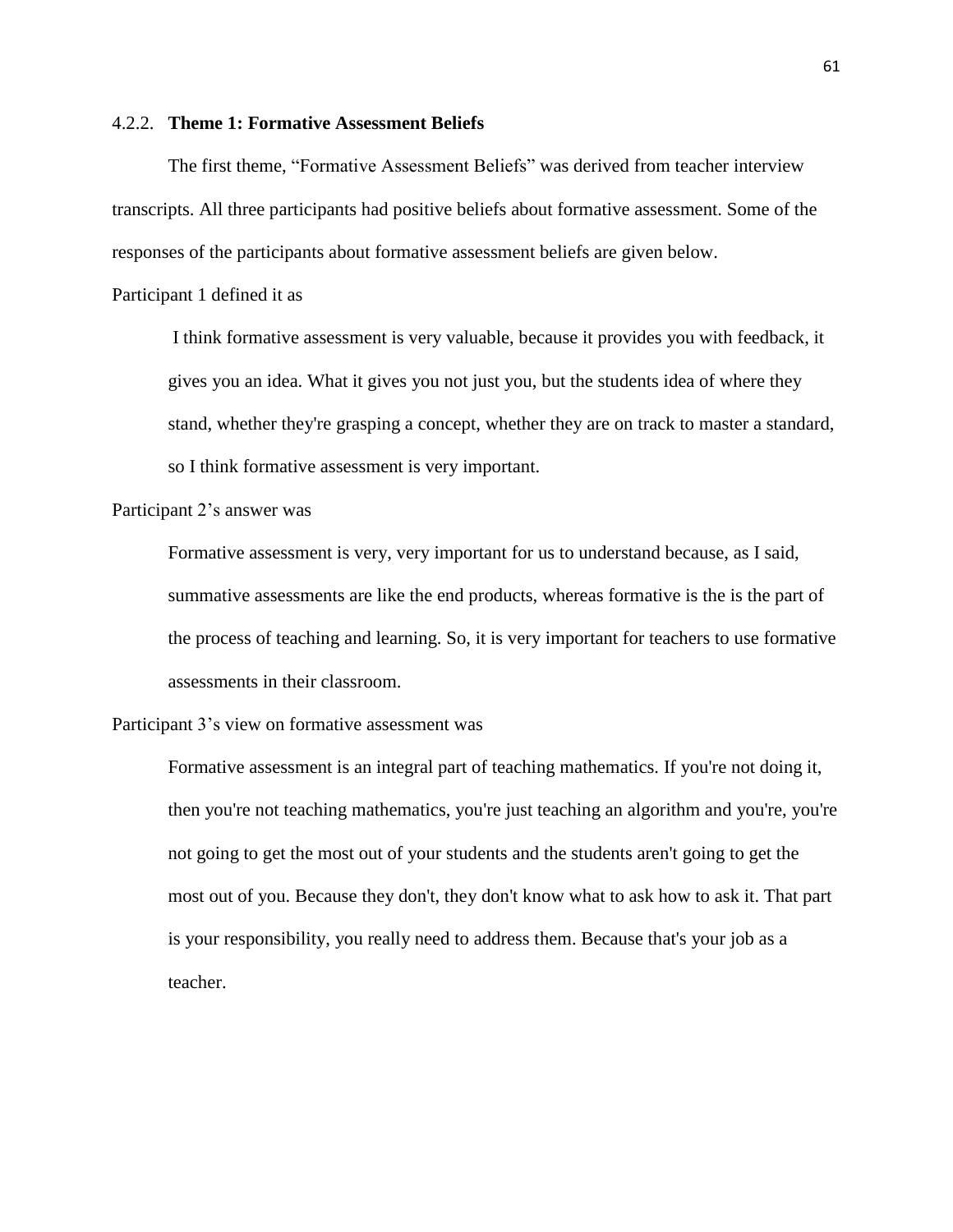#### 4.2.3**. Theme 2: Purpose and Benefit of Formative Assessment**

The second theme is *the Purpose and Benefits of Formative Assessment.* This theme was developed by looking at the data from all three resources, teachers' interviews, classroom observations, and document analysis. The participant teachers used formative assessment for a variety of purposes. They believed assessment should be used to identify students' learning needs, evaluate student performance, guide instruction, see what students already know, and gather insight into what they can teach in a group setting. The majority of their responses were almost the same. They believed formative assessment is important for tracking their understanding of their students.

Participant 1's response was

I feel like there's room for improvement with anything, but I do see the value of formative assessment. So, I do try to incorporate it throughout the lesson because I don't want to wait till the end of the lesson. Know that a student doesn't know how to do something. The benefits of formative assessment are considerable. The students focus on learning extensively during formative assessment practices, which helps in increasing their success.

## Participant 2's response was

It helps me to gain students' understanding and assists me in modifying my teaching practices. Formative assessment makes students focus on learning instead of focusing on grades, which significantly improves success. Formative assessments help you to teach in a better way, in a different way. So that you can, you know, change your strategy of instruction. And you can implement differentiated instruction based on formative assessment. You can regroup students, and that way, you know, it's more effective.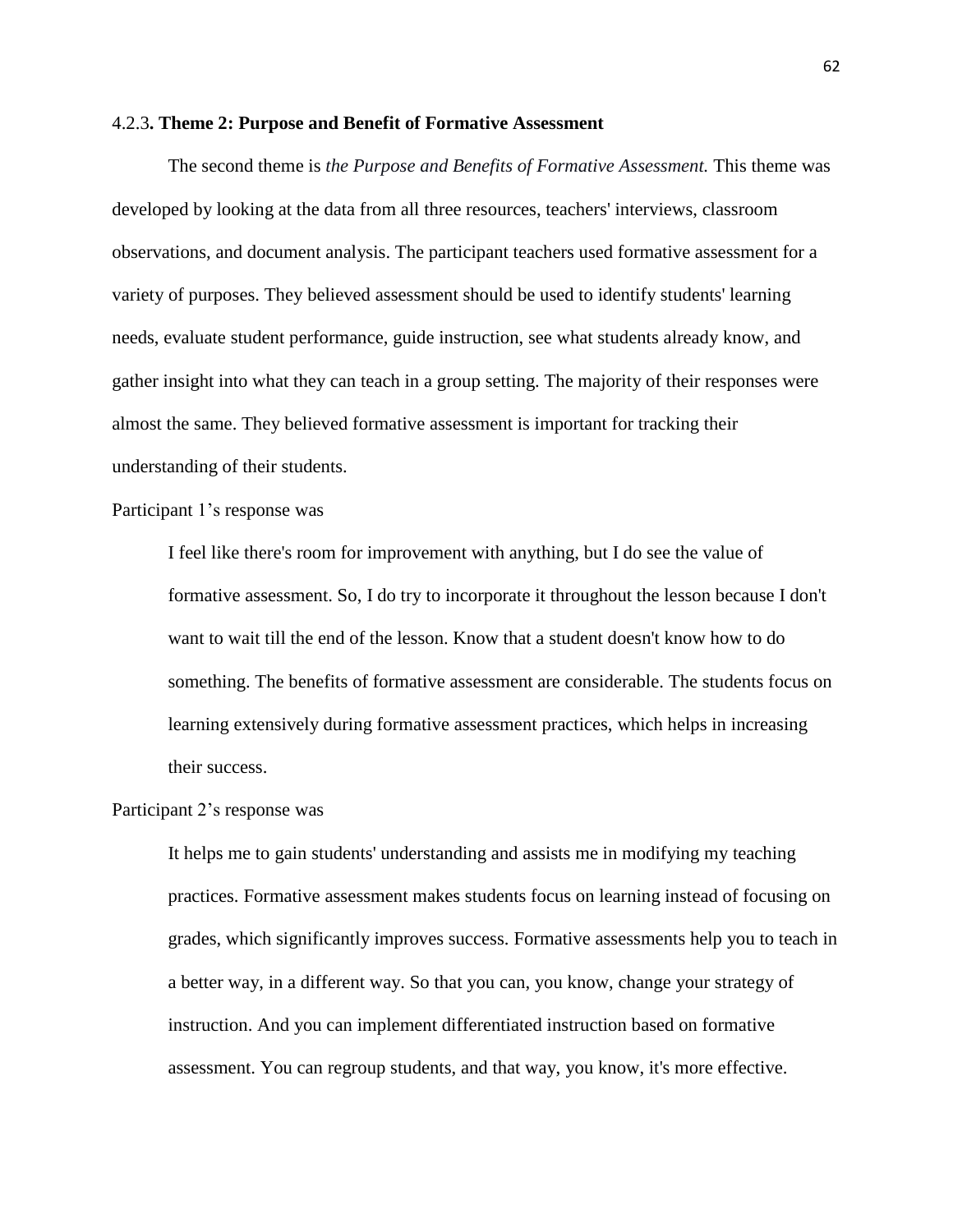Participant 3's view was

I don't know how you can teach without doing formative assessment. Formative assessment has many benefits. I think that good math teachers do it almost intuitively. As you're, as you're teaching, a particular concept in a math class, you might be, you know, demonstrating a problem that's on the board. And you have to literally turn around and look at your students and, you know, assess to see, is this making sense to them? Who out there is learning is looking lost? Are they working the problems that you have put up there for the I do one, we do one, you do one if we're not, if you're not looking at and interacting with your students on a coaching level, because formative assessment really is a coaching thing, if you're not doing that, then you don't know where your students are, you don't know whether they understand it, you don't know, who understands part of it, who understands which part of it, and what you as a teacher need to do in order to go back and pick up the ones that are totally lost, pick up the ones that have most of it, but not all of it, and then accelerate the ones that who really do get it.

#### 4.2.4. **Theme 3: Formative Assessment Practices**

The third theme, *Formative Assessment Practices*, was derived from teachers' interview transcripts and research questions. The theme *Formative Assessment Practices* is further divided into sub-themes F*ormative Assessment Strategies/Activities* and L*earning Intentions and Success Criteria*.

#### 4.2.4.1. **Subtheme: Formative Assessment Strategies/Activities**

*Formative Assessment Strategies/Activities* subtheme was discovered from all three data sources.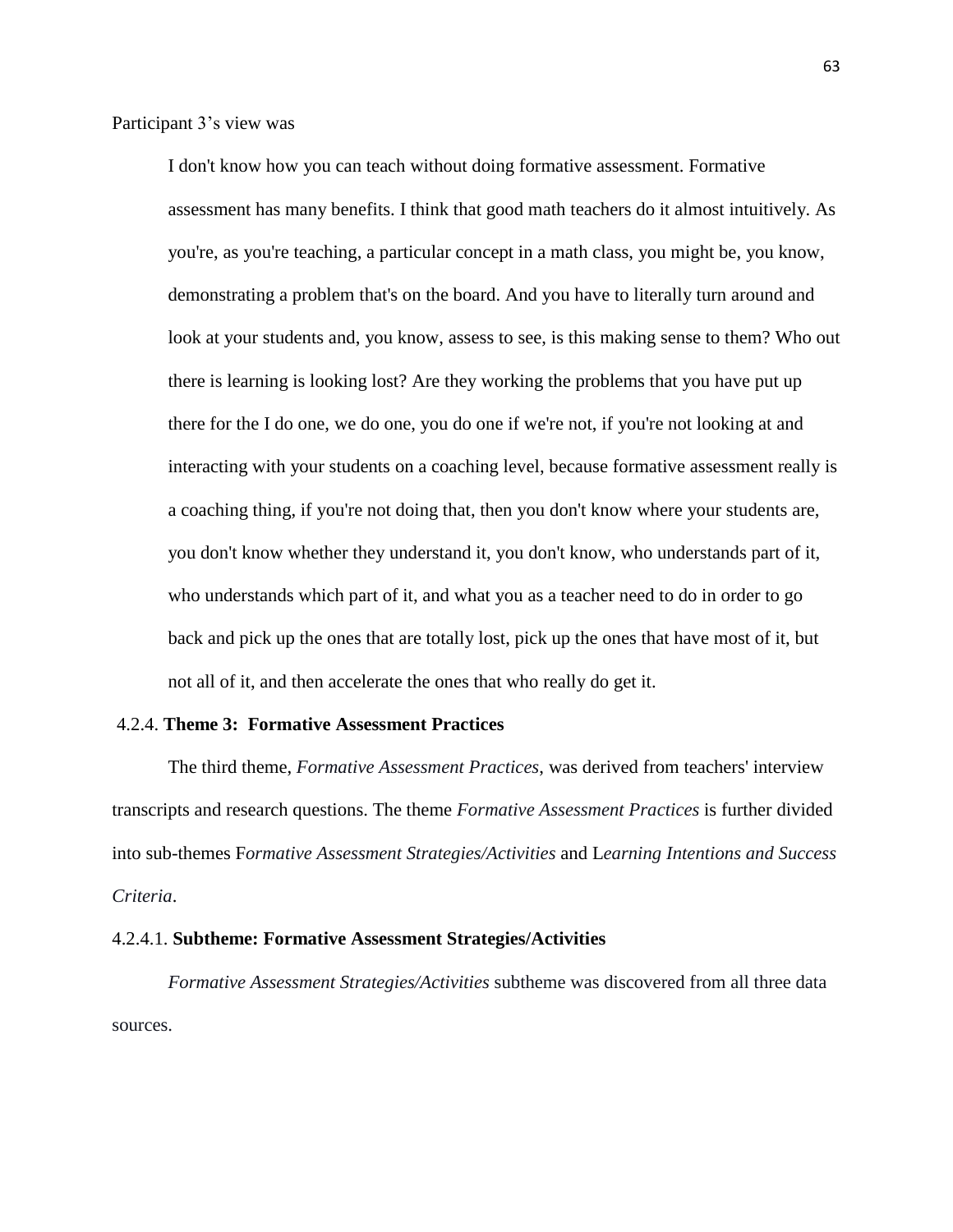The teacher should use questioning to determine what students know and discover where students' ideas come from. With careful planning and thoughtful application of some good techniques, the teacher can make the classroom engaging. The teacher should be able to make effective instructional adjustments to respond to their students' learning needs (Wiliam, 2011). Teachers used the below-mentioned activities to elicit evidence of students' learning, which is the second component of Black and Wiliam's (2009) formative assessment theory.

The researcher noticed that participant 1 gave students a two-step equation to explain the steps during observation. Students used their mini whiteboards to work out the problem. After completing their problem, they raised the board and showed their work. After looking at their responses, she decided whether students knew how to solve the problem or not. She gave them another problem[:] "Solve  $3x + 5x +3 - 2x + 8 = 25$ ". Most of the students struggled with this problem and could not do it. They did not raise their boards, and she concluded that they struggled with this problem. She used her active board to explain this problem, asking some questions while showing them how to do it. Teachers used a different strategy to ask questions. They used Exit Tickets, Bell-work, mini whiteboards, observation, and whole-class discussion to determine what students knew. When questions require a longer response, the teacher could use the exit passes (Wiliam, 2011). During observation, the researcher noticed the teachers used some of the strategies mentioned in the literature review to elicit students' understanding.

During the interview, all three participants discussed using some form of warm-up. They used questions from those standards on which students had some misconceptions or did not score at a proficient level. They also justified their purpose of using warm-up.

Participant 1's reply was: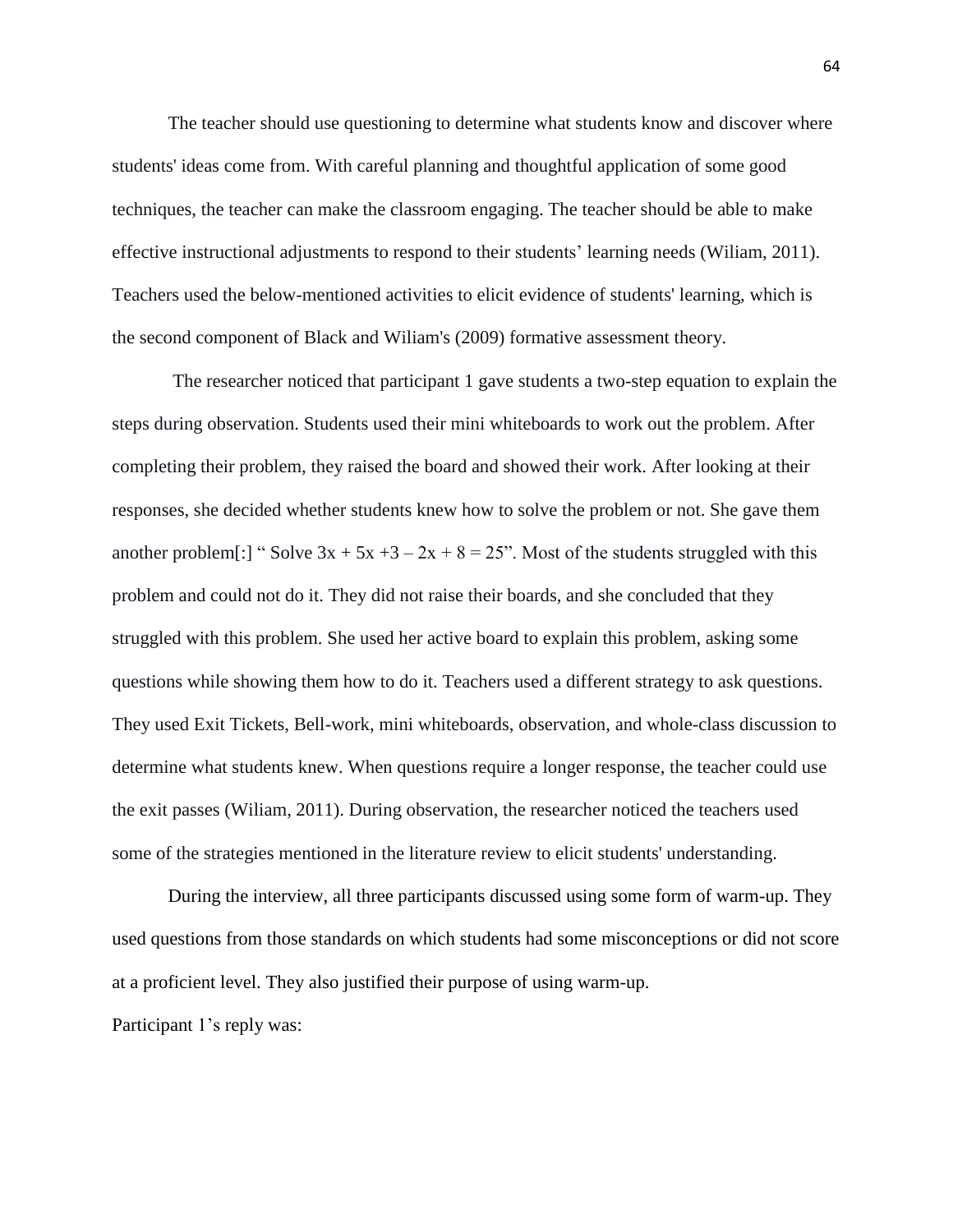I get an idea of their understanding. I also use bell-work to know what they are thinking about new information, or I use it to check their understanding of a concept or skill.

## Participant 2 said

I use entry slips to activate their prior knowledge or to know how well my students have understood the topic or lesson the previous day.

## Candidate 3 replied

I also use bell-work most of them to know what they are thinking about new information, or I use it for checking their understanding of a concept or skill.

The exit ticket was the most common practice expressed by the participants during the interview and also noticed on the lesson plans provided by the teacher. For the exit ticket, students used a piece of paper to write their responses to the questions provided by the teachers. They handed it to teachers before leaving the classroom or at the end of the lesson. Responses of participants were the following:

## Participant 1 replied that

I may use Ticket out the doors (which is also called exit ticket) to see did they actually or what pieces they were missing from the lesson that day? Or do have they actually mastered it?

## Participant 2 said

I use exit slips to check for students' understanding of the concept they learn that day. I take from students before they leave the classroom. I try to use it at least once a week. Exit slip provides more comprehensive information.

Participant 1 talked about using questioning as one of the strategies.

I may ask questions throughout the lesson to check for understanding.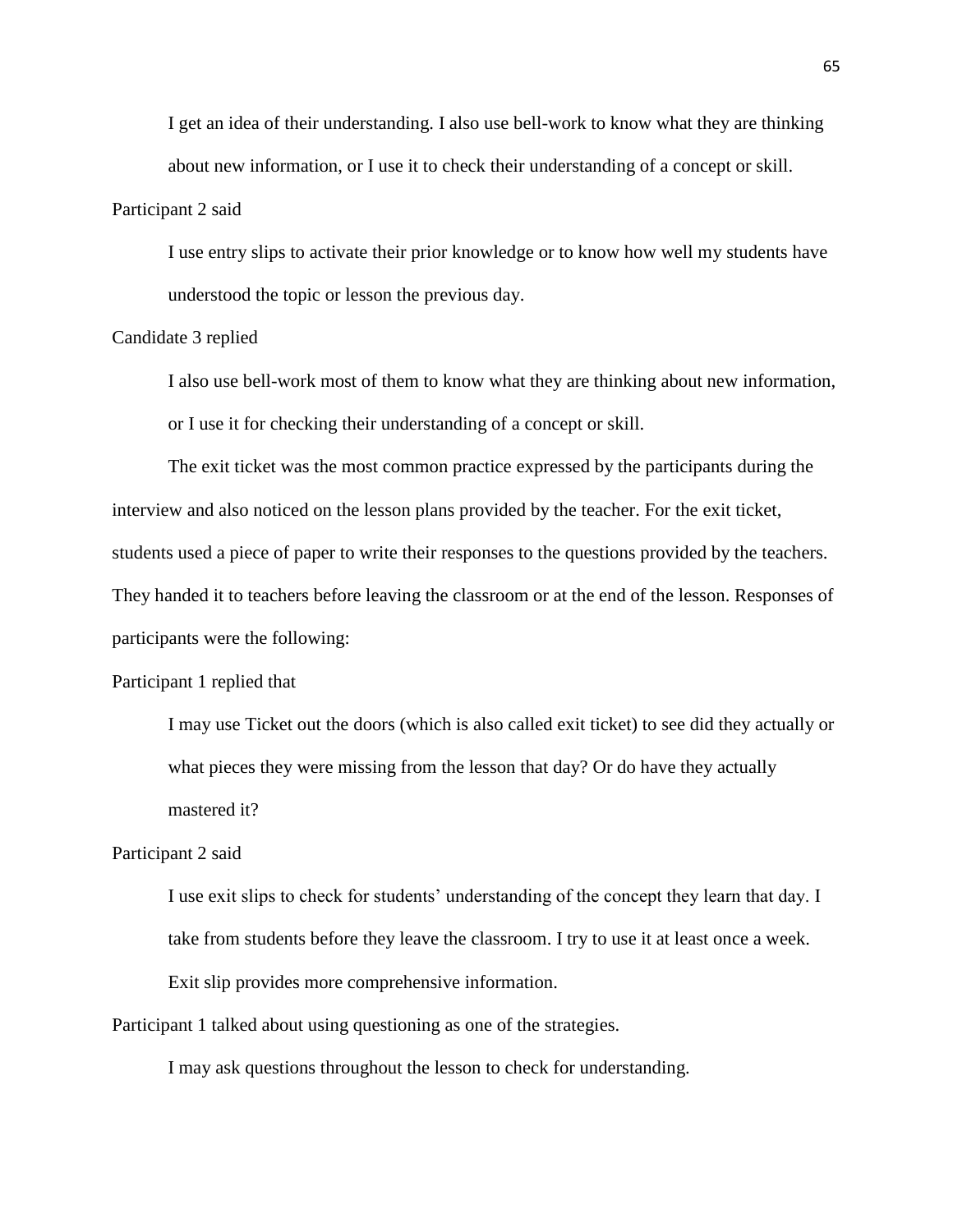Participant 3 mentioned

I do tickets out the door. I do bell work. I do. Yeah. Those are the things that I do in order to see where they are and where we need to go I do tickets out the door.

Participant 1 also mentioned about using mini white board for her classes. She said,

I also use a mini whiteboard for some of my classes. When I ask or write down the problem on the active board, they have to write their answer on their board with a marker. After they complete it, they raise their board and check to see who got correct and who got wrong. I get an idea of their understanding.

Two of the participants mentioned that they use questioning as a formative assessment strategy. Participant 1's response was

I use questioning throughout the lesson to check for understanding.

Participant 3 stated

I do a lot of questioning. I use guided questioning to gather information about student learning. I use this activity when students work in pairs or group.

Two of the teachers mentioned using observation as a formative assessment strategy. Participant 2 reply was

I use observation when students are working on an activity or learning task.

Participant 3's response was

I use observation, and I walk around the classroom; I walk to see who's doing what, where they're making mistakes, whether it's simple calculation error, whether they do not understand how to use a calculator, whether it is a true misunderstanding of the process if it's a whole from other things if you're not walking through that classroom and looking to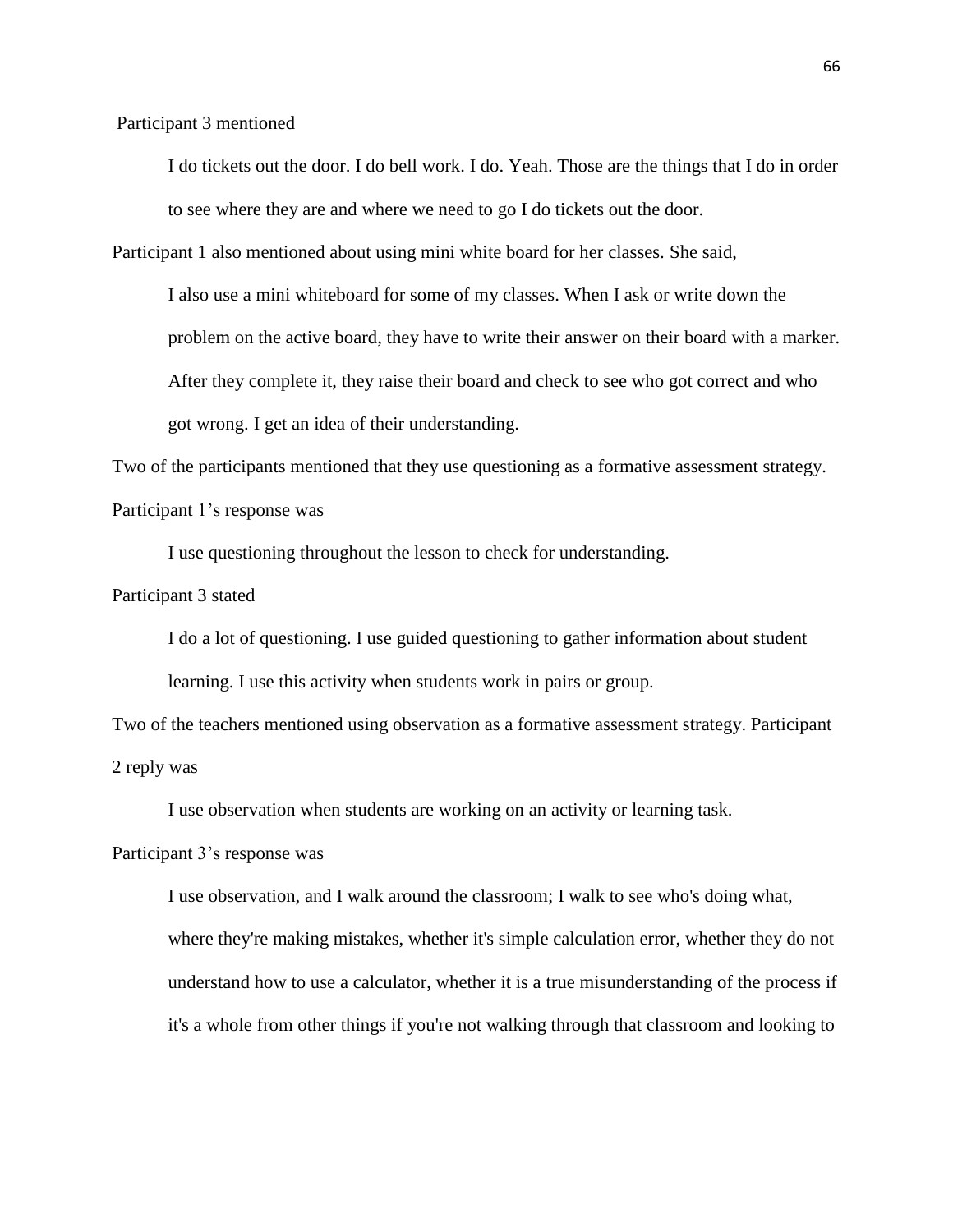see what your students are doing, then you are not taking advantage of a way to formatively assess your students.

Other classroom practices mentioned were concept mapping, Kahoot, graphic organizer, and station teaching. They use station teaching after teaching a concept to know whether students have a good understanding of the concepts they learned. Participant 1 mentioned that she uses it when she has a co-teacher in her classroom. The teachers' use of some of the activities mentioned above was considered as formative assessment activities, showing that the information gathered from those activities was used to adjust teachers' teaching.

#### 4.2.4.2. **Subtheme: Learning Intention and Success Criteria**

The subtheme *Learning Target and Success Criteria* was discovered from all three data sources. The teachers should make it clear to students what the students will learn. Students need to know where they are going in their learning and what counts as quality work (Wiliam, 2011). The research site school district requires all teachers to explain learning targets and success criteria to the students as part of their SIP. The researcher noticed in the observations that the teachers were using learning targets and success criteria at the beginning of the class. It was written on the active board before teachers started the lesson, and they also shared it verbally. Teacher should "state, write, and restate objective(s) throughout the lesson. Students write down the learning target" (Eddy, Harwell, & Heitz, 2017, p. 146). All the participants explained learning targets at the beginning of the lesson. Teachers should make a professional judgment in communicating students' learning intentions and success criteria (Wiliam. 2011). But teachers did not communicate learning intention and success criteria during the lesson. Chappius (2015) stressed that this communication of learning intentions could be done by the teacher during the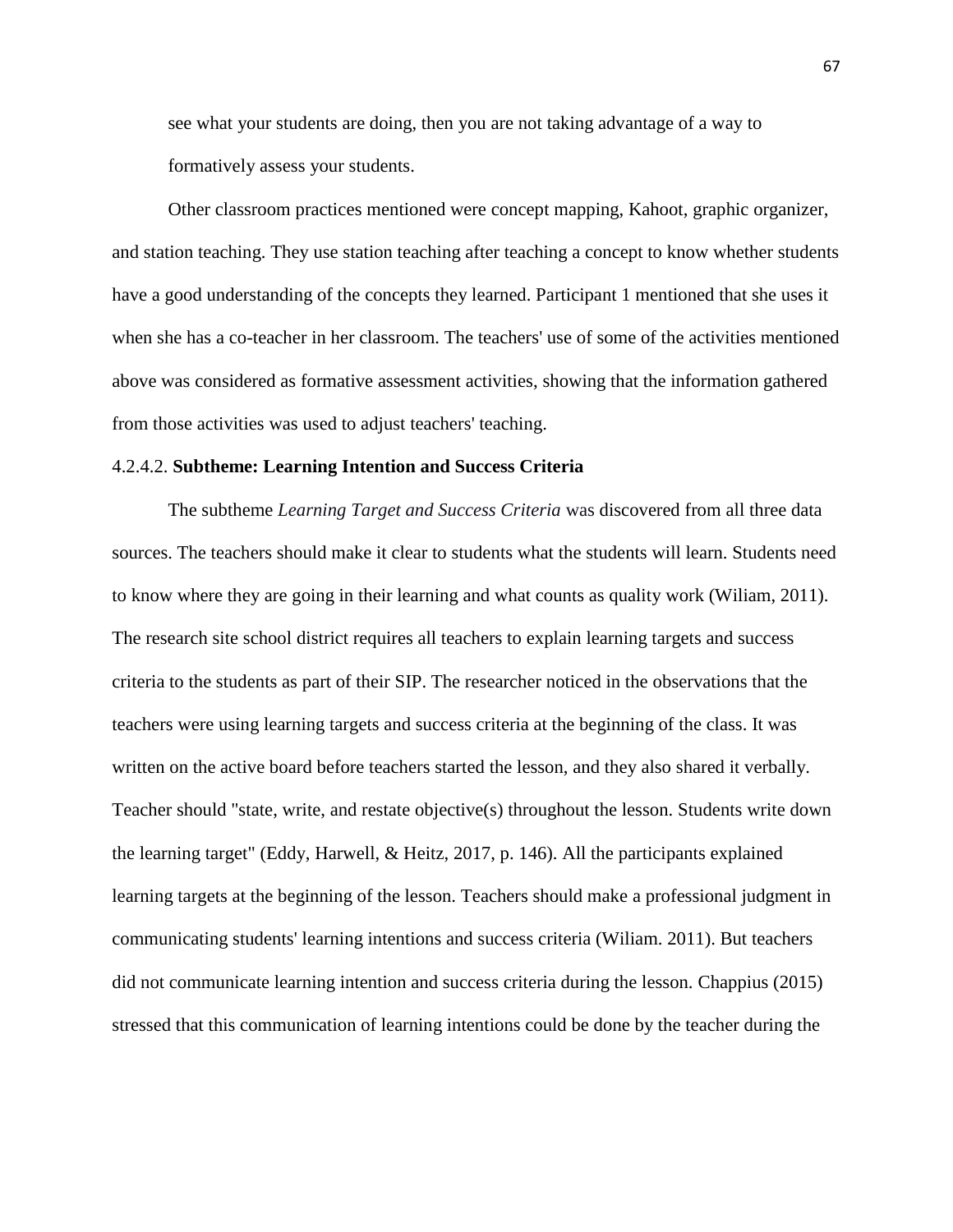learning process at various times using a variety of methods depending on the subject matter and content to be learned.

Participant teachers' responses on learning intention and success criteria during the interview was positive. They found it helpful to inform students about learning intentions and success criteria for classroom activities and learning tasks. They all agreed that they verbally say the information to their students, write it on the board, and repeat it during the learning activity. Participant 1's response was

I believe that it is important for students to know what they are learning and it's purpose. Knowing the purpose of what they are doing can generate understanding.

Participant 2's answer was

Learning Intentions gives the teacher and the students a clear picture of the aim of the lesson. Success Criteria is linked to the learning intentions. These are usually made by the teacher and help the teacher measure the various levels of student achievement and determine whether the students have met the desired learning intention. I discuss learning intention and success criteria with students before starting the lesson so that students know what is expected from them.

Participant 3's reply was:

I think it helps a student to understand what it is that we're going to talk about. I think that if you said it was student, well, this is what we're going to do today, then it's not a mystery to them. Learning intentions and success criteria have kind of been around a long time. You know, we, like I said, I've been doing this for many years. I have watched how the state of Georgia has changed things from back in the early 2000s, to where we are right now in 2021- 22. And what they want you to do really hasn't changed. What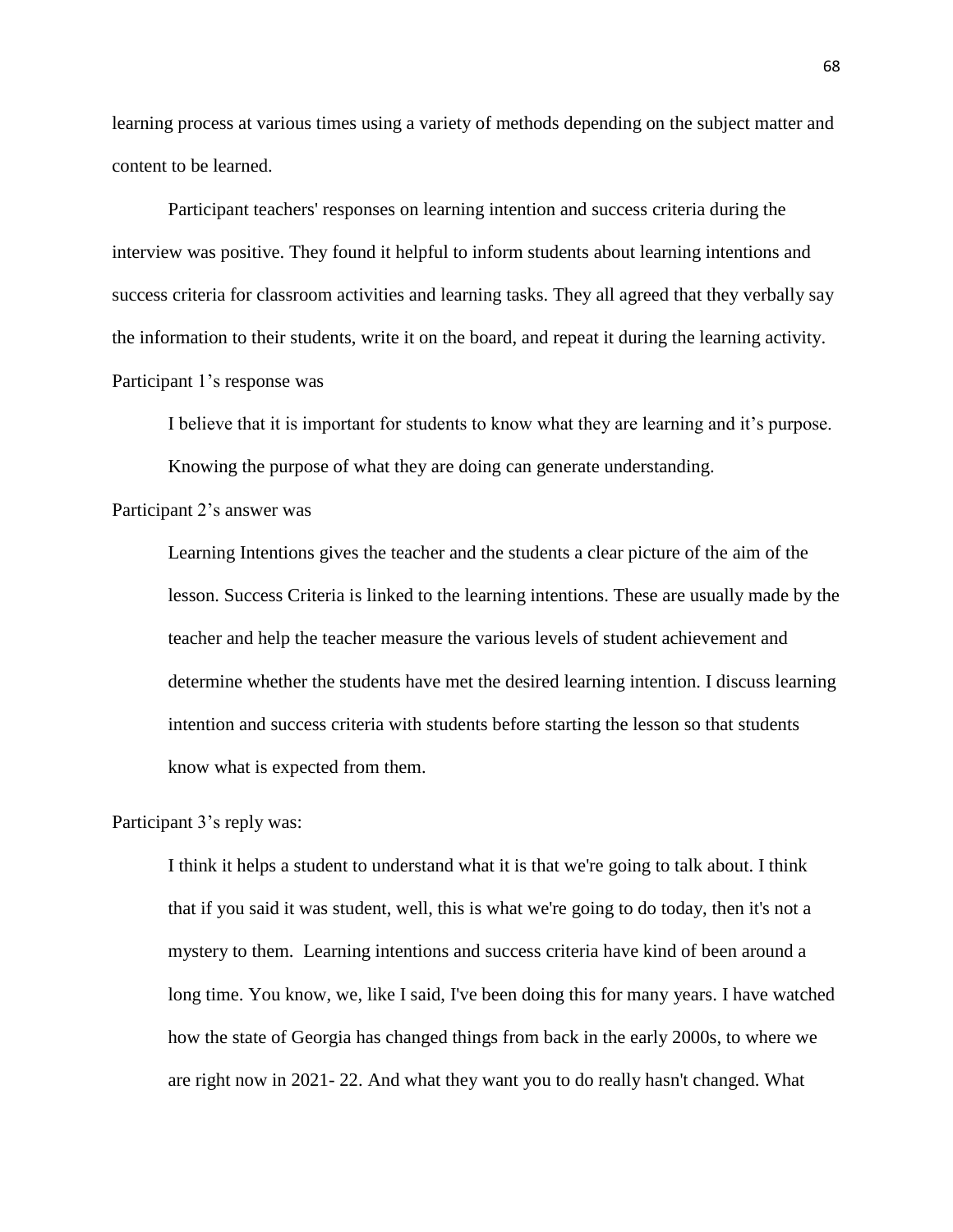they call it has. So, where we used to have Enduring Understandings, now we have learning intentions, and where we used to have what we called concepts and particular items, we now call those success criteria. It would only help a student understand that this is where we are and where we're going. And here's the map of how we are going to get there. And you will know that you have arrived, because when you've arrived, you will be able to do this thing, this thing, this thing, and you will understand this thing. So, it's just it's, however, whatever you want to call it. However, you want to describe it, it's just a roadmap to get us from point A to point B.

## 4.2.5**. Theme Four: Feedback**

 The theme *Feedback* was derived from classroom observation and interviews. Feedback is an essential component of formative assessment. It provides information to learners about their learning. It is not just simply telling the correct answer to the learner. Feedback is effective if it is constructive and gives meaningful information to students about their learning in various forms (Wiliam, 2017).

For formative assessment to positively influence students' understanding, teacher feedback to students is important. During the observations, all three participants provided varied levels of feedback during the task and discussed a way they assisted their students in understanding math achievement. Due to time constraints, the participants stated that they did not thoroughly review the formative assessment provided to the students. Participants mentioned addressing only misconceptions. Research shows that for feedback to be effective, teachers should provide students feedback on their work based on success criteria for that learning experience (Wiliam, 2017). Participant 3 mentioned not providing feedback because students do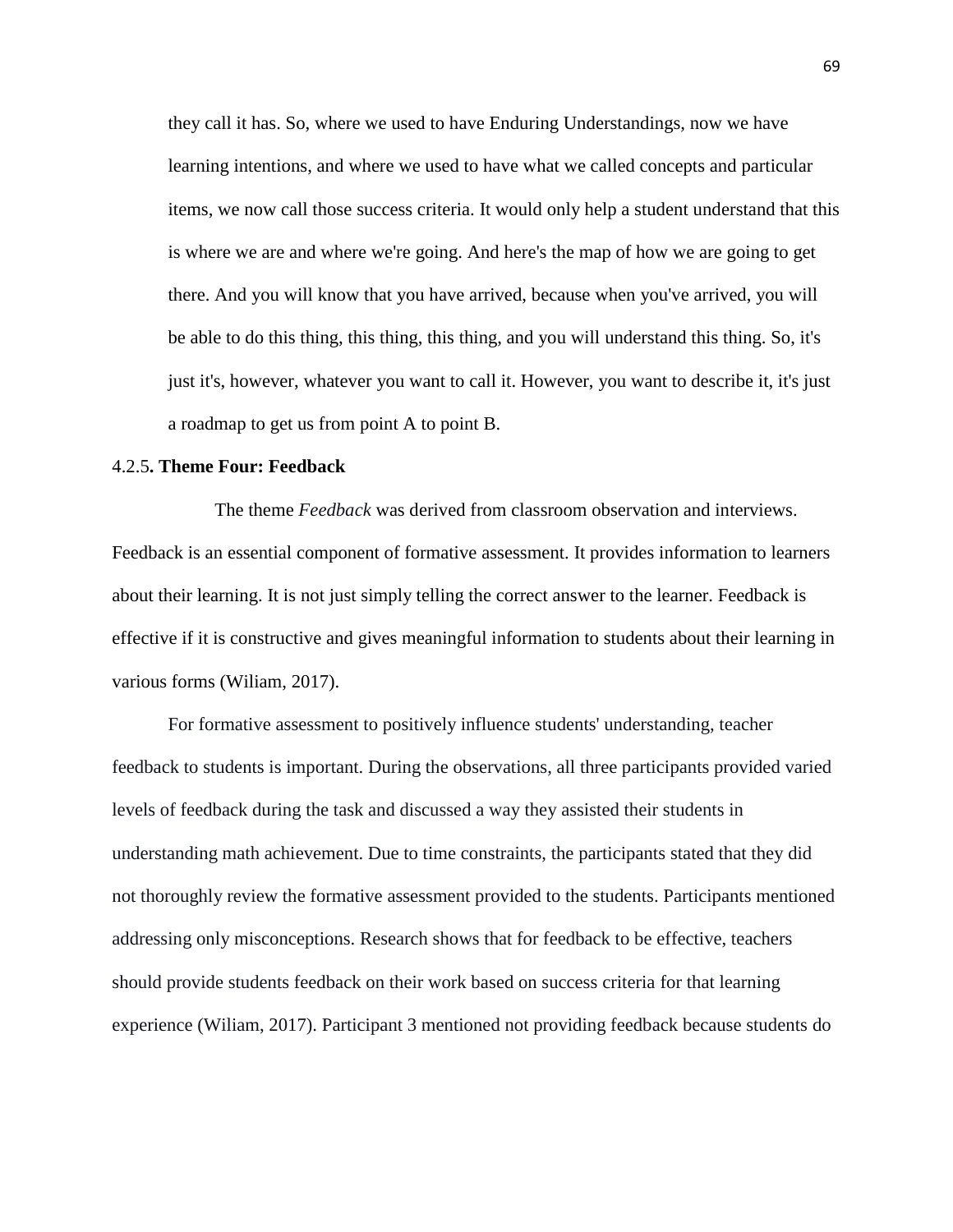not read the feedback. Participant 1 and participant 3 mentioned that they do not review every formative assessment with their students.

During observation, the researcher noticed some feedback activity from the participants. Participant 3 was teaching characteristics of polynomials. Students were given a task where they had to identify the characteristics of polynomials by looking at the graph. The teacher was guiding and observing the class while moving around the classroom. She provided feedback about the task while students were working on it and the processes that could assist students in completing the task. The feedback she provided could be useful in building the self-confidence of learners about their work. During this task, students were confused about finding the multiplicity of the given polynomials; she provided feedback to the whole class regarding their work on multiplicity. The researcher also noticed that Participant 3 was giving "good," "excellent" type of feedback during her teaching. Hattie and Timperley (2007) concluded this type of feedback to be least effective. During observations of Participant 2's classes, the researcher noticed that she was informing them what to do instead of giving feedback on some part of the task on which students were working. She was also using phrases like "good job" or "nice work ."During observation, the researcher noticed Participant 3 involving her students in interpreting the learning goals and success criteria by organizing the instruction. This was the first strategy of Formative Assessment Theory in which the teachers should clarify and share the learning intention and criteria for success. All three participants emphasized the role of feedback during the interview.

Participant 1 mentioned that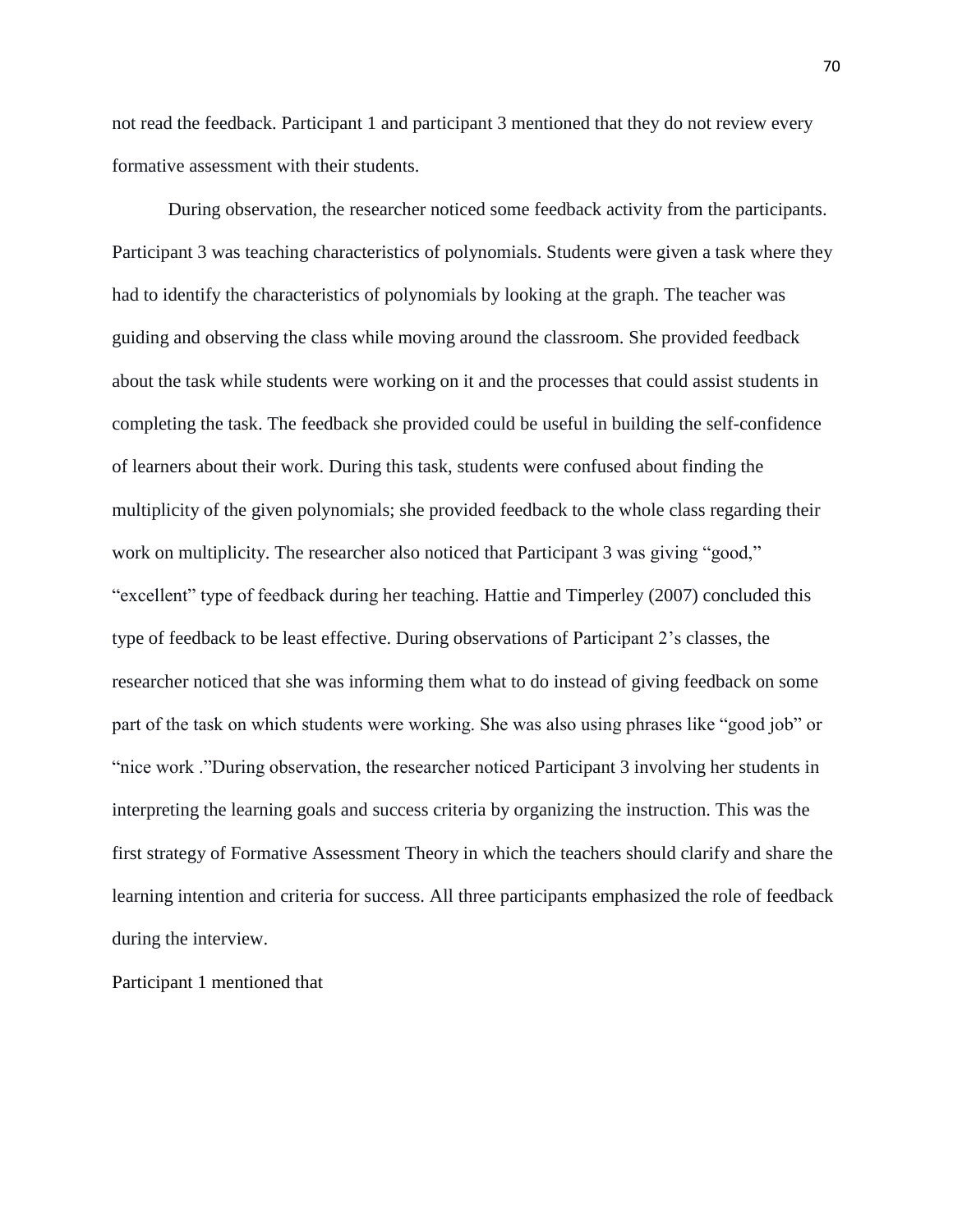Feedback to me is like constructive criticism, something that helped you, something that helped you master the standards. I think feedback is important because how will you grow, how will you learn if you're not getting corrective feedback.

Participant 2 answer that

Feedback is very important. Unless you give feedback. Even for me, like unless I get feedback, I don't think I am ready to move on. So, feedback is important for the students to see that they're ready to move on. I give them feedback while they work on answering questions during class; this helps them to know whether they are right or wrong and to make relevant corrections.

Participant 3 expressed her view on feedback as

Feedback happens in a lot of different ways. There's verbal feedback, there is written feedback," and she thinks just writing a good job, excellent job, or a grade is not feedback. "Just grading a ticket out the door and handing it back. So that they just see a number on there. That's not feedback. Rather, teachers should provide students with detailed feedback instead of just judging them, as detailed feedback informs students of how their performance or learning can be improved.

The teachers were asked how do they provide feedback? Teachers had mixed responses. They mostly focused on verbal feedback. Participants did not discuss in detail how they provided written feedback. They all agreed on providing verbal feedback.

Participant 1's answer was

After each example they do in their notes, I provide feedback on when they do it up, do the work on the board, I provide feedback after each lesson. Ticket out the doors, ticket into doors. And like I said, when we're working on a group, we provide feedback as a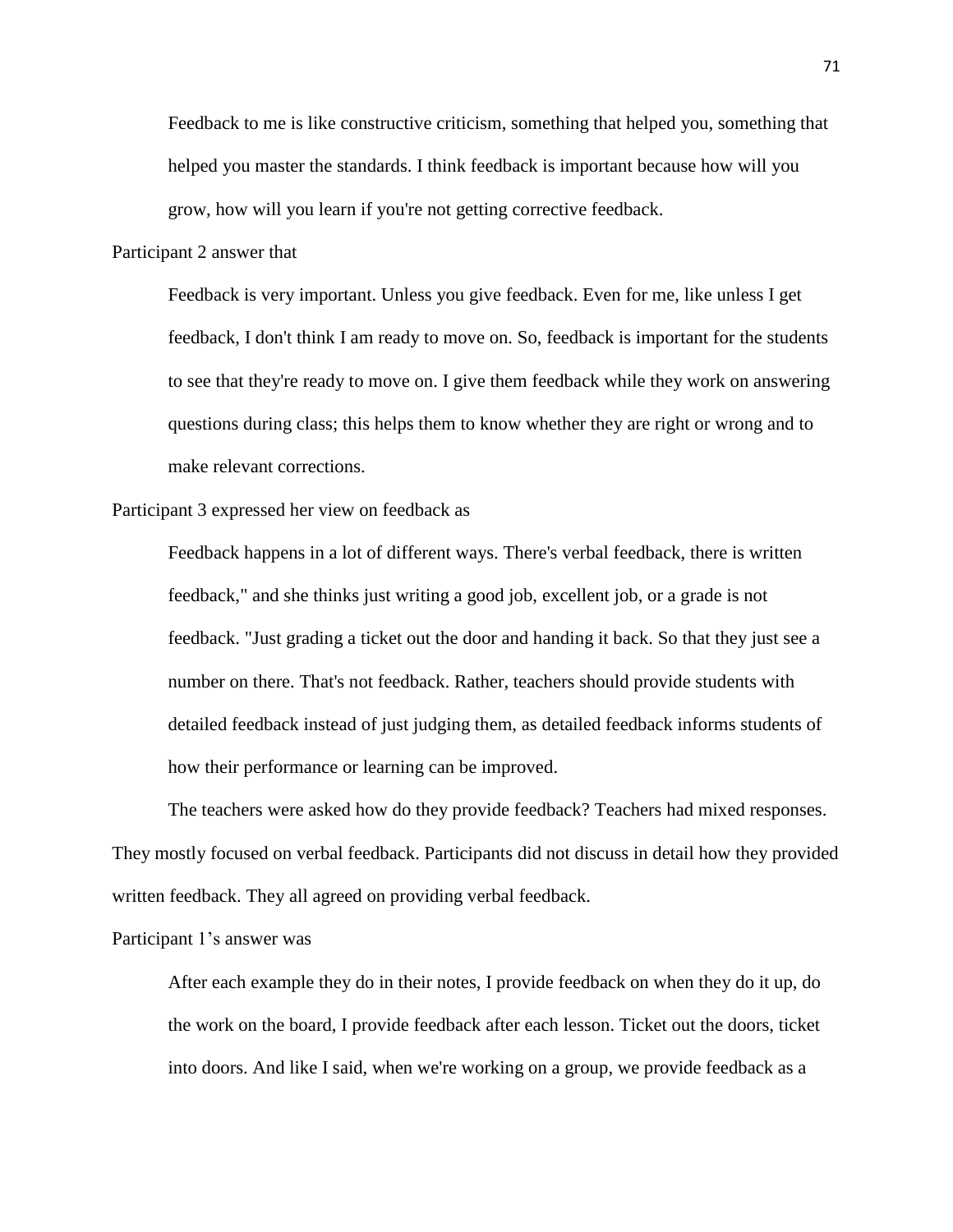group, not just that, not just me, as a teacher, when I have them practice problems from the board, I go around to check the circle, what any issues that I see and ask them to go back and check it and I'll come back and check it again. So say use verbal feedback, verbal feedback as well.

#### Participant 2's reply was

Usually, like, unlike again, as I said, summative assessments provide you feedback at intervals of time, whereas formative assessments provide you like continuous feedback. So continuous feedback is very much needed for the whole group improvement of the class. And I do that often, like, as I said, it's a it's a process of my teaching students.

Participant 3's response was

Feedback is for two things. One, it's from me to understand where they are, because I can't provide written feedback if I haven't analyzed their work. And the other part is for them to understand that a they either get it and they're ready to move on. Be they're almost there, they just made a few simple either math mistakes, or just a just an error. Or be there maybe halfway there. And then finally, they're totally clueless. And they really need to come into a tutorial where they can get a one on one lesson. You know, because usually, when you sit down with a student, if you do one on one, or one of one of two or three, then there are a lot more aha moments going on. It's like oh, now I get this, I understand what I did wrong.

Teachers were asked what the strategies are that they use for providing feedback. Below are their responses:

Participant 1's response was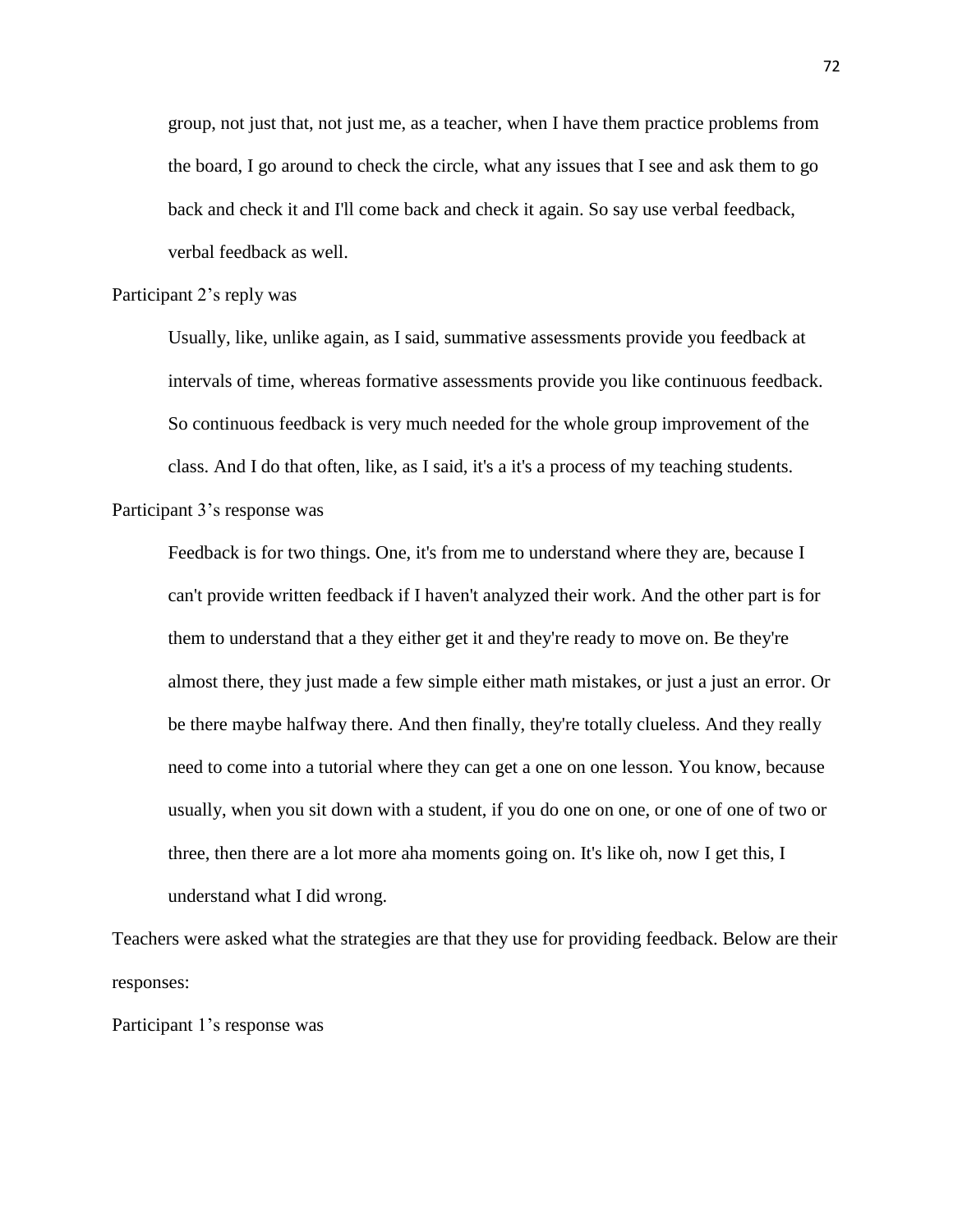Because kids, kids want to know what they're doing right? What are they doing wrong? adults want to know what they're doing right what they're doing wrong. So you know, the sit in class and just work problem not knowing what are you getting right or wrong? This kind of, I wouldn't be lost as a teacher and a student. So I may feedback is important. You want to know, what are you doing? And I think that's conversation that has to be had so kids can understand what they're doing. They can understand this. And they can interpret it.

## Participant 2 stated

Like I take up, when I do when I collect the ticket to the door, I can quickly see like these other mistakes, and these I need to go back and reteach in the class next day. So that question, I take it as my bell ringer. So that saves my time. At the same time, it's like, you know, quick, instant feedback for the students. Sometimes, I give gesture feedback like when they are doing quizzes, I would just lie, let's say, I mean, I just go silently, place a sticky note and tell them like, check this question back. And the strategy needed for that to rethink. That's one kind of like, you know, giving my feedback. Sometimes it just might signal like, that's not the right one to do. feedback strategies, okay. Because unless as I said, unless they get their feedback, then I'm going to improve on that. So that then the feedback is needed is very, very important step in the formative assessments, and it is needed just like summative assessments, feedback is needed. So there's no point unless you've given them feedback? Yeah,

#### Participant 3 stated

Verbal feedback because it's more immediate and Like I said before, all students don't read and sometimes don't understand written feedback. verbal tends to work the best.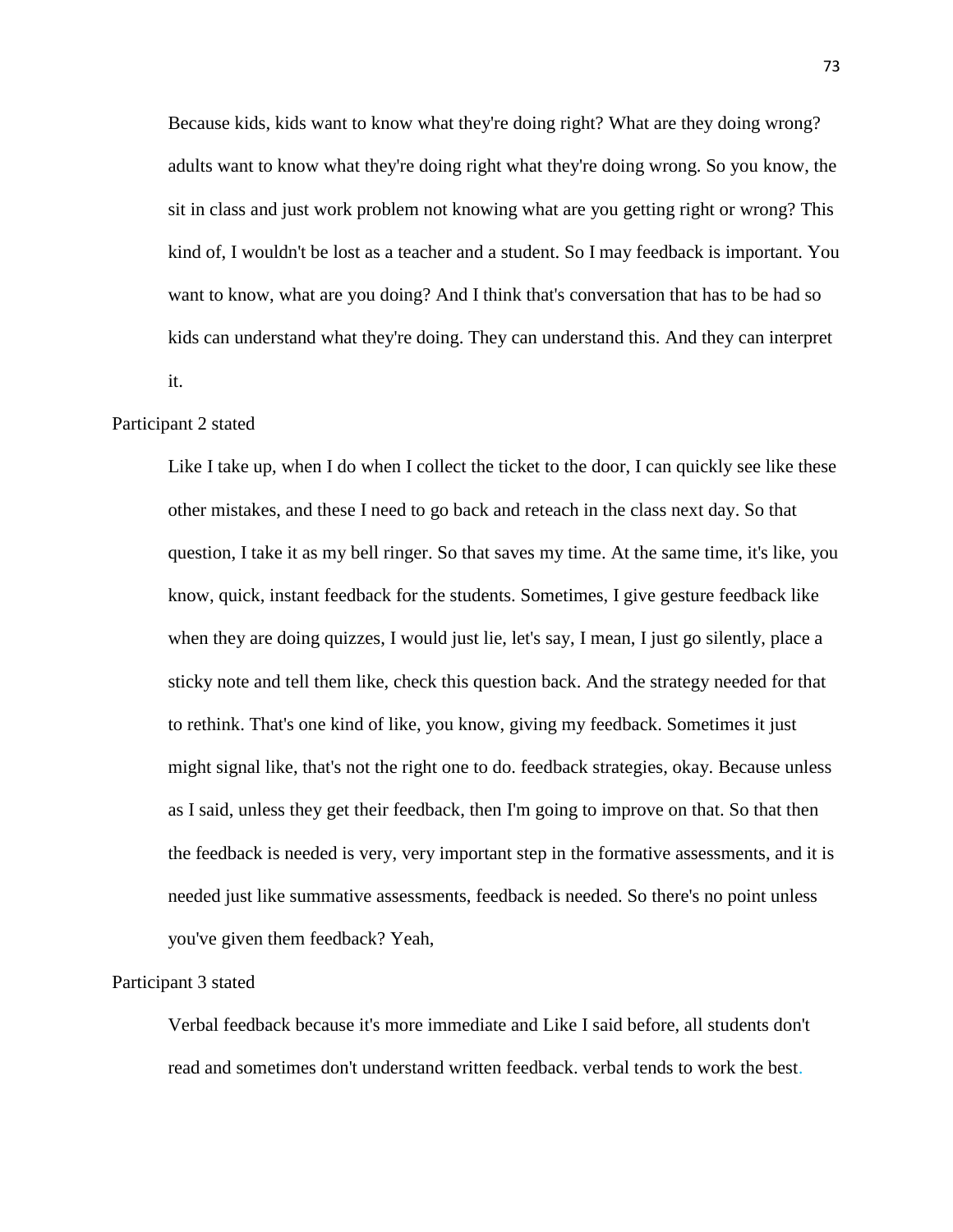#### 4.2.6. **Theme Five: Factors affecting teachers' formative assessment beliefs and practices**

This theme was discovered from teachers' interviews. Based on the participant's responses, one of the issues in implementing formative assessments was the lack of time to use some of the formative activities. Accordingly, this creates a challenge for the teachers to complete classes as planned and assess students after class. Two of the participants expressed that they were not able to implement the assessments effectively because of a lack of time.

Participant 2 mentioned that after she acquired the formative assessment data, she did not have enough time to organize groups to address skills her students needed.

Sometimes, I had to go back and reteach a concept to a group of students because several students didn't get the concept. If my day is already full, it's hard to find a time to reteach the concept to that group the next day to clarify their misunderstanding and it's hard to stay on pacing.

Participant 3's reply to whether she has any hurdle in implementing the formative assessment was

Lack of time sometimes a problem. I have a tendency to get so wrapped up in doing the instruction and watching the practice that if I had to say anything was an issue for me, it would be that closing part of the daily instruction, because it seemed like we would just run out of time.

Another issue in implementing formative assessments was their class size. To my question to Participant 1 about what she does when she has a large group of students who need additional instruction she answered,

You can end up with kids all over the place. It's kind of hard to make groups, which means a little bit more one on one assessments. Yeah, that will be the hurdle because you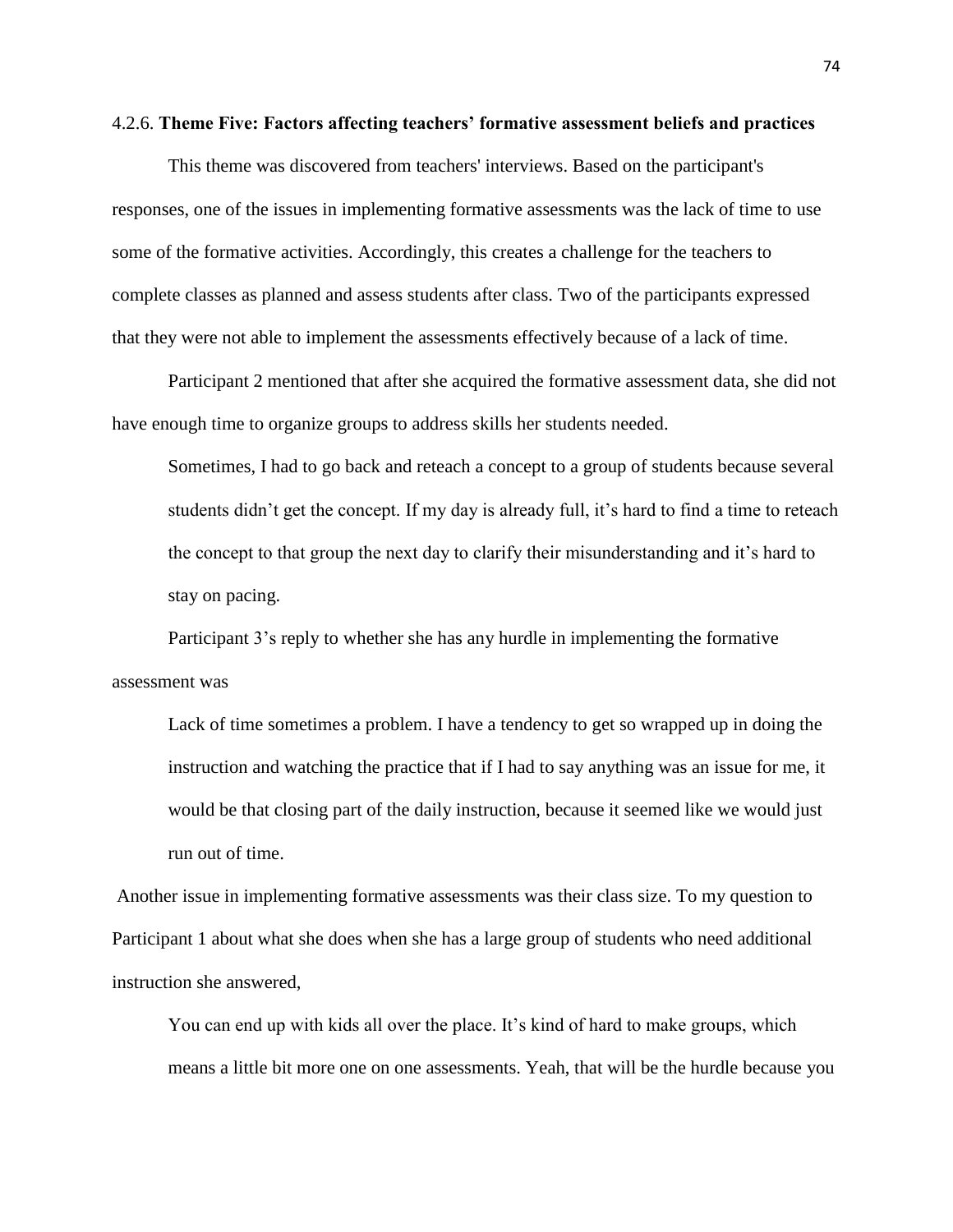know, if you have a group of mixture, and kids are at different levels, is kind of okay. Do I need a formative assess this person this way is formative assess that person that way? So, I thought that can be a hurdle for me, because sometimes I run into those type of classes, with different level of performance.

# 4.3. **FINDINGS**

The themes and subthemes that were produced in this research were associated with the conceptual framework and contributed to understanding the teachers' beliefs and practices of formative assessment in mathematics classrooms.

The themes to research questions 1 and 2 were *Formative Assessment Beliefs and Teacher Formative Assessment Practices*. The subcode for Formative Assessment Beliefs were *purpose of formative assessment* and *value of formative assessment.* The subcode under formative assessment practices were *formative assessment strategies/activities*, *feedback*, *learning intentions and success criteria*, and *factors affective formative assessment practices*.

A detailed discussion of all the themes and codes regarding the theory is included below.

The first theme, *Formative Assessment Beliefs*, describes teachers' beliefs about formative assessment and the importance of formative assessment. All the participants agreed that formative assessment informs them how well they have taught their students. Participating teachers stated that formative assessment results are vital in the teaching and learning process. Formative assessment improves mathematics learning.

The second theme, *purpose and benefits of formative assessment*, describes teachers' understanding and benefits of using formative assessment. The teachers mentioned that they use formative assessment to evaluate students' performance and acquire information to adjust or improve instruction.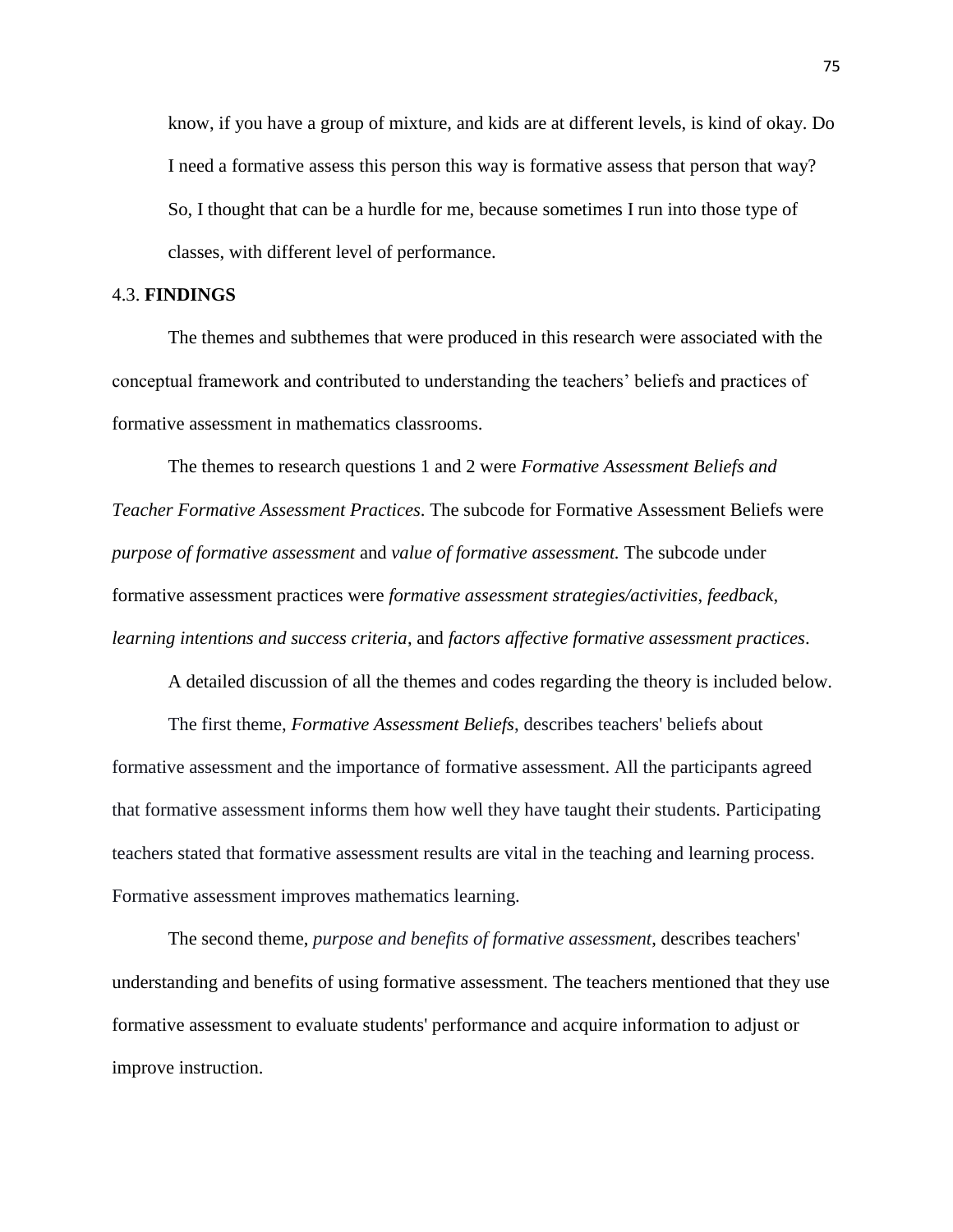The third theme, *formative assessment practices*, describes the large range of formative assessment strategies and learning intention used by all three participants in their classrooms. The subthemes for this theme were *formative assessment activities* and *learning intention and success criteria*. The participants mentioned using formative assessment strategies/activities like bell work, exit ticket, observations, mini whiteboard, graphic organizers, and questioning. They also shared how they do these activities in their classroom.

The data from three sources, observation, interviews, and documents, shows that teachers used questioning as an important strategy in teaching. They also used it for establishing prior knowledge and engaging students in discussion. Participants mentioned receiving formative assessment professional development at this school or a previous school, which helped them perform these activities in their classroom.

The subtheme, *learning intention and success criteria*, describes how the teachers explained the achievement standards to students and what their students needed to do to achieve them. Teachers communicate learning intention to learners to understand the standards on which their work will be assessed. Teachers should clarify learning intentions and success criteria during assessment (Black & Wiliam, 2009).

The fourth theme, *feedback,* describes the feedback strategies teachers used in their classroom. All the participants believed that feedback is an essential part of the assessment and learning process because feedback comments inform students if they are on the right track. They think that feedback should be used to promote students' learning.

The fifth theme, *factors affecting formative assessment practices,* describes the factors affecting implementing formative assessment practices in their classrooms. Participants expressed their concern about not having enough time to implement formative assessment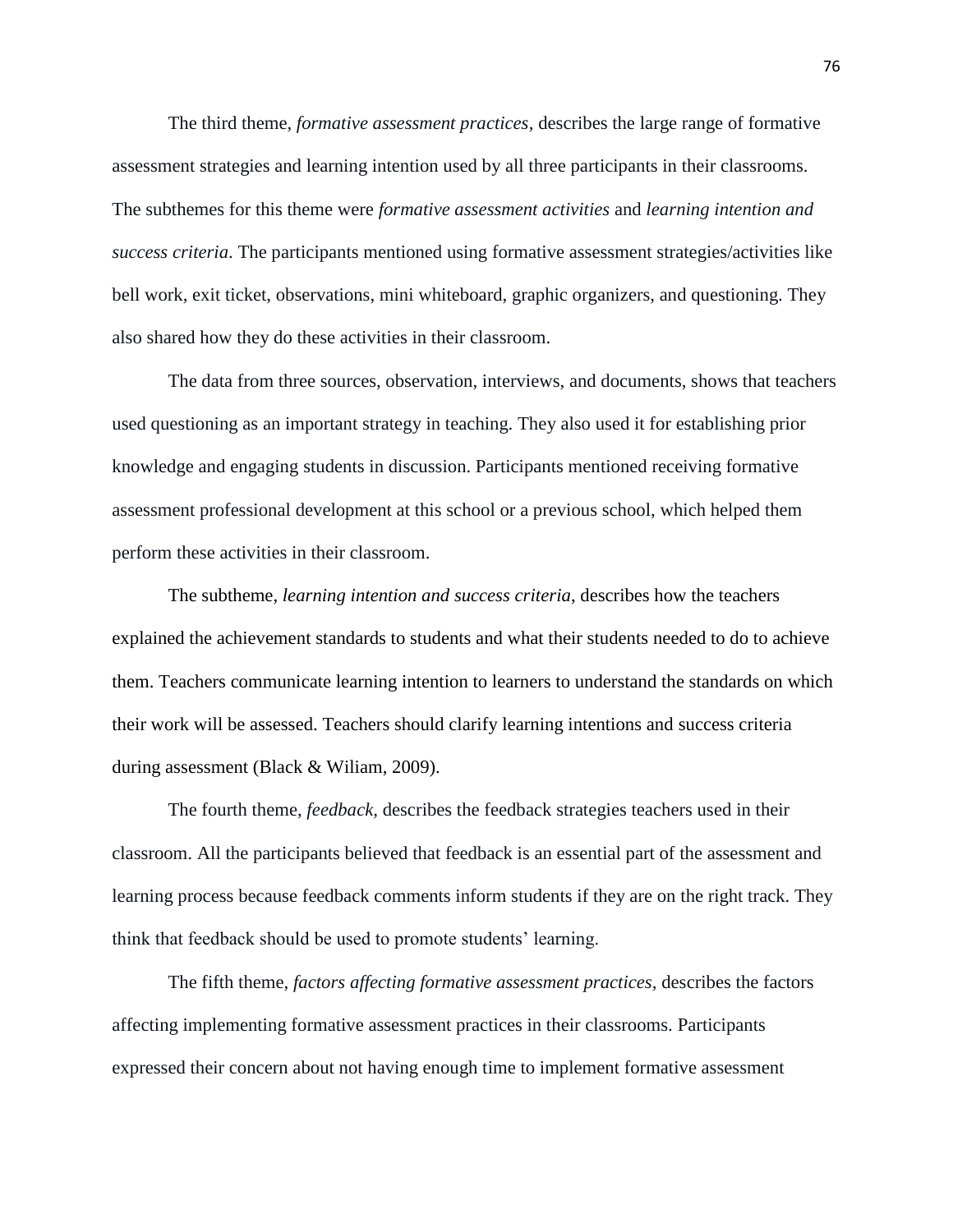frequently. They stated that it is hard to make groups in class or listen to every students' response and give them feedback individually. They have to complete all the standards because of state testing, and performing formative assessment activities is difficult every day. Large class size was another difficulty in implementing the formative assessment.

 All of the themes and subthemes mentioned here are based on descriptions involving three participants who were asked about their beliefs about formative assessment and their practices of formative assessment in their classrooms. After analyzing the data, the themes that were identified represent the participants' experiences of formative assessment practices in their classrooms.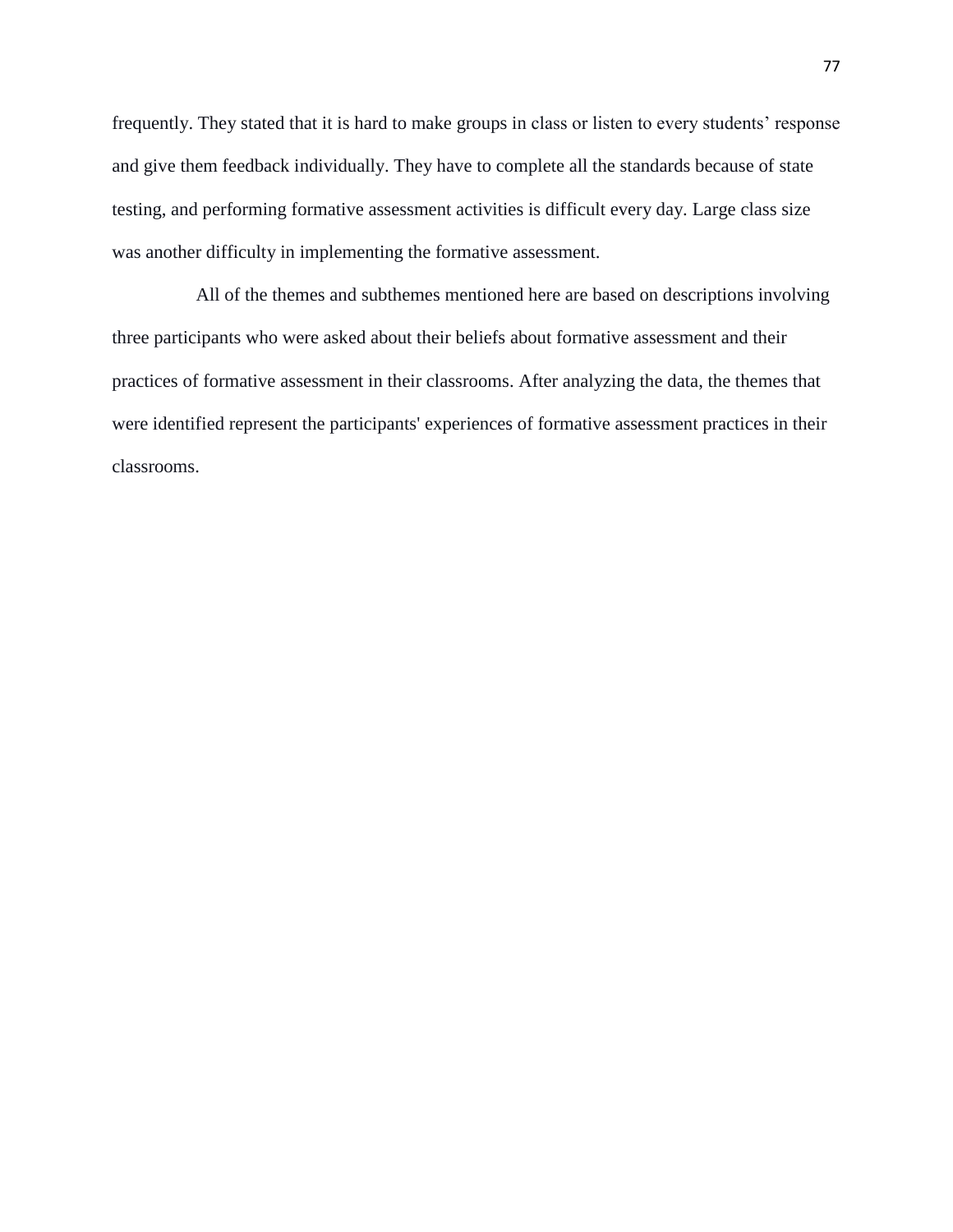#### **CHAPTER FIVE: RESULTS AND DISCUSSION**

In the previous chapter, the researcher gave detailed information obtained from data analysis and a summary of the theme and codes. This chapter relates previous studies on mathematics classroom formative assessment and assessment beliefs and practice to study findings to gain insights and draw conclusions. The researcher will give a detailed discussion of findings from the existing literature, this study's significant findings, a discussion, and the limitations of the research. The primary purpose of this qualitative case study was to understand classroom teachers' beliefs about formative assessment and how it impacts their classroom instruction in a rural secondary school. This study was designed to gain information about how mathematics teachers view formative assessment as part of their planning and preparation and find whether teachers implement their perceived understanding of formative assessment in their classrooms. The researcher wanted to learn through the eyes and journeys of three teachers' experience with high school education to achieve this. This study used the Formative Assessment Model of Black and Wiliam (2009) as the conceptual framework. Starting with the themes developed through the classroom observations, interviews transcripts, and document analysis assisted the researcher in understanding participants' experiences and stories about their beliefs and practices of formative assessment and how these beliefs translate into actual instruction in their classrooms. The coding of data assisted the researcher in understanding and interpreting the teacher's view. This chapter will also discuss on the limitations and future research recommendations of this study.

The researcher conducted this study to respond to two research questions. The data collected from the classroom observations, documents, and interviews revealed five themes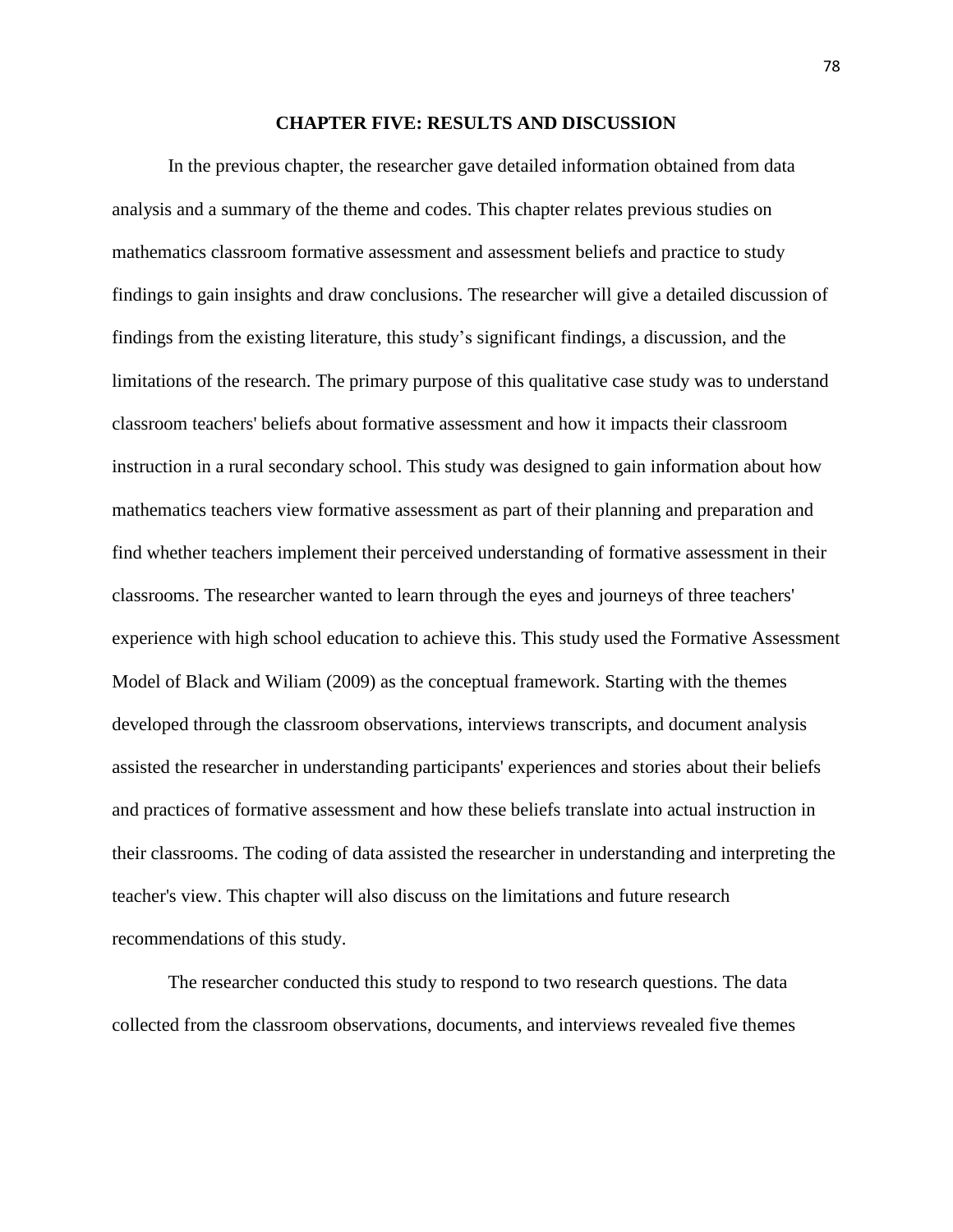during the analysis of this qualitative research study. All themes and subthemes were described in detail in the last chapter.

## 5.1. **Research Question 1**:

*What are secondary school mathematics teachers' beliefs about the importance of formative assessment?* The first question explores the general conceptions of participants' formative assessment beliefs as well as their beliefs about the assessment practices in context to their teaching. Research question 1 was answered by theme 1, *Formative Assessment Beliefs*, and theme 2, *Purpose and Benefit of Formative Assessment*. Theme 1 showed that the participants had a positive belief about formative assessment, and they tried to use formative assessment to enhance their students' learning. Teachers valued formative assessment, and their positive responses were revealed by classroom observations, documents, and interviews. All three participants recognize that formative assessment improves mathematics learning, and the results from the formative assessments are vital for instruction. Participants agreed that formative assessment improves students' learning and is essential for improving their instruction. The responses given by the three participants showed that they have a positive belief regarding the importance of formative assessment in their classrooms.

The theme, *Purpose and Benefit of Formative Assessment,* showed that participants clearly understood the formative assessment purpose. Teachers shared their beliefs and understanding of formative assessment during the interview.

The answer to this question is that the participant teachers strongly believe in formative assessment. They understand the importance of formative assessment and perceive it to be valuable. Their beliefs align with the three questions[:] (i) Where are the learners in their learning? (ii) Where are they going? (iii) What needs to be done to get there?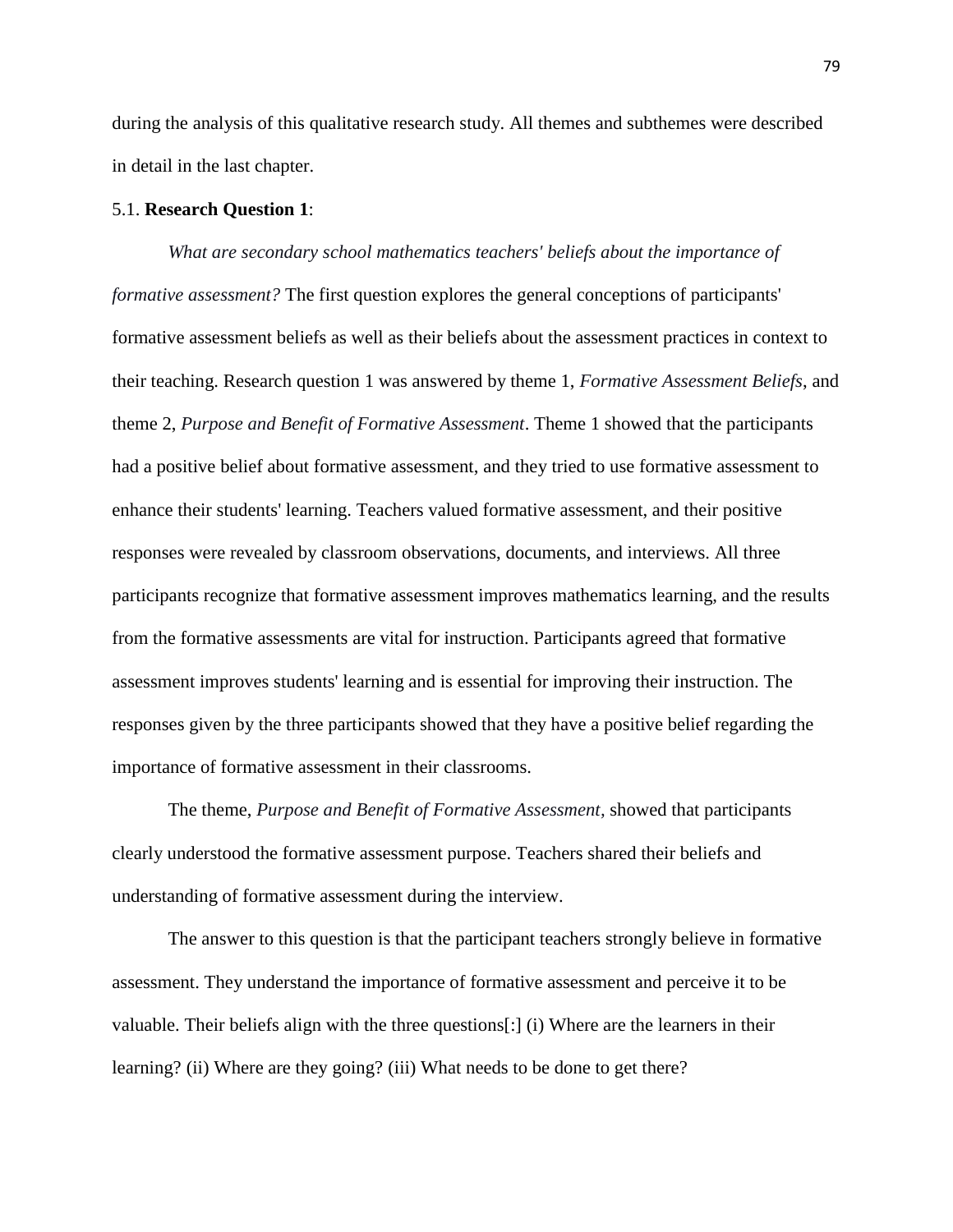#### 5.2. **Research Question 2**:

The classroom observations revealed how all three participants implemented formative assessments with their students. The interviews also illuminated teachers' beliefs about formative assessment and its practices. The document showed how teachers value formative assessment strategies and utilize them in their classrooms. Research question 2 was answered by theme two, *Purpose and Benefit of Formative Assessment*, theme three, *Formative* 

*Assessment Practices*, theme four, *feedback*, and theme five, *Factors Affecting Formative Assessment Practices*. Theme two exhibited that the participating teachers used classroom practices to enhance student learning. It showed that the participating teachers implemented classroom practices to fulfill the students' individual needs to some extent. Participating teachers revealed that they use formative assessment strategies like exit tickets, bell work, questioning, and observations to assess their students.

Participant three mentioned that "I read the exit slips and like to see what the students have written. Depending on their responses, I review the content next day". This shows that review was a regular feature of her instruction, and she used formative assessment strategies regularly. Some participants mentioned using small group instruction, but they did not use it consistently. Classroom observations revealed that the teachers used questioning to determine students' understanding of material and feedback to understand where the students are in their learning. Questioning by teachers during the learning task or guided assignment generated feedback that helped them address misunderstandings, redirect students, and lead them towards achieving a learning goal. Questioning by teachers and the feedback they received from the students addressed two of the strategies of the formative assessment framework (see figure 1).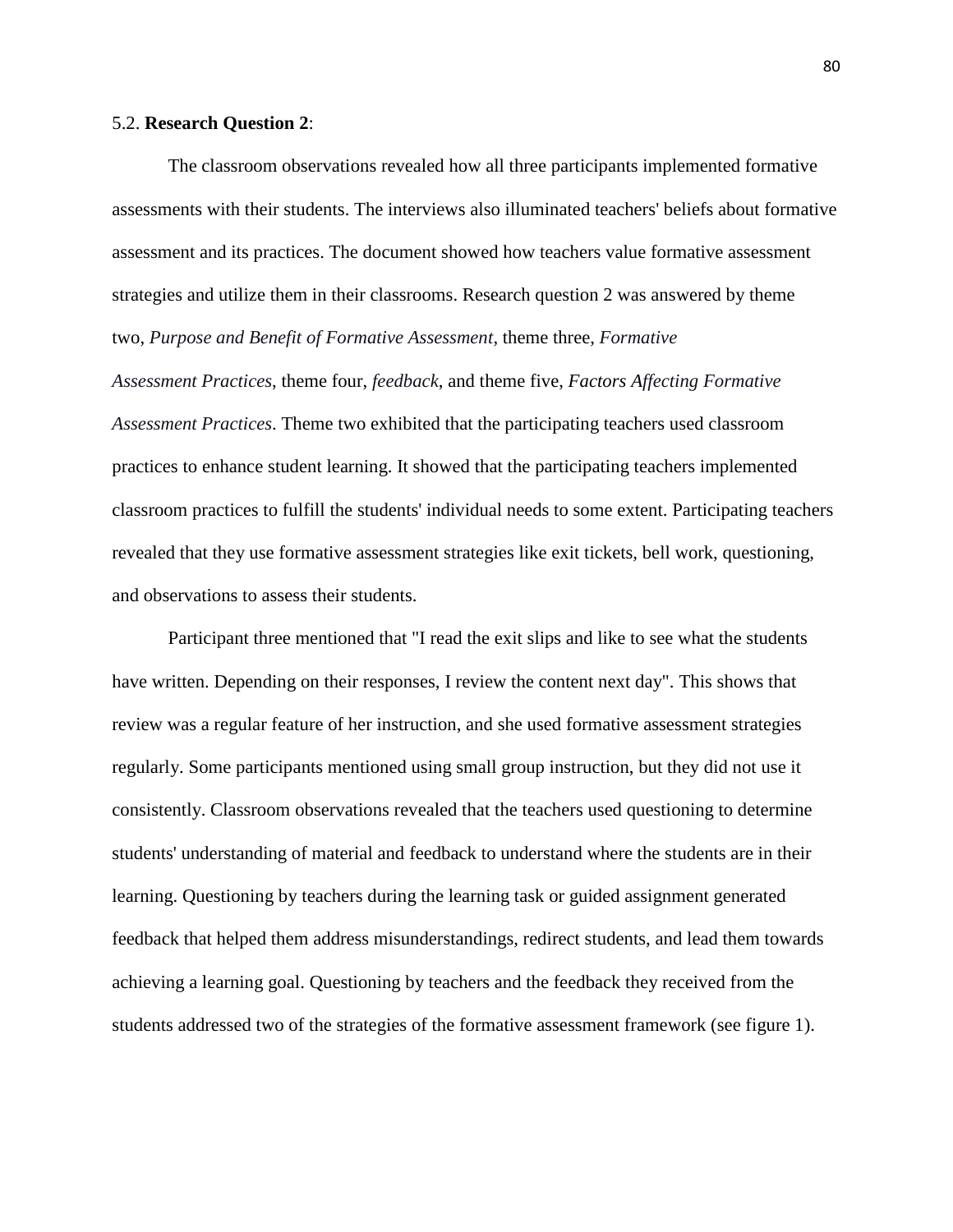During the interview, teachers revealed using questioning as a formative assessment activity and the feedback they get during questioning from their students. Participant three stated,

I do a lot of questioning. Guided questioning. I do tickets out the door. I do bell work.

Those are the things that I do to see where they are and where we need to go.

Participant 1's response to formative assessment was

formative assessment provides you with feedback; it gives you an idea. What it gives you is not just you, but the students get an idea of where they stand, whether they're grasping a concept, whether they are on track to master a standard.

Teachers' definition of formative assessment during interviews aligned with three questions proposed by Ramaprasad (1983) and Black and Wiliam (2009)[:] establishing where the learners are in their learning, establishing where they are going, and establishing what needs to be done to get them there.

Teachers employ some strategies of formative assessment more than others. All the teachers comfortably used questioning to determine students' understanding and where they are in their learning. Teachers mentioned utilizing and making use of feedback they get from their students to guide instruction. But they also said that they did it when time permitted. However, some other formative assessment strategies are used occasionally. Participant 2, during the interview, stated that "I like to put my students in groups, but it takes a lot of time for them to settle down in groups, get started, and stay on task. When we get closer to EOC (End of course) testing, I prefer to use questioning to know what they know and what needs to be remediated or need to reteach". Interviews and classroom observations revealed that participant teachers believe in the feedback they receive from students when they ask questions, and they could use it to move their learning forward.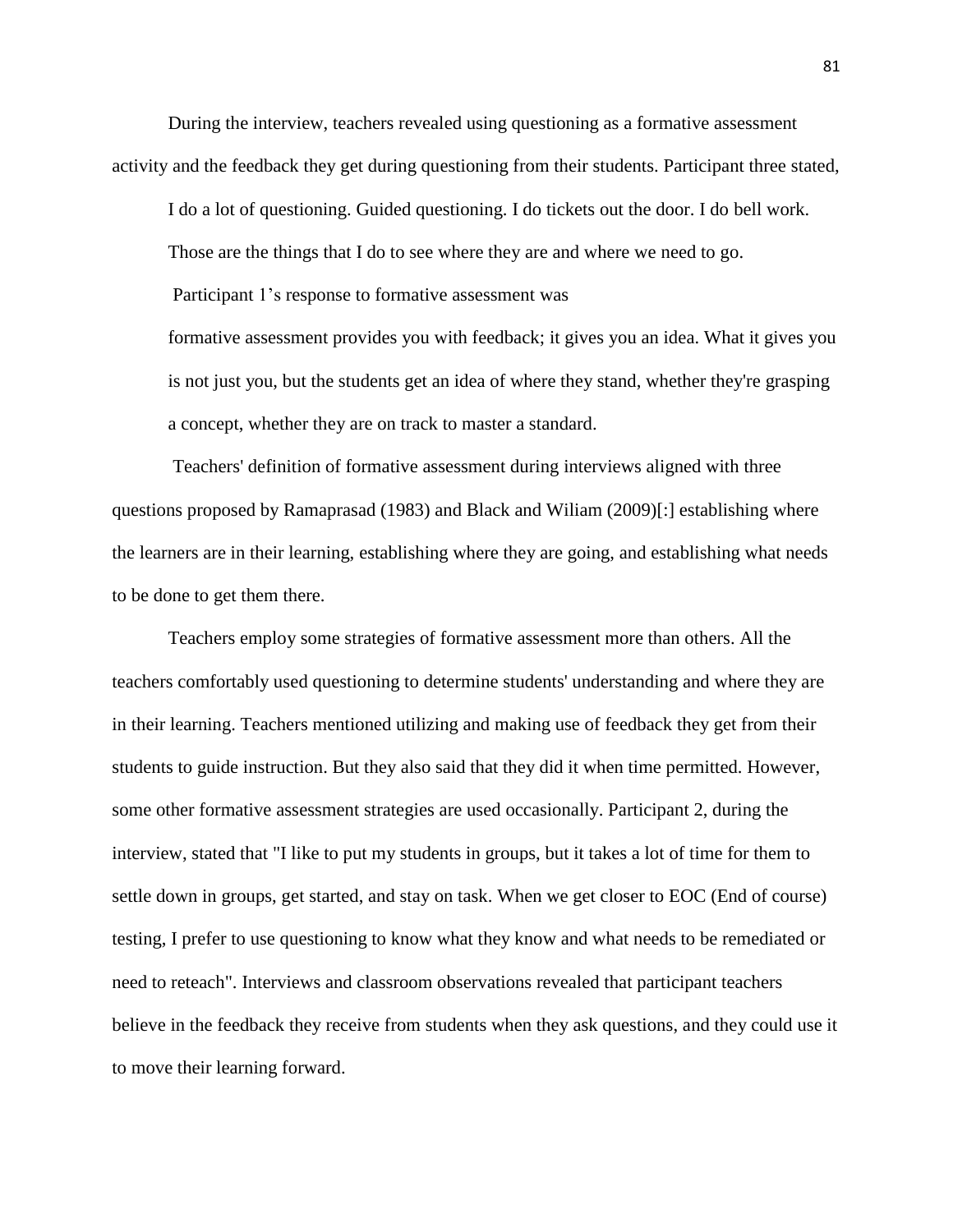As part of the school improvement plan (SIP), teachers are expected to have learning targets and success criteria visible to students.

Theme three showed that participants implemented classroom practices at a medium level. They mostly used ticket out the door, bell work, and questioning. Two of the participants mentioned small group instruction, but they did not use small group instruction consistently. The participants stated that they could not make groups because of time constraints, and because they were in a rush to complete standards before the end of the course. They made groups when time permitted.

Theme four, *feedback*. showed that the teacher provided students with some kind of feedback during the learning process. They give them mostly verbal feedback. The participants stated that they didn't consistently provide written feedback to their students regarding misconceptions about their work because of time constraints in the classroom. Research shows that feedback should correct misunderstandings (Wiliam, 2017). The participants explained they reviewed the misconceptions in a whole group setting instead of giving individual written feedback. This may not inform students about the weaknesses and strengths of their work. Research shows that for feedback to be effective, teachers should provide students feedback on their work based on success criteria for that learning experience (Wiliam, 2017).

Theme five, *factors affecting formative assessment practices*, revealed that due to time constraints in the classroom, participating teachers did not consistently provide written feedback to the students about their work. This theme also discussed the participating teachers' reasons for not implementing some formative assessment strategies because of the lack of time. Two of the study participants stated that they needed more time to implement the grouping strategy. The participants discussed that they could not consistently use it because of lack of time; they use it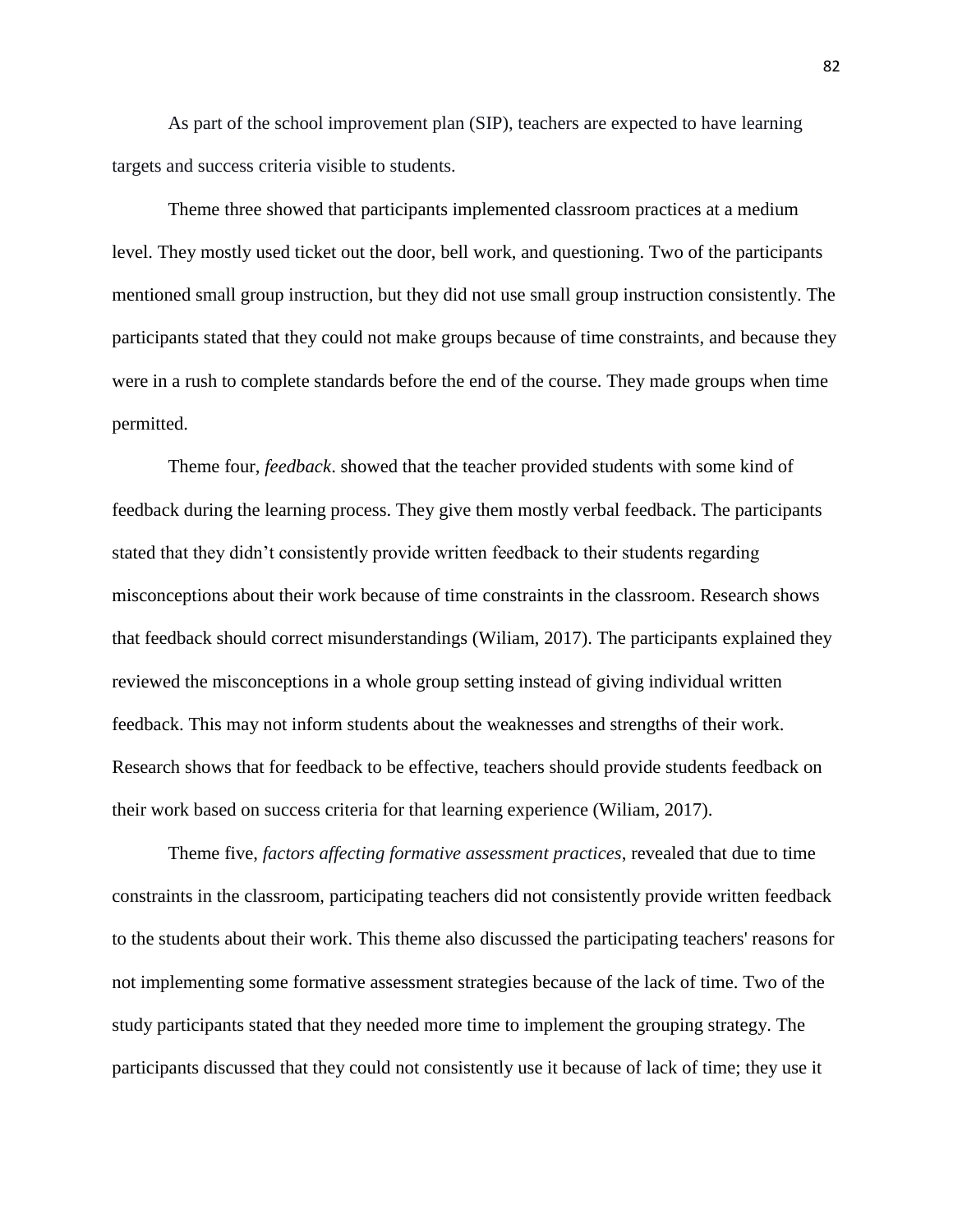when time permits. They expressed their fear of failing to complete the mathematics curriculum as they try to use formative assessment strategies in their classroom. The participants agree on reteaching or remediating standards when students do not grasp the concept. The problem is implementing formative assessment strategies to remediate those standards and teaching the standards that the teacher planned to complete to stay aligned with the mathematics curriculum. The classroom observations, documents, and interviews revealed that participant teachers understand formative assessment's importance. They understand formative assessment practices in their classrooms and know their use shows them where students are in their learning and where they are regarding attaining the learning target although their formative assessment practices do not always reflect their use of it.

This research question leads to the conclusion that participants have a strong belief in formative assessment and its practices in the classroom. Their beliefs align with instructional practices and moving their students forward toward their learning goals. The data sources revealed that they use formative assessment strategies like questioning, ticket out the door, and bell work frequently because these strategies give them the information they need quickly. They mostly utilized verbal feedback and did not use written feedback about students' work. The participants stated that they do not get enough time to provide feedback. If teachers provide feedback, students do not read it.

#### **5.3. Formative Assessment Model of Black and Wiliam**

Black and Wiliam's (2009) formative assessment model was used to conceptualize this research. The theory of Black and Wiliam (2009) is based on Ramaprasad's (1983) three key processes in learning and teaching: "Establishing where the learners are in their learning, establishing where they are going, and establishing what needs to be done to get them there"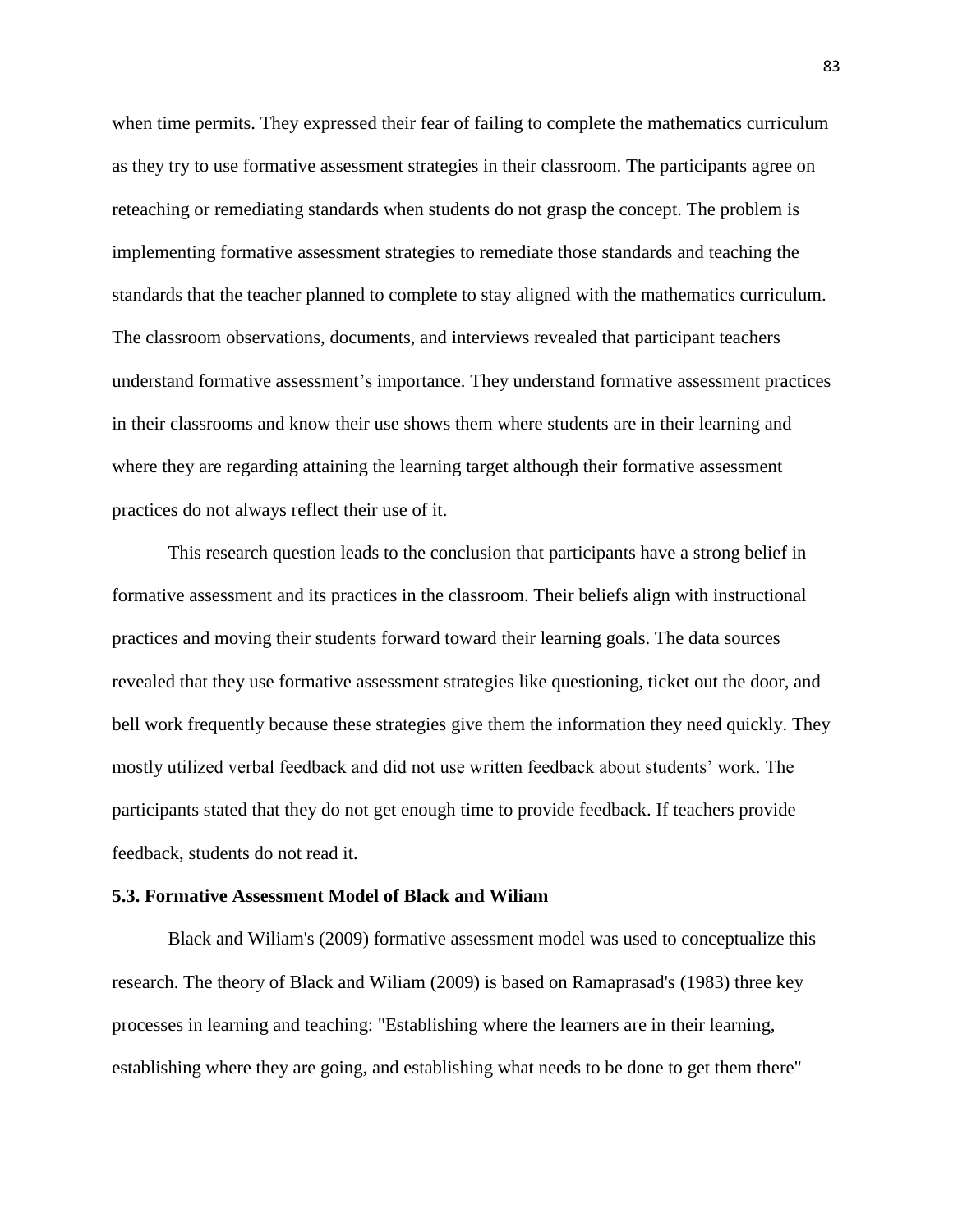(p.4). This study aimed to examine mathematics teachers' beliefs and practices of formative assessment in mathematics teaching and determine how their beliefs affect their use of formative assessment practices in a mathematics classroom. To understand teachers' beliefs and their formative assessment practices in mathematics classrooms, the first three strategies of Black and William (2011) ((i) Clarifying, sharing, and understanding learning intentions and success criteria, (ii) Facilitating evidence of learning by engineering effective classroom discussions and other learning tasks, and (iii) Provide feedback that moves learning forward.) represent the key processes in teaching and learning. Formative assessment practices in the classroom assist the teachers in determining where the learners are in their learning (what their students have learned), where they are going (what they need to learn), and what needs to be done to get them there (what they need to know about their learning). The conceptual framework was obvious through the themes that were developed from the researcher's analysis. Formative assessment is vital for increasing student achievement.

#### 5.4. **Relation between Literature Review and Themes**

The literature review of this research is comprised of literature on formative assessment, formative assessment strategies/practices, teachers' beliefs about formative assessment, and the relationship between teachers' beliefs and teachers' formative assessment practices. Many of the themes established in this study are related to the literature review. Therefore, there is corroboration of alignment between the literature review and the identified themes.

Most of the studies discussed in the literature review align with the theme *of Formative Assessment Activities/Strategies.* The participants' formative assessment strategies included bell work, questioning, exit tickets, and observations. The literature noted that to effectively implement formative assessment in their classrooms, teachers should use several of the many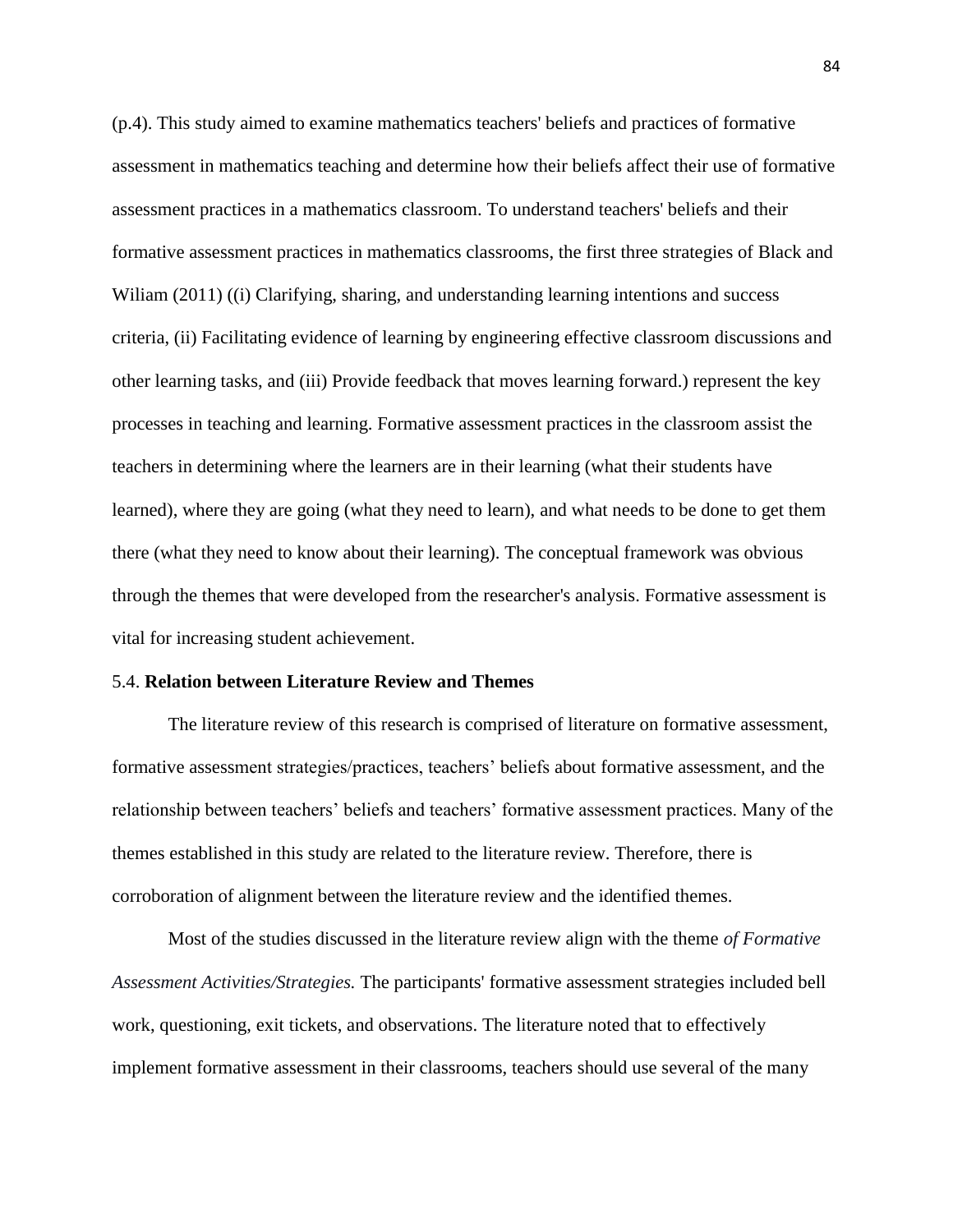existing activities (Heritage, 2007). Teachers effectively used questions to guide conversation and instruction about learning. Findings concerning the participants' formative assessment strategies in this study are consistent with the studies of Wiliam (2010) and Shepard et al.(2005) discussed in chapter 2 of the literature review. Literature shows that to assess students' level of understanding, a teacher could use questioning as a formative assessment method during a lesson (Shepard et al., 2005; Wiliam, 2011), and the teacher can frame a question and get a response from the whole class quickly using a mini white-board (Wiliam, 2011). The teacher can quickly determine students' understanding to adjust how to move forward. Furthermore, the literature recognized several formative assessment activities like questioning, bell work, observation, exit tickets, and ABCD cards, which were also in the theme *formative assessment practices.* All three teachers mentioned using exit tickets. The literature also discussed exit tickets as one of the teaching strategies. According to Marshall (2018), an exit ticket is an on-the-spot assessment. One of the participants mentioned using a mini-white board in her class to assess students. The literature also shows that the teacher can frame a question and get a response from the whole class quickly (Wiliam, 2011).

The researcher observed that all the participants implemented formative assessment; however, their formative assessment mostly involved bell work, questioning, and exit tickets. During the observation, the researcher noticed that participant two did not use small group instruction while teaching the concept of finding a missing angle and missing sides, even though she mentioned it in her lesson plan. Participant 2, during the instruction part, used the lecture method, and interactions with the students were limited. Participant 3 effectively used pacing to guide student learning, and her feedback to students was responsive and targeted. Participant 1 also mentioned using small group instructions during the interview, but the researcher did not see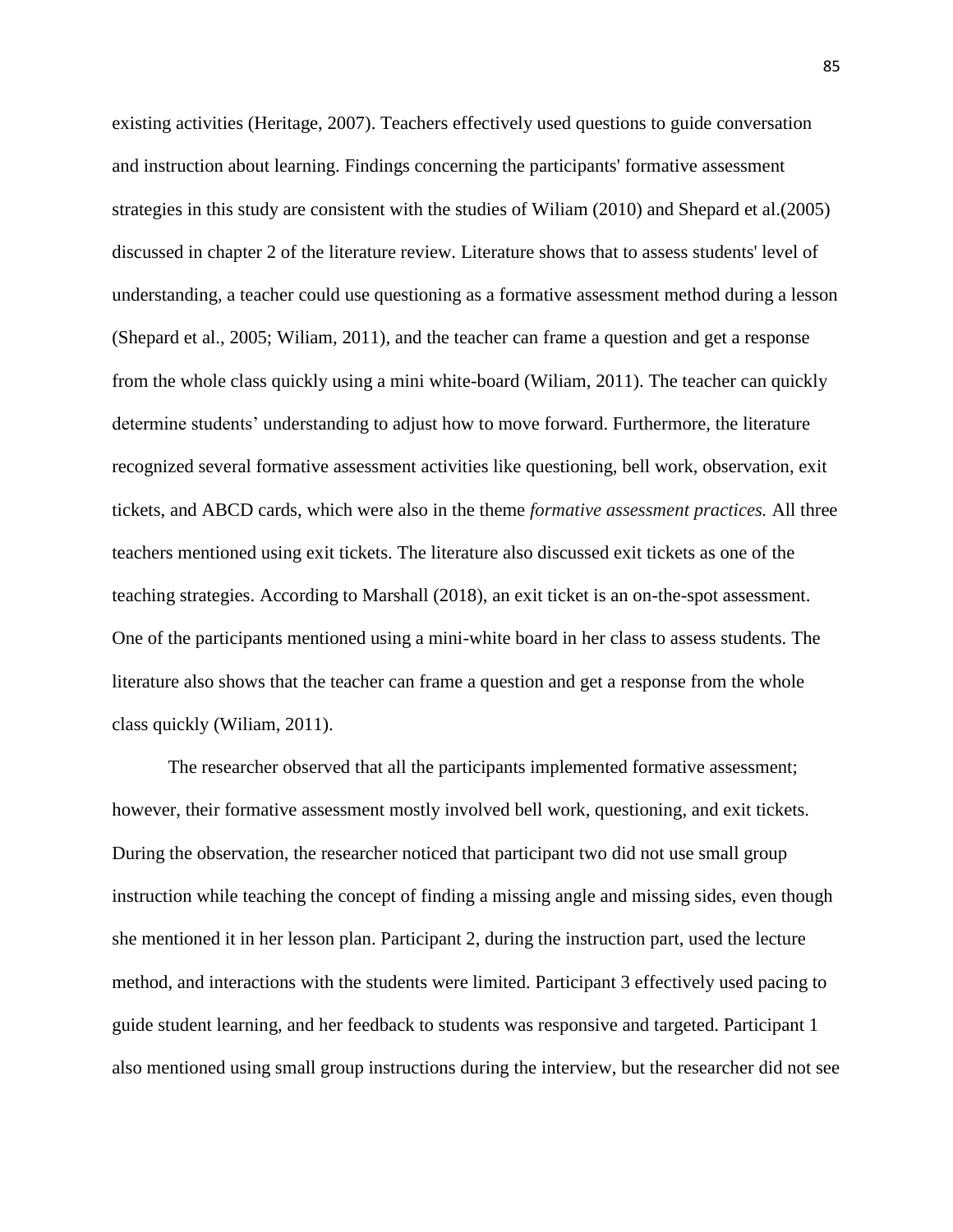it during observation. Research shows that small grouping allows time for students to get needed instruction on content that seemed difficult in the whole-group setting (Benders & Craft, 2016).

The sub-theme *learning intention and success criteria* shows a connection to the literature review. This describes how the teachers stated the achievement standards to students and what their students need to do to achieve them. As per the review, teachers should clarify learning intentions and success criteria during assessment (Black & Wiliam, 2009). The literature review also shows that learning goals should be communicated during formative assessment (Chappius & Stiggins, 2002; Moss & Brookhart, 2009), and success criteria should be used to evaluate students' performance (Moss & Brookhart, 2009).

For theme 4, *feedback*, all of the candidates spotlighted the importance of feedback in formative assessment. This is in line with Sadler's and Hattie & Timperley's perspectives that "feedback is the key element in formative assessment" (Sadler, p. 1989), and feedback addresses a "gap" between students' current level of understanding and their desired level (Hattie & Timperley, Sadler, 1989). The participants explained they review the misconception as a whole group instead of giving individual written feedback, which aligns with feedback should correct misunderstandings (Wiliam, 2017).

#### **Summary**

Analyzing interview transcripts revealed that all the participants valued formative assessment and agreed that it has a central role in the teaching and learning process. Participants expressed their beliefs that formative assessment improves the quality of instruction and enhances students' learning. They described that formative assessment helps teachers and students to identify the gaps in learning and help in remediation. Hence, it can be concluded that participating teachers have a positive belief regarding the importance of formative assessment.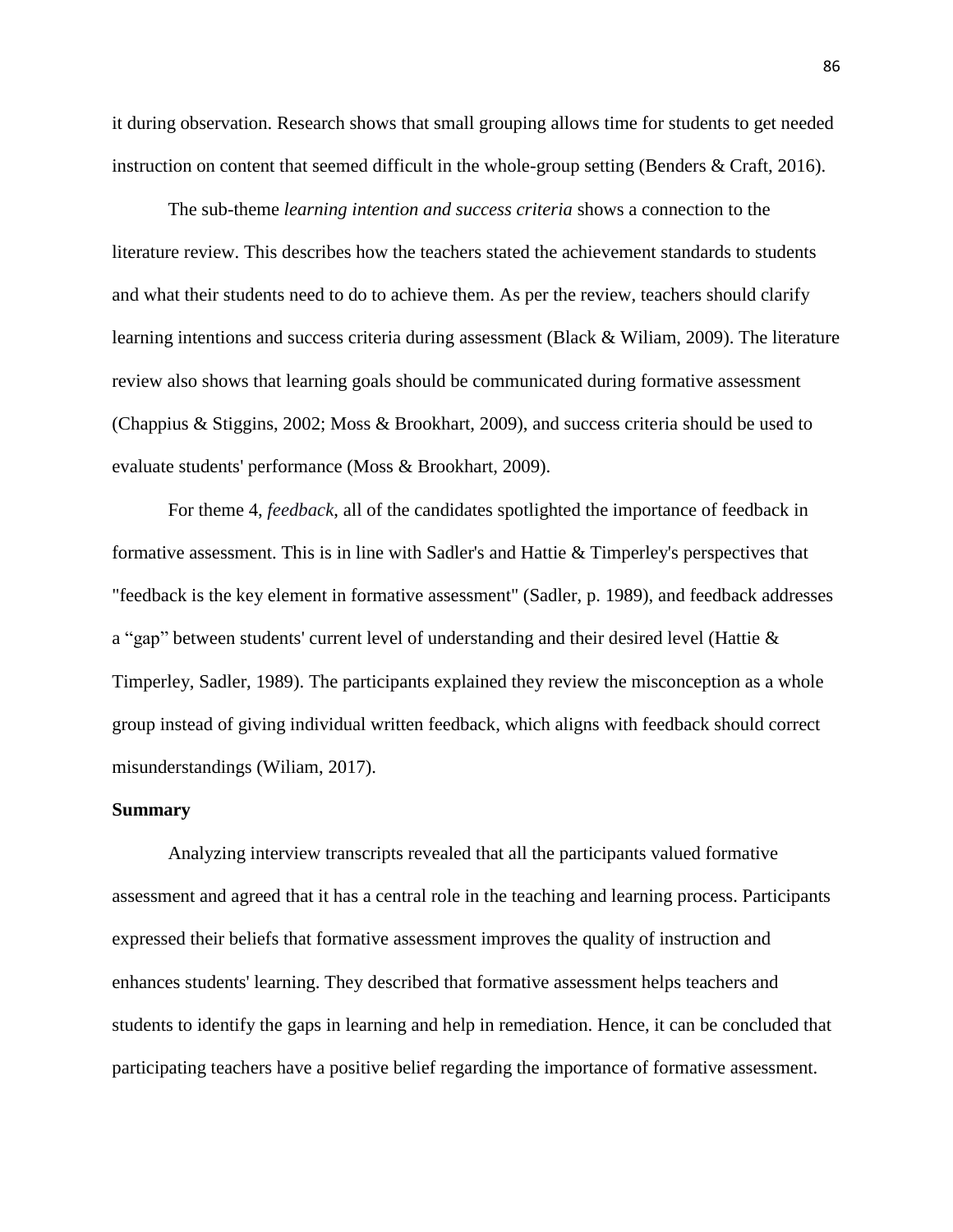Data analysis shows that teachers were using oral feedback in the form of wrong or right answers. Their feedback was not compromised, specific to what their students understood and guidance on the next steps in learning.

The findings from the data showed that at a theoretical level, the research site school mathematics teachers have a positive belief about the importance of formative assessment in enhancing their instruction and students' learning. Significantly, the data about their practices showed a mid-level difficulty in implementing their beliefs.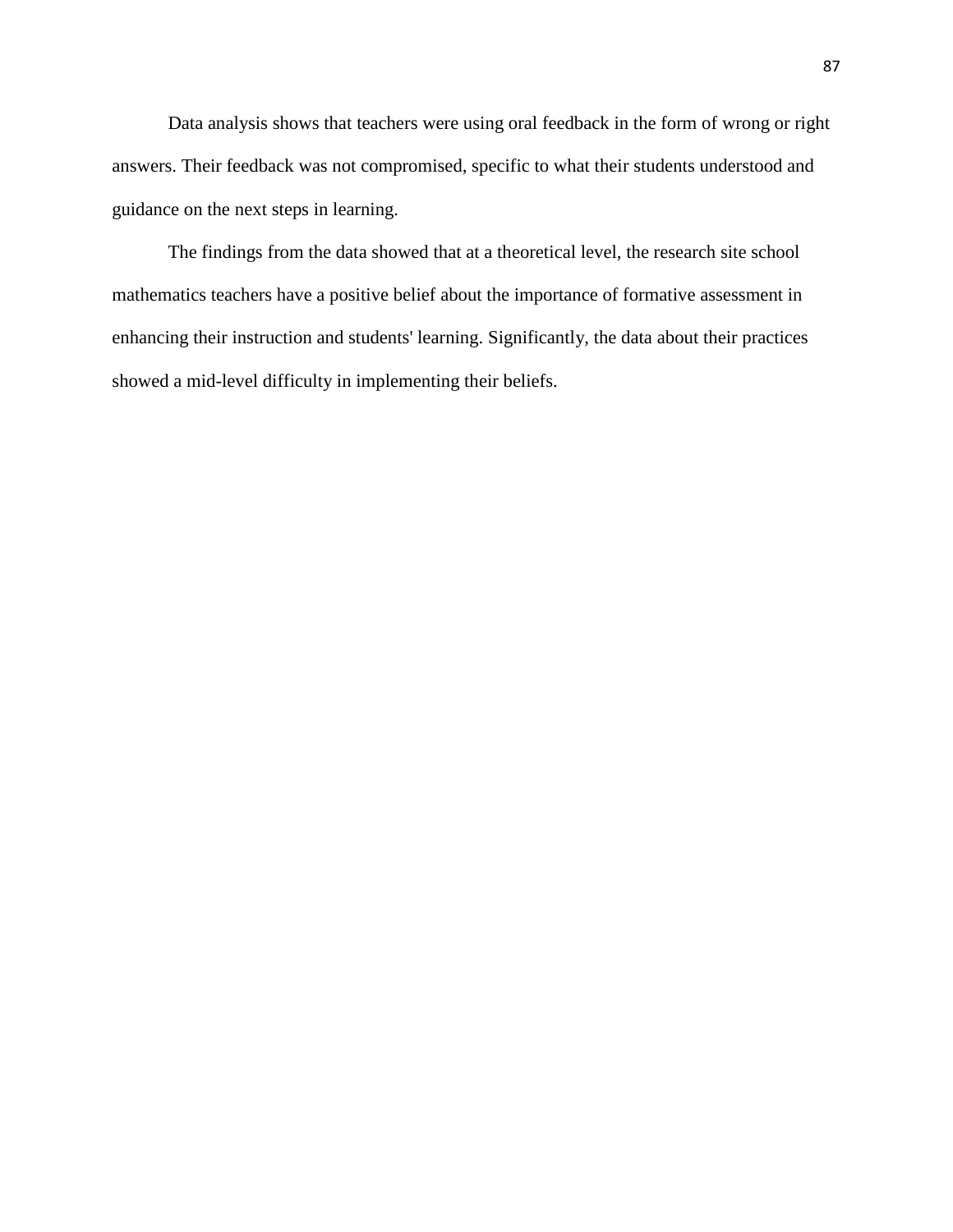#### **CHAPTER SIX: CONCLUSION**

This study's first aim was to examine teachers' beliefs about formative assessment. The study found that all three mathematics teachers of the research site high school have positive beliefs on the importance of formative assessment. That is, they believe that formative assessment is essential for student learning and maximizing instruction. They use formative assessment practices for enhancing the students' learning. They believe that feedback, sharing learning goals, and success criteria should be communicated in their classrooms as they are beneficial for students' learning.

This study's second aim was to examine how teachers' beliefs affect their use of formative assessment practices in a mathematics classroom. The finding shows that practices of formative assessment in their classroom were moderate after looking at the interview, observation, and documents data. Teachers were making use of some of the formative assessment strategies with ease in the lessons that were observed. They could not use some of the other formative assessment practices very often and effectively in their classrooms. In other words, the relationship between the teachers' beliefs and their formative assessment practices was moderate. Some difficulties impede the practice, which include large size classes, not enough time to give written feedback, and time constraints to complete the course standards. Even though the teachers try to use formative assessment practices to enhance their students' learning in their classrooms, such difficulties make it harder for mathematics teachers to implement formative assessment effectively.

The classroom practices of the three teachers were investigated using formative assessment strategies proposed by the Black and Wiliam Formative Assessment Model. This model proved useful for this study as it is associated with good teaching and assessment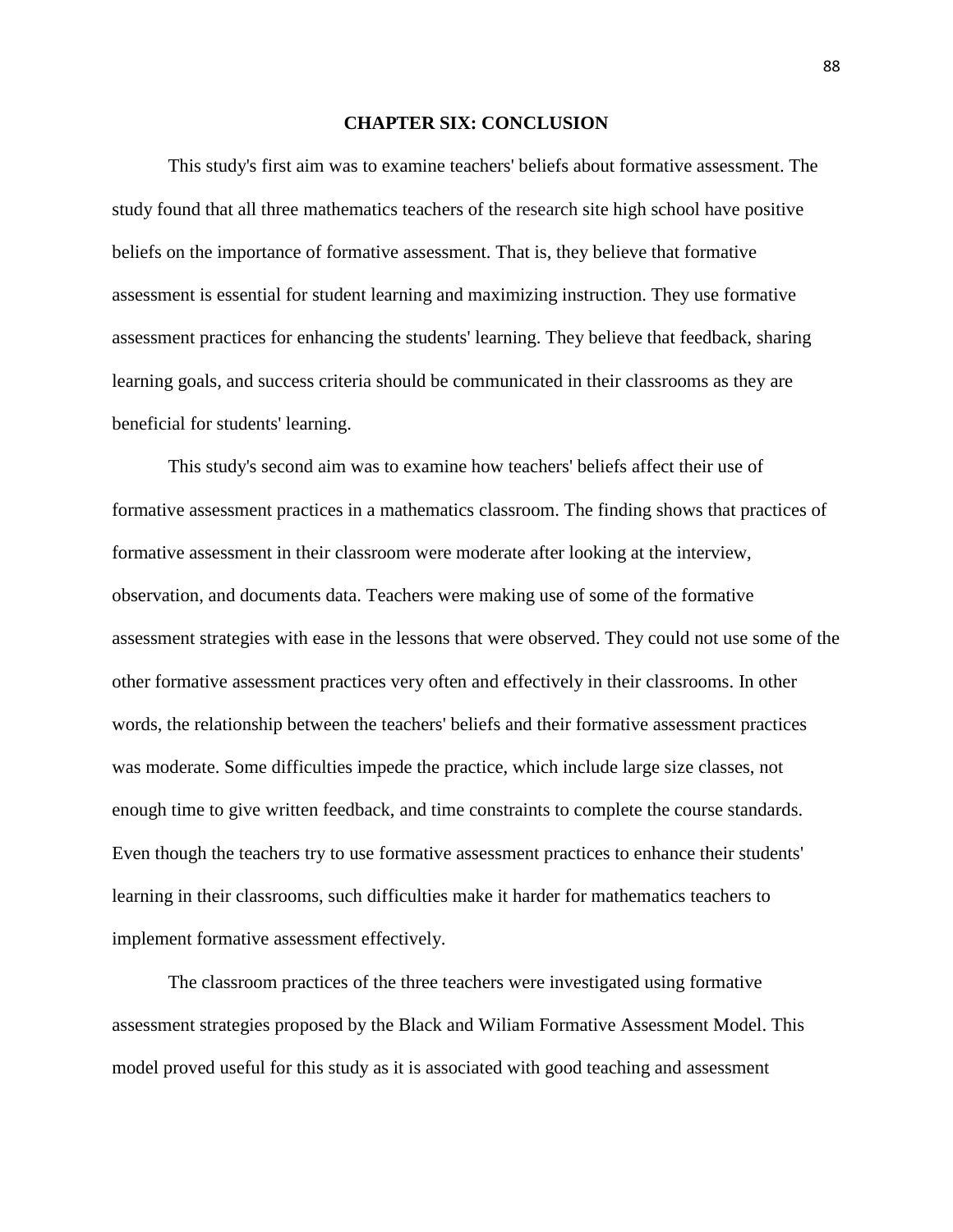components. The findings proposed a possible relationship between teachers' beliefs and practices. The relationship is based on three case studies and limited classroom observations. Therefore, it is not intended as generalizable.

## 6.1**. LIMITATIONS OF THE STUDY**

This study has the following limitation:

- 1. The sample is used on only one high school in a school district.
- 2. The sample is limited to a rural area high school located in eastern Georgia.
- 3. The study sample is limited to experienced teachers.
- 4. This study has a small number of participants.

Therefore, results from this study should not be generalized to all Georgia high schools or any school districts. The data from this study adds to the body of research on formative assessment in the high school mathematics classroom. As there is a lack of research on teachers' beliefs and practices of formative assessment in secondary school mathematics classrooms, this study may help other researchers in this area.

## **6.2. IMPLICATIONS**

The findings of this study could inform other mathematics teachers, instructional coaches, and school administrators about the positive experiences teachers have using formative assessments and recognizing their weaknesses in practice. Findings from this study could be used by school officials in designing required training or professional development that could increase teachers' capability to implement formative assessments in their classrooms.

## 6.3. **RECOMMENDATIONS**

On the basis of the findings discussed in the last chapter, the following recommendations are offered: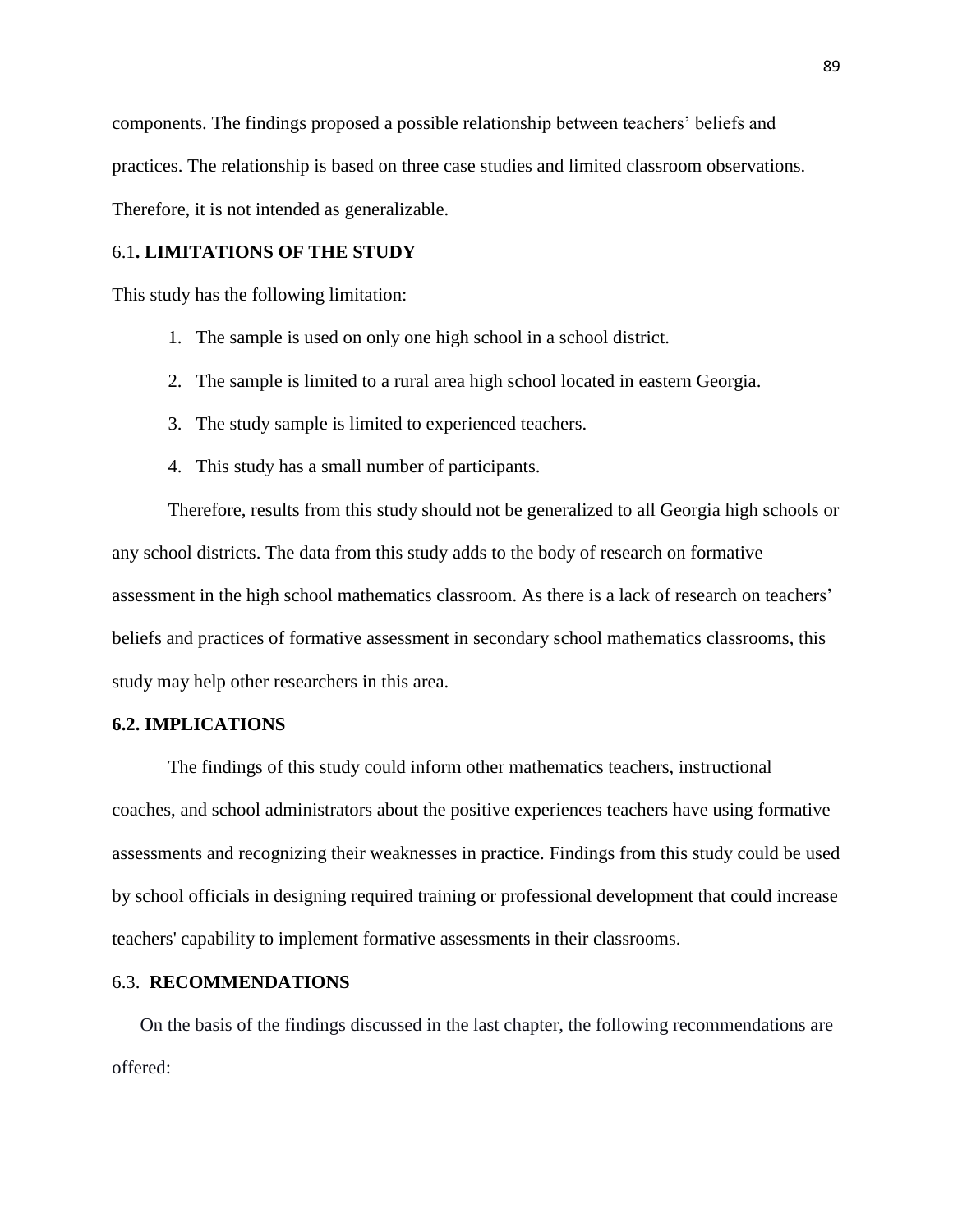- 1. Mathematics teachers can be given professional development training that will help them develop a thorough understanding of formative assessment practices and how they can implement them, considering some of the difficulties rural schools face.
- 2. Studies can be conducted to acquire knowledge about results on student achievement after effectively using formative assessment in a mathematics classroom.
- 3. To expand the field beyond high school mathematics teachers, a study can be conducted on elementary and middle school mathematics teachers.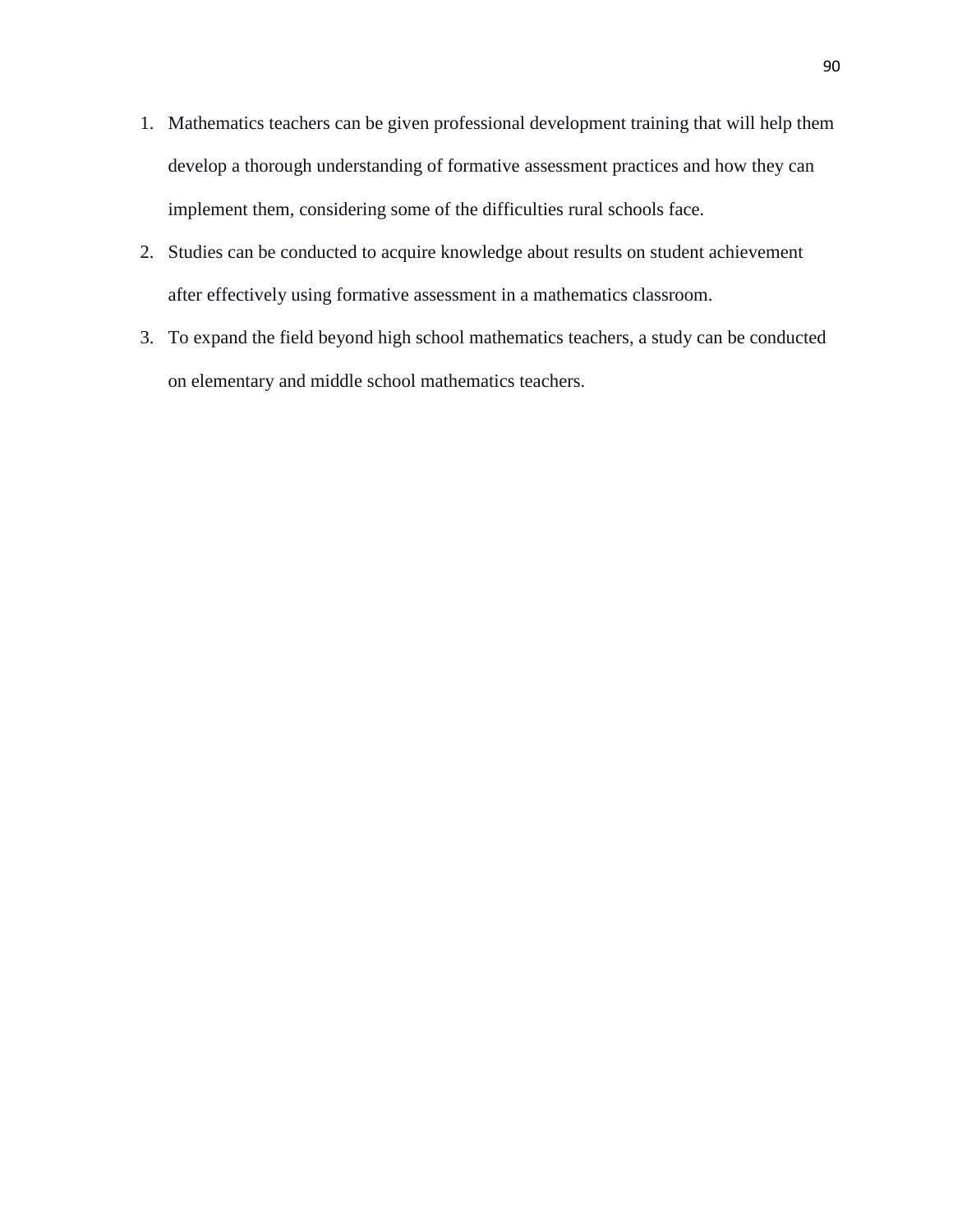#### REFERENCES

- Almarode, J., & Vandas, K. (2018). *Clarity for learning*: Five essential practices that empower students and teachers. Corwin Press.
- Barkatsas, A., & Malone, J. (2005). A typology of mathematics teachers' beliefs about teaching and learning mathematics and instructional practice. *Mathematics Education Research Journal, 17(2),* 69-90.
- Bell, B., & Cowie, B. (2001). The characteristics of formative assessment in science education. *Science Education, 85(5),* 536-553.
- Beswick, K. (2006). The Importance of mathematics teachers' beliefs. *Australian Mathematics Teacher. 62(4)*, 17-22.
- Black, P. (2013). Formative and summative aspects of assessment: Theoretical and research foundations in the context of pedagogy. In J. H. McMillan (Ed.), *Sage handbook of research on classroom assessment*, 167–178.
- Black, P., & Wiliam, D. (1998a). Assessment and classroom learning*. Assessment in Education: principles, policy & practice, 5(1)*, 7-75.
- Black, P., & Wiliam, D. (1998b). Inside the black box: Raising standards through classroom assessment. *Phi Delta Kappan, 80(2)*, 139-148.
- Black, P., & Wiliam, D. (2009). Developing the theory of formative assessment. *Educational Assessment, Evaluation and Accountability, 21*(1), 5-31.
- Black, P., Harrison, C., Lee, C., Marshall, B., & Wiliam, D. (2004). Working inside the black box: Assessment for Learning in the Classroom. *Phi delta kappan, 86(1),* 8-21.
- Board, J. (2013). Learning theory Constructivist approach.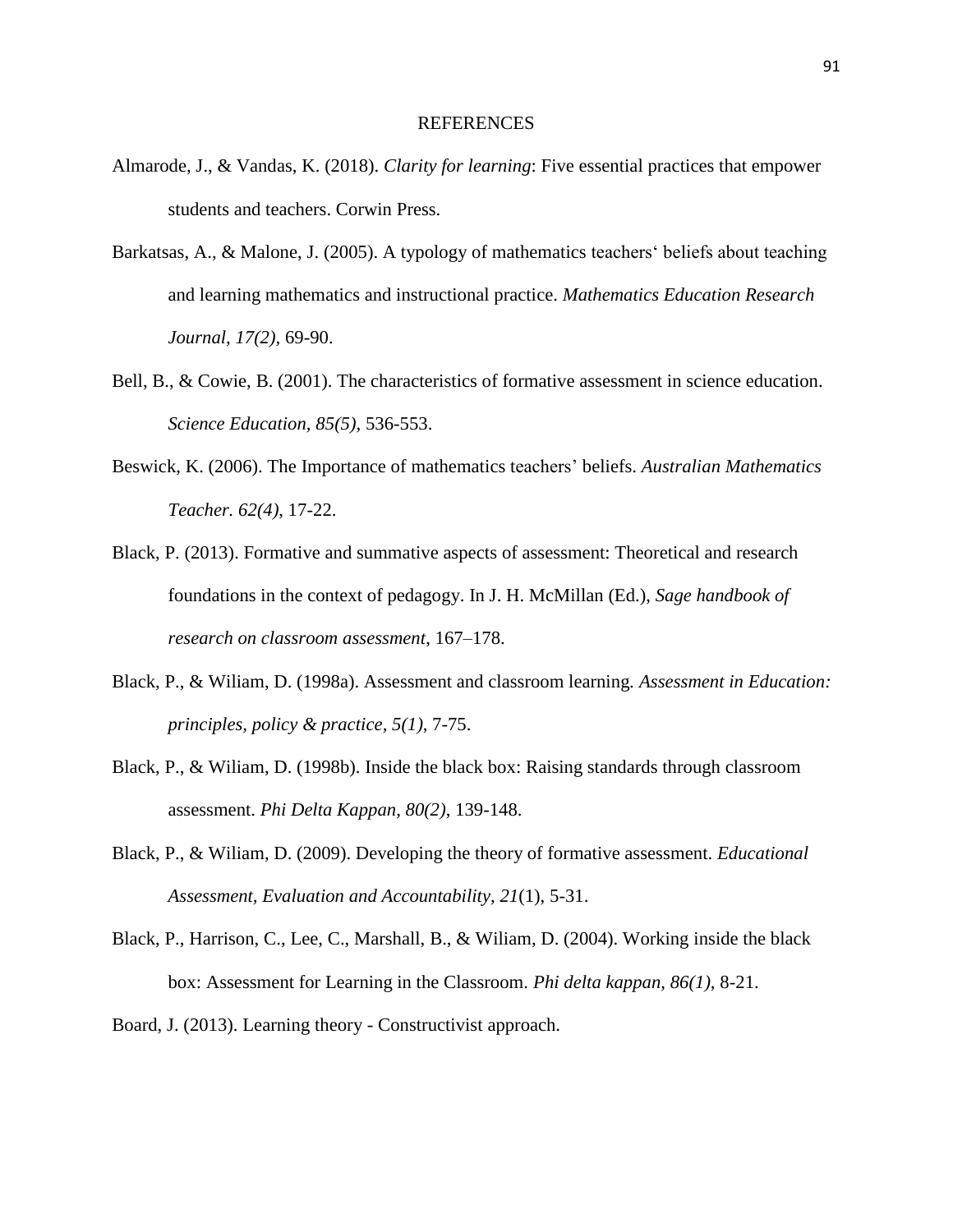Borg, M. 2001. Teachers' beliefs. *ELT Journal*, 55(2), 186–8.

- Boston, C. (2002). The concept of formative assessment. *Practical Assessment, Research & Evaluation*, *8(1),* 9.
- Bransford, D., Brown A. & Cocking R. (2000) *How People Learn* (Vol. 11). Washington, DC: National academy press.
- Brink, M., & Bartz, D. (2017). Effective use of formative assessment by high school teachers. *Practical Assessment, Research, and Evaluation, 22(1*), 8.
- Brophy, J., & Good, T. (l986). Teacher-effects results. *Handbook of research on teaching, 986,* 328-375.
- Buck, G. A., & Trauth-Nare, A. E. (2009). Preparing teachers to make the formative assessment process integral to science teaching and learning. Journal of Science Teacher Education, 20(5), 475–494.
- Büyükkarcı, K. (2014). Assessment beliefs and practices of language teachers in primary education. *International Journal of Instruction*, 7(1).
- Cauley, M., & McMillan, J. (2010). Formative assessment techniques to support student motivation and achievement. *The clearing house, A journal of education strategies, issues and ideas*, *83(1),* 1-6.
- Cauley, M., & McMillan, J. (2010). Formative assessment techniques to support student motivation and achievement. *The clearing house: A journal of educational strategies, issues and ideas, 83(1)*, 1–6.
- Chappuis, J. (2015). *Seven strategies of assessment for learning* (2nd ed.). Hoboken, N.J.: Pearson Education, Inc.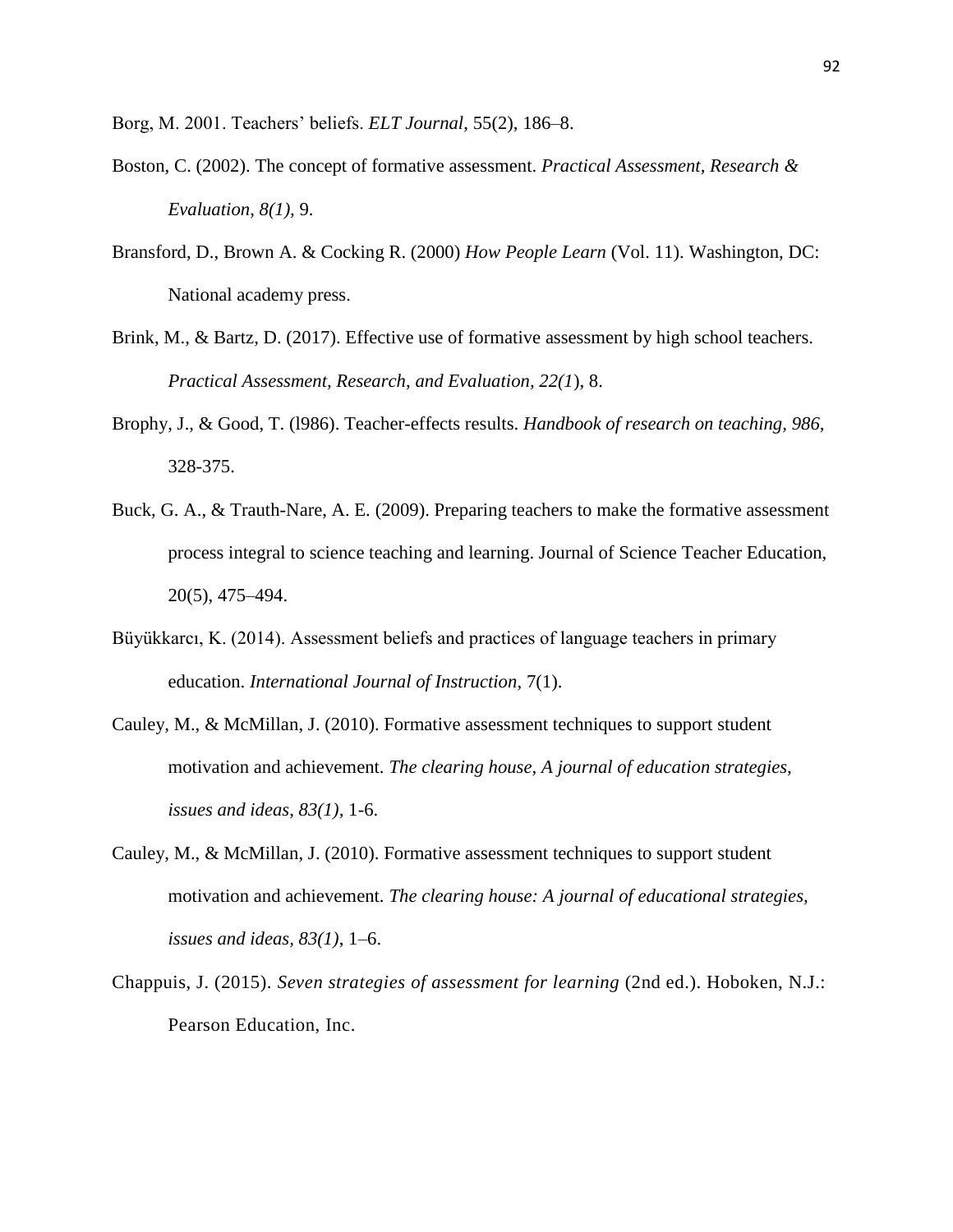- Cohen, J., McCabe, E. M., Michelli, N. M., & Pickeral, T. (2009). School climate: Research, policy, teacher education and practice. *Teachers college record, 111(1),* 180–213.
- Clark, I. (2011). Formative assessment: Policy, perspectives and practice. *Florida Journal of Educational Administration and Policy. 4(2),* 158-180.
- Cowie, B., Bell, B. (1999). A model of formative assessment in science education. *Assessment in Education: Principles, Policy & Practice, 6(1),* 101–116.
- Creswell, W., & Poth, C. N. (2016). *Qualitative inquiry & research design: Choosing among five approaches.* Sage publications.
- Cross, D. I. (2009). Alignment, cohesion, and change: Examining mathematics teachers' belief structures and their influence on instructional practices. *Journal of Mathematics Teacher Education*, 12(5), 325–346.
- Crooks, T. J. (1988). The impact of classroom evaluation on students. *Review of Educational Research*, 58(4), 438–481.
- Eddy, M., Harrell, P., & Heitz, L. (2017). An observation protocol of short-cycle formative assessment in the mathematics classroom. *Investigations in Mathematics Learning, 9*(3), 130-147.
- Fernando, S. & Marikar, F. (2017). Constructivist Teaching/Learning Theory and Participatory Teaching Methods. *Journal of Curriculum and Teaching, 6(1)*: 110-122.
- Furtak, E. M. (2011). 'Flying Blind': An exploration of beginning science teachers' enactment of formative assessment practices. Paper presented at the annual meeting of the American Educational Research Association, New Orleans, LA
- Ginsburg, H. (2009). The challenge of formative assessment in mathematics education: Children's minds, teachers' minds. *Human development*, *52(2),* 109-128.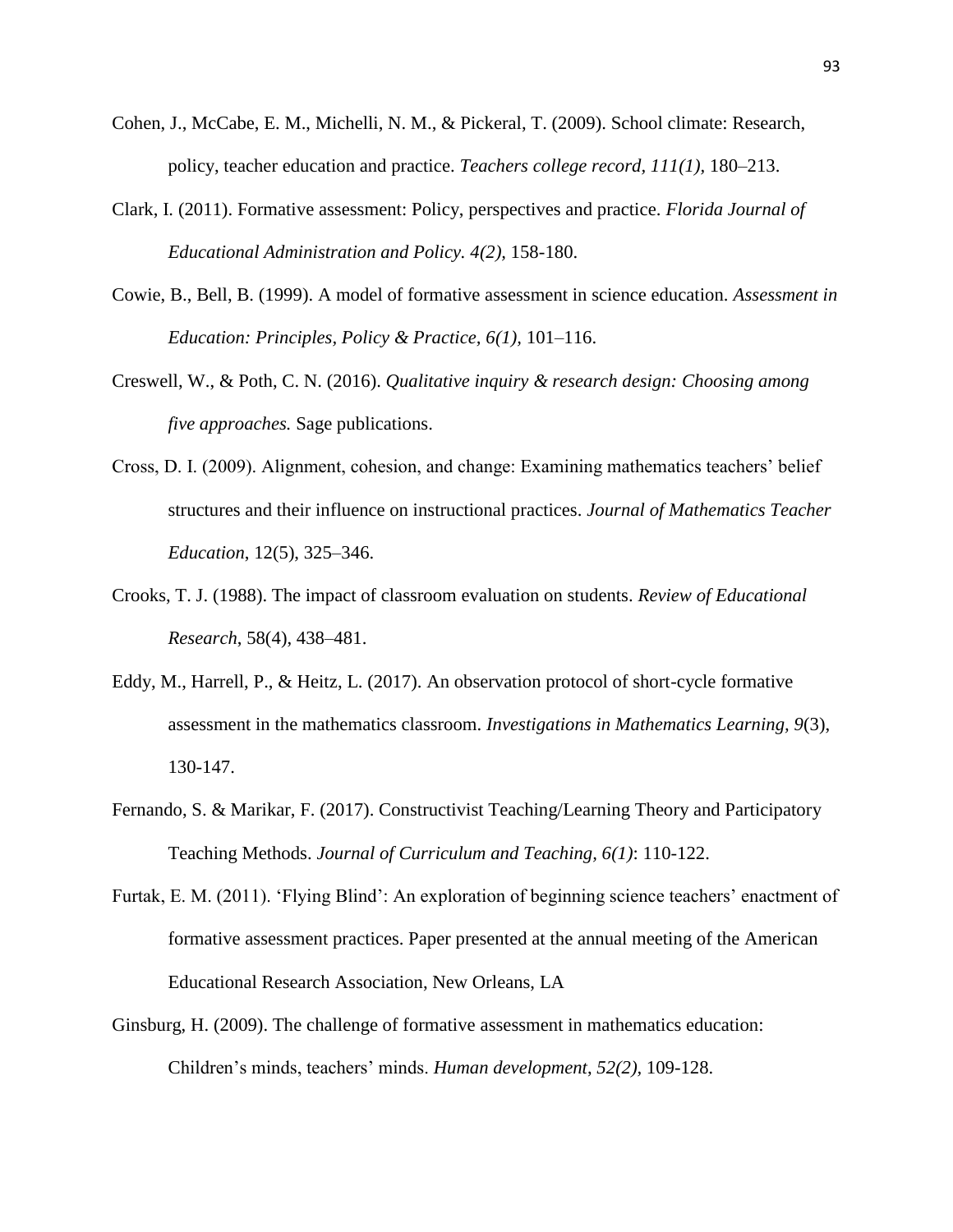- Glesne, C. (2016). *Becoming qualitative researchers: An introduction.* (5<sup>th</sup> ed.). Boston, MA: Pearson.
- Good, T. L. (1987). Teacher expectations. In D. C. Berliner, & B. V. Rosenshine (Eds.), Talks to Teachers (pp. 159-200). New York: Random House.
- Grouws, D. A. (2004). Mathematics. In G. Cawelti (Ed.), Handbook of research on improving student achievement, 160 – 178.
- Guadu, Z. B., & Boersma, E. J. (2018). EFL instructors' beliefs and practices of formative assessment in teaching writing. Journal of Language Teaching and Research, 9(1), 42-50.
- Handal, B., & Herrington, A. (2003). Mathematics teachers' beliefs and curriculum reform. *Mathematics Education Research Journal.*
- Hanna, G. (1987). *Instructional strategies and achievement in grade 8.* Paper presented at the 11th International Conference for the Psychology of Mathematics Education, Montreal.
- Hattie, J. (2003). Teachers make a difference: What is the research evidence?
- Hattie, J. (2009). Visible learning: *A synthesis of 800+ meta-analyses on achievement.* London: Routledge.
- Hattie, J., & Timperley, H. (2007). The power of feedback. *Review of educational research, 77(1)*, 81-112.
- Hattie, J. (2012). Know Thy Impact. Educational Leadership, *70 (1),* 18-23.
- Heritage, M. (2007). Formative Assessment: What do teachers need to know and do? *Phi Delta Kappan, 89(2),* 140-145.
- Hughes, P. T. (2016). The relationship of mathematics anxiety, mathematical beliefs, and instructional practices of elementary school teachers.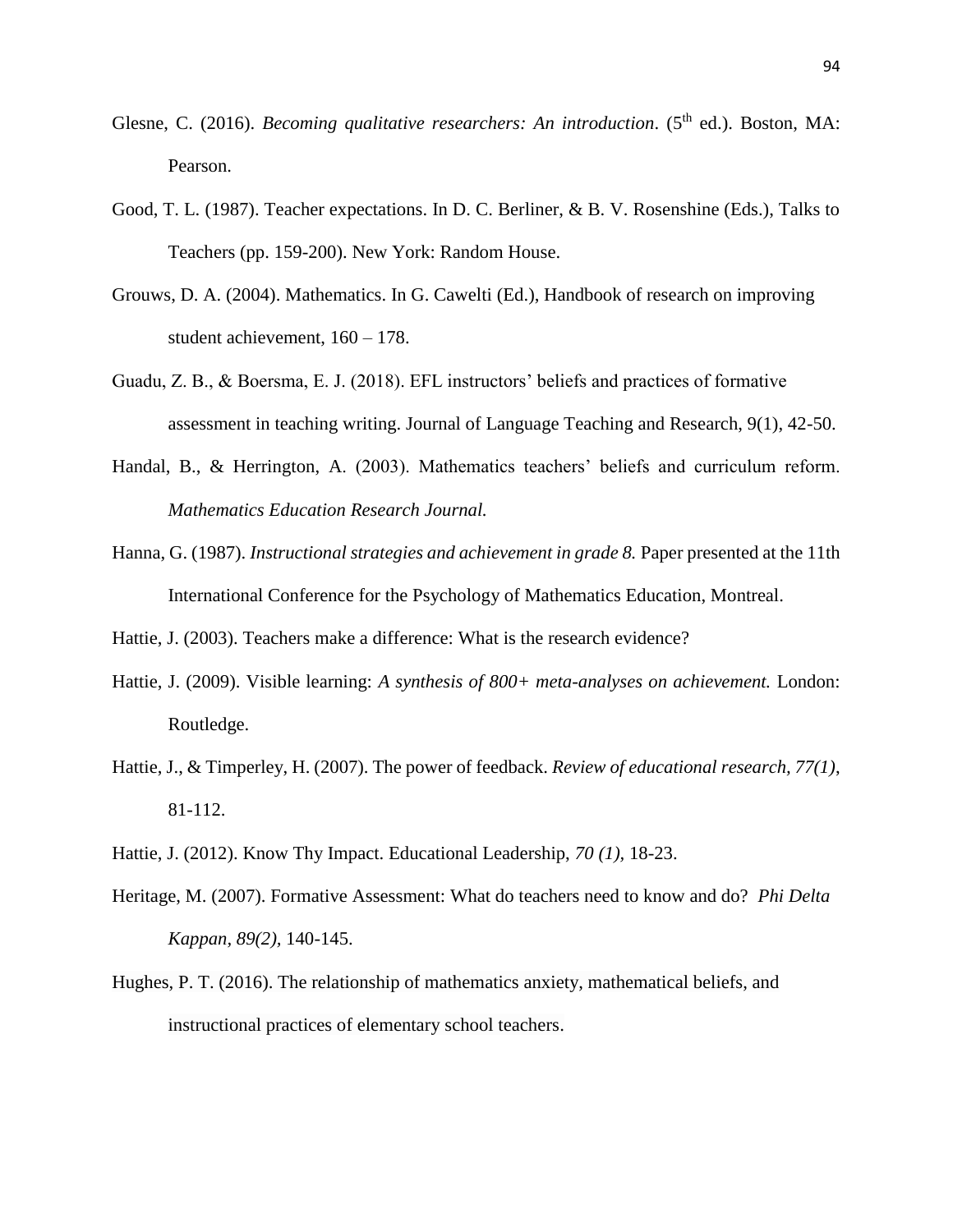- Karim, B. (2015). The impact of teachers' beliefs and perceptions about formative assessment in the university ESL class. *International Journal of Humanities, Social Sciences and Education*, *2*(3), 108-115.
- Karimi, M. N., & Shafiee, Z. (2014). Iranian EFL teachers' perceptions of dynamic assessment: exploring the role of education and length of service. *Australian Journal of Teacher Education*, 39(8), 143-162.
- Kawulich, B. B. (2005). Participant observation as a data collection method. *Forum qualitative sozialforschung/forum:* Qualitative social research, *6(2),* Article 43.
- Kaymakamoglu, S. (2017). Teachers' Beliefs, Perceived Practice and Actual Classroom Practice in Relation to Traditional (Teacher-Centered) and Constructivist (Learner-Centered) Teaching (Note 1). *Journal of Education and Learning*, *7(1),* 29-37.
- Lampert, M. (2001). *Teaching problems and the problems of teaching.* Yale University Press.
- Lowe, M. (2006). Rural education: Attracting and retaining teachers in small schools. *Rural Educator*, *27(2),* 28-32
- Marshall, K. (2018). In praise of assessment (done right). *Phi Delta Kappan, 99(6),* 54-59.
- Marzano, R. J., Pickering, D. J., & Pollock, J. E. (2001). *Classroom instruction that works: Research-based strategies for increasing student achievement.* Alexandria, VA: Association for Supervision and Curriculum Development.
- McMillan, J. H. (2003). Understanding and improving teachers' classroom assessment decision making: Implications for theory and practice. *Educational Measurement: Issues and Practice*. 22 (4), 34- 43.
- National Council of Teachers of Mathematics. (2014). *Principles to actions: Ensuring mathematics success for all*. Reston, VA: National Council of Teachers of Mathematics.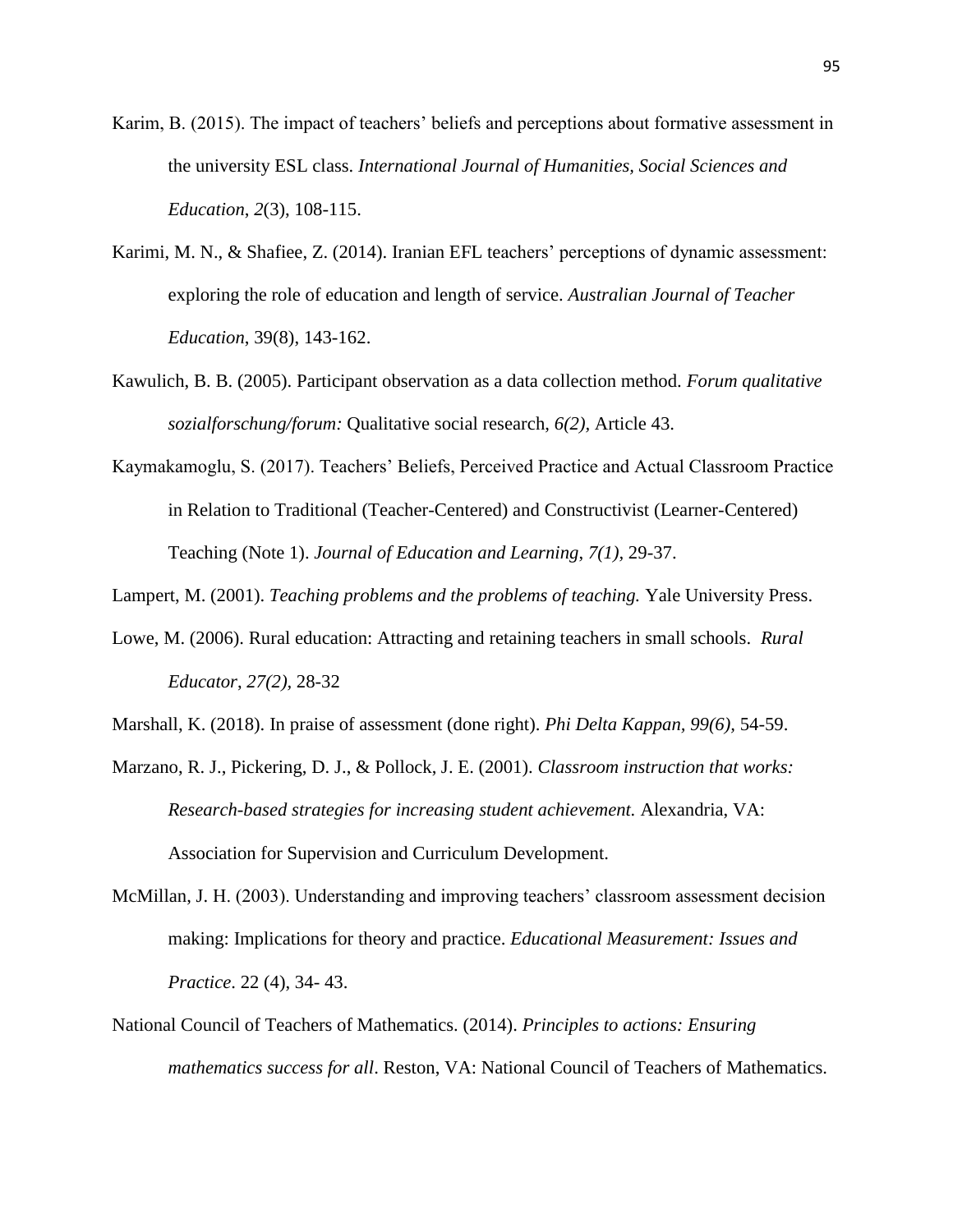- Nicol, D.J., & Macfarlane-Dick, D (2006). Formative assessment and self-regulated learning: A model and seven principles of good feedback practice. *Studies in higher education, 31(2),* 199-218.
- Pajares, M. (1992). Teachers' beliefs and educational research: Cleaning up a messy construct. *Review of Educational Research, 62(3),* 307-332.
- Phipps, S., & Borg, S. (2009). Exploring tensions between teachers' grammar teaching beliefs and practices. *System:* 37 (3), 380–390.
- Polly, D., McGee, J. R., Wang, C., Lambert, R. G., Pugalee, D. K., & Johnson, S. (2013). The association between teachers' beliefs, enacted practices, and student learning in mathematics. *The Mathematics Educator, 22(2),* 11–30.

Ramaprasad, A. (1983) *On the definition of feedback, Behavioral Science, 28(1),* 4-13.

- Raymond, A. M. (1997). Inconsistency between a beginning elementary school teacher's mathematics beliefs and teaching practice. *Journal for research in mathematics education, 28(5)*, 550–576.
- Richardson, V. (1996). The role of attitudes and beliefs in learning to teach. *Handbook of research on teacher education, 2 (102–119*), 273-290.
- Sadler, D. R. (1989). Formative assessment and the design of instructional systems. *Instructional science, 18(2)*, 119-144.

Saldana, J. (2013). The coding manual for qualitative researchers. *Thousand Oaks*, CA: Sage. (

Shepard, L. A. (2005). Linking formative assessment to scaffolding. *Educational Leadership, 63*(3), 66-70.

Stake, R.E. (2010). How things work. In R.E. Stake Qualitative research (pp. 11-35). New York: The Guilford Press.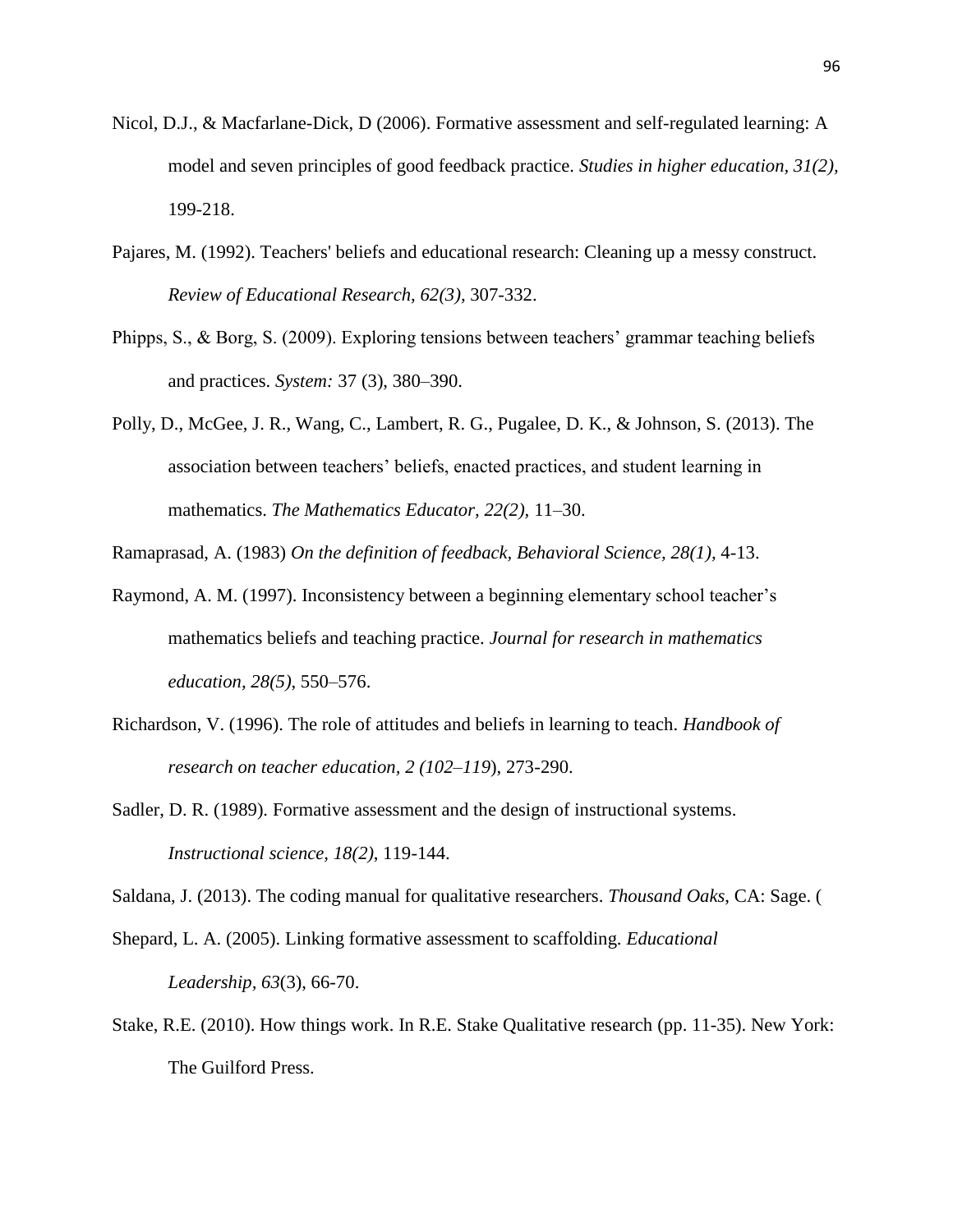- Stipek, D. J., Givvin, K. B., Salmon, J. M., & MacGyvers, V. L. (2001). Teachers' beliefs and practices related to mathematics instruction*. Teaching and Teacher Education, 17(2),* 213-226.
- Thompson, A. (1992). Teachers' beliefs and conceptions: A synthesis of the research. In D. A. Grouws (Ed.), Handbook of research on mathematics teaching and learning, 127–146.

Tomlinson, C. (2008). The goals of differentiation. *Educational Leadership, 66(3)*, 26-30.

Widiastuti, I., Mukminatien, N., Prayogo, J., & Irawati, E. (2020). Dissonances between Teachers' Beliefs and Practices of Formative Assessment in EFL Classes. *International Journal of Instruction, 13(1),* 71-84.

Wiggins, G. (2012). *Seven keys to effective feedback. Educational Leadership, 70(1),* 10-16.

- Wiliam, D. (2007). *Content then process: Teacher learning communities in the service of formative assessment.* Solution Tree Press.
- Wiliam, D. (2009). *Content then process: Teacher learning communities in the service of formative assessment*. Solution Tree Press.
- Wiliam, D. (2011). *Embedding formative assessment*. Solution tree press*.*
- Wiliam, D. (2012). *Feedback: Part of a system. Educational Leadership, 70(1),* pp. 30–34.
- Wiliam, D. (2017). *Embedded formative assessment* (2nd ed.). Solution Tree Press.
- Wiliam, D. (2013). *Assessment: The bridge between teaching and learning. Voices from the Middle, 21(2),* 15-20.
- Wiliam, D. (2016). The secret of effective feedback. *Educational Leadership, 73* (7), 10-15.
- Wiliam, D. & Black, P. (1996). Meanings and consequences: a basis for distinguishing formative and summative functions of assessment? *British educational research journal, 22(5),* 537-548.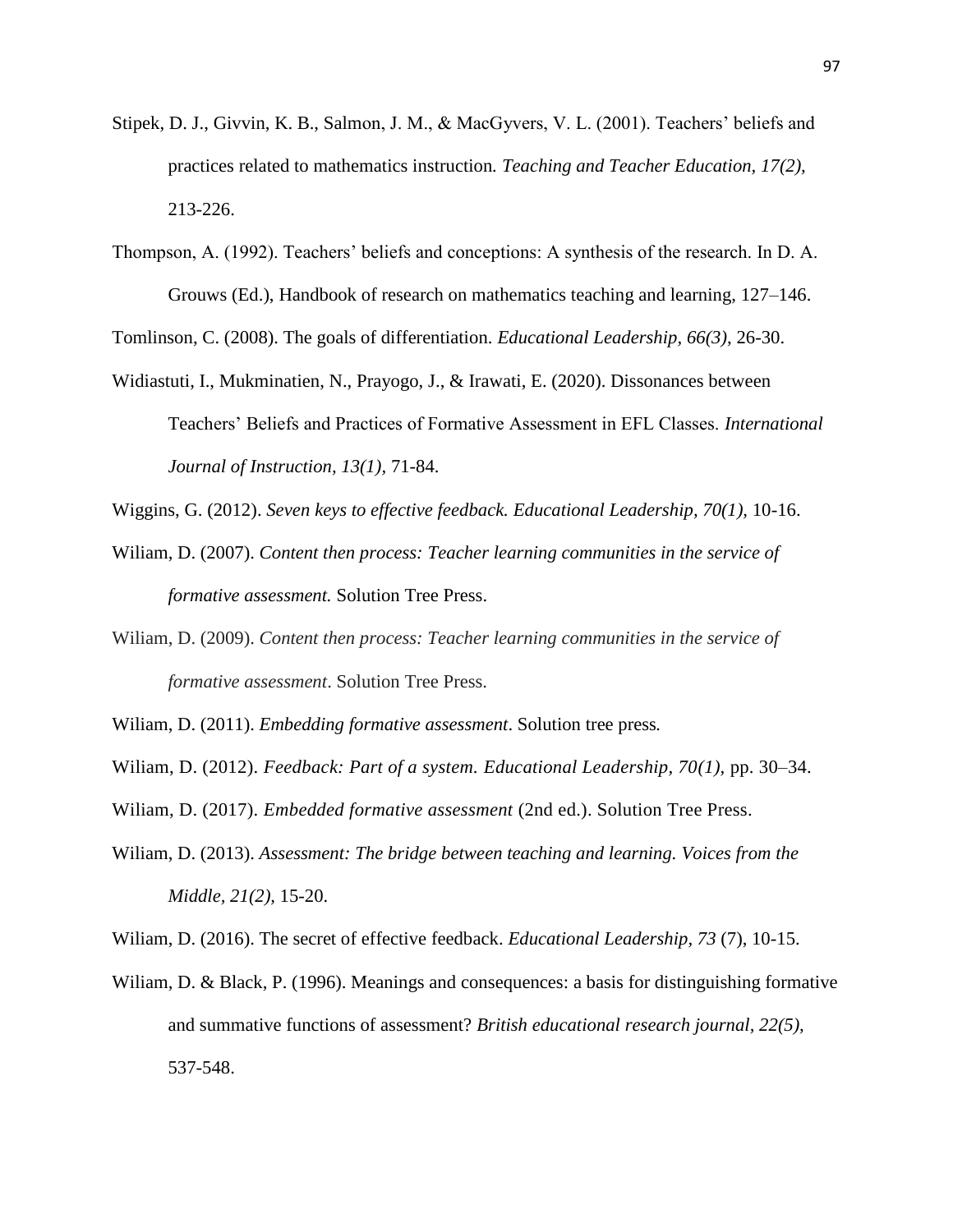- Wiliam, D., & Leahy, S. (2015). *Embedding formative assessment: Practical techniques for K– 12 classrooms*. West Palm Beach, FL: *Learning Sciences International.*
- William, D., & Thompson, M. (2007). Integrating assessment with instruction: What will it take to make it work? In C.A. Dwyer (Ed.), The future of assessment: Shaping teaching and learning. Hillsdale, NJ: Lawrence Erlbaum Associates, 53-92.
- White, C. (1999). *Expectations and emergent beliefs of self-instructed language learners. System, 27(4),* 443-457.
- Wylie, E., & Lyon, C. (2015). The fidelity of formative assessment implementation: issues of breadth and quality. *Assessment in Education, Principles, Policy & Practice, 22*(1), 140- 160.
- Wylie, E. C., & Lyon, C. J. (2015). The fidelity of formative assessment implementation: Issues of breadth and quality. *Assessment in Education: Principles, Policy & Practice*, *22*(1), 140-160.
- Yin, R. K. (2009). *Case study research: Design and methods* (4th ed.). California: Sage.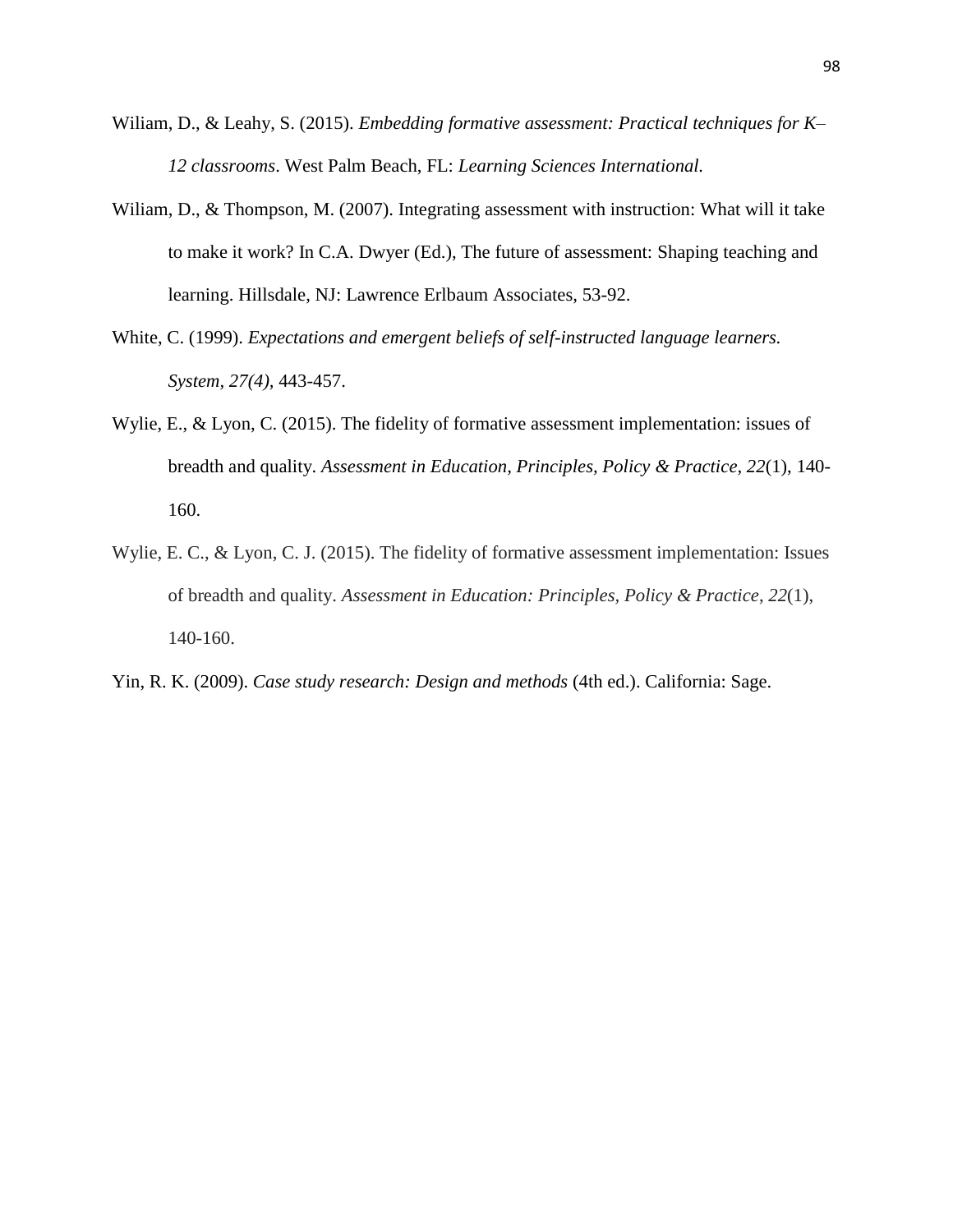#### **Appendix A**: **Information to Be Shared for Recruitment**

# **Study Title: Teachers' Beliefs and Effective Use of Formative Assessment in Secondary School Mathematics Classroom**

**Researcher information:** Abeda Banu; Secondary and Middle Grades Program, Bagwell College of Education, Kennesaw State University; abanu@students.kennesaw.edu

My name is Abeda Banu. I would like to invite you to participate in a research study about teachers' beliefs and effective use of formative assessment in secondary school mathematics classrooms. This study aims to explore high school mathematics' teachers' understanding and application of formative assessment in their classrooms. By doing this research, I hope to learn if teachers' value of formative assessment relates to their use of formative assessment in the secondary school mathematics classroom. This form will give you information about the study that I will be conducting at Jefferson County High School to help you decide whether you want to participate in it or not.

You are being asked to participate in this study because you are a high school mathematics teacher. This study will be conducted for a duration of one complete semester in participating mathematics teacher's classrooms. If you decide to participate in the study, observations of your classroom will be conducted once during each nine-week period of the semester, and two interviews will be scheduled during the semester. This would allow me to determine your understanding of formative assessment practice. Please be reminded that you may ask to be withdrawn from this study at any time.

Participating teachers will not receive money or any form of compensation for taking part in this research. There will be no cost to participants for taking part in this research. This research cannot guarantee potential direct benefits to participating teachers. However, the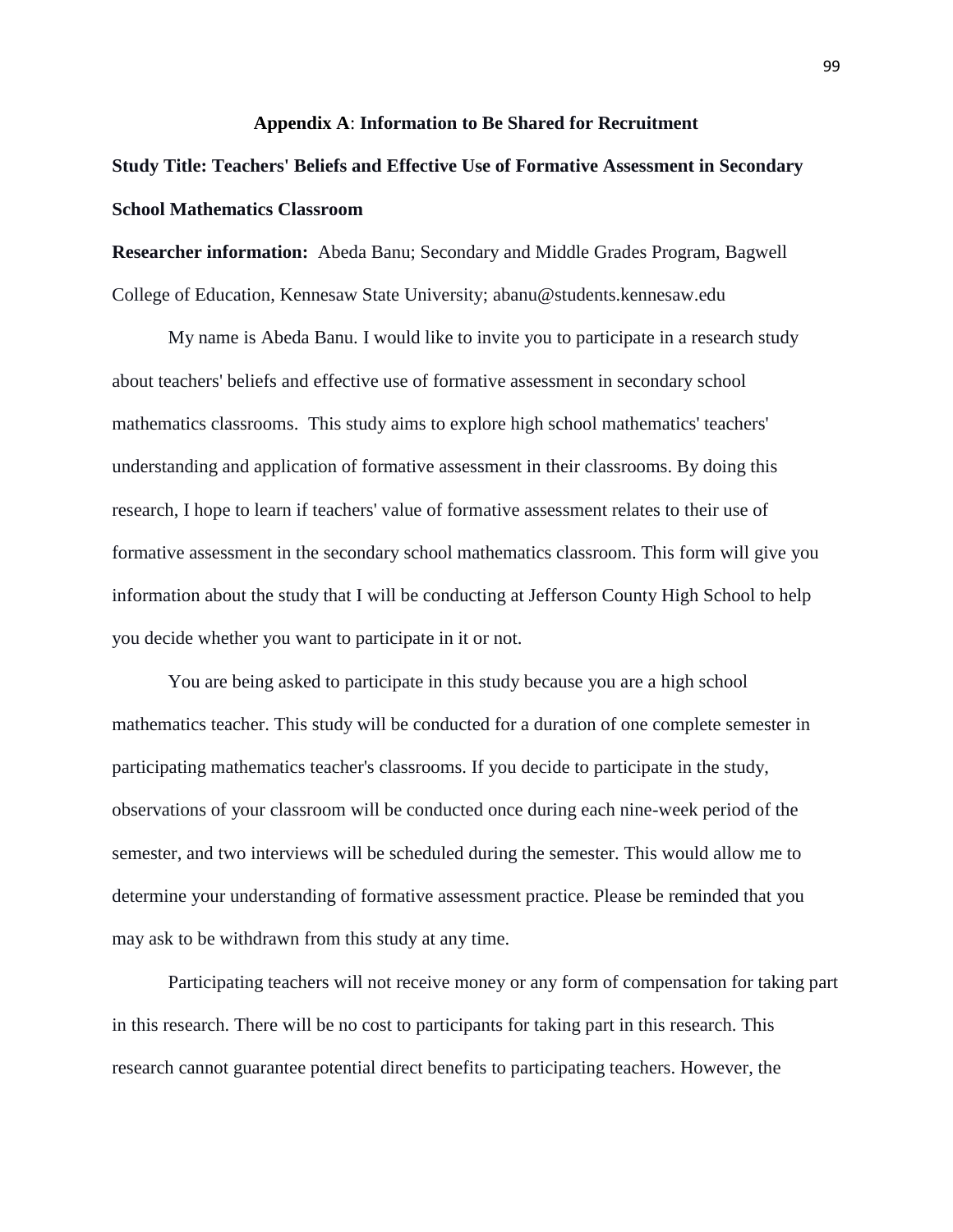research findings may provide helpful ideas and beneficial information for secondary school mathematics teachers since it is possible to identify the factors that impede or support teachers' formative assessment practices. To the best of my knowledge, this study does not pose a risk to participants that is greater than ordinarily encountered in everyday life.

The results of this participation will be kept anonymous. The researcher will keep all the records private, and they will be stored in encrypted files on a computer that is password protected. Only the researcher will have access to the information you provide. Files of coded documents (all names redacted) will be saved electronically on a USB drive stored in the researcher's office along with any hard copy documents (names redacted) in a locked drawer to which only the researcher has access. When I present this study or publish its results, all identifying information regarding your name or school will not appear. Your identity will not be revealed at any stage in the study. All the data of the study will be kept for three years. Any hard copy documents (such as consent forms) will be shredded after three years.

Participant participation is completely voluntary in this study. Participants do not have to be a part of the study if they do not want to. If participants choose not to take part in the study, there will be no penalty for them. Participants can change their minds and not be in the study at any time.

Participants can ask the researcher if they have questions at any time. Participants will be given a copy of this form to keep. They can ask questions about the study, email, or call the researcher. If you are willing to participate in this study, you can reply by email at banu@students.kennesaw.edu or banuab@jefferson.k12.ga.us, by voice at 912-492-4146, or you can talk to me directly.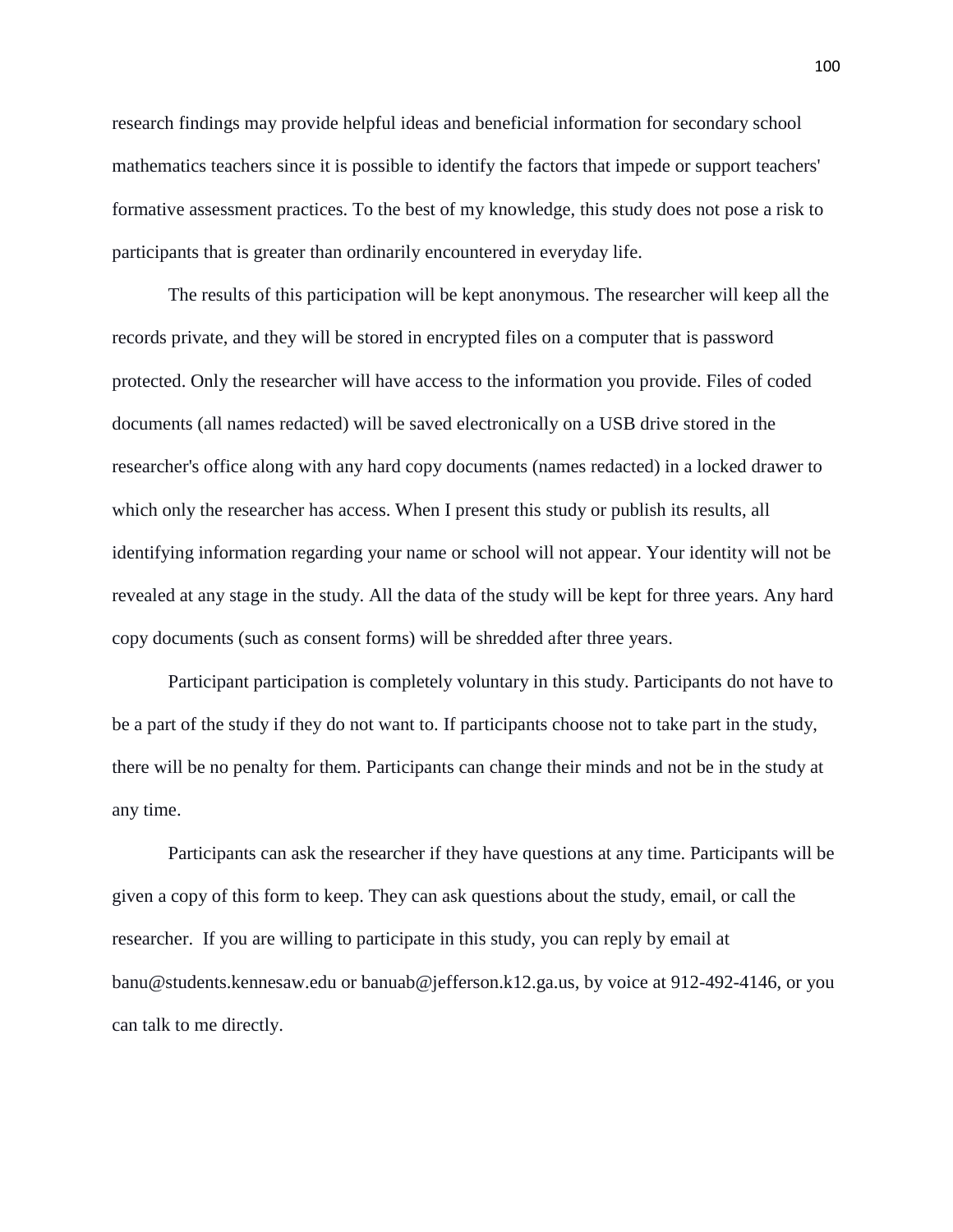# **Appendix B: IRB Approval Document**

**IRB #: IRB-FY21-676** Title: Teachers' Beliefs and Effective Use of Formative Assessment in Secondary School Mathematics Classroom **Creation Date: 6-23-2021** End Date: **Status: Approved** Principal Investigator: Abeda Banu Review Board: KSU IRB Sponsor:

# **Study History**

| <b>Submission Type Initial</b> | <b>Review Type Exempt</b> | <b>Decision Exempt</b> |
|--------------------------------|---------------------------|------------------------|
|                                |                           |                        |

# **Key Study Contacts**

| <b>Member</b> Camille<br>Sutton-Brown-Fox | <b>Role</b> Co-Principal Investigator | Contact<br>csuttonb@kennesaw.edu       |
|-------------------------------------------|---------------------------------------|----------------------------------------|
| Member Abeda Banu                         | <b>Role</b> Principal Investigator    | Contact<br>abanu@students.kennesaw.edu |
| Member Abeda Banu                         | <b>Role</b> Primary Contact           | Contact<br>abanu@students.kennesaw.edu |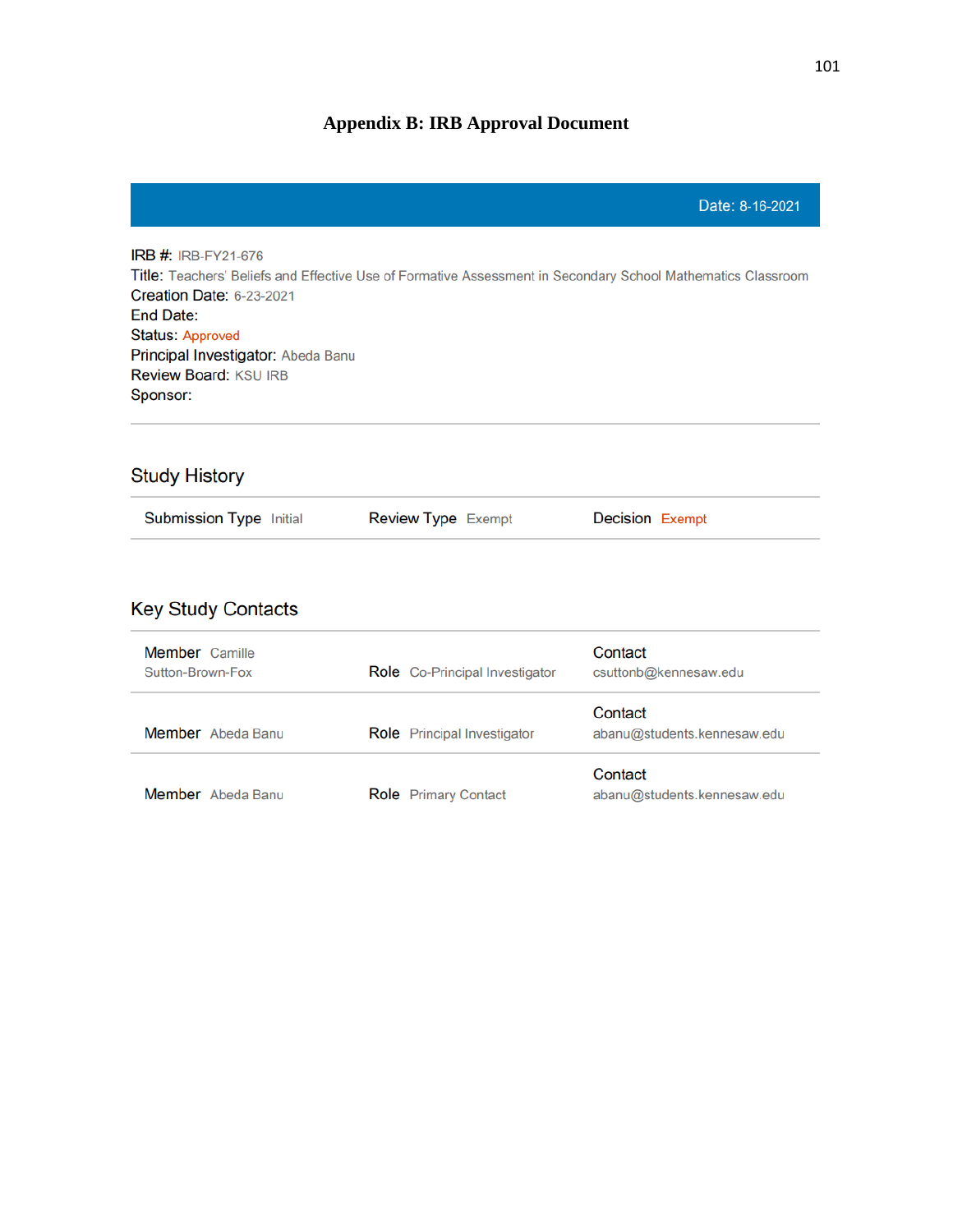#### **Appendix C: Letter of Consent**

# **Study Title: Teachers' Beliefs and Effective Use of Formative Assessment in Secondary School Mathematics Classroom**

**Researcher information:** Abeda Banu; Secondary and Middle Grades Program, Bagwell College of Education, Kennesaw State University; abanu@students.kennesaw.edu

**Description of the Project:** The purpose of this study is to examine the teachers' beliefs and effective use of formative assessment in secondary school mathematics classrooms. Despite the depth of research on formative assessment and teachers' beliefs, there is a lack of empirical studies that link both teachers' beliefs about formative assessment and their use in mathematics classrooms. Therefore, this study plan to obtain mathematics teachers beliefs about formative assessment in secondary school mathematics classrooms in rural areas, acquire information about how they view formative assessment as part of their daily planning and preparation, and determine whether there is a connection between mathematics teachers' perceived understanding of formative assessment and their effective use of it in their classroom.

The research questions for this study are

- (1) What are secondary school mathematics teachers' beliefs about the importance of formative assessment?
- (2) How are secondary school mathematics teachers' beliefs about formative assessment reflected in their classroom practices?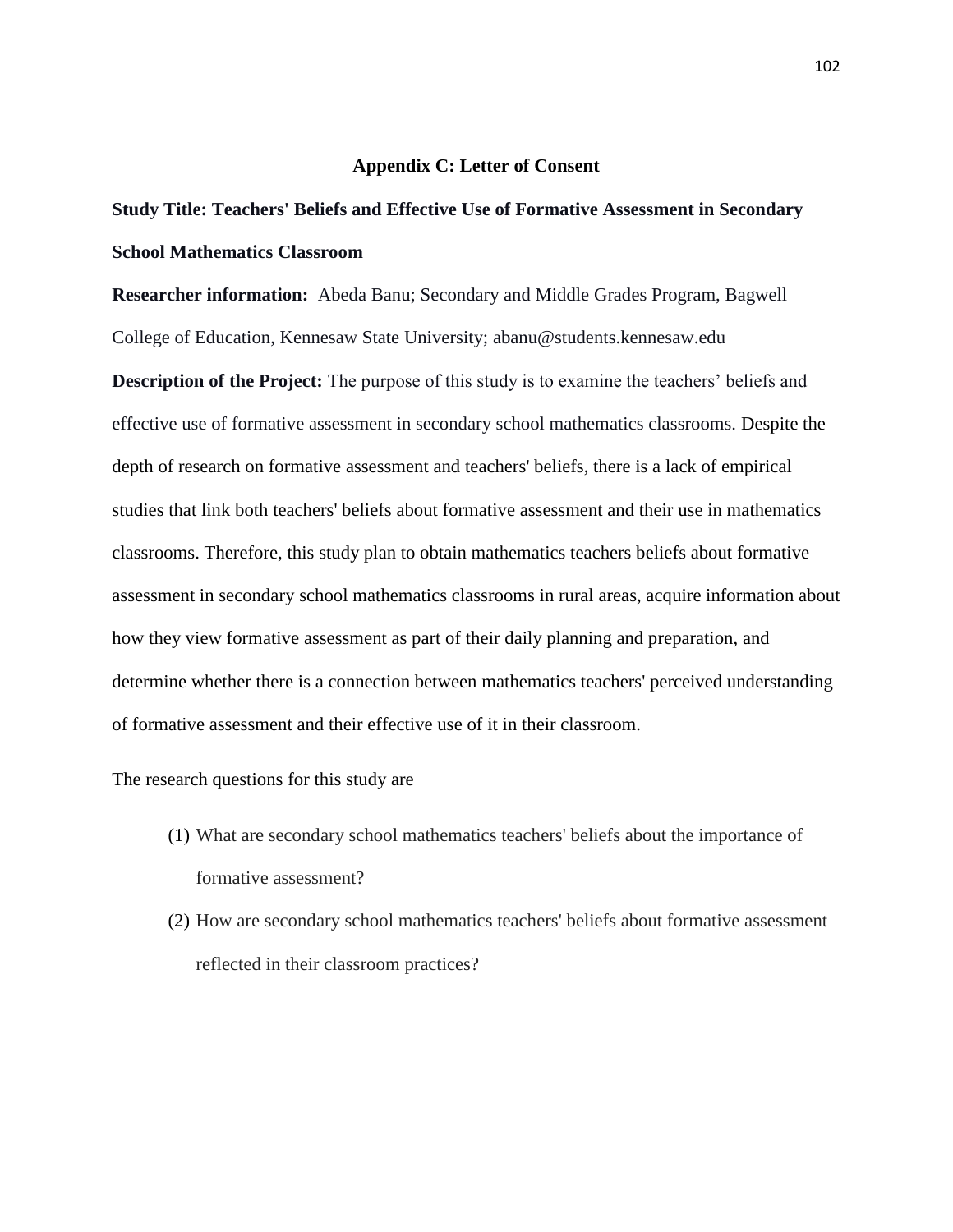**Explanation of Procedures:** You are being asked to take part in a research study that will be conducted during the fall semester of 2021. The information in this form will help you decide if you want to be in the study.

By granting consent to participate in this study, you agree to participate in two semi-structured interviews and two classroom observations voluntarily. Data will be collected by multiple methods like semi-structured interviews, classroom observations, field notes, and the collection of artifacts (Ex: teachers' lesson plans, teaching materials including learning tasks, and blank worksheets provided to the class by the teacher). The researcher's goal for data gathering instruments is to focus on the relationship between mathematics teachers' beliefs and effective use of formative assessment in the secondary school mathematics classroom.

# **Risks and Discomforts:**

To the best of my knowledge, this study does not pose a risk to participants that is greater than ordinarily encountered in everyday life.

## **Benefits:**

This research cannot guarantee potential direct benefits to participants for participating in the study. However, the research findings may provide helpful ideas and beneficial information for secondary school mathematics teachers since it is possible to identify the factors that impede or support teachers' formative assessment practices.

#### **Compensation:**

Participating teachers will not receive money or any form of compensation for taking part in this research. There will be no cost to participants for taking part in this research.

**Confidentiality:** The privacy of the participants will be protected. The results of this participation will be kept anonymous. Any information obtained during the course of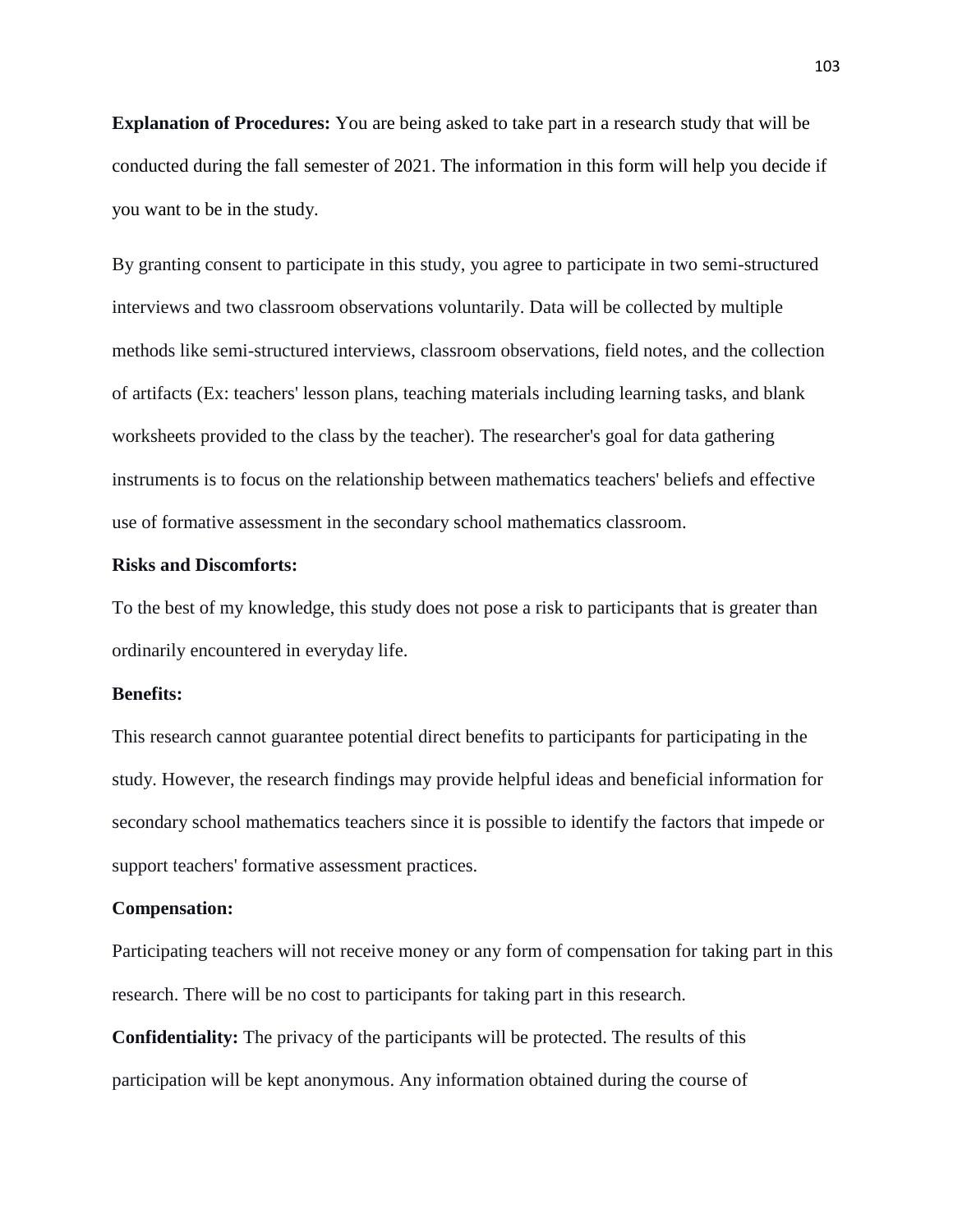participation will remain confidential and will be used for research only. The researcher will keep all the records private, and they will be stored in encrypted files on a computer that is password protected. Only the researcher will have access to the information you provide. When I present this study or publish its results, all identifying information regarding your name or school will not appear. Your identity will not be revealed at any stage in the study. All the data of the study will be kept for three years. Any hard copy documents (such as consent forms) will be shredded after three years.

**Rights of participants:** Participant participation is completely voluntary in this study. Participants do not have to be a part of the study if they do not want to. If participants choose not to take part in the study, there will be no penalty for them. Participants can change their minds and not be in the study at any time or decline to answer any interview questions without penalty. A copy of this consent form is for you to keep.

**Contact information:** If you have any concerns or questions about this research or your rights as a participant, please contact

Abeda Banu call: 912-492-4146; email: abanu@students.kennesaw.edu; or Faculty Advisor Camille Sutton-Brown-Fox at csuttonb@kennesaw.edu

The Institutional Review Board (IRB) of Kennesaw State University has reviewed the study to ensure that the participant's rights are protected. If you have any questions about the rights in the study or you are not satisfied with something that happens to you during the study, you can contact the IRB of Kennesaw at irb@kennesaw.edu or 470-578-7721.

By SIGNING below, you are agreeing to participate in this study, and that you have read and understand all of the information provided on this form.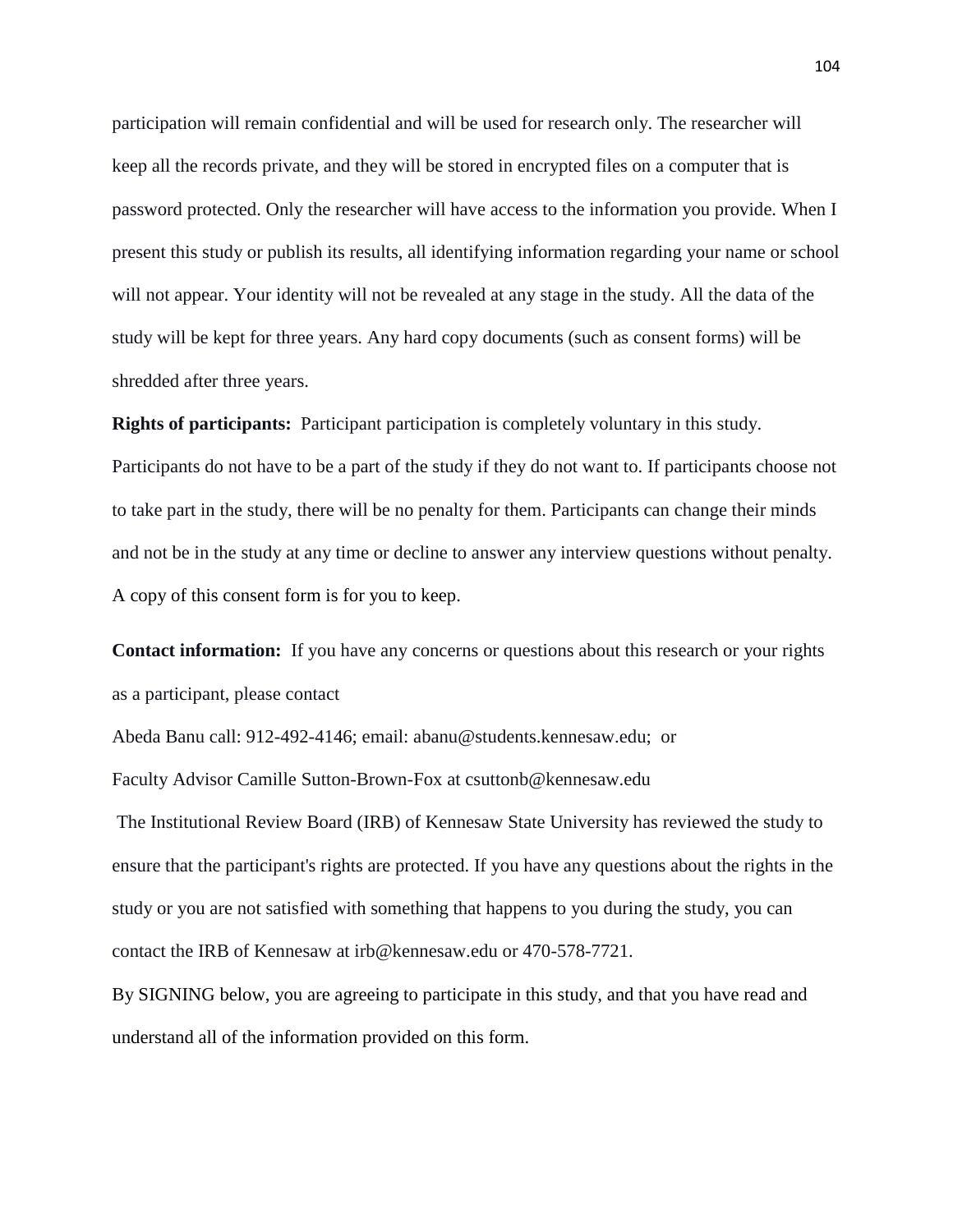Participant's Name (PRINT) Signature

 $\overline{1}$ 

# **Appendix D: Observation Protocol**

\_\_\_\_\_\_\_\_\_\_\_\_\_\_\_\_\_\_\_\_\_\_\_\_\_\_\_\_\_\_\_\_\_ \_\_\_\_\_\_\_\_\_\_\_\_ \_\_\_\_\_\_\_\_\_\_\_\_

| Observer: Abeda Banu                                         |                              |  |  |
|--------------------------------------------------------------|------------------------------|--|--|
| <b>Observed Teacher:</b>                                     |                              |  |  |
| Location: Mathematics Classroom at Research Site High School |                              |  |  |
| Date:                                                        |                              |  |  |
| <b>Observation Start Time:</b>                               | <b>Observation End Time:</b> |  |  |
| Subject:                                                     |                              |  |  |
| Name of the course:                                          |                              |  |  |
| Unit:                                                        |                              |  |  |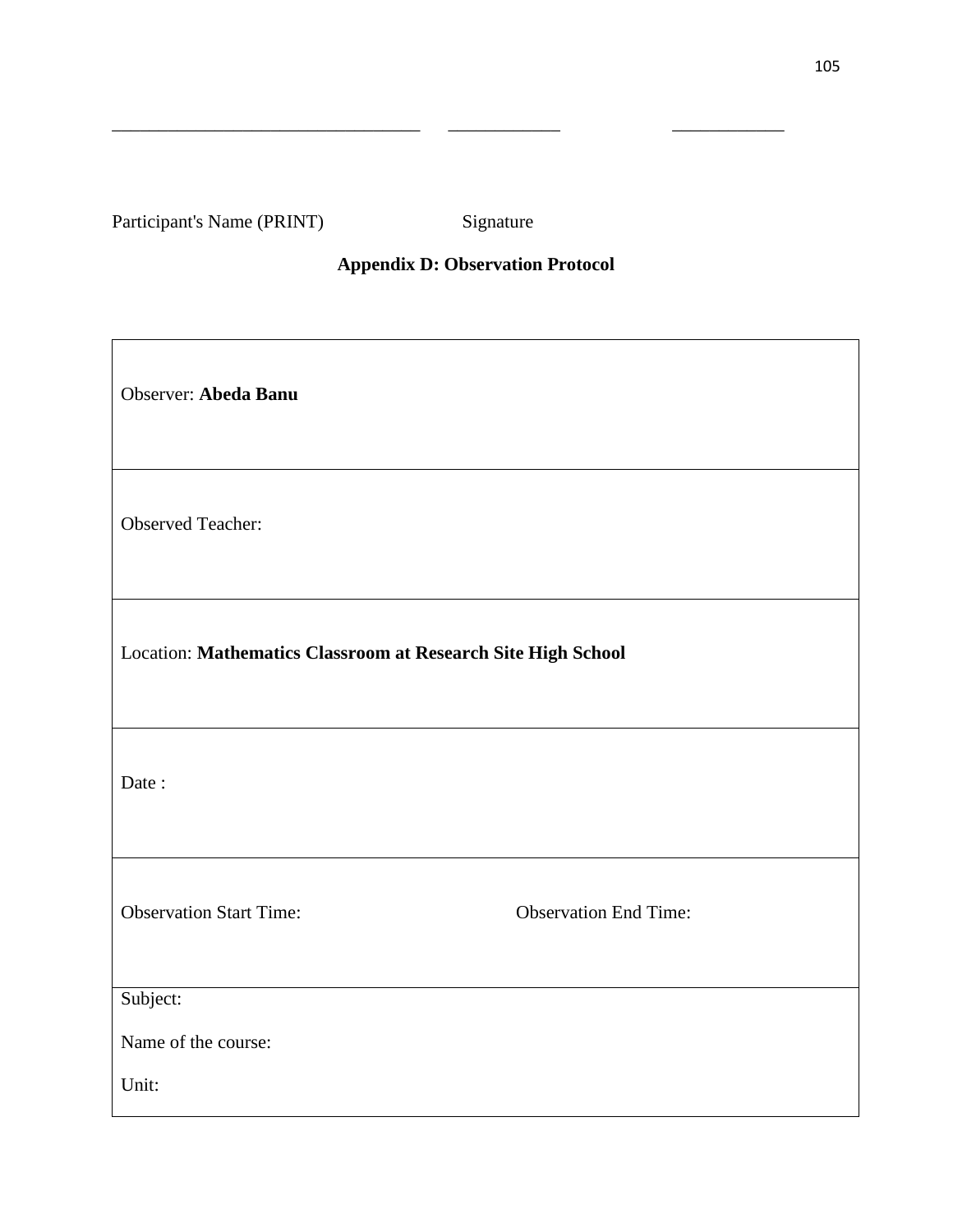Standards:

Physical structure of the classroom:

Comments: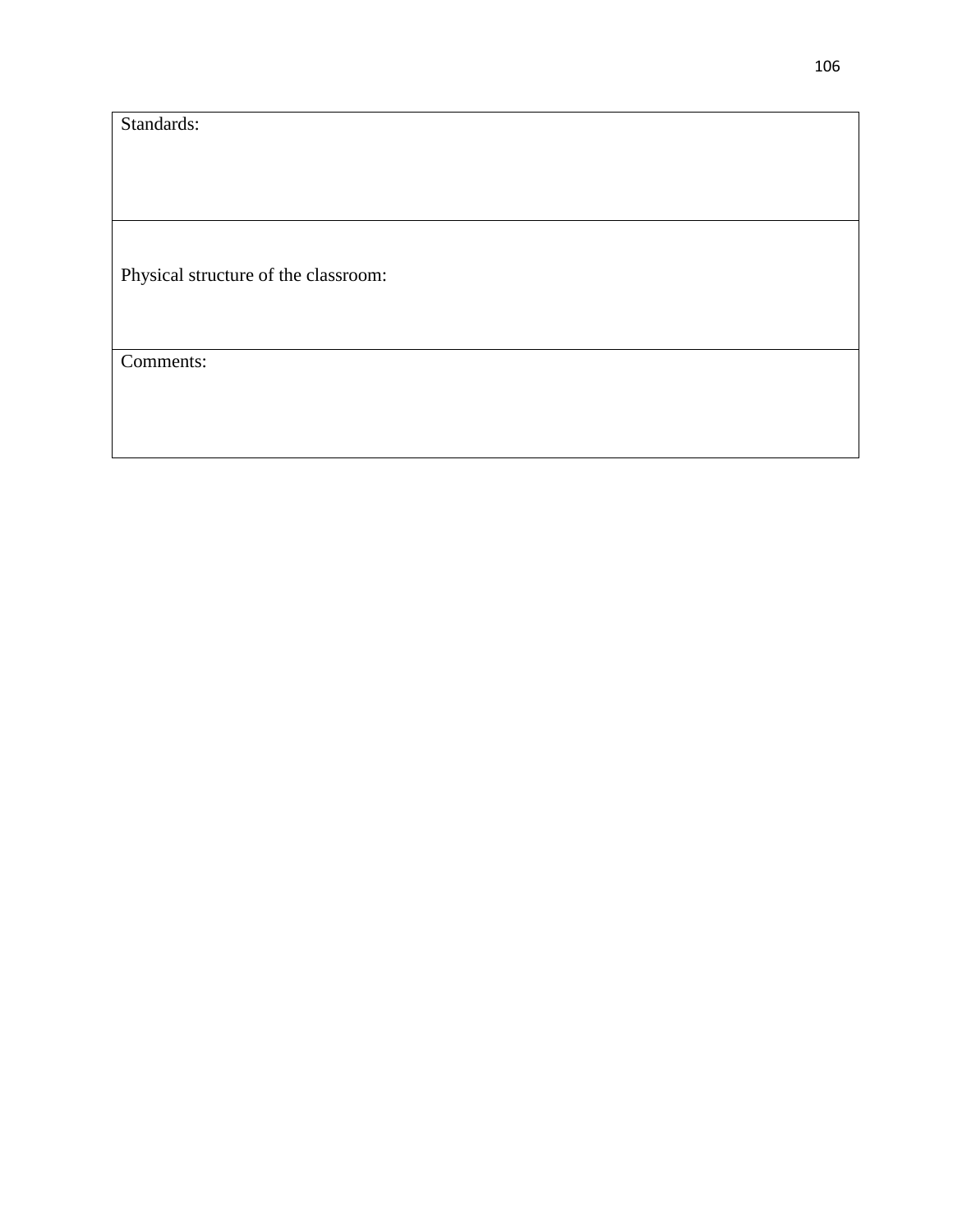# **Appendix E: Interview Form and Questions**

Research Question: (1) What are secondary school mathematics teachers' beliefs about the

importance of formative assessment?

(2) How are secondary school mathematics teachers' beliefs about formative assessment reflected in their classroom practices?

| Participant (Pseudonym): | Interview Date: |
|--------------------------|-----------------|
| Interview Time:          | Location:       |

- Please tell me about yourself (like education/certification)?
- How long have you been teaching mathematics?
- How many years of teaching experience do you have in the current school?
- What grades do you teach?
- Why did you choose teaching profession? What attracted you to the teaching profession?
- What do you like or dislike about teaching?
- Did you receive any professional training on formative assessment? If so, do you remember when?
- What are your beliefs about the value of formative assessments?
- What types of formative assessments do you use in your classroom?
- How often are formative assessments scheduled in your classroom?
- How would you describe your expertise level with formative assessment?
- What you do when you have a large group of students who need additional instruction?